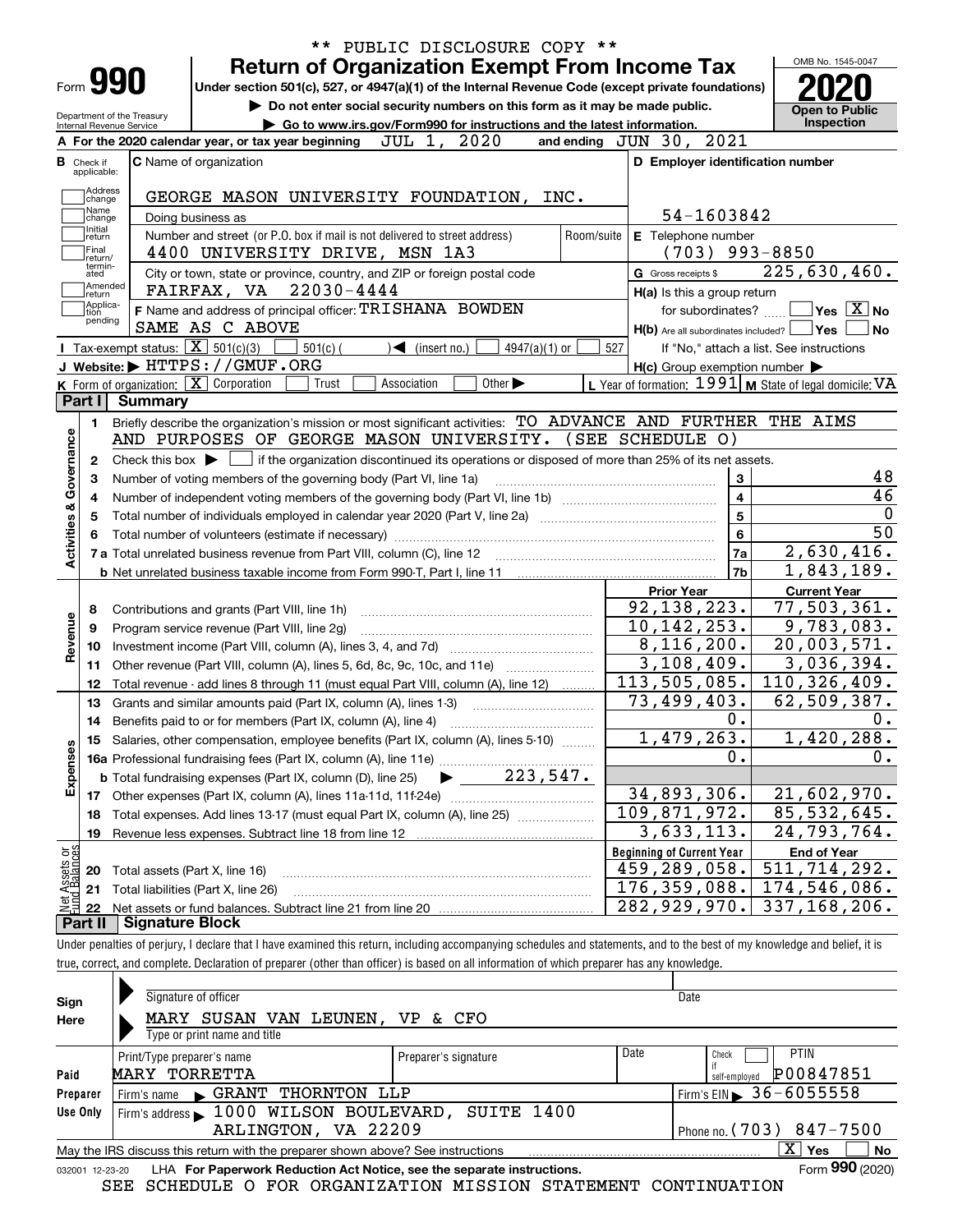(Rev. January 2020)

# **Application for Automatic Extension of Time To File an Exempt Organization Return**

Department of the Treasury Internal Revenue Service

**| File a separate application for each return.**

**| Go to www.irs.gov/Form8868 for the latest information.**

**Electronic filing (e-file).**  You can electronically file Form 8868 to request a 6-month automatic extension of time to file any of the filing of this form, visit www.irs.gov/e-file-providers/e-file-for-charities-and-non-profits. forms listed below with the exception of Form 8870, Information Return for Transfers Associated With Certain Personal Benefit Contracts, for which an extension request must be sent to the IRS in paper format (see instructions). For more details on the electronic

#### **Automatic 6-Month Extension of Time.** Only submit original (no copies needed).

All corporations required to file an income tax return other than Form 990-T (including 1120-C filers), partnerships, REMICs, and trusts must use Form 7004 to request an extension of time to file income tax returns.

| Type or                                                                                                      | Name of exempt organization or other filer, see instructions.                                                                                                                                                                                                                                                                                                                                                                                                                                                                                                                                                                                                                                                                                                                                           |        |                                                                                                                                                                  |                |    | Taxpayer identification number (TIN)         |  |  |  |  |
|--------------------------------------------------------------------------------------------------------------|---------------------------------------------------------------------------------------------------------------------------------------------------------------------------------------------------------------------------------------------------------------------------------------------------------------------------------------------------------------------------------------------------------------------------------------------------------------------------------------------------------------------------------------------------------------------------------------------------------------------------------------------------------------------------------------------------------------------------------------------------------------------------------------------------------|--------|------------------------------------------------------------------------------------------------------------------------------------------------------------------|----------------|----|----------------------------------------------|--|--|--|--|
| print                                                                                                        |                                                                                                                                                                                                                                                                                                                                                                                                                                                                                                                                                                                                                                                                                                                                                                                                         |        |                                                                                                                                                                  |                |    |                                              |  |  |  |  |
| File by the                                                                                                  | GEORGE MASON UNIVERSITY FOUNDATION, INC.                                                                                                                                                                                                                                                                                                                                                                                                                                                                                                                                                                                                                                                                                                                                                                |        |                                                                                                                                                                  |                |    | 54-1603842                                   |  |  |  |  |
| due date for<br>filing your<br>return. See                                                                   | Number, street, and room or suite no. If a P.O. box, see instructions.<br>4400 UNIVERSITY DRIVE, MSN 1A3                                                                                                                                                                                                                                                                                                                                                                                                                                                                                                                                                                                                                                                                                                |        |                                                                                                                                                                  |                |    |                                              |  |  |  |  |
| instructions.                                                                                                | City, town or post office, state, and ZIP code. For a foreign address, see instructions.<br>FAIRFAX, VA 22030-4444                                                                                                                                                                                                                                                                                                                                                                                                                                                                                                                                                                                                                                                                                      |        |                                                                                                                                                                  |                |    |                                              |  |  |  |  |
|                                                                                                              | Enter the Return Code for the return that this application is for (file a separate application for each return)                                                                                                                                                                                                                                                                                                                                                                                                                                                                                                                                                                                                                                                                                         |        |                                                                                                                                                                  |                |    | $\mathbf 0$<br>$\mathbf 1$                   |  |  |  |  |
| <b>Application</b>                                                                                           |                                                                                                                                                                                                                                                                                                                                                                                                                                                                                                                                                                                                                                                                                                                                                                                                         | Return | Application                                                                                                                                                      |                |    | Return                                       |  |  |  |  |
| Is For                                                                                                       |                                                                                                                                                                                                                                                                                                                                                                                                                                                                                                                                                                                                                                                                                                                                                                                                         | Code   | Is For                                                                                                                                                           |                |    | Code                                         |  |  |  |  |
|                                                                                                              | Form 990 or Form 990-EZ                                                                                                                                                                                                                                                                                                                                                                                                                                                                                                                                                                                                                                                                                                                                                                                 | 01     | Form 990-T (corporation)                                                                                                                                         |                |    | 07                                           |  |  |  |  |
| Form 990-BL                                                                                                  |                                                                                                                                                                                                                                                                                                                                                                                                                                                                                                                                                                                                                                                                                                                                                                                                         | 02     | Form 1041-A                                                                                                                                                      |                |    | 08                                           |  |  |  |  |
|                                                                                                              | Form 4720 (individual)                                                                                                                                                                                                                                                                                                                                                                                                                                                                                                                                                                                                                                                                                                                                                                                  | 03     | Form 4720 (other than individual)                                                                                                                                |                |    | 09                                           |  |  |  |  |
| Form 990-PF                                                                                                  |                                                                                                                                                                                                                                                                                                                                                                                                                                                                                                                                                                                                                                                                                                                                                                                                         | 04     | Form 5227                                                                                                                                                        |                |    | 10                                           |  |  |  |  |
|                                                                                                              | Form 990-T (sec. 401(a) or 408(a) trust)                                                                                                                                                                                                                                                                                                                                                                                                                                                                                                                                                                                                                                                                                                                                                                | 05     | Form 6069                                                                                                                                                        |                |    | 11                                           |  |  |  |  |
|                                                                                                              | Form 990-T (trust other than above)<br>MARY SUSAN VAN LEUNEN                                                                                                                                                                                                                                                                                                                                                                                                                                                                                                                                                                                                                                                                                                                                            | 06     | Form 8870                                                                                                                                                        |                |    | 12                                           |  |  |  |  |
| $box \blacktriangleright$<br>1.<br>$\mathbf{2}$                                                              | • The books are in the care of $\blacktriangleright$ 4400 UNIVERSITY DRIVE, MSN1A3 - FAIRFAX, VA 22030-4444<br>Telephone No. $\triangleright$ 703-993-8850<br>If this is for a Group Return, enter the organization's four digit Group Exemption Number (GEN) [67] If this is for the whole group, check this<br>. If it is for part of the group, check this box $\blacktriangleright$ [<br>I request an automatic 6-month extension of time until $\texttt{MAX}$ 16, 2022<br>the organization named above. The extension is for the organization's return for:<br>calendar year ________ or<br>$\blacktriangleright$ $\boxed{\text{X}}$ tax year beginning $\boxed{\text{JUL}}$ 1, 2020<br>If the tax year entered in line 1 is for less than 12 months, check reason:<br>Change in accounting period |        | Fax No. $\blacktriangleright$<br>and attach a list with the names and TINs of all members the extension is for.<br>, and ending $JUN$ 30, 2021<br>Initial return | Final return   |    | , to file the exempt organization return for |  |  |  |  |
| За                                                                                                           | If this application is for Forms 990-BL, 990-PF, 990-T, 4720, or 6069, enter the tentative tax, less<br>any nonrefundable credits. See instructions.                                                                                                                                                                                                                                                                                                                                                                                                                                                                                                                                                                                                                                                    |        |                                                                                                                                                                  | За             | \$ | 0.                                           |  |  |  |  |
| b                                                                                                            | If this application is for Forms 990-PF, 990-T, 4720, or 6069, enter any refundable credits and                                                                                                                                                                                                                                                                                                                                                                                                                                                                                                                                                                                                                                                                                                         |        |                                                                                                                                                                  |                |    |                                              |  |  |  |  |
|                                                                                                              | estimated tax payments made. Include any prior year overpayment allowed as a credit.                                                                                                                                                                                                                                                                                                                                                                                                                                                                                                                                                                                                                                                                                                                    |        |                                                                                                                                                                  | 3 <sub>b</sub> | \$ | 0.                                           |  |  |  |  |
| <b>Balance due.</b> Subtract line 3b from line 3a. Include your payment with this form, if required, by<br>c |                                                                                                                                                                                                                                                                                                                                                                                                                                                                                                                                                                                                                                                                                                                                                                                                         |        |                                                                                                                                                                  |                |    |                                              |  |  |  |  |
|                                                                                                              | using EFTPS (Electronic Federal Tax Payment System). See instructions.                                                                                                                                                                                                                                                                                                                                                                                                                                                                                                                                                                                                                                                                                                                                  |        |                                                                                                                                                                  | 3c             | \$ | 0.                                           |  |  |  |  |
| instructions.<br>LHA                                                                                         | Caution: If you are going to make an electronic funds withdrawal (direct debit) with this Form 8868, see Form 8453-EO and Form 8879-EO for payment<br>For Privacy Act and Paperwork Reduction Act Notice, see instructions.                                                                                                                                                                                                                                                                                                                                                                                                                                                                                                                                                                             |        |                                                                                                                                                                  |                |    | Form 8868 (Rev. 1-2020)                      |  |  |  |  |

023841 04-01-20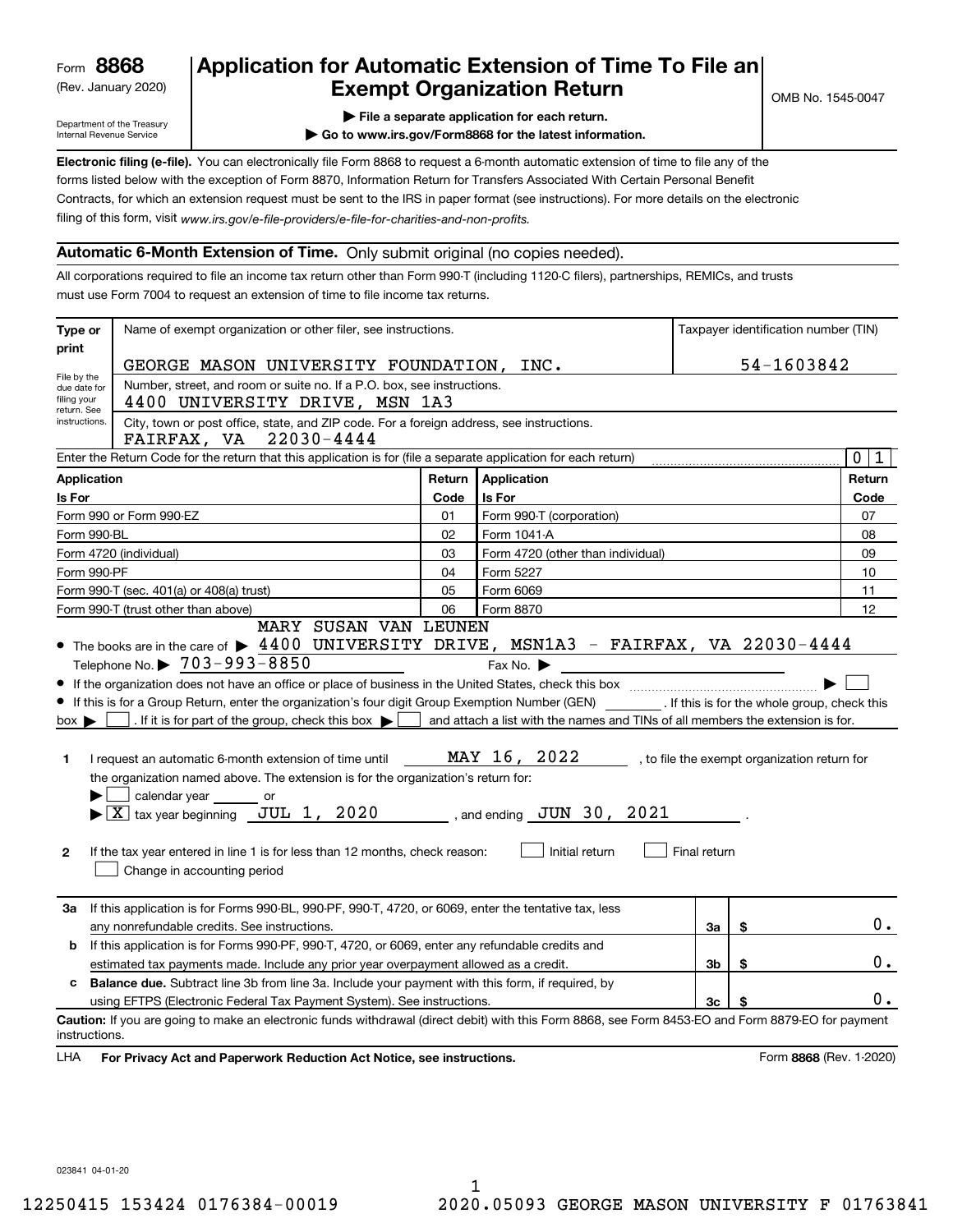|              | 54-1603842<br>GEORGE MASON UNIVERSITY FOUNDATION, INC.<br>Page 2<br>Form 990 (2020)                                                                             |
|--------------|-----------------------------------------------------------------------------------------------------------------------------------------------------------------|
|              | <b>Part III Statement of Program Service Accomplishments</b>                                                                                                    |
|              |                                                                                                                                                                 |
| 1            | Briefly describe the organization's mission:                                                                                                                    |
|              | THE GEORGE MASON UNIVERSITY FOUNDATION, INC. WAS ESTABLISHED IN 1966                                                                                            |
|              | TO RECEIVE, MANAGE, INVEST, AND ADMINISTER PRIVATE GIFTS FOR THE                                                                                                |
|              | BENEFIT OF THE UNIVERSITY, INCLUDING ENDOWMENT AND REAL PROPERTY.                                                                                               |
|              |                                                                                                                                                                 |
| $\mathbf{2}$ | Did the organization undertake any significant program services during the year which were not listed on the                                                    |
|              | $\boxed{\phantom{1}}$ Yes $\boxed{\mathrm{X}}$ No<br>prior Form 990 or 990-EZ?                                                                                  |
|              | If "Yes," describe these new services on Schedule O.                                                                                                            |
| 3            | $\boxed{\phantom{1}}$ Yes $\boxed{\text{X}}$ No<br>Did the organization cease conducting, or make significant changes in how it conducts, any program services? |
|              | If "Yes," describe these changes on Schedule O.                                                                                                                 |
| 4            | Describe the organization's program service accomplishments for each of its three largest program services, as measured by expenses.                            |
|              | Section 501(c)(3) and 501(c)(4) organizations are required to report the amount of grants and allocations to others, the total expenses, and                    |
|              | revenue, if any, for each program service reported.<br>81, 216, 326. including grants of \$ 62, 509, 387. ) (Revenue \$ 10, 275, 201. )                         |
| 4a           | ) (Expenses \$<br>(Code:<br>THE FOUNDATION'S MAJOR PROGRAM ACTIVITY IS TO DISBURSE DESIGNATED FUNDS                                                             |
|              | IN SUPPORT OF SCHOLARSHIPS, FELLOWSHIPS, AWARDS, AND GENERAL OPERATING                                                                                          |
|              | EXPENSES OF THE UNIVERSITY'S ACADEMIC AND OTHER DEPARTMENTS.                                                                                                    |
|              |                                                                                                                                                                 |
|              |                                                                                                                                                                 |
|              |                                                                                                                                                                 |
|              |                                                                                                                                                                 |
|              |                                                                                                                                                                 |
|              |                                                                                                                                                                 |
|              |                                                                                                                                                                 |
|              |                                                                                                                                                                 |
|              |                                                                                                                                                                 |
| 4b           |                                                                                                                                                                 |
|              |                                                                                                                                                                 |
|              |                                                                                                                                                                 |
|              |                                                                                                                                                                 |
|              |                                                                                                                                                                 |
|              |                                                                                                                                                                 |
|              |                                                                                                                                                                 |
|              |                                                                                                                                                                 |
|              |                                                                                                                                                                 |
|              |                                                                                                                                                                 |
|              |                                                                                                                                                                 |
|              |                                                                                                                                                                 |
|              |                                                                                                                                                                 |
| 4c           | $\left(\text{Code:}\right)$ $\left(\text{Expenses $}\right)$<br>) (Revenue \$<br>including grants of \$                                                         |
|              |                                                                                                                                                                 |
|              |                                                                                                                                                                 |
|              |                                                                                                                                                                 |
|              |                                                                                                                                                                 |
|              |                                                                                                                                                                 |
|              |                                                                                                                                                                 |
|              |                                                                                                                                                                 |
|              |                                                                                                                                                                 |
|              |                                                                                                                                                                 |
|              |                                                                                                                                                                 |
|              |                                                                                                                                                                 |
|              |                                                                                                                                                                 |
| 4d           | Other program services (Describe on Schedule O.)                                                                                                                |
|              | (Expenses \$<br>including grants of \$<br>(Revenue \$                                                                                                           |
| 4е           | 81, 216, 326.<br>Total program service expenses                                                                                                                 |
|              | Form 990 (2020)                                                                                                                                                 |
|              | 032002 12-23-20                                                                                                                                                 |
|              |                                                                                                                                                                 |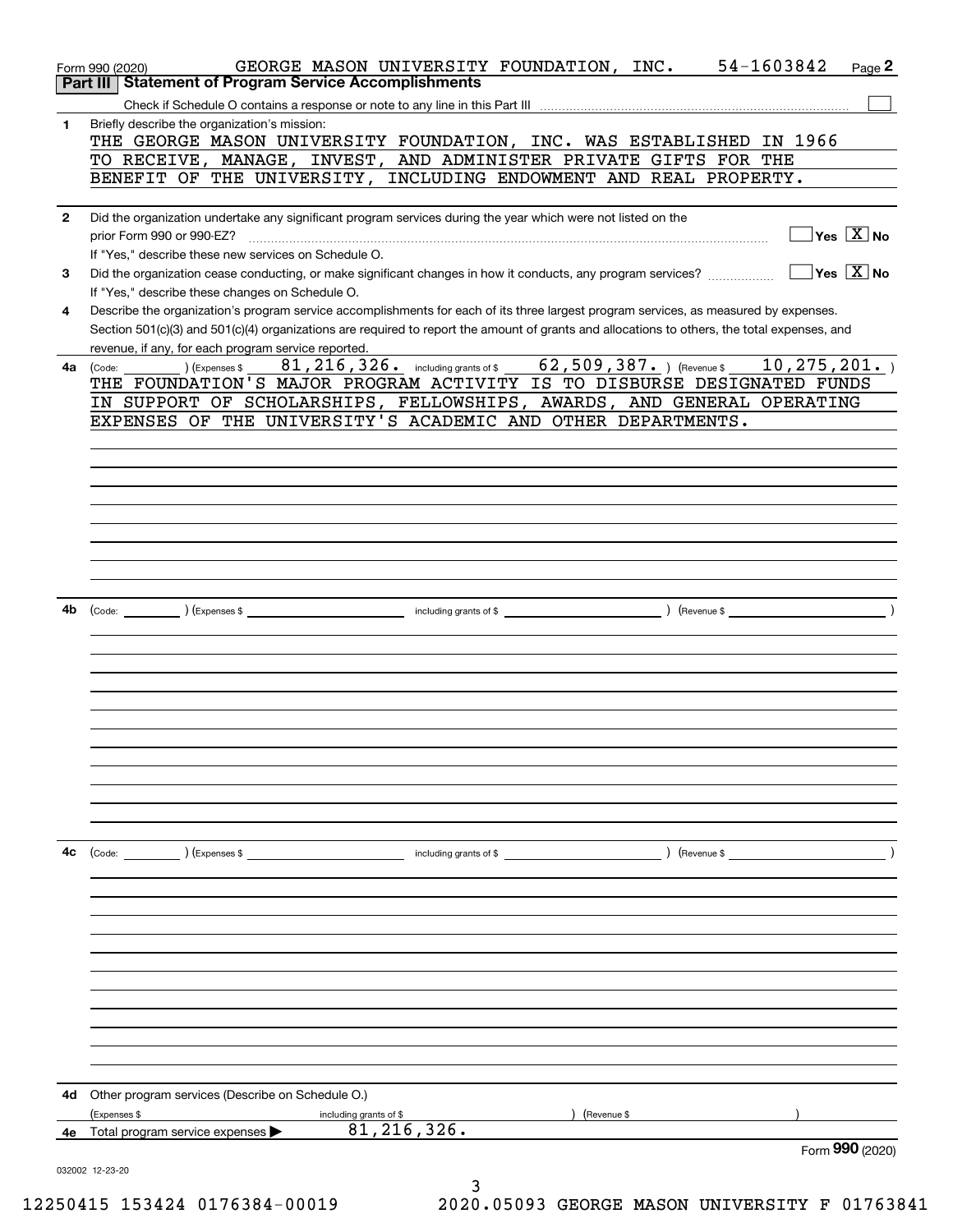|  | Form 990 (2020) |
|--|-----------------|

|     |                                                                                                                                                                                                                                                     |                 | Yes         | No              |
|-----|-----------------------------------------------------------------------------------------------------------------------------------------------------------------------------------------------------------------------------------------------------|-----------------|-------------|-----------------|
| 1.  | Is the organization described in section $501(c)(3)$ or $4947(a)(1)$ (other than a private foundation)?                                                                                                                                             |                 |             |                 |
|     |                                                                                                                                                                                                                                                     | 1.              | х           |                 |
| 2   |                                                                                                                                                                                                                                                     | $\mathbf{2}$    | $\mathbf X$ |                 |
| 3   | Did the organization engage in direct or indirect political campaign activities on behalf of or in opposition to candidates for                                                                                                                     |                 |             |                 |
|     |                                                                                                                                                                                                                                                     | 3               |             | x               |
| 4   | Section 501(c)(3) organizations. Did the organization engage in lobbying activities, or have a section 501(h) election in effect                                                                                                                    |                 |             |                 |
|     |                                                                                                                                                                                                                                                     | 4               | x           |                 |
| 5   | Is the organization a section 501(c)(4), 501(c)(5), or 501(c)(6) organization that receives membership dues, assessments, or                                                                                                                        |                 |             |                 |
|     |                                                                                                                                                                                                                                                     | 5               |             | x               |
| 6   | Did the organization maintain any donor advised funds or any similar funds or accounts for which donors have the right to                                                                                                                           |                 |             | х               |
|     | provide advice on the distribution or investment of amounts in such funds or accounts? If "Yes," complete Schedule D, Part I                                                                                                                        | 6               |             |                 |
| 7   | Did the organization receive or hold a conservation easement, including easements to preserve open space,                                                                                                                                           | $\overline{7}$  |             | х               |
| 8   | Did the organization maintain collections of works of art, historical treasures, or other similar assets? If "Yes," complete                                                                                                                        |                 |             |                 |
|     |                                                                                                                                                                                                                                                     | 8               | x           |                 |
| 9   | Did the organization report an amount in Part X, line 21, for escrow or custodial account liability, serve as a custodian for                                                                                                                       |                 |             |                 |
|     | amounts not listed in Part X; or provide credit counseling, debt management, credit repair, or debt negotiation services?                                                                                                                           |                 |             |                 |
|     |                                                                                                                                                                                                                                                     | 9               | х           |                 |
| 10  | Did the organization, directly or through a related organization, hold assets in donor-restricted endowments                                                                                                                                        |                 |             |                 |
|     |                                                                                                                                                                                                                                                     | 10              | x           |                 |
| 11  | If the organization's answer to any of the following questions is "Yes," then complete Schedule D, Parts VI, VII, VIII, IX, or X                                                                                                                    |                 |             |                 |
|     | as applicable.                                                                                                                                                                                                                                      |                 |             |                 |
|     | a Did the organization report an amount for land, buildings, and equipment in Part X, line 10? If "Yes," complete Schedule D,                                                                                                                       |                 |             |                 |
|     |                                                                                                                                                                                                                                                     | 11a             | x           |                 |
|     | <b>b</b> Did the organization report an amount for investments - other securities in Part X, line 12, that is 5% or more of its total                                                                                                               |                 |             |                 |
|     |                                                                                                                                                                                                                                                     | 11 <sub>b</sub> | x           |                 |
|     | c Did the organization report an amount for investments - program related in Part X, line 13, that is 5% or more of its total                                                                                                                       |                 |             |                 |
|     |                                                                                                                                                                                                                                                     | 11c             |             | x               |
|     | d Did the organization report an amount for other assets in Part X, line 15, that is 5% or more of its total assets reported in                                                                                                                     |                 |             |                 |
|     |                                                                                                                                                                                                                                                     | 11d             | x<br>X      |                 |
|     | e Did the organization report an amount for other liabilities in Part X, line 25? If "Yes," complete Schedule D, Part X                                                                                                                             | 11e             |             |                 |
|     | f Did the organization's separate or consolidated financial statements for the tax year include a footnote that addresses<br>the organization's liability for uncertain tax positions under FIN 48 (ASC 740)? If "Yes," complete Schedule D, Part X | 11f             | x           |                 |
|     | 12a Did the organization obtain separate, independent audited financial statements for the tax year? If "Yes," complete                                                                                                                             |                 |             |                 |
|     |                                                                                                                                                                                                                                                     | 12a             |             | x               |
|     | <b>b</b> Was the organization included in consolidated, independent audited financial statements for the tax year?                                                                                                                                  |                 |             |                 |
|     | If "Yes," and if the organization answered "No" to line 12a, then completing Schedule D, Parts XI and XII is optional manum                                                                                                                         | 12 <sub>b</sub> | X.          |                 |
| 13  |                                                                                                                                                                                                                                                     | 13              |             | х               |
| 14a | Did the organization maintain an office, employees, or agents outside of the United States?                                                                                                                                                         | 14a             |             | X               |
|     | b Did the organization have aggregate revenues or expenses of more than \$10,000 from grantmaking, fundraising, business,                                                                                                                           |                 |             |                 |
|     | investment, and program service activities outside the United States, or aggregate foreign investments valued at \$100,000                                                                                                                          |                 |             |                 |
|     |                                                                                                                                                                                                                                                     | 14b             | x           |                 |
| 15  | Did the organization report on Part IX, column (A), line 3, more than \$5,000 of grants or other assistance to or for any                                                                                                                           |                 |             |                 |
|     |                                                                                                                                                                                                                                                     | 15              | х           |                 |
| 16  | Did the organization report on Part IX, column (A), line 3, more than \$5,000 of aggregate grants or other assistance to                                                                                                                            |                 |             |                 |
|     |                                                                                                                                                                                                                                                     | 16              |             | x               |
| 17  | Did the organization report a total of more than \$15,000 of expenses for professional fundraising services on Part IX,                                                                                                                             |                 |             |                 |
|     |                                                                                                                                                                                                                                                     | 17              |             | x               |
| 18  | Did the organization report more than \$15,000 total of fundraising event gross income and contributions on Part VIII, lines                                                                                                                        |                 | х           |                 |
| 19  | Did the organization report more than \$15,000 of gross income from gaming activities on Part VIII, line 9a? If "Yes."                                                                                                                              | 18              |             |                 |
|     |                                                                                                                                                                                                                                                     | 19              |             | X               |
| 20a |                                                                                                                                                                                                                                                     | <b>20a</b>      |             | x               |
| b   | If "Yes" to line 20a, did the organization attach a copy of its audited financial statements to this return?                                                                                                                                        | 20 <sub>b</sub> |             |                 |
| 21  | Did the organization report more than \$5,000 of grants or other assistance to any domestic organization or                                                                                                                                         |                 |             |                 |
|     |                                                                                                                                                                                                                                                     | 21              | х           |                 |
|     | 032003 12-23-20                                                                                                                                                                                                                                     |                 |             | Form 990 (2020) |

032003 12-23-20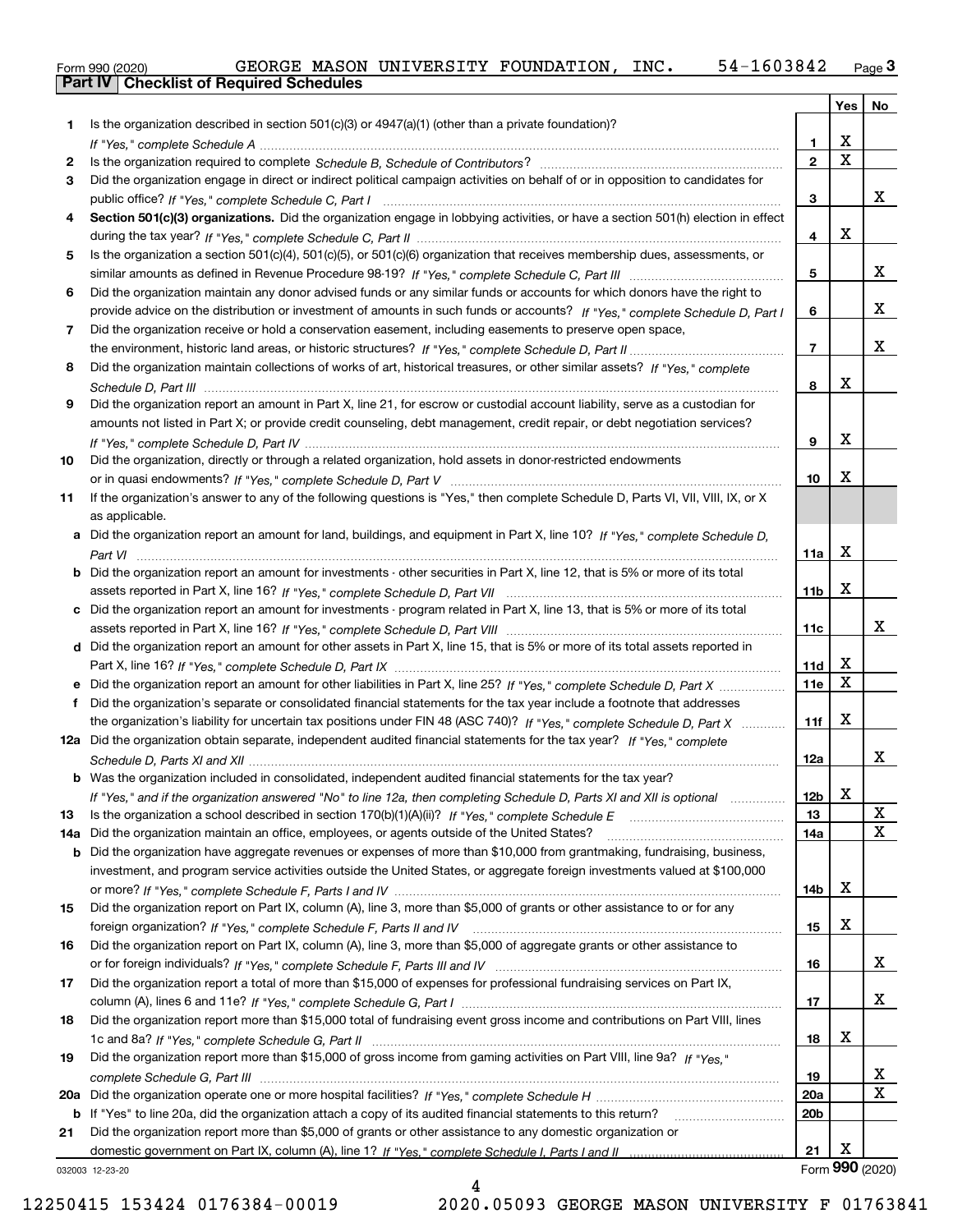Form 990 (2020) GEORGE MASON UNIVERSITY FOUNDATION,INC**.** 54-1603842 <sub>Page</sub> 4<br>**Part IV | Checklist of Required Schedules** <sub>(continued)</sub>

*(continued)*

|               |                                                                                                                                    |            | Yes         | No                      |
|---------------|------------------------------------------------------------------------------------------------------------------------------------|------------|-------------|-------------------------|
| 22            | Did the organization report more than \$5,000 of grants or other assistance to or for domestic individuals on                      |            |             |                         |
|               |                                                                                                                                    | 22         | Χ           |                         |
| 23            | Did the organization answer "Yes" to Part VII, Section A, line 3, 4, or 5 about compensation of the organization's current         |            |             |                         |
|               | and former officers, directors, trustees, key employees, and highest compensated employees? If "Yes," complete                     |            |             |                         |
|               |                                                                                                                                    | 23         | X           |                         |
|               | 24a Did the organization have a tax-exempt bond issue with an outstanding principal amount of more than \$100,000 as of the        |            |             |                         |
|               | last day of the year, that was issued after December 31, 2002? If "Yes," answer lines 24b through 24d and complete                 |            |             |                         |
|               |                                                                                                                                    | 24a        | х           |                         |
|               | <b>b</b> Did the organization invest any proceeds of tax-exempt bonds beyond a temporary period exception?                         | 24b        |             | X                       |
|               | c Did the organization maintain an escrow account other than a refunding escrow at any time during the year to defease             |            |             |                         |
|               |                                                                                                                                    | 24c        |             | x                       |
|               | d Did the organization act as an "on behalf of" issuer for bonds outstanding at any time during the year?                          | 24d        |             | $\mathbf{x}$            |
|               | 25a Section 501(c)(3), 501(c)(4), and 501(c)(29) organizations. Did the organization engage in an excess benefit                   |            |             |                         |
|               |                                                                                                                                    | 25a        |             | x                       |
|               | b Is the organization aware that it engaged in an excess benefit transaction with a disqualified person in a prior year, and       |            |             |                         |
|               | that the transaction has not been reported on any of the organization's prior Forms 990 or 990-EZ? If "Yes," complete              |            |             |                         |
|               | Schedule L, Part I                                                                                                                 | 25b        |             | X.                      |
| 26            | Did the organization report any amount on Part X, line 5 or 22, for receivables from or payables to any current                    |            |             |                         |
|               | or former officer, director, trustee, key employee, creator or founder, substantial contributor, or 35%                            |            |             |                         |
|               |                                                                                                                                    | 26         |             | X.                      |
| 27            | Did the organization provide a grant or other assistance to any current or former officer, director, trustee, key employee,        |            |             |                         |
|               | creator or founder, substantial contributor or employee thereof, a grant selection committee member, or to a 35% controlled        |            |             |                         |
|               | entity (including an employee thereof) or family member of any of these persons? If "Yes," complete Schedule L, Part III           | 27         |             | x                       |
| 28            | Was the organization a party to a business transaction with one of the following parties (see Schedule L, Part IV                  |            |             |                         |
|               | instructions, for applicable filing thresholds, conditions, and exceptions):                                                       |            |             |                         |
|               | a A current or former officer, director, trustee, key employee, creator or founder, or substantial contributor? If                 |            |             |                         |
|               |                                                                                                                                    | 28a        |             | X                       |
|               |                                                                                                                                    | 28b        |             | $\mathbf{x}$            |
|               | c A 35% controlled entity of one or more individuals and/or organizations described in lines 28a or 28b? If                        |            |             |                         |
|               |                                                                                                                                    | 28c        |             | x                       |
| 29            |                                                                                                                                    | 29         | $\mathbf X$ |                         |
| 30            | Did the organization receive contributions of art, historical treasures, or other similar assets, or qualified conservation        |            |             |                         |
|               |                                                                                                                                    | 30         | x           |                         |
| 31            | Did the organization liquidate, terminate, or dissolve and cease operations? If "Yes," complete Schedule N, Part I                 | 31         |             | X                       |
| 32            | Did the organization sell, exchange, dispose of, or transfer more than 25% of its net assets? If "Yes," complete                   |            |             |                         |
|               |                                                                                                                                    | 32         |             | x                       |
| 33            | Did the organization own 100% of an entity disregarded as separate from the organization under Regulations                         |            |             |                         |
|               |                                                                                                                                    | 33         | х           |                         |
| 34            | Was the organization related to any tax-exempt or taxable entity? If "Yes," complete Schedule R, Part II, III, or IV, and          |            |             |                         |
|               |                                                                                                                                    | 34         | х<br>X      |                         |
|               | 35a Did the organization have a controlled entity within the meaning of section 512(b)(13)?                                        | <b>35a</b> |             |                         |
|               | <b>b</b> If "Yes" to line 35a, did the organization receive any payment from or engage in any transaction with a controlled entity |            |             | x                       |
|               |                                                                                                                                    | 35b        |             |                         |
| 36            | Section 501(c)(3) organizations. Did the organization make any transfers to an exempt non-charitable related organization?         |            |             | х                       |
|               | Did the organization conduct more than 5% of its activities through an entity that is not a related organization                   | 36         |             |                         |
| 37            |                                                                                                                                    | 37         |             | х                       |
| 38            | Did the organization complete Schedule O and provide explanations in Schedule O for Part VI, lines 11b and 19?                     |            |             |                         |
|               | Note: All Form 990 filers are required to complete Schedule O                                                                      | 38         | х           |                         |
| <b>Part V</b> | <b>Statements Regarding Other IRS Filings and Tax Compliance</b>                                                                   |            |             |                         |
|               | Check if Schedule O contains a response or note to any line in this Part V                                                         |            |             | $\overline{\mathbf{x}}$ |
|               |                                                                                                                                    |            | Yes         | No                      |
|               | 308<br>1a                                                                                                                          |            |             |                         |
| b             | 0<br>Enter the number of Forms W-2G included in line 1a. Enter -0- if not applicable<br>1b                                         |            |             |                         |
|               | c Did the organization comply with backup withholding rules for reportable payments to vendors and reportable gaming               |            |             |                         |
|               | (gambling) winnings to prize winners?                                                                                              | 1c         | х           |                         |
|               | 032004 12-23-20                                                                                                                    |            |             | Form 990 (2020)         |
|               | 5                                                                                                                                  |            |             |                         |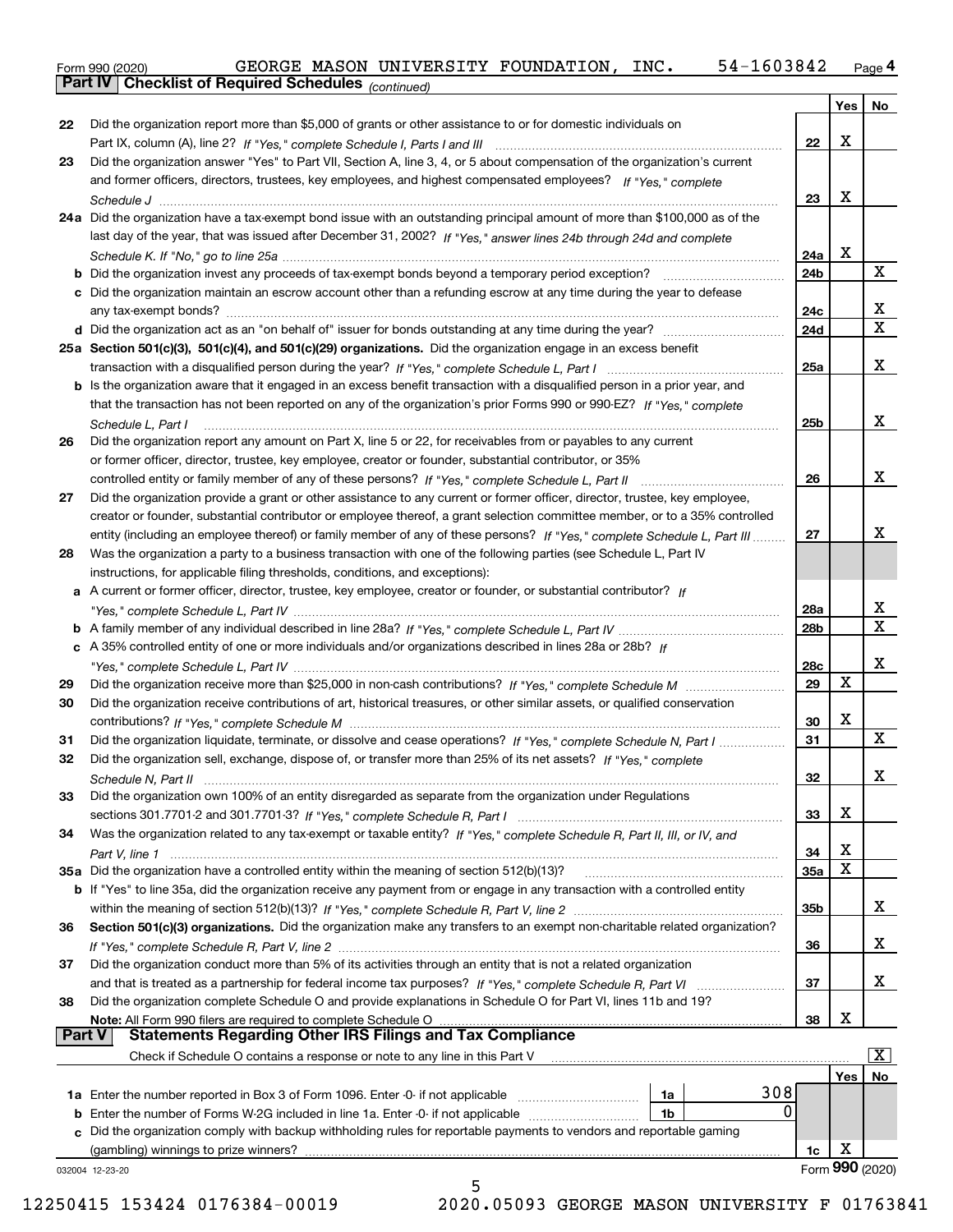|    | 54-1603842<br>GEORGE MASON UNIVERSITY FOUNDATION, INC.<br>Form 990 (2020)                                                                                                                                                            |                |         | $Page$ <sup>5</sup> |  |  |  |
|----|--------------------------------------------------------------------------------------------------------------------------------------------------------------------------------------------------------------------------------------|----------------|---------|---------------------|--|--|--|
|    | Statements Regarding Other IRS Filings and Tax Compliance (continued)<br><b>Part V</b>                                                                                                                                               |                |         |                     |  |  |  |
|    |                                                                                                                                                                                                                                      |                | Yes $ $ | No                  |  |  |  |
|    | 2a Enter the number of employees reported on Form W-3, Transmittal of Wage and Tax Statements,                                                                                                                                       |                |         |                     |  |  |  |
|    | 0<br>filed for the calendar year ending with or within the year covered by this return <i>manumumumum</i><br>2a                                                                                                                      |                |         |                     |  |  |  |
|    |                                                                                                                                                                                                                                      | 2 <sub>b</sub> |         |                     |  |  |  |
|    |                                                                                                                                                                                                                                      |                |         |                     |  |  |  |
|    | 3a Did the organization have unrelated business gross income of \$1,000 or more during the year?                                                                                                                                     | 3a             | х       |                     |  |  |  |
|    |                                                                                                                                                                                                                                      | 3 <sub>b</sub> | X       |                     |  |  |  |
|    | 4a At any time during the calendar year, did the organization have an interest in, or a signature or other authority over, a                                                                                                         |                |         |                     |  |  |  |
|    | financial account in a foreign country (such as a bank account, securities account, or other financial account)?                                                                                                                     | 4a             |         | х                   |  |  |  |
|    | <b>b</b> If "Yes," enter the name of the foreign country $\blacktriangleright$                                                                                                                                                       |                |         |                     |  |  |  |
|    | See instructions for filing requirements for FinCEN Form 114, Report of Foreign Bank and Financial Accounts (FBAR).                                                                                                                  |                |         |                     |  |  |  |
|    |                                                                                                                                                                                                                                      | 5a             |         | Х                   |  |  |  |
|    |                                                                                                                                                                                                                                      | 5 <sub>b</sub> |         | х                   |  |  |  |
|    |                                                                                                                                                                                                                                      | 5c             |         |                     |  |  |  |
|    | 6a Does the organization have annual gross receipts that are normally greater than \$100,000, and did the organization solicit                                                                                                       |                |         |                     |  |  |  |
|    | any contributions that were not tax deductible as charitable contributions?                                                                                                                                                          | 6a             | х       |                     |  |  |  |
|    | <b>b</b> If "Yes," did the organization include with every solicitation an express statement that such contributions or gifts                                                                                                        |                |         |                     |  |  |  |
|    | were not tax deductible?                                                                                                                                                                                                             | 6b             | x       |                     |  |  |  |
| 7  | Organizations that may receive deductible contributions under section 170(c).                                                                                                                                                        |                |         |                     |  |  |  |
| а  | Did the organization receive a payment in excess of \$75 made partly as a contribution and partly for goods and services provided to the payor?                                                                                      | 7a             | х       |                     |  |  |  |
|    | <b>b</b> If "Yes," did the organization notify the donor of the value of the goods or services provided?                                                                                                                             | 7b             | X       |                     |  |  |  |
|    | c Did the organization sell, exchange, or otherwise dispose of tangible personal property for which it was required                                                                                                                  |                |         |                     |  |  |  |
|    |                                                                                                                                                                                                                                      | 7c             |         | х                   |  |  |  |
|    | 7d<br>d If "Yes," indicate the number of Forms 8282 filed during the year [11] [11] The System manuscription of Forms 8282 filed during the year [11] [12] The System manuscription of the Wales of the Wales of the Wales of the Wa |                |         |                     |  |  |  |
| е  | Did the organization receive any funds, directly or indirectly, to pay premiums on a personal benefit contract?                                                                                                                      | 7e             |         | X                   |  |  |  |
| f  | Did the organization, during the year, pay premiums, directly or indirectly, on a personal benefit contract?                                                                                                                         | 7f             |         | X                   |  |  |  |
| g  | If the organization received a contribution of qualified intellectual property, did the organization file Form 8899 as required?                                                                                                     |                |         |                     |  |  |  |
| h  | If the organization received a contribution of cars, boats, airplanes, or other vehicles, did the organization file a Form 1098-C?                                                                                                   | 7h             |         |                     |  |  |  |
| 8  | Sponsoring organizations maintaining donor advised funds. Did a donor advised fund maintained by the                                                                                                                                 |                |         |                     |  |  |  |
|    | sponsoring organization have excess business holdings at any time during the year?                                                                                                                                                   | 8              |         |                     |  |  |  |
| 9  | Sponsoring organizations maintaining donor advised funds.                                                                                                                                                                            |                |         |                     |  |  |  |
| а  | Did the sponsoring organization make any taxable distributions under section 4966?                                                                                                                                                   | 9а             |         |                     |  |  |  |
| b  | Did the sponsoring organization make a distribution to a donor, donor advisor, or related person?                                                                                                                                    | 9b             |         |                     |  |  |  |
| 10 | Section 501(c)(7) organizations. Enter:                                                                                                                                                                                              |                |         |                     |  |  |  |
| а  | 10a<br>Initiation fees and capital contributions included on Part VIII, line 12 [111] [11] [12] [11] [12] [11] [12] [                                                                                                                |                |         |                     |  |  |  |
|    | 10b <br>Gross receipts, included on Form 990, Part VIII, line 12, for public use of club facilities                                                                                                                                  |                |         |                     |  |  |  |
| 11 | Section 501(c)(12) organizations. Enter:                                                                                                                                                                                             |                |         |                     |  |  |  |
| а  | Gross income from members or shareholders<br>11a                                                                                                                                                                                     |                |         |                     |  |  |  |
|    | b Gross income from other sources (Do not net amounts due or paid to other sources against                                                                                                                                           |                |         |                     |  |  |  |
|    | amounts due or received from them.)<br>11b<br>12a Section 4947(a)(1) non-exempt charitable trusts. Is the organization filing Form 990 in lieu of Form 1041?                                                                         |                |         |                     |  |  |  |
|    |                                                                                                                                                                                                                                      | 12a            |         |                     |  |  |  |
| 13 | 12b<br><b>b</b> If "Yes," enter the amount of tax-exempt interest received or accrued during the year                                                                                                                                |                |         |                     |  |  |  |
|    | Section 501(c)(29) qualified nonprofit health insurance issuers.<br>a Is the organization licensed to issue qualified health plans in more than one state?                                                                           | 13а            |         |                     |  |  |  |
|    | Note: See the instructions for additional information the organization must report on Schedule O.                                                                                                                                    |                |         |                     |  |  |  |
|    | <b>b</b> Enter the amount of reserves the organization is required to maintain by the states in which the                                                                                                                            |                |         |                     |  |  |  |
|    | 13b                                                                                                                                                                                                                                  |                |         |                     |  |  |  |
|    | 13с                                                                                                                                                                                                                                  |                |         |                     |  |  |  |
|    | 14a Did the organization receive any payments for indoor tanning services during the tax year?                                                                                                                                       | 14a            |         | x                   |  |  |  |
|    | <b>b</b> If "Yes," has it filed a Form 720 to report these payments? If "No," provide an explanation on Schedule O                                                                                                                   | 14b            |         |                     |  |  |  |
| 15 | Is the organization subject to the section 4960 tax on payment(s) of more than \$1,000,000 in remuneration or                                                                                                                        |                |         |                     |  |  |  |
|    |                                                                                                                                                                                                                                      |                |         |                     |  |  |  |
|    | If "Yes," see instructions and file Form 4720, Schedule N.                                                                                                                                                                           | 15             |         | x                   |  |  |  |
| 16 | Is the organization an educational institution subject to the section 4968 excise tax on net investment income?                                                                                                                      | 16             |         | x                   |  |  |  |
|    | If "Yes," complete Form 4720, Schedule O.                                                                                                                                                                                            |                |         |                     |  |  |  |
|    |                                                                                                                                                                                                                                      |                |         | $\mathbf{QQ}$       |  |  |  |

Form (2020) **990**

032005 12-23-20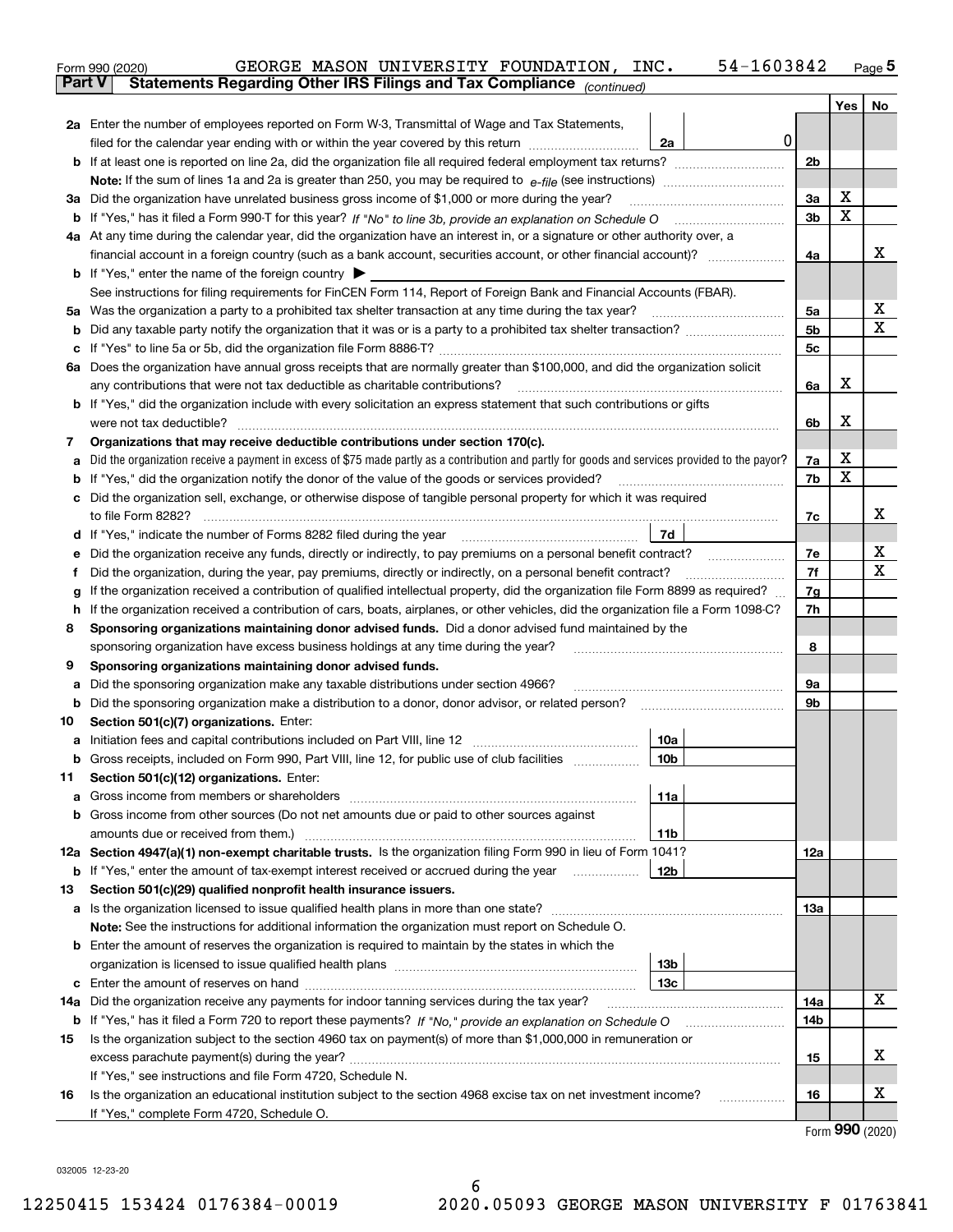|  | Form 990 (2020) |
|--|-----------------|
|  |                 |

#### $_{\rm Form\ 990\ (2020)}$  GEORGE MASON UNIVERSITY FOUNDATION, INC. 54-1603842  $_{\rm Page}$

orm 990 (2020) GEORGE MASON UNIVERSITY FOUNDATION, INC**.** 54-1603842 <sub>Page</sub> 6<br><mark>Part VI | Governance, Management, and Disclosure</mark> <sub>For each "Yes" response to lines 2 through 7b below, and for a "No" response</sub> *to line 8a, 8b, or 10b below, describe the circumstances, processes, or changes on Schedule O. See instructions.*

|    |                                                                                                                                                                            |    |    |                 | Yes   No        |             |
|----|----------------------------------------------------------------------------------------------------------------------------------------------------------------------------|----|----|-----------------|-----------------|-------------|
|    | <b>1a</b> Enter the number of voting members of the governing body at the end of the tax year <i>manumum</i>                                                               | 1a | 48 |                 |                 |             |
|    | If there are material differences in voting rights among members of the governing body, or if the governing                                                                |    |    |                 |                 |             |
|    | body delegated broad authority to an executive committee or similar committee, explain on Schedule O.                                                                      |    |    |                 |                 |             |
|    |                                                                                                                                                                            | 1b | 46 |                 |                 |             |
| 2  | Did any officer, director, trustee, or key employee have a family relationship or a business relationship with any other                                                   |    |    |                 |                 |             |
|    | officer, director, trustee, or key employee?                                                                                                                               |    |    | $\mathbf{2}$    |                 | X           |
| 3  | Did the organization delegate control over management duties customarily performed by or under the direct supervision                                                      |    |    |                 |                 |             |
|    |                                                                                                                                                                            |    |    | 3               |                 | X           |
| 4  | Did the organization make any significant changes to its governing documents since the prior Form 990 was filed?                                                           |    |    | 4               |                 | $\mathbf X$ |
| 5  |                                                                                                                                                                            |    |    | 5               |                 | $\mathbf X$ |
| 6  | Did the organization have members or stockholders?                                                                                                                         |    |    | 6               |                 | X           |
|    | 7a Did the organization have members, stockholders, or other persons who had the power to elect or appoint one or                                                          |    |    |                 |                 |             |
|    |                                                                                                                                                                            |    |    | 7a              |                 | X           |
|    | <b>b</b> Are any governance decisions of the organization reserved to (or subject to approval by) members, stockholders, or                                                |    |    |                 |                 |             |
|    | persons other than the governing body?                                                                                                                                     |    |    | 7b              |                 | Х           |
| 8  | Did the organization contemporaneously document the meetings held or written actions undertaken during the year by the following:                                          |    |    |                 |                 |             |
| a  |                                                                                                                                                                            |    |    | 8a              | X               |             |
|    |                                                                                                                                                                            |    |    | 8b              | $\mathbf X$     |             |
| 9  | Is there any officer, director, trustee, or key employee listed in Part VII, Section A, who cannot be reached at the                                                       |    |    |                 |                 |             |
|    |                                                                                                                                                                            |    |    | 9               |                 | X           |
|    | Section B. Policies <sub>(This</sub> Section B requests information about policies not required by the Internal Revenue Code.)                                             |    |    |                 |                 |             |
|    |                                                                                                                                                                            |    |    |                 | Yes             | <b>No</b>   |
|    |                                                                                                                                                                            |    |    | <b>10a</b>      |                 | X           |
|    | <b>b</b> If "Yes," did the organization have written policies and procedures governing the activities of such chapters, affiliates,                                        |    |    |                 |                 |             |
|    |                                                                                                                                                                            |    |    | 10 <sub>b</sub> |                 |             |
|    | 11a Has the organization provided a complete copy of this Form 990 to all members of its governing body before filing the form?                                            |    |    | 11a             | X               |             |
|    | <b>b</b> Describe in Schedule O the process, if any, used by the organization to review this Form 990.                                                                     |    |    |                 |                 |             |
|    |                                                                                                                                                                            |    |    | 12a             | X               |             |
| b  |                                                                                                                                                                            |    |    | 12 <sub>b</sub> | X               |             |
|    | c Did the organization regularly and consistently monitor and enforce compliance with the policy? If "Yes," describe                                                       |    |    |                 |                 |             |
|    | in Schedule O how this was done measured and contained a state of the state of the state of the state of the s                                                             |    |    | 12c             | X               |             |
| 13 |                                                                                                                                                                            |    |    | 13              | $\mathbf X$     |             |
| 14 | Did the organization have a written document retention and destruction policy? manufactured and the organization have a written document retention and destruction policy? |    |    | 14              | $\mathbf X$     |             |
| 15 | Did the process for determining compensation of the following persons include a review and approval by independent                                                         |    |    |                 |                 |             |
|    | persons, comparability data, and contemporaneous substantiation of the deliberation and decision?                                                                          |    |    |                 |                 |             |
|    |                                                                                                                                                                            |    |    | 15a             | X               |             |
|    | <b>b</b> Other officers or key employees of the organization                                                                                                               |    |    | 15b             | X               |             |
|    | If "Yes" to line 15a or 15b, describe the process in Schedule O (see instructions).                                                                                        |    |    |                 |                 |             |
|    | 16a Did the organization invest in, contribute assets to, or participate in a joint venture or similar arrangement with a                                                  |    |    |                 |                 |             |
|    | taxable entity during the year?                                                                                                                                            |    |    | 16a             |                 | X           |
|    | b If "Yes," did the organization follow a written policy or procedure requiring the organization to evaluate its participation                                             |    |    |                 |                 |             |
|    | in joint venture arrangements under applicable federal tax law, and take steps to safeguard the organization's                                                             |    |    |                 |                 |             |
|    | exempt status with respect to such arrangements?                                                                                                                           |    |    | <b>16b</b>      |                 |             |
|    | <b>Section C. Disclosure</b>                                                                                                                                               |    |    |                 |                 |             |
| 17 | List the states with which a copy of this Form 990 is required to be filed $\blacktriangleright$ SEE SCHEDULE O                                                            |    |    |                 |                 |             |
| 18 | Section 6104 requires an organization to make its Forms 1023 (1024 or 1024-A, if applicable), 990, and 990-T (Section 501(c)(3)s only) available                           |    |    |                 |                 |             |
|    | for public inspection. Indicate how you made these available. Check all that apply.                                                                                        |    |    |                 |                 |             |
|    | $X$ Upon request<br>$ X $ Own website<br>Another's website<br>Other (explain on Schedule O)                                                                                |    |    |                 |                 |             |
| 19 | Describe on Schedule O whether (and if so, how) the organization made its governing documents, conflict of interest policy, and financial                                  |    |    |                 |                 |             |
|    | statements available to the public during the tax year.                                                                                                                    |    |    |                 |                 |             |
|    | State the name, address, and telephone number of the person who possesses the organization's books and records                                                             |    |    |                 |                 |             |
| 20 | MARY SUSAN VAN LEUNEN - 703-993-8850                                                                                                                                       |    |    |                 |                 |             |
|    | $22030 - 4444$<br>4400 UNIVERSITY DRIVE, MSN1A3, FAIRFAX, VA                                                                                                               |    |    |                 |                 |             |
|    |                                                                                                                                                                            |    |    |                 | Form 990 (2020) |             |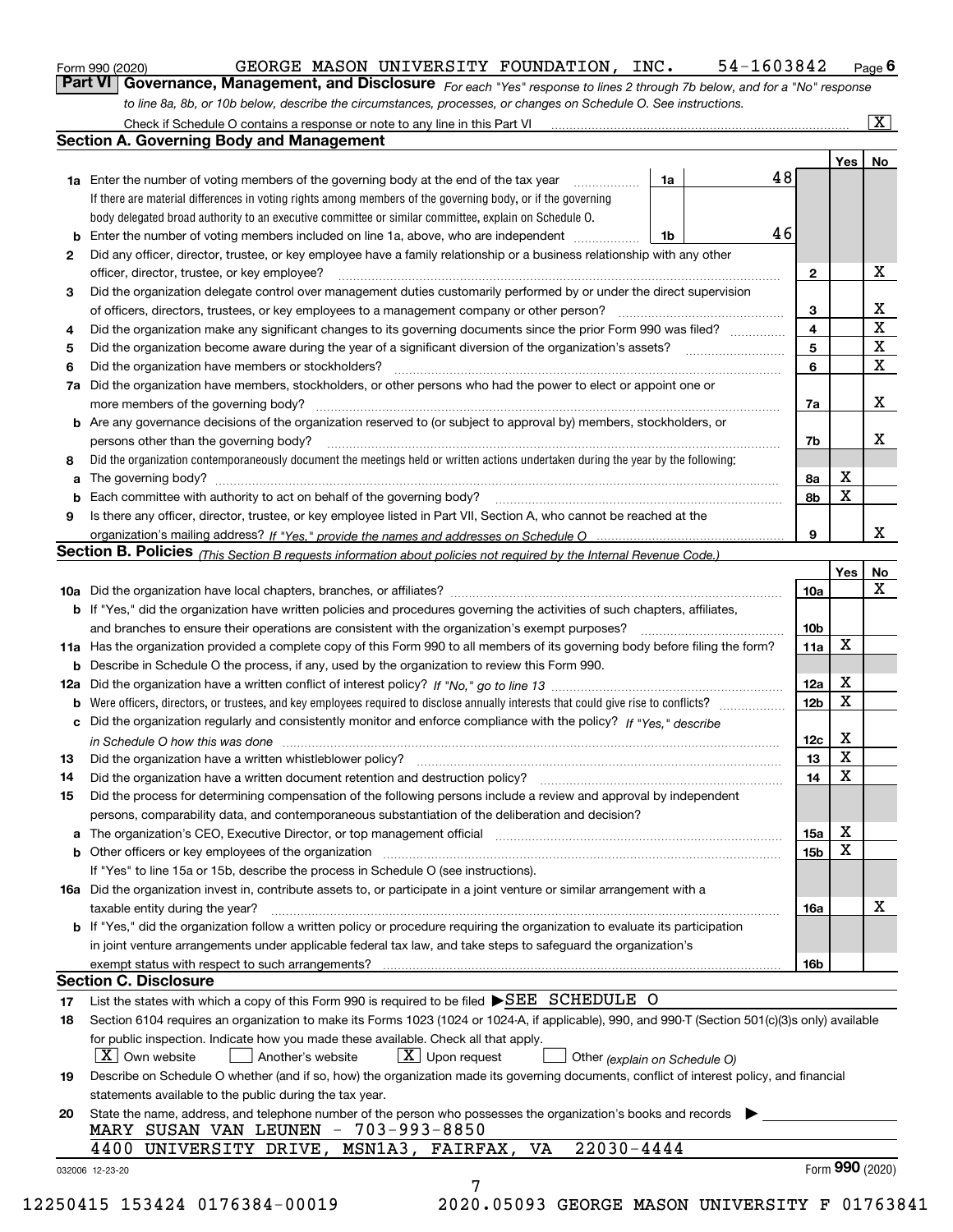| Form 990 (2020) |                                                                                            |  | GEORGE MASON UNIVERSITY FOUNDATION, | INC. | 54-1603842 | Page $\overline{I}$ |
|-----------------|--------------------------------------------------------------------------------------------|--|-------------------------------------|------|------------|---------------------|
|                 | Part VII Compensation of Officers, Directors, Trustees, Key Employees, Highest Compensated |  |                                     |      |            |                     |

#### **Employees, and Independent Contractors**

Check if Schedule O contains a response or note to any line in this Part VII

**Section A. Officers, Directors, Trustees, Key Employees, and Highest Compensated Employees**

**1a**  Complete this table for all persons required to be listed. Report compensation for the calendar year ending with or within the organization's tax year. **•** List all of the organization's current officers, directors, trustees (whether individuals or organizations), regardless of amount of compensation.

 $\mathcal{L}^{\text{max}}$ 

Enter -0- in columns (D), (E), and (F) if no compensation was paid.

 $\bullet$  List all of the organization's  $\,$ current key employees, if any. See instructions for definition of "key employee."

**•** List the organization's five current highest compensated employees (other than an officer, director, trustee, or key employee) who received reportable compensation (Box 5 of Form W-2 and/or Box 7 of Form 1099-MISC) of more than \$100,000 from the organization and any related organizations.

**•** List all of the organization's former officers, key employees, and highest compensated employees who received more than \$100,000 of reportable compensation from the organization and any related organizations.

**former directors or trustees**  ¥ List all of the organization's that received, in the capacity as a former director or trustee of the organization, more than \$10,000 of reportable compensation from the organization and any related organizations.

See instructions for the order in which to list the persons above.

Check this box if neither the organization nor any related organization compensated any current officer, director, or trustee.  $\mathcal{L}^{\text{max}}$ 

| (A)                                                  | (B)                  | (C)                           |                                                                  |             |              |                                   |        | (D)                             | (E)             | (F)                      |
|------------------------------------------------------|----------------------|-------------------------------|------------------------------------------------------------------|-------------|--------------|-----------------------------------|--------|---------------------------------|-----------------|--------------------------|
| Name and title                                       | Average              |                               | (do not check more than one                                      |             | Position     |                                   |        | Reportable                      | Reportable      | Estimated                |
|                                                      | hours per            |                               | box, unless person is both an<br>officer and a director/trustee) |             |              |                                   |        | compensation                    | compensation    | amount of                |
|                                                      | week                 |                               |                                                                  |             |              |                                   |        | from                            | from related    | other                    |
|                                                      | (list any            |                               |                                                                  |             |              |                                   |        | the                             | organizations   | compensation             |
|                                                      | hours for<br>related |                               |                                                                  |             |              |                                   |        | organization<br>(W-2/1099-MISC) | (W-2/1099-MISC) | from the<br>organization |
|                                                      | organizations        |                               |                                                                  |             |              |                                   |        |                                 |                 | and related              |
|                                                      | below                |                               |                                                                  |             |              |                                   |        |                                 |                 | organizations            |
|                                                      | line)                | ndividual trustee or director | nstitutional trustee                                             | Officer     | Key employee | Highest compensated<br>  employee | Former |                                 |                 |                          |
| MARY SUSAN VAN LEUNEN<br>(1)                         | 40.00                |                               |                                                                  |             |              |                                   |        |                                 |                 |                          |
| VICE PRESIDENT AND CFO                               | 0.00                 | $\mathbf X$                   |                                                                  | $\mathbf X$ |              |                                   |        | 171,856.                        | 0.              | 24,647.                  |
| ELIZABETH CANTRELL<br>(2)                            | 40.00                |                               |                                                                  |             |              |                                   |        |                                 |                 |                          |
| CONTROLLER                                           | 0.00                 |                               |                                                                  |             |              | X                                 |        | 122,788.                        | $\mathbf{0}$ .  | 41,874.                  |
| TRACY WHITE<br>(3)                                   | $\overline{20.00}$   |                               |                                                                  |             |              |                                   |        |                                 |                 |                          |
| DIR. OF REAL ESTATE & INVESTMENTS                    | 0.00                 |                               |                                                                  |             |              | X                                 |        | 154,400.                        | $\mathbf 0$ .   | 0.                       |
| TRISHANA BOWDEN<br>(4)                               | 8.00                 |                               |                                                                  |             |              |                                   |        |                                 |                 |                          |
| PRESIDENT                                            | 0.00                 | $\mathbf x$                   |                                                                  | $\mathbf X$ |              |                                   |        | 71,806.                         | $\mathbf{0}$ .  | 10, 515.                 |
| (5)<br>TERRI COFER BEIRNE                            | 1.00                 |                               |                                                                  |             |              |                                   |        |                                 |                 |                          |
| <b>CHAIR</b>                                         | 0.00                 | $\overline{\mathbf{X}}$       |                                                                  | $\mathbf X$ |              |                                   |        | 0.                              | $\mathbf 0$ .   | $\mathbf 0$ .            |
| JEFFREY A. SMITH<br>(6)                              | 1.00                 |                               |                                                                  |             |              |                                   |        |                                 |                 |                          |
| VICE CHAIR                                           | 0.00                 | $\mathbf X$                   |                                                                  | $\rm X$     |              |                                   |        | 0.                              | $\mathbf 0$ .   | $\mathbf 0$ .            |
| CAROLE J. SCOTT<br>(7)                               | 1.00                 |                               |                                                                  |             |              |                                   |        |                                 |                 |                          |
| <b>SECRETARY</b>                                     | 0.00                 | $\mathbf x$                   |                                                                  | $\rm X$     |              |                                   |        | 0.                              | $\mathbf{0}$ .  | 0.                       |
| MICHAEL E. STIEVATER<br>(8)                          | 1.00                 |                               |                                                                  |             |              |                                   |        |                                 |                 |                          |
| <b>TREASURER</b>                                     | 0.00                 | $\mathbf X$                   |                                                                  | $\rm X$     |              |                                   |        | 0.                              | $\mathbf 0$ .   | $0_{.}$                  |
| ADEL E. ANTOUN<br>(9)                                | 0.50                 |                               |                                                                  |             |              |                                   |        |                                 |                 |                          |
| TRUSTEE                                              | 0.00                 | $\mathbf X$                   |                                                                  |             |              |                                   |        | $\mathbf 0$ .                   | $\mathbf 0$ .   | $\mathbf 0$ .            |
| (10) SHARON P. APRICENA                              | 0.50                 |                               |                                                                  |             |              |                                   |        |                                 |                 |                          |
| TRUSTEE                                              | 0.00                 | $\mathbf X$                   |                                                                  |             |              |                                   |        | 0.                              | 0.              | $\mathbf 0$ .            |
| (11) SANAM BOROUMAND                                 | 0.50                 |                               |                                                                  |             |              |                                   |        |                                 |                 |                          |
| TRUSTEE                                              | 0.00                 | $\overline{\textbf{X}}$       |                                                                  |             |              |                                   |        | 0.                              | $\mathbf 0$ .   | 0.                       |
| (12) NADEEM BUTLER                                   | 0.50                 |                               |                                                                  |             |              |                                   |        |                                 |                 |                          |
| <b>TRUSTEE</b>                                       | 0.00<br>0.50         | $\overline{\textbf{X}}$       |                                                                  |             |              |                                   |        | $\mathbf 0$ .                   | $\mathbf 0$ .   | $0_{.}$                  |
| (13) RICHARD BYRNE<br><b>TRUSTEE (THRU 03/05/21)</b> | 0.00                 | X                             |                                                                  |             |              |                                   |        | 0.                              | 0.              | $\mathbf 0$ .            |
| (14) TERESA H. CARLSON                               | 0.50                 |                               |                                                                  |             |              |                                   |        |                                 |                 |                          |
| TRUSTEE                                              | 0.00                 | $\overline{\text{X}}$         |                                                                  |             |              |                                   |        | 0.                              | $\mathbf 0$ .   | 0.                       |
| (15) ANIRBAN CHAKRABARTI                             | 0.50                 |                               |                                                                  |             |              |                                   |        |                                 |                 |                          |
| TRUSTEE                                              | 0.00                 | $\mathbf X$                   |                                                                  |             |              |                                   |        | 0.                              | $\mathbf 0$ .   | $\mathbf 0$ .            |
| (16) JAMES J. CONSAGRA                               | 0.50                 |                               |                                                                  |             |              |                                   |        |                                 |                 |                          |
| TRUSTEE                                              | 0.00                 | $\mathbf X$                   |                                                                  |             |              |                                   |        | 0.                              | $\mathbf 0$ .   | $\mathbf 0$ .            |
| (17) DENNIS J. COTTER                                | 0.50                 |                               |                                                                  |             |              |                                   |        |                                 |                 |                          |
| <b>TRUSTEE</b>                                       | 0.00                 | $\overline{\textbf{X}}$       |                                                                  |             |              |                                   |        | 0.                              | $\mathbf 0$ .   | $0$ .                    |
| 032007 12-23-20                                      |                      |                               |                                                                  |             |              |                                   |        |                                 |                 | Form 990 (2020)          |

8

032007 12-23-20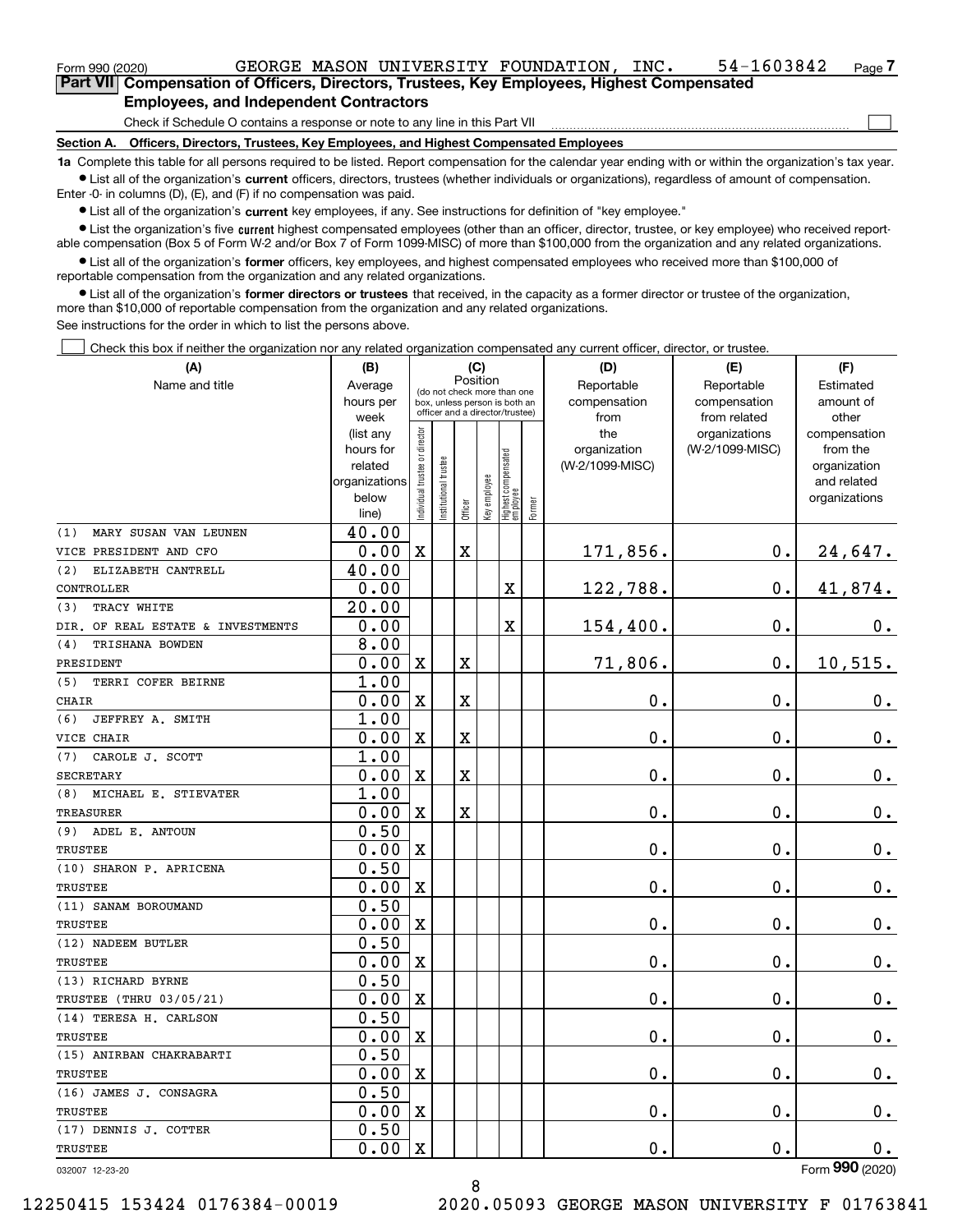| Form 990 (2020)                                                                                                                                 |                        |                                |                       |                                         |              |                                 |        | GEORGE MASON UNIVERSITY FOUNDATION, INC. | 54-1603842      |                  | Page 8        |
|-------------------------------------------------------------------------------------------------------------------------------------------------|------------------------|--------------------------------|-----------------------|-----------------------------------------|--------------|---------------------------------|--------|------------------------------------------|-----------------|------------------|---------------|
| <b>Part VII</b><br>Section A. Officers, Directors, Trustees, Key Employees, and Highest Compensated Employees (continued)                       |                        |                                |                       |                                         |              |                                 |        |                                          |                 |                  |               |
| (A)                                                                                                                                             | (B)                    |                                |                       |                                         | (C)          |                                 |        | (D)                                      | (E)             |                  | (F)           |
| Name and title                                                                                                                                  | Average                |                                |                       | Position<br>(do not check more than one |              |                                 |        | Reportable                               | Reportable      |                  | Estimated     |
|                                                                                                                                                 | hours per              |                                |                       | box, unless person is both an           |              |                                 |        | compensation                             | compensation    |                  | amount of     |
|                                                                                                                                                 | week                   |                                |                       | officer and a director/trustee)         |              |                                 |        | from                                     | from related    |                  | other         |
|                                                                                                                                                 | (list any              |                                |                       |                                         |              |                                 |        | the                                      | organizations   |                  | compensation  |
|                                                                                                                                                 | hours for              |                                |                       |                                         |              |                                 |        | organization                             | (W-2/1099-MISC) |                  | from the      |
|                                                                                                                                                 | related                |                                |                       |                                         |              |                                 |        | (W-2/1099-MISC)                          |                 |                  | organization  |
|                                                                                                                                                 | organizations<br>below |                                |                       |                                         |              |                                 |        |                                          |                 |                  | and related   |
|                                                                                                                                                 | line)                  | Individual trustee or director | Institutional trustee | Officer                                 | Key employee | Highest compensated<br>employee | Former |                                          |                 |                  | organizations |
| (18) CHRISTOPHER R. DURLAK                                                                                                                      | 0.50                   |                                |                       |                                         |              |                                 |        |                                          |                 |                  |               |
| <b>TRUSTEE</b>                                                                                                                                  | 0.00                   | X                              |                       |                                         |              |                                 |        | 0.                                       |                 | 0.               | 0.            |
| (19) NELSON C. GARCIA                                                                                                                           | 0.50                   |                                |                       |                                         |              |                                 |        |                                          |                 |                  |               |
| <b>TRUSTEE</b>                                                                                                                                  | 0.00                   | X                              |                       |                                         |              |                                 |        | 0.                                       |                 | 0.               | $0$ .         |
| (20) NICOLE A. GELLER                                                                                                                           | 0.50                   |                                |                       |                                         |              |                                 |        |                                          |                 |                  |               |
| <b>TRUSTEE</b>                                                                                                                                  | 0.00                   | X                              |                       |                                         |              |                                 |        | 0.                                       |                 | 0.               | $0$ .         |
| (21) TIMOTHY H. GILLIS                                                                                                                          | 0.50                   |                                |                       |                                         |              |                                 |        |                                          |                 |                  |               |
| <b>TRUSTEE</b>                                                                                                                                  | 0.00                   | X                              |                       |                                         |              |                                 |        | 0.                                       |                 | 0.               | $0$ .         |
| (22) BENJAMIN H. GRAHAM                                                                                                                         | 0.50                   |                                |                       |                                         |              |                                 |        |                                          |                 |                  |               |
| <b>TRUSTEE</b>                                                                                                                                  | 0.00                   | X                              |                       |                                         |              |                                 |        | 0.                                       |                 | 0.               | $0$ .         |
| (23) JACK HARRINGTON                                                                                                                            | 0.50                   |                                |                       |                                         |              |                                 |        |                                          |                 |                  |               |
| <b>TRUSTEE</b>                                                                                                                                  | 0.00                   | X                              |                       |                                         |              |                                 |        | 0.                                       |                 | 0.               | $0$ .         |
| (24) BRIAN J. HAYS                                                                                                                              | 0.50                   |                                |                       |                                         |              |                                 |        |                                          |                 |                  |               |
| <b>TRUSTEE</b>                                                                                                                                  | 0.00                   | X                              |                       |                                         |              |                                 |        | 0.                                       |                 | 0.               | $0$ .         |
| (25) JAMES W. HAZEL                                                                                                                             | 0.50                   |                                |                       |                                         |              |                                 |        |                                          |                 |                  |               |
| EX-OFFICIO TRUSTEE                                                                                                                              | 0.00                   | X                              |                       |                                         |              |                                 |        | 0.                                       |                 | 0.               | $0$ .         |
| (26) JENNY E. HERRERA                                                                                                                           | 0.50                   |                                |                       |                                         |              |                                 |        |                                          |                 |                  |               |
| <b>TRUSTEE</b>                                                                                                                                  | 0.00                   | X                              |                       |                                         |              |                                 |        | 0.                                       |                 | 0.               | 0.            |
|                                                                                                                                                 |                        |                                |                       |                                         |              |                                 |        | 520, 850.                                |                 | $\overline{0}$ . | 77,036.       |
| c Total from continuation sheets to Part VII, Section A                                                                                         |                        |                                |                       |                                         |              |                                 |        | 0.                                       |                 | 0.               | $0$ .         |
|                                                                                                                                                 |                        |                                |                       |                                         |              |                                 |        | 520,850.                                 |                 | $0$ .            | 77,036.       |
| Total number of individuals (including but not limited to those listed above) who received more than \$100,000 of reportable<br>$\mathbf{2}$    |                        |                                |                       |                                         |              |                                 |        |                                          |                 |                  |               |
| compensation from the organization $\blacktriangleright$                                                                                        |                        |                                |                       |                                         |              |                                 |        |                                          |                 |                  | 3             |
|                                                                                                                                                 |                        |                                |                       |                                         |              |                                 |        |                                          |                 |                  | Yes<br>No     |
| Did the organization list any former officer, director, trustee, key employee, or highest compensated employee on<br>3                          |                        |                                |                       |                                         |              |                                 |        |                                          |                 |                  | X             |
| line 1a? If "Yes," complete Schedule J for such individual manufactured contained and the 1a? If "Yes," complete Schedule J for such individual |                        |                                |                       |                                         |              |                                 |        |                                          |                 | 3                |               |
| For any individual listed on line 1a, is the sum of reportable compensation and other compensation from the organization                        |                        |                                |                       |                                         |              |                                 |        |                                          |                 |                  |               |
|                                                                                                                                                 |                        |                                |                       |                                         |              |                                 |        |                                          |                 | 4                | х             |
| Did any person listed on line 1a receive or accrue compensation from any unrelated organization or individual for services<br>5                 |                        |                                |                       |                                         |              |                                 |        |                                          |                 |                  | X             |
| <b>Section B. Independent Contractors</b>                                                                                                       |                        |                                |                       |                                         |              |                                 |        |                                          |                 | 5                |               |
| Complete this table for your five highest compensated independent contractors that received more than \$100,000 of compensation from<br>1       |                        |                                |                       |                                         |              |                                 |        |                                          |                 |                  |               |
| the organization. Report compensation for the calendar year ending with or within the organization's tax year.                                  |                        |                                |                       |                                         |              |                                 |        |                                          |                 |                  |               |
| (A)                                                                                                                                             |                        |                                |                       |                                         |              |                                 |        | (B)                                      |                 |                  | (C)           |
| Name and business address                                                                                                                       |                        |                                |                       |                                         |              |                                 |        | Description of services                  |                 |                  | Compensation  |
| AFFINAQUEST LLC, 6136 FRISCO SQUARE BLVD                                                                                                        |                        |                                |                       |                                         |              |                                 |        | SOFTWARE                                 |                 |                  |               |
| STE 400, FRISCO, TX 75034                                                                                                                       |                        |                                |                       |                                         |              |                                 |        | IMPLEMENTATION                           |                 |                  | 393,346.      |
| MCGUIRE WOODS LLP                                                                                                                               |                        |                                |                       |                                         |              |                                 |        |                                          |                 |                  |               |
| 800 E CANAL ST, RICHMOND, VA 23219                                                                                                              |                        |                                |                       |                                         |              |                                 |        | LEGAL                                    |                 |                  | 254,054.      |
| BAY ARMOURY LLC                                                                                                                                 |                        |                                |                       |                                         |              |                                 |        |                                          |                 |                  |               |
| 110 WOODLAWN TRL, LOCUST GROVE, VA 22508                                                                                                        |                        |                                |                       |                                         |              |                                 |        | CONSULTING                               |                 |                  | 162,671.      |
| YSR ACQUISITION CO LLC                                                                                                                          |                        |                                |                       |                                         |              |                                 |        | ACADEMIC CONFERENCE                      |                 |                  |               |
| 55 SAGE LODGE DR, PRAY, MT 59065                                                                                                                |                        |                                |                       |                                         |              |                                 |        | SERVICES                                 |                 |                  | 140,031.      |
| NEVERDARK LLC                                                                                                                                   |                        |                                |                       |                                         |              |                                 |        |                                          |                 |                  |               |
| 3544 SUNSET ISLES BLVD, KISSIMMEE, FL 34746 MARKETING                                                                                           |                        |                                |                       |                                         |              |                                 |        |                                          |                 |                  | 106,863.      |

**2**Total number of independent contractors (including but not limited to those listed above) who received more than \$100,000 of compensation from the organization  $\blacktriangleright$ 5

SEE PART VII, SECTION A CONTINUATION SHEETS

Form (2020) **990**

032008 12-23-20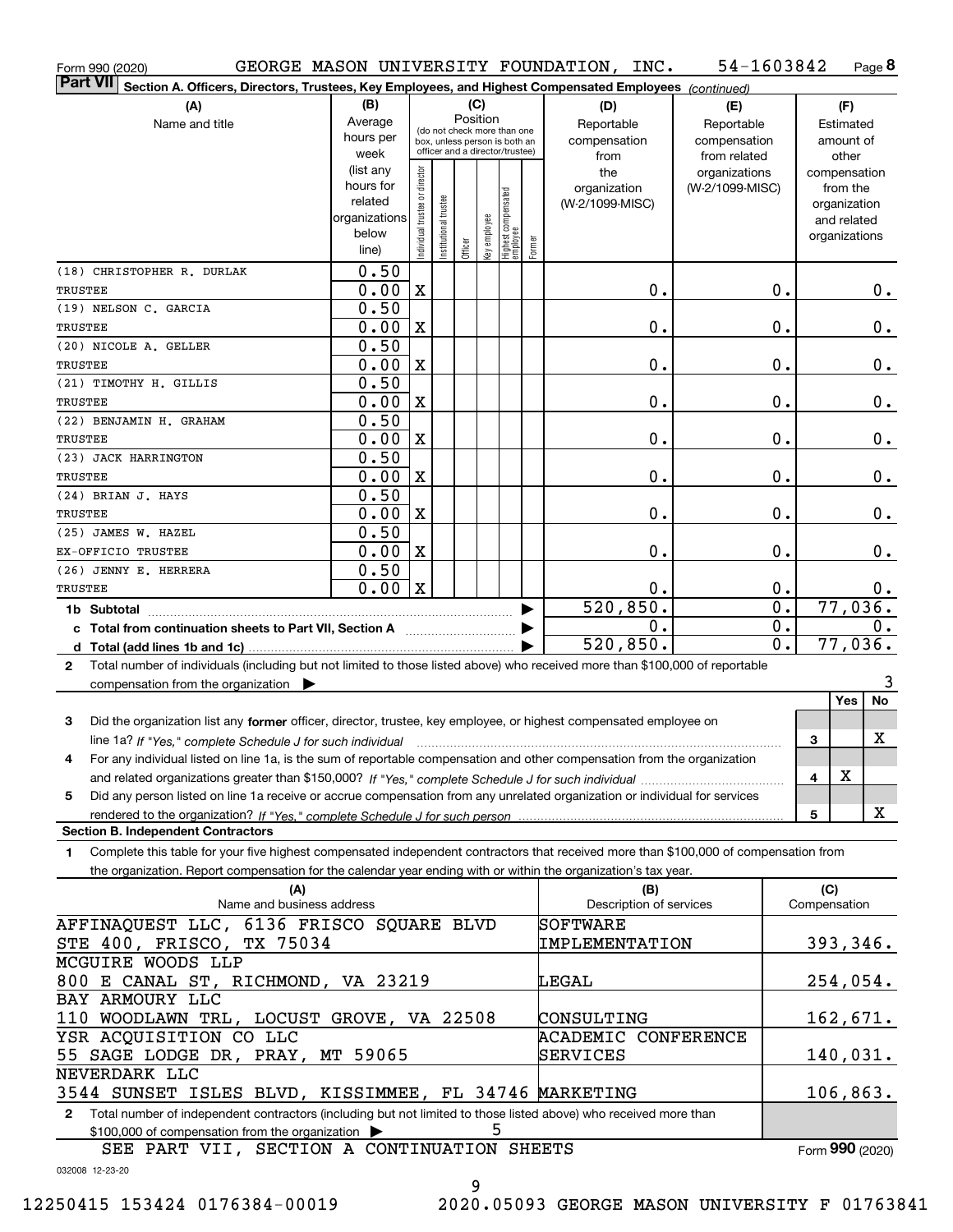| 54-1603842<br>GEORGE MASON UNIVERSITY FOUNDATION, INC.<br>Form 990                                                    |               |                                |                       |         |                        |                              |        |                 |                               |                       |
|-----------------------------------------------------------------------------------------------------------------------|---------------|--------------------------------|-----------------------|---------|------------------------|------------------------------|--------|-----------------|-------------------------------|-----------------------|
| Part VII<br>Officers, Directors, Trustees, Key Employees, and Highest Compensated Employees (continued)<br>Section A. |               |                                |                       |         |                        |                              |        |                 |                               |                       |
| (A)                                                                                                                   | (B)           |                                |                       |         | (C)                    |                              |        | (D)             | (E)                           | (F)                   |
| Name and title                                                                                                        | Average       |                                |                       |         | Position               |                              |        | Reportable      | Reportable                    | Estimated             |
|                                                                                                                       | hours         |                                |                       |         | (check all that apply) |                              |        | compensation    | compensation                  | amount of             |
|                                                                                                                       | per<br>week   |                                |                       |         |                        |                              |        | from<br>the     | from related<br>organizations | other<br>compensation |
|                                                                                                                       | (list any     |                                |                       |         |                        | Highest compensated employee |        | organization    | (W-2/1099-MISC)               | from the              |
|                                                                                                                       | hours for     |                                |                       |         |                        |                              |        | (W-2/1099-MISC) |                               | organization          |
|                                                                                                                       | related       |                                |                       |         |                        |                              |        |                 |                               | and related           |
|                                                                                                                       | organizations |                                |                       |         |                        |                              |        |                 |                               | organizations         |
|                                                                                                                       | below         | Individual trustee or director | Institutional trustee | Officer | Key employee           |                              | Former |                 |                               |                       |
|                                                                                                                       | line)         |                                |                       |         |                        |                              |        |                 |                               |                       |
| (27) JERRY HOGGE III                                                                                                  | 0.50          |                                |                       |         |                        |                              |        |                 |                               |                       |
| TRUSTEE                                                                                                               | 0.00          | $\mathbf X$                    |                       |         |                        |                              |        | $\mathbf 0$ .   | 0.                            | $\mathbf 0$ .         |
| (28) TODD R. HOUSE                                                                                                    | 0.50          |                                |                       |         |                        |                              |        |                 |                               |                       |
| TRUSTEE                                                                                                               | 0.00          | $\mathbf X$                    |                       |         |                        |                              |        | $\mathbf 0$ .   | 0.                            | $0_{.}$               |
| (29) JOHN M. JACQUEMIN                                                                                                | 0.50          |                                |                       |         |                        |                              |        |                 |                               |                       |
| TRUSTEE                                                                                                               | 0.00          | $\mathbf X$                    |                       |         |                        |                              |        | $\mathbf 0$ .   | 0.                            | $\mathbf 0$ .         |
| (30) MARGARET M. JONES                                                                                                | 0.50          |                                |                       |         |                        |                              |        |                 |                               |                       |
| TRUSTEE                                                                                                               | 0.00          | $\mathbf X$                    |                       |         |                        |                              |        | $\mathbf 0$ .   | 0.                            | $\mathbf 0$ .         |
| (31) PAUL E. KYLE<br><b>TRUSTEE</b>                                                                                   | 0.50          |                                |                       |         |                        |                              |        |                 |                               |                       |
|                                                                                                                       | 0.00<br>0.50  | $\mathbf X$                    |                       |         |                        |                              |        | $\mathbf 0$ .   | $\mathbf 0$ .                 | $\mathbf 0$ .         |
| (32) CHRISTINE LANDOLL<br>TRUSTEE                                                                                     | 0.00          | $\mathbf X$                    |                       |         |                        |                              |        | $\mathbf 0$ .   | $\mathbf 0$ .                 | $\mathbf 0$ .         |
| (33) JENNIFER BURKHART LONDON                                                                                         | 0.50          |                                |                       |         |                        |                              |        |                 |                               |                       |
| TRUSTEE                                                                                                               | 0.00          | $\mathbf X$                    |                       |         |                        |                              |        | $\mathbf 0$ .   | $\mathbf 0$ .                 | $\mathbf 0$ .         |
| (34) M. YAQUB MIRZA                                                                                                   | 0.50          |                                |                       |         |                        |                              |        |                 |                               |                       |
| TRUSTEE                                                                                                               | 0.00          | $\mathbf X$                    |                       |         |                        |                              |        | $\mathbf 0$ .   | 0.                            | $\mathbf 0$ .         |
| (35) TREVOR J. MONTANO                                                                                                | 0.50          |                                |                       |         |                        |                              |        |                 |                               |                       |
| TRUSTEE                                                                                                               | 0.00          | $\mathbf X$                    |                       |         |                        |                              |        | $\mathbf 0$ .   | 0.                            | $\mathbf 0$ .         |
| (36) MARGARET E. MYERS                                                                                                | 0.50          |                                |                       |         |                        |                              |        |                 |                               |                       |
| TRUSTEE                                                                                                               | 0.00          | $\mathbf X$                    |                       |         |                        |                              |        | $\mathbf 0$ .   | 0.                            | $0_{.}$               |
| (37) GARY G. NAKAMOTO                                                                                                 | 0.50          |                                |                       |         |                        |                              |        |                 |                               |                       |
| TRUSTEE                                                                                                               | 0.00          | $\mathbf X$                    |                       |         |                        |                              |        | $\mathbf 0$ .   | 0.                            | $0_{.}$               |
| (38) ROBERT W. NOONAN                                                                                                 | 0.50          |                                |                       |         |                        |                              |        |                 |                               |                       |
| TRUSTEE                                                                                                               | 0.00          | $\mathbf X$                    |                       |         |                        |                              |        | Ο.              | 0.                            | $0_{.}$               |
| (39) JOSEPH J. O'BRIEN, JR.                                                                                           | 0.50          |                                |                       |         |                        |                              |        |                 |                               |                       |
| TRUSTEE                                                                                                               | $0.00$ X      |                                |                       |         |                        |                              |        | $\mathbf 0$ .   | $\mathbf 0$ .                 | $0\,$                 |
| (40) DAVE T. PETERSEN                                                                                                 | 0.50          |                                |                       |         |                        |                              |        |                 |                               |                       |
| <b>TRUSTEE</b>                                                                                                        | 0.00          | X                              |                       |         |                        |                              |        | 0.              | $\mathbf 0$ .                 | $0_{.}$               |
| (41) KENNETH D. REID                                                                                                  | 0.50          |                                |                       |         |                        |                              |        |                 |                               |                       |
| TRUSTEE                                                                                                               | 0.00          | X                              |                       |         |                        |                              |        | 0.              | $\mathbf 0$ .                 | 0.                    |
| (42) NANCY ROSE SENICH                                                                                                | 0.50          |                                |                       |         |                        |                              |        |                 |                               |                       |
| TRUSTEE                                                                                                               | 0.00          | X                              |                       |         |                        |                              |        | 0.              | $\mathbf 0$ .                 | 0.                    |
| (43) SUMEET SHRIVASTAVA                                                                                               | 0.50          |                                |                       |         |                        |                              |        |                 |                               |                       |
| TRUSTEE                                                                                                               | 0.00          | X                              |                       |         |                        |                              |        | 0.              | $\mathbf 0$ .                 | 0.                    |
| (44) SUSAN E. SOZA                                                                                                    | 0.50          |                                |                       |         |                        |                              |        |                 |                               |                       |
| TRUSTEE                                                                                                               | 0.00          | X                              |                       |         |                        |                              |        | 0.              | $\mathbf 0$ .                 | 0.                    |
| (45) SONYA J. STONE                                                                                                   | 0.50          |                                |                       |         |                        |                              |        |                 |                               |                       |
| TRUSTEE                                                                                                               | 0.00          | X                              |                       |         |                        |                              |        | Ο.              | $\mathbf 0$ .                 | $0_{.}$               |
| (46) PAULINE THOMPSON                                                                                                 | 0.50          |                                |                       |         |                        |                              |        |                 |                               |                       |
| TRUSTEE                                                                                                               | 0.00          | X                              |                       |         |                        |                              |        | Ο.              | $\mathbf 0$ .                 | $0$ .                 |
|                                                                                                                       |               |                                |                       |         |                        |                              |        |                 |                               |                       |
| Total to Part VII, Section A, line 1c                                                                                 |               |                                |                       |         |                        |                              |        |                 |                               |                       |

032201 04-01-20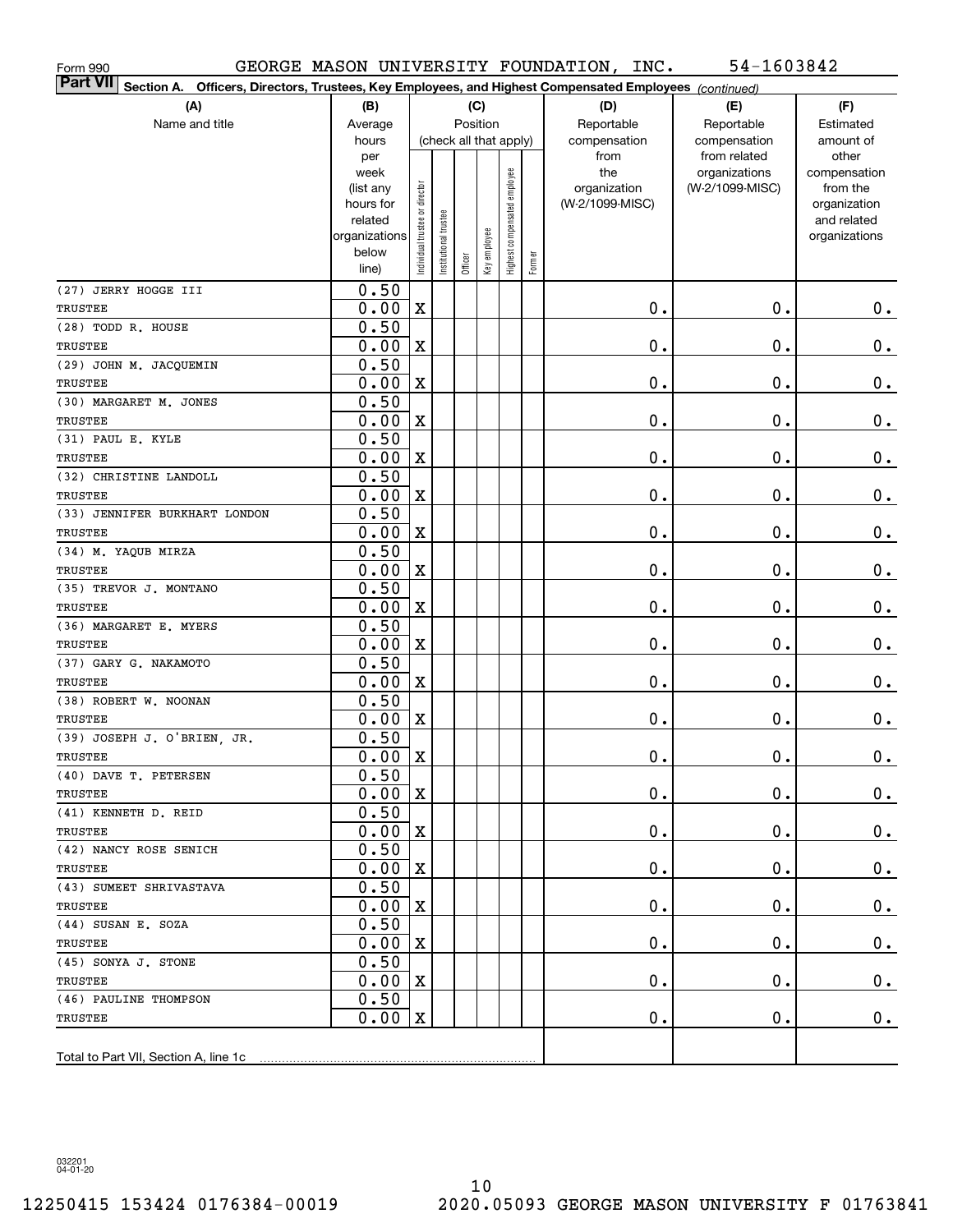| Form 990                                                                                                                  |                |                                |                       |         |                        |                              |        | GEORGE MASON UNIVERSITY FOUNDATION, INC. | 54-1603842                    |                          |
|---------------------------------------------------------------------------------------------------------------------------|----------------|--------------------------------|-----------------------|---------|------------------------|------------------------------|--------|------------------------------------------|-------------------------------|--------------------------|
| <b>Part VII</b><br>Section A. Officers, Directors, Trustees, Key Employees, and Highest Compensated Employees (continued) |                |                                |                       |         |                        |                              |        |                                          |                               |                          |
| (A)                                                                                                                       | (B)            | (C)                            |                       |         |                        |                              |        | (D)                                      | (E)                           | (F)                      |
| Name and title                                                                                                            | Average        |                                |                       |         | Position               |                              |        | Reportable                               | Reportable                    | Estimated                |
|                                                                                                                           | hours          |                                |                       |         | (check all that apply) |                              |        | compensation                             | compensation                  | amount of                |
|                                                                                                                           | per<br>week    |                                |                       |         |                        |                              |        | from<br>the                              | from related<br>organizations | other                    |
|                                                                                                                           | (list any      |                                |                       |         |                        |                              |        | organization                             | (W-2/1099-MISC)               | compensation<br>from the |
|                                                                                                                           | hours for      |                                |                       |         |                        |                              |        | (W-2/1099-MISC)                          |                               | organization             |
|                                                                                                                           | related        |                                |                       |         |                        |                              |        |                                          |                               | and related              |
|                                                                                                                           | organizations  |                                |                       |         |                        |                              |        |                                          |                               | organizations            |
|                                                                                                                           | below<br>line) | Individual trustee or director | Institutional trustee | Officer | Key employee           | Highest compensated employee | Former |                                          |                               |                          |
| (47) LOURDES V. VENES                                                                                                     | 0.50           |                                |                       |         |                        |                              |        |                                          |                               |                          |
| TRUSTEE                                                                                                                   | 0.00           | $\mathbf X$                    |                       |         |                        |                              |        | $\mathbf 0$ .                            | $\mathbf 0$ .                 | $0$ .                    |
| (48) VIJAY VENKATESWARAN                                                                                                  | 0.50           |                                |                       |         |                        |                              |        |                                          |                               |                          |
| TRUSTEE                                                                                                                   | 0.00           | X                              |                       |         |                        |                              |        | $\mathbf 0$ .                            | 0.                            | $0_{.}$                  |
| (49) BRUCE D. WARDINSKI                                                                                                   | 0.50           |                                |                       |         |                        |                              |        |                                          |                               |                          |
| TRUSTEE                                                                                                                   | 0.00           | X                              |                       |         |                        |                              |        | 0.                                       | 0.                            | $0_{.}$                  |
| (50) GREGORY WASHINGTON                                                                                                   | 0.50           |                                |                       |         |                        |                              |        |                                          |                               |                          |
| EX-OFFICIO TRUSTEE                                                                                                        | 0.00           | $\mathbf X$                    |                       |         |                        |                              |        | 0.                                       | 0.                            | $0_{.}$                  |
| (51) CHRISTINA L. WILLIAMS                                                                                                | 0.50           |                                |                       |         |                        |                              |        |                                          |                               |                          |
| TRUSTEE                                                                                                                   | 0.00           | X                              |                       |         |                        |                              |        | 0.                                       | 0.                            | 0.                       |
|                                                                                                                           |                |                                |                       |         |                        |                              |        |                                          |                               |                          |
|                                                                                                                           |                |                                |                       |         |                        |                              |        |                                          |                               |                          |
|                                                                                                                           |                |                                |                       |         |                        |                              |        |                                          |                               |                          |
|                                                                                                                           |                |                                |                       |         |                        |                              |        |                                          |                               |                          |
|                                                                                                                           |                |                                |                       |         |                        |                              |        |                                          |                               |                          |
|                                                                                                                           |                |                                |                       |         |                        |                              |        |                                          |                               |                          |
|                                                                                                                           |                |                                |                       |         |                        |                              |        |                                          |                               |                          |
|                                                                                                                           |                |                                |                       |         |                        |                              |        |                                          |                               |                          |
|                                                                                                                           |                |                                |                       |         |                        |                              |        |                                          |                               |                          |
|                                                                                                                           |                |                                |                       |         |                        |                              |        |                                          |                               |                          |
|                                                                                                                           |                |                                |                       |         |                        |                              |        |                                          |                               |                          |
|                                                                                                                           |                |                                |                       |         |                        |                              |        |                                          |                               |                          |
|                                                                                                                           |                |                                |                       |         |                        |                              |        |                                          |                               |                          |
|                                                                                                                           |                |                                |                       |         |                        |                              |        |                                          |                               |                          |
|                                                                                                                           |                |                                |                       |         |                        |                              |        |                                          |                               |                          |
|                                                                                                                           |                |                                |                       |         |                        |                              |        |                                          |                               |                          |
|                                                                                                                           |                |                                |                       |         |                        |                              |        |                                          |                               |                          |
|                                                                                                                           |                |                                |                       |         |                        |                              |        |                                          |                               |                          |
|                                                                                                                           |                |                                |                       |         |                        |                              |        |                                          |                               |                          |
|                                                                                                                           |                |                                |                       |         |                        |                              |        |                                          |                               |                          |
|                                                                                                                           |                |                                |                       |         |                        |                              |        |                                          |                               |                          |
|                                                                                                                           |                |                                |                       |         |                        |                              |        |                                          |                               |                          |
|                                                                                                                           |                |                                |                       |         |                        |                              |        |                                          |                               |                          |
|                                                                                                                           |                |                                |                       |         |                        |                              |        |                                          |                               |                          |
|                                                                                                                           |                |                                |                       |         |                        |                              |        |                                          |                               |                          |
|                                                                                                                           |                |                                |                       |         |                        |                              |        |                                          |                               |                          |
|                                                                                                                           |                |                                |                       |         |                        |                              |        |                                          |                               |                          |
|                                                                                                                           |                |                                |                       |         |                        |                              |        |                                          |                               |                          |
| Total to Part VII, Section A, line 1c                                                                                     |                |                                |                       |         |                        |                              |        |                                          |                               |                          |
|                                                                                                                           |                |                                |                       |         |                        |                              |        |                                          |                               |                          |

032201 04-01-20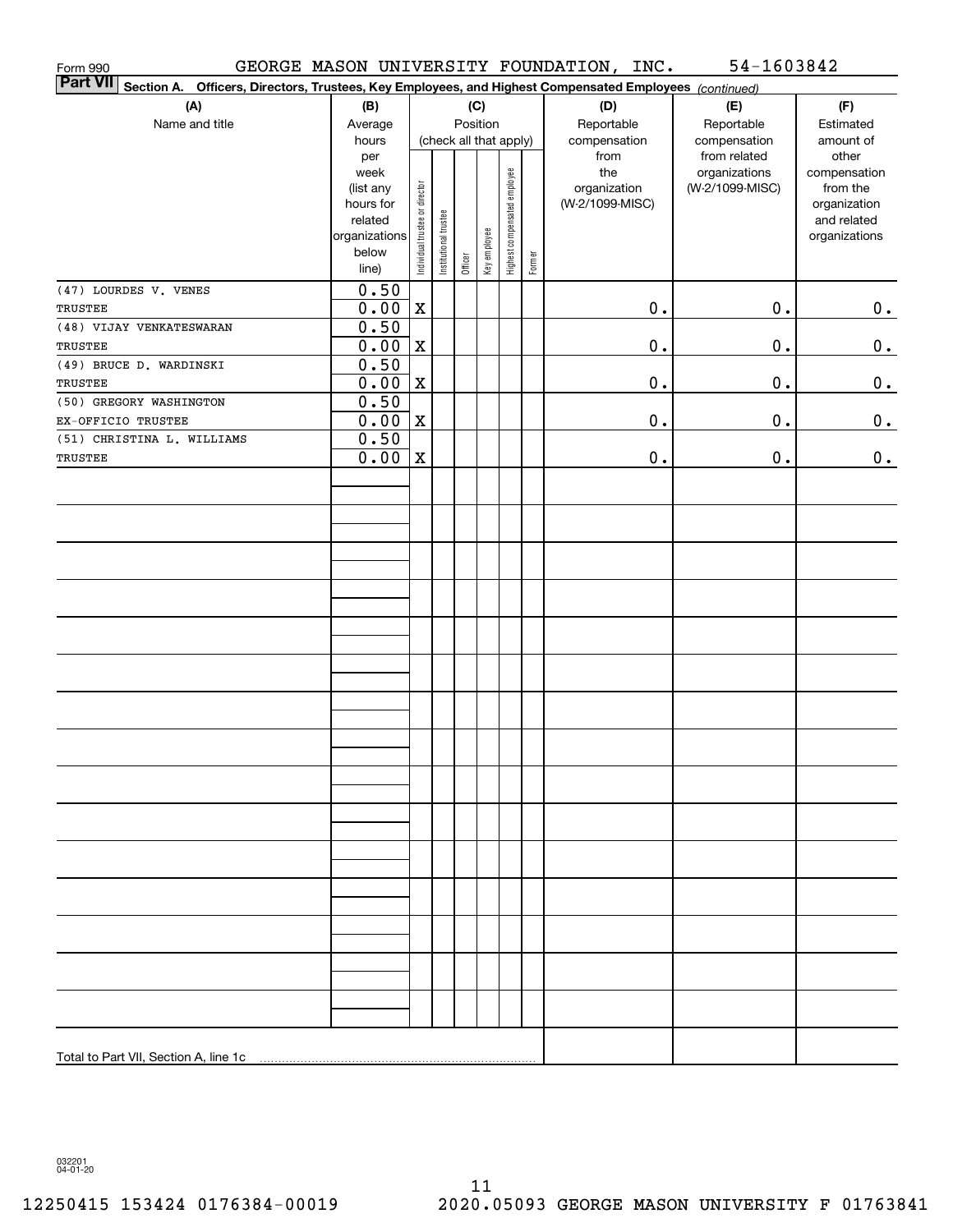|                                                           |     |    | Form 990 (2020)                                                                       |                |                          | GEORGE MASON UNIVERSITY FOUNDATION, INC.     |                      |                                              | 54-1603842                                        | Page 9                                                          |
|-----------------------------------------------------------|-----|----|---------------------------------------------------------------------------------------|----------------|--------------------------|----------------------------------------------|----------------------|----------------------------------------------|---------------------------------------------------|-----------------------------------------------------------------|
| <b>Part VIII</b>                                          |     |    | <b>Statement of Revenue</b>                                                           |                |                          |                                              |                      |                                              |                                                   |                                                                 |
|                                                           |     |    | Check if Schedule O contains a response or note to any line in this Part VIII         |                |                          |                                              |                      |                                              |                                                   |                                                                 |
|                                                           |     |    |                                                                                       |                |                          |                                              | (A)<br>Total revenue | (B)<br>Related or exempt<br>function revenue | $\overline{(C)}$<br>Unrelated<br>business revenue | (D)<br>Revenue excluded<br>from tax under<br>sections 512 - 514 |
|                                                           |     |    | 1 a Federated campaigns                                                               |                | 1a                       |                                              |                      |                                              |                                                   |                                                                 |
| Contributions, Gifts, Grants<br>and Other Similar Amounts |     |    | <b>b</b> Membership dues                                                              |                | 1b                       |                                              |                      |                                              |                                                   |                                                                 |
|                                                           |     |    | c Fundraising events                                                                  |                | 1 <sub>c</sub>           | 55,350.                                      |                      |                                              |                                                   |                                                                 |
|                                                           |     |    | d Related organizations                                                               |                | 1 <sub>d</sub>           |                                              |                      |                                              |                                                   |                                                                 |
|                                                           |     |    | e Government grants (contributions)                                                   |                | 1e                       | 163,400.                                     |                      |                                              |                                                   |                                                                 |
|                                                           |     |    | f All other contributions, gifts, grants, and                                         |                |                          |                                              |                      |                                              |                                                   |                                                                 |
|                                                           |     |    | similar amounts not included above<br>g Noncash contributions included in lines 1a-1f |                | 1f<br>$1g$ $\frac{1}{3}$ | 77,284,611.<br>1,432,480.                    |                      |                                              |                                                   |                                                                 |
|                                                           |     |    |                                                                                       |                |                          |                                              | 77,503,361.          |                                              |                                                   |                                                                 |
|                                                           |     |    |                                                                                       |                |                          | <b>Business Code</b>                         |                      |                                              |                                                   |                                                                 |
|                                                           | 2 a |    | DIRECT-FINANCING LEASE INTEREST                                                       |                |                          | 531190                                       | 5,108,960.           | 5,108,960.                                   |                                                   |                                                                 |
|                                                           |     |    | <b>b</b> RENT FROM GMU                                                                |                |                          | 531190                                       | 4,650,123.           | 4,650,123.                                   |                                                   |                                                                 |
|                                                           |     | C. | RENT FROM GMU INSTRUCTIONAL FND.                                                      |                |                          | 531190                                       | 24,000.              | 24,000.                                      |                                                   |                                                                 |
| Program Service<br>Revenue                                |     | d  |                                                                                       |                |                          |                                              |                      |                                              |                                                   |                                                                 |
|                                                           |     | е  |                                                                                       |                |                          |                                              |                      |                                              |                                                   |                                                                 |
|                                                           |     |    | f All other program service revenue                                                   |                |                          |                                              |                      |                                              |                                                   |                                                                 |
|                                                           |     | a  |                                                                                       |                |                          |                                              | 9,783,083.           |                                              |                                                   |                                                                 |
|                                                           | З   |    | Investment income (including dividends, interest, and                                 |                |                          |                                              | 4,699,057.           |                                              | 60,451.                                           | 4,638,606.                                                      |
|                                                           | 4   |    | Income from investment of tax-exempt bond proceeds                                    |                |                          |                                              |                      |                                              |                                                   |                                                                 |
|                                                           | 5   |    |                                                                                       |                |                          |                                              |                      |                                              |                                                   |                                                                 |
|                                                           |     |    |                                                                                       |                | (i) Real                 | (ii) Personal                                |                      |                                              |                                                   |                                                                 |
|                                                           |     |    | 6 a Gross rents                                                                       | 6a             | 6,664,570.               |                                              |                      |                                              |                                                   |                                                                 |
|                                                           |     |    | <b>b</b> Less: rental expenses $\ldots$                                               | 6 <sub>b</sub> | 4,094,605.               |                                              |                      |                                              |                                                   |                                                                 |
|                                                           |     |    | c Rental income or (loss)                                                             | 6с             | 2,569,965.               |                                              |                      |                                              |                                                   |                                                                 |
|                                                           |     |    | d Net rental income or (loss)                                                         |                |                          |                                              | 2,569,965.           |                                              | 2,569,965.                                        |                                                                 |
|                                                           |     |    | 7 a Gross amount from sales of                                                        |                | (i) Securities           | (ii) Other                                   |                      |                                              |                                                   |                                                                 |
|                                                           |     |    | assets other than inventory                                                           |                |                          | $7a$ $11, 162, 330$ . 15, 325, 941.          |                      |                                              |                                                   |                                                                 |
|                                                           |     |    | <b>b</b> Less: cost or other basis                                                    |                |                          | $7b$ <sup>104</sup> , 973, 055. 6, 210, 702. |                      |                                              |                                                   |                                                                 |
| evenue                                                    |     |    | and sales expenses                                                                    |                |                          | $ 7c $ 6, 189, 275. 9, 115, 239.             |                      |                                              |                                                   |                                                                 |
|                                                           |     |    | c Gain or (loss)                                                                      |                |                          |                                              | 15, 304, 514.        |                                              |                                                   | 15, 304, 514.                                                   |
| Other R                                                   |     |    | 8 a Gross income from fundraising events (not<br>including \$                         | 55,350. of     |                          |                                              |                      |                                              |                                                   |                                                                 |
|                                                           |     |    | contributions reported on line 1c). See                                               |                |                          |                                              |                      |                                              |                                                   |                                                                 |
|                                                           |     |    |                                                                                       |                | 8a                       | 0.                                           |                      |                                              |                                                   |                                                                 |
|                                                           |     |    |                                                                                       |                | 8b                       | 25,689.                                      |                      |                                              |                                                   |                                                                 |
|                                                           |     |    | c Net income or (loss) from fundraising events                                        |                |                          | ▶                                            | $-25,689.$           |                                              |                                                   | $-25,689.$                                                      |
|                                                           |     |    | 9 a Gross income from gaming activities. See                                          |                |                          |                                              |                      |                                              |                                                   |                                                                 |
|                                                           |     |    |                                                                                       |                | 9a                       |                                              |                      |                                              |                                                   |                                                                 |
|                                                           |     |    | <b>b</b> Less: direct expenses <b>manually</b>                                        |                | 9 <sub>b</sub>           |                                              |                      |                                              |                                                   |                                                                 |
|                                                           |     |    | c Net income or (loss) from gaming activities                                         |                |                          |                                              |                      |                                              |                                                   |                                                                 |
|                                                           |     |    | 10 a Gross sales of inventory, less returns                                           |                |                          |                                              |                      |                                              |                                                   |                                                                 |
|                                                           |     |    |                                                                                       |                | 10a<br>10 <sub>b</sub>   |                                              |                      |                                              |                                                   |                                                                 |
|                                                           |     |    | <b>b</b> Less: cost of goods sold                                                     |                |                          |                                              |                      |                                              |                                                   |                                                                 |
|                                                           |     |    | c Net income or (loss) from sales of inventory                                        |                |                          | <b>Business Code</b>                         |                      |                                              |                                                   |                                                                 |
|                                                           |     |    | 11 a TRUST AND OTHER INCOME                                                           |                |                          | 900099                                       | 492,118.             | 492,118.                                     |                                                   |                                                                 |
| Revenue                                                   |     | b  |                                                                                       |                |                          |                                              |                      |                                              |                                                   |                                                                 |
|                                                           |     | c  |                                                                                       |                |                          |                                              |                      |                                              |                                                   |                                                                 |
| Miscellaneous                                             |     |    |                                                                                       |                |                          |                                              |                      |                                              |                                                   |                                                                 |
|                                                           |     |    |                                                                                       |                |                          |                                              | 492,118.             |                                              |                                                   |                                                                 |
|                                                           | 12  |    |                                                                                       |                |                          |                                              | 110, 326, 409.       | 10, 275, 201.                                | 2,630,416.                                        | 19,917,431.                                                     |
| 032009 12-23-20                                           |     |    |                                                                                       |                |                          |                                              |                      |                                              |                                                   | Form 990 (2020)                                                 |

032009 12-23-20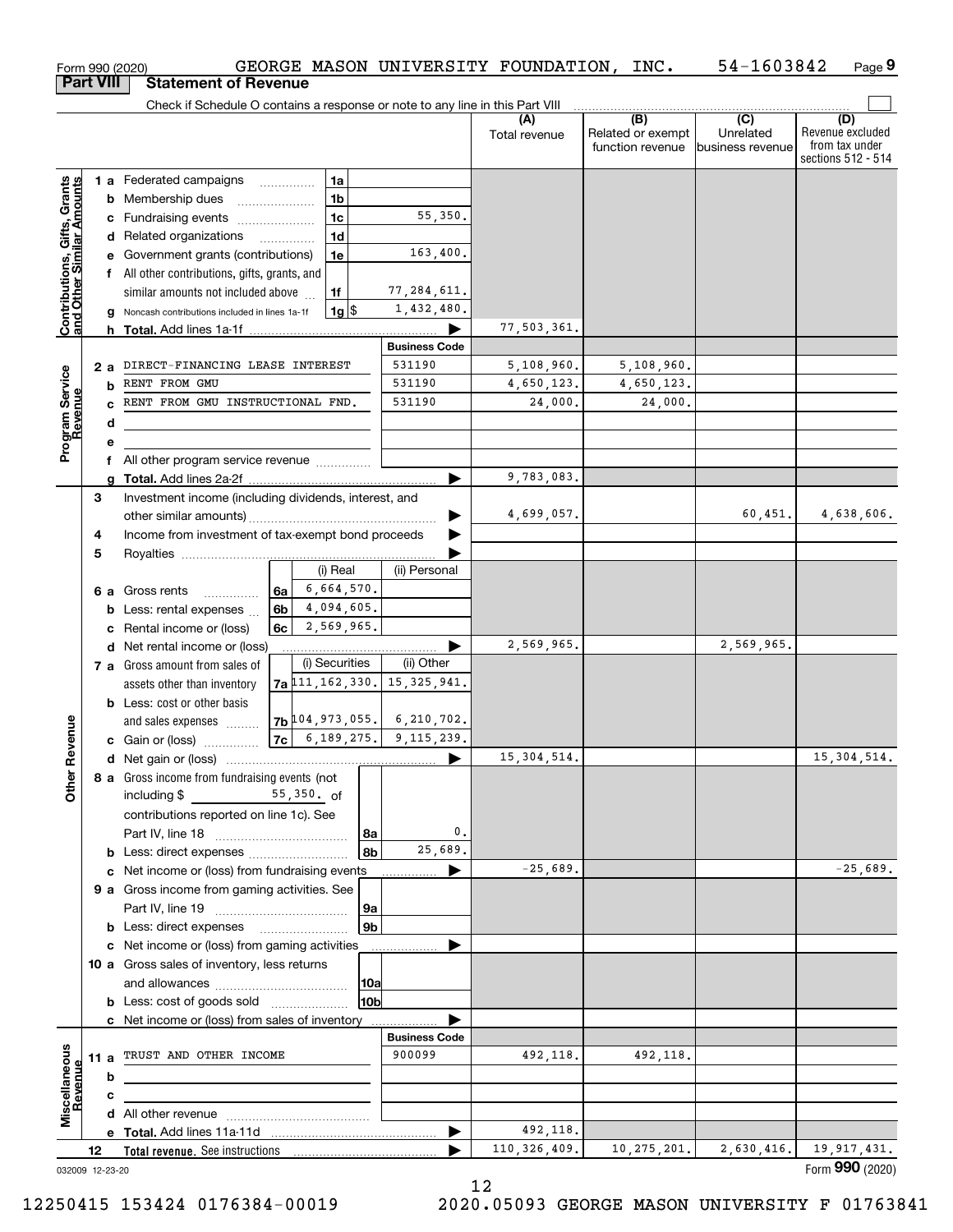#### $_{\rm Form}$   $_{990}$  (2020) GEORGE MASON UNIVERSITY FOUNDATION, INC.  $_{\rm ^{54}$  54-1603842  $_{\rm Page}$ **10 Part IX Statement of Functional Expenses**

*Section 501(c)(3) and 501(c)(4) organizations must complete all columns. All other organizations must complete column (A).*

|              | Check if Schedule O contains a response or note to any line in this Part IX                                                                              |                          |                                                 |                                                      |                                |
|--------------|----------------------------------------------------------------------------------------------------------------------------------------------------------|--------------------------|-------------------------------------------------|------------------------------------------------------|--------------------------------|
|              | Do not include amounts reported on lines 6b,<br>7b, 8b, 9b, and 10b of Part VIII.                                                                        | (A)<br>Total expenses    | $\overline{(B)}$<br>Program service<br>expenses | $\overline{C}$<br>Management and<br>general expenses | (D)<br>Fundraising<br>expenses |
| 1.           | Grants and other assistance to domestic organizations                                                                                                    |                          |                                                 |                                                      |                                |
|              | and domestic governments. See Part IV, line 21                                                                                                           | 61, 752, 134.            | 61,752,134.                                     |                                                      |                                |
| $\mathbf{2}$ | Grants and other assistance to domestic                                                                                                                  |                          |                                                 |                                                      |                                |
|              | individuals. See Part IV, line 22                                                                                                                        | 688,389.                 | 688,389.                                        |                                                      |                                |
| 3            | Grants and other assistance to foreign                                                                                                                   |                          |                                                 |                                                      |                                |
|              | organizations, foreign governments, and foreign                                                                                                          |                          |                                                 |                                                      |                                |
|              | individuals. See Part IV, lines 15 and 16                                                                                                                | 68,864.                  | 68,864.                                         |                                                      |                                |
| 4            | Benefits paid to or for members                                                                                                                          |                          |                                                 |                                                      |                                |
| 5            | Compensation of current officers, directors,                                                                                                             |                          |                                                 |                                                      |                                |
|              | trustees, and key employees                                                                                                                              | 241,755.                 |                                                 | 241,755.                                             |                                |
| 6            | Compensation not included above to disqualified                                                                                                          |                          |                                                 |                                                      |                                |
|              | persons (as defined under section 4958(f)(1)) and                                                                                                        |                          |                                                 |                                                      |                                |
|              | persons described in section 4958(c)(3)(B)                                                                                                               |                          |                                                 |                                                      |                                |
| 7            |                                                                                                                                                          | 829,459.                 |                                                 | 829,459.                                             |                                |
| 8            | Pension plan accruals and contributions (include                                                                                                         |                          |                                                 |                                                      |                                |
|              | section 401(k) and 403(b) employer contributions)                                                                                                        | 142,115.                 |                                                 | 142, 115.                                            |                                |
| 9            |                                                                                                                                                          | 128, 774.                |                                                 | 128, 774.                                            |                                |
| 10           |                                                                                                                                                          | 78, 185.                 |                                                 | 78, 185.                                             |                                |
| 11           | Fees for services (nonemployees):                                                                                                                        |                          |                                                 |                                                      |                                |
| a            |                                                                                                                                                          |                          |                                                 |                                                      |                                |
| b            |                                                                                                                                                          | 62,802.<br>201,598.      | 14,920.<br>5,975.                               | 36,070.                                              | 11,812.                        |
| c            |                                                                                                                                                          | 4,177.                   |                                                 | 195,623.<br>4,177.                                   |                                |
| d            |                                                                                                                                                          |                          |                                                 |                                                      |                                |
| e            | Professional fundraising services. See Part IV, line 17                                                                                                  | 1,867,314.               |                                                 | 1,867,314.                                           |                                |
| f            | Investment management fees                                                                                                                               |                          |                                                 |                                                      |                                |
| q            | Other. (If line 11g amount exceeds 10% of line 25,                                                                                                       | 2,993,155.               | 2,907,777.                                      | 81,703.                                              | 3,675.                         |
| 12           | column (A) amount, list line 11g expenses on Sch 0.)                                                                                                     | 73,863.                  | 65,547.                                         | 898.                                                 | 7,418.                         |
| 13           |                                                                                                                                                          | 767,070.                 | 684, 853.                                       | 35,597.                                              | 46,620.                        |
| 14           |                                                                                                                                                          | 908,576.                 | 550, 957.                                       | 253, 554.                                            | 104,065.                       |
| 15           |                                                                                                                                                          |                          |                                                 |                                                      |                                |
| 16           |                                                                                                                                                          | 1,355,648.               | 1,355,648.                                      |                                                      |                                |
| 17           | Travel                                                                                                                                                   | 1,868,735.               | 1,863,733.                                      | 3,856.                                               | 1,146.                         |
| 18           | Payments of travel or entertainment expenses                                                                                                             |                          |                                                 |                                                      |                                |
|              | for any federal, state, or local public officials                                                                                                        |                          |                                                 |                                                      |                                |
| 19           | Conferences, conventions, and meetings                                                                                                                   | 1,208,174.               | 1,195,093.                                      | 7,340.                                               | $\overline{5,741}$ .           |
| 20           | Interest                                                                                                                                                 | 3,988,899.               | 3,988,899.                                      |                                                      |                                |
| 21           |                                                                                                                                                          |                          |                                                 |                                                      |                                |
| 22           | Depreciation, depletion, and amortization                                                                                                                | 722,868.                 | 722,694.                                        | 174.                                                 |                                |
| 23           | Insurance                                                                                                                                                | 114,730.                 | 53,009.                                         | 61, 721.                                             |                                |
| 24           | Other expenses. Itemize expenses not covered<br>above (List miscellaneous expenses on line 24e. If<br>line 24e amount exceeds 10% of line 25, column (A) |                          |                                                 |                                                      |                                |
|              | amount, list line 24e expenses on Schedule O.)                                                                                                           |                          |                                                 |                                                      |                                |
| a            | <b>ACADEMIC SUPPORT</b>                                                                                                                                  | 2,541,259.               | 2,541,224.                                      | 0.                                                   | 35.                            |
| b            | ADMINISTRATIVE SUPPORT                                                                                                                                   | $\overline{2,315,450}$ . | 2,199,739.                                      | 92,644.                                              | 23,067.                        |
| C            | TRAINING AND PROF. DEV.                                                                                                                                  | 406,385.                 | 363,842.                                        | 31, 191.                                             | 11,352.                        |
| d            | TAX EXPENSES                                                                                                                                             | 139,022.                 | 138,785.                                        | 237.                                                 | 0.                             |
| е            | All other expenses                                                                                                                                       | 63, 245.                 | 54,244.                                         | 385.                                                 | 8,616.                         |
| 25           | Total functional expenses. Add lines 1 through 24e                                                                                                       | 85, 532, 645.            | 81, 216, 326.                                   | 4,092,772.                                           | 223,547.                       |
| 26           | Joint costs. Complete this line only if the organization                                                                                                 |                          |                                                 |                                                      |                                |
|              | reported in column (B) joint costs from a combined                                                                                                       |                          |                                                 |                                                      |                                |
|              | educational campaign and fundraising solicitation.                                                                                                       |                          |                                                 |                                                      |                                |
|              | Check here $\blacktriangleright$<br>if following SOP 98-2 (ASC 958-720)                                                                                  |                          |                                                 |                                                      |                                |

13

032010 12-23-20

Form (2020) **990**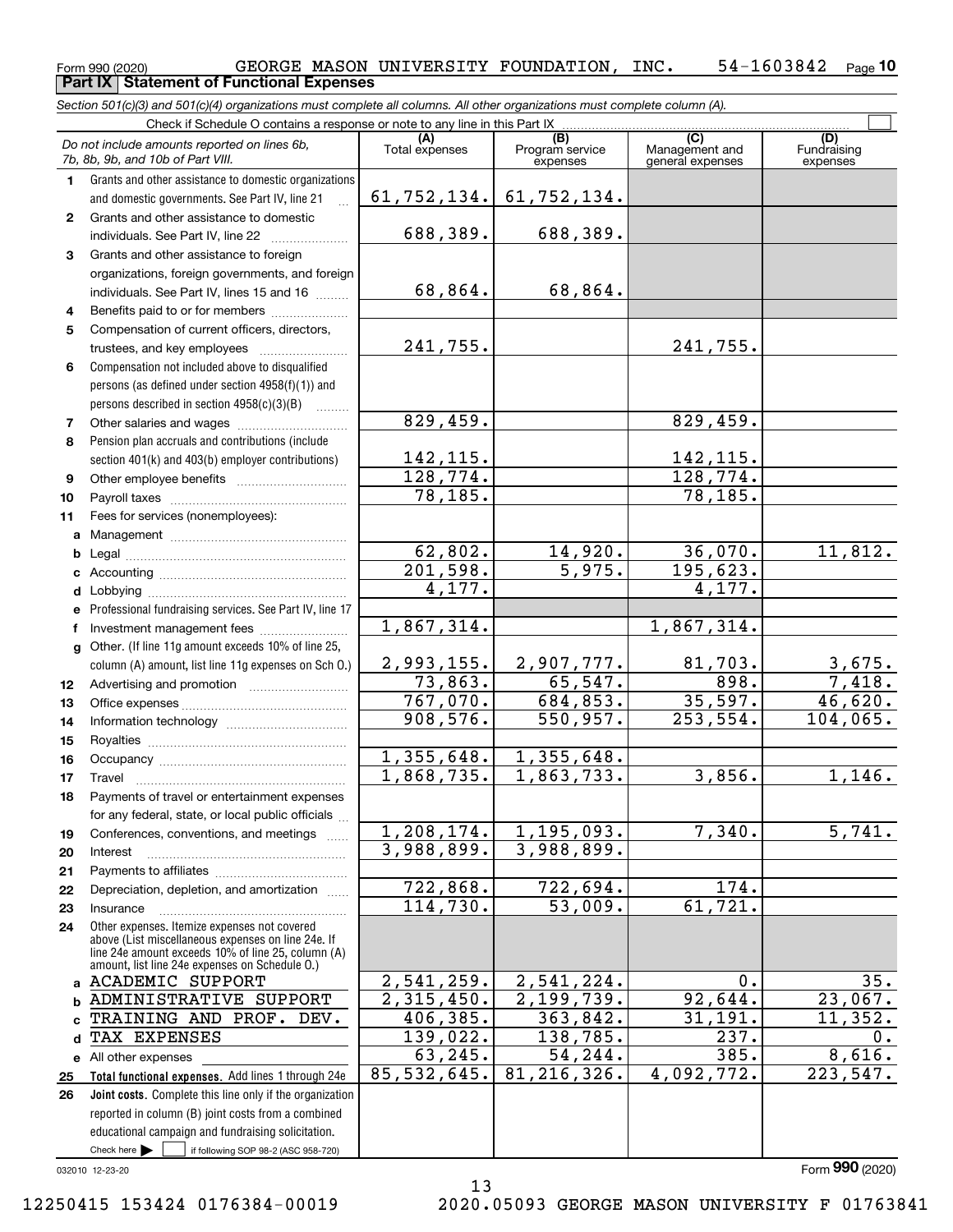**33**

Total liabilities and net assets/fund balances

**33**

**3** Pledges and grants receivable, net  $\ldots$  **multimes contained and grants receivable**, net **multimes contained and grants receivable**, net **multimes contained and grants receivable** Cash - non-interest-bearing ~~~~~~~~~~~~~~~~~~~~~~~~~ Savings and temporary cash investments ~~~~~~~~~~~~~~~~~~Accounts receivable, net ~~~~~~~~~~~~~~~~~~~~~~~~~~

Check if Schedule O contains a response or note to any line in this Part X

 $1,014,667.$   $4$  114,232. **445**Loans and other receivables from any current or former officer, director, trustee, key employee, creator or founder, substantial contributor, or 35% controlled entity or family member of any of these persons ............................ **5**Loans and other receivables from other disqualified persons (as defined **6**under section 4958(f)(1)), and persons described in section 4958(c)(3)(B) **677**Notes and loans receivable, net ~~~~~~~~~~~~~~~~~~~~~~~**Assets 88**Inventories for sale or use ~~~~~~~~~~~~~~~~~~~~~~~~~~ 0. 0. **99**Prepaid expenses and deferred charges ~~~~~~~~~~~~~~~~~~ **10a**Land, buildings, and equipment: cost or other 85,343,296. basis. Complete Part VI of Schedule D will aller <u>29,692,508.| 63,180,713.|10c| 55,650,788.</u> **b** Less: accumulated depreciation  $\ldots$  **10b** 184,181,640. 242,754,018. **1111**Investments - publicly traded securities ~~~~~~~~~~~~~~~~~~~  $62,467,657.$   $12$   $69,621,458.$ **1212**Investments - other securities. See Part IV, line 11 ~~~~~~~~~~~~~~  $0.1_{13}$  0. **1313**Investments - program-related. See Part IV, line 11 [2010] [2010] [2010] [2010] [2010] [2010] [2010] [2010] [2 **1414**Intangible assets ~~~~~~~~~~~~~~~~~~~~~~~~~~~~~~  $100, 155, 086.$  15 99, 283, 100. Other assets. See Part IV, line 11 ~~~~~~~~~~~~~~~~~~~~~~ **1515**459,289,058. 16 511,714,292. **1616Total assets.**  Add lines 1 through 15 (must equal line 33)  $10,544,761.$   $|17|$  4,427,302. **1717**Accounts payable and accrued expenses ~~~~~~~~~~~~~~~~~~ **1818**Grants payable ~~~~~~~~~~~~~~~~~~~~~~~~~~~~~~~  $561,999.$  19 552,730. **1919**Deferred revenue ~~~~~~~~~~~~~~~~~~~~~~~~~~~~~~ $41,614,797.$  20 38,569,365. **2020**Tax-exempt bond liabilities …………………………………………………………… 34,991,934. 22,756,912. Escrow or custodial account liability. Complete Part IV of Schedule D **212122**Loans and other payables to any current or former officer, director, **Liabilities** iabilities trustee, key employee, creator or founder, substantial contributor, or 35% controlled entity or family member of any of these persons ~~~~~~~~~**22** $100, 514, 748. |23 | 95, 983, 605.$ **23**Secured mortgages and notes payable to unrelated third parties **23**Unsecured notes and loans payable to unrelated third parties ~~~~~~~~ **242425**Other liabilities (including federal income tax, payables to related third parties, and other liabilities not included on lines 17-24). Complete Part X of Schedule D ~~~~~~~~~~~~~~~~~~~~~~~~~~~~~~~  $365,871.$  25 21,150. **25**176,359,088. 174,546,086. **2626Total liabilities.**  Add lines 17 through 25 **Organizations that follow FASB ASC 958, check here** | X Assets or Fund Balances **Net Assets or Fund Balances and complete lines 27, 28, 32, and 33.**  $30,558,173.$   $27 \mid 37,316,483.$ **2727**Net assets without donor restrictions <sub>…………………………………………………</sub>…… 252,371,797. 299,851,723. **2828**Net assets with donor restrictions ~~~~~~~~~~~~~~~~~~~~~~**Organizations that do not follow FASB ASC 958, check here** | **and complete lines 29 through 33. 2929**Capital stock or trust principal, or current funds ~~~~~~~~~~~~~~~ **3030**Paid-in or capital surplus, or land, building, or equipment fund www.commun.com **3131**Retained earnings, endowment, accumulated income, or other funds www.com اقع<br>ح Total net assets or fund balances ~~~~~~~~~~~~~~~~~~~~~~ 282,929,970. 32 337,168,206. **3232**

 $_{\rm Form}$   $_{990}$  (2020) GEORGE MASON UNIVERSITY FOUNDATION, INC.  $_{\rm ^{54}$  54-1603842  $_{\rm Page}$ 54-1603842 Page 11

**(A)**

**(B)**

 $\mathcal{L}^{\text{max}}$ 

**123**

21,937,837. 21,076,441.

 $26,325,644.$   $2 \mid 23,175,804.$ 

 $25,814.$  1 38,451.

Beginning of year  $\vert$  | End of year

Form (2020) **990**459,289,058. 511,714,292.

**12**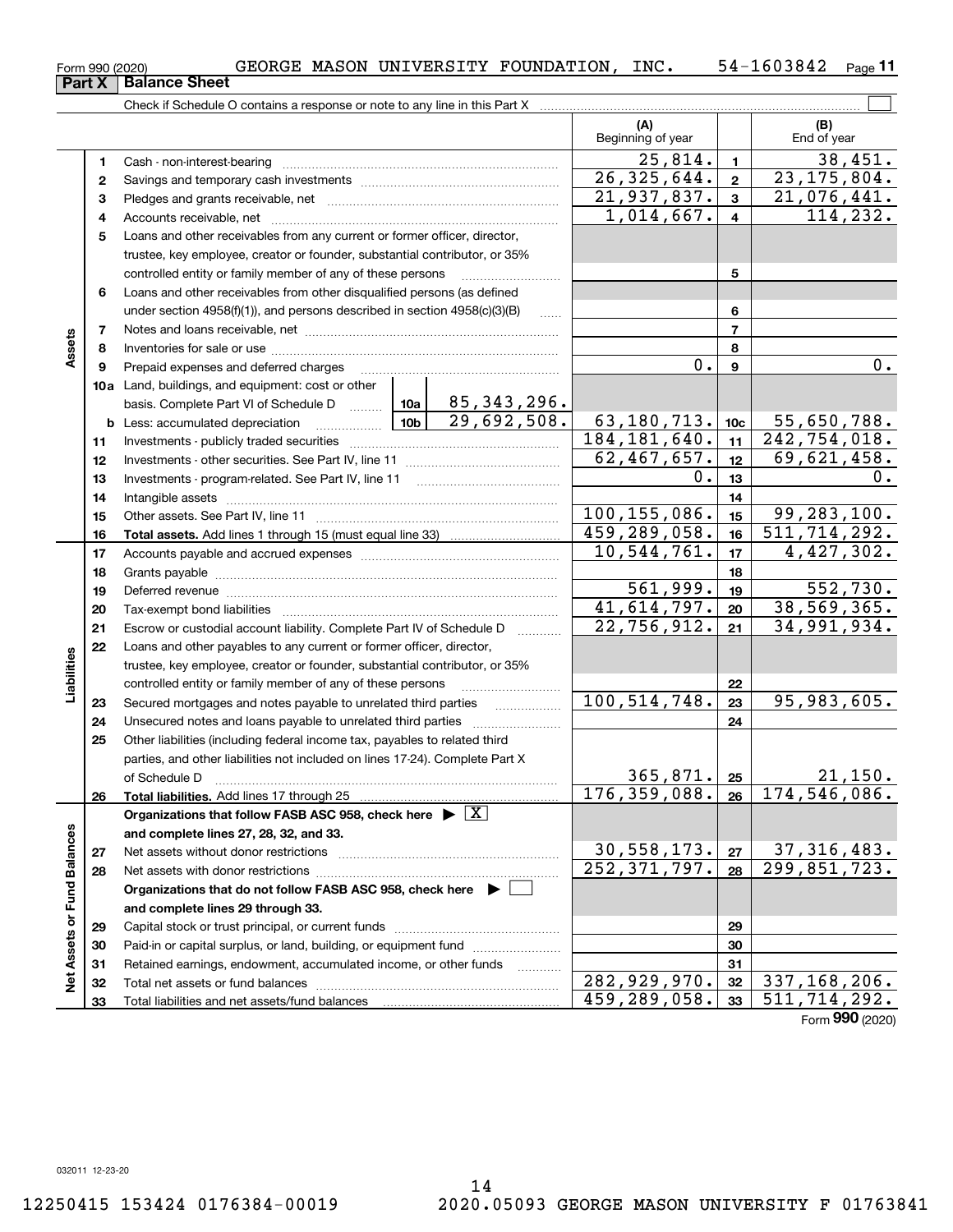|    | GEORGE MASON UNIVERSITY FOUNDATION, INC.<br>Form 990 (2020)                                                                     |                         | 54-1603842                   |                |            | $Page$ 12               |
|----|---------------------------------------------------------------------------------------------------------------------------------|-------------------------|------------------------------|----------------|------------|-------------------------|
|    | <b>Reconciliation of Net Assets</b><br>Part XI                                                                                  |                         |                              |                |            |                         |
|    |                                                                                                                                 |                         |                              |                |            | $\overline{\mathbf{X}}$ |
|    |                                                                                                                                 |                         |                              |                |            |                         |
| 1  | Total revenue (must equal Part VIII, column (A), line 12)                                                                       | $\mathbf{1}$            | 110, 326, 409.               |                |            |                         |
| 2  | Total expenses (must equal Part IX, column (A), line 25)                                                                        | $\overline{2}$          |                              | 85,532,645.    |            |                         |
| 3  | Revenue less expenses. Subtract line 2 from line 1                                                                              | 3                       |                              | 24,793,764.    |            |                         |
| 4  |                                                                                                                                 | $\overline{\mathbf{4}}$ | $\overline{282}$ , 929, 970. |                |            |                         |
| 5  | Net unrealized gains (losses) on investments                                                                                    | 5                       |                              | 27, 256, 674.  |            |                         |
| 6  |                                                                                                                                 | 6                       |                              |                |            |                         |
| 7  |                                                                                                                                 | $\overline{7}$          |                              |                |            |                         |
| 8  | Prior period adjustments                                                                                                        | 8                       |                              |                |            |                         |
| 9  | Other changes in net assets or fund balances (explain on Schedule O)                                                            | 9                       |                              | 2,187,798.     |            |                         |
| 10 | Net assets or fund balances at end of year. Combine lines 3 through 9 (must equal Part X, line 32,                              |                         |                              |                |            |                         |
|    | column (B))                                                                                                                     | 10                      | 337, 168, 206.               |                |            |                         |
|    | Part XII Financial Statements and Reporting                                                                                     |                         |                              |                |            |                         |
|    |                                                                                                                                 |                         |                              |                |            |                         |
|    |                                                                                                                                 |                         |                              |                | Yes        | <b>No</b>               |
| 1  | $\boxed{\mathbf{X}}$ Accrual<br>Accounting method used to prepare the Form 990: <u>June</u> Cash<br>Other                       |                         |                              |                |            |                         |
|    | If the organization changed its method of accounting from a prior year or checked "Other," explain in Schedule O.               |                         |                              |                |            |                         |
|    | 2a Were the organization's financial statements compiled or reviewed by an independent accountant?                              |                         |                              | 2a             |            | x                       |
|    | If "Yes," check a box below to indicate whether the financial statements for the year were compiled or reviewed on a            |                         |                              |                |            |                         |
|    | separate basis, consolidated basis, or both:                                                                                    |                         |                              |                |            |                         |
|    | Both consolidated and separate basis<br>Separate basis<br>Consolidated basis                                                    |                         |                              |                |            |                         |
|    | <b>b</b> Were the organization's financial statements audited by an independent accountant?                                     |                         |                              | 2 <sub>b</sub> | X          |                         |
|    | If "Yes," check a box below to indicate whether the financial statements for the year were audited on a separate basis,         |                         |                              |                |            |                         |
|    | consolidated basis, or both:                                                                                                    |                         |                              |                |            |                         |
|    | $\boxed{\textbf{X}}$ Consolidated basis<br>Separate basis<br>Both consolidated and separate basis                               |                         |                              |                |            |                         |
|    | c If "Yes" to line 2a or 2b, does the organization have a committee that assumes responsibility for oversight of the audit,     |                         |                              |                |            |                         |
|    | review, or compilation of its financial statements and selection of an independent accountant?                                  |                         |                              | 2c             | x          |                         |
|    | If the organization changed either its oversight process or selection process during the tax year, explain on Schedule O.       |                         |                              |                |            |                         |
|    | 3a As a result of a federal award, was the organization required to undergo an audit or audits as set forth in the Single Audit |                         |                              |                |            |                         |
|    |                                                                                                                                 |                         |                              | За             |            | х                       |
|    | b If "Yes," did the organization undergo the required audit or audits? If the organization did not undergo the required audit   |                         |                              |                |            |                         |
|    |                                                                                                                                 |                         |                              | 3b             | <u>nnn</u> |                         |

Form (2020) **990**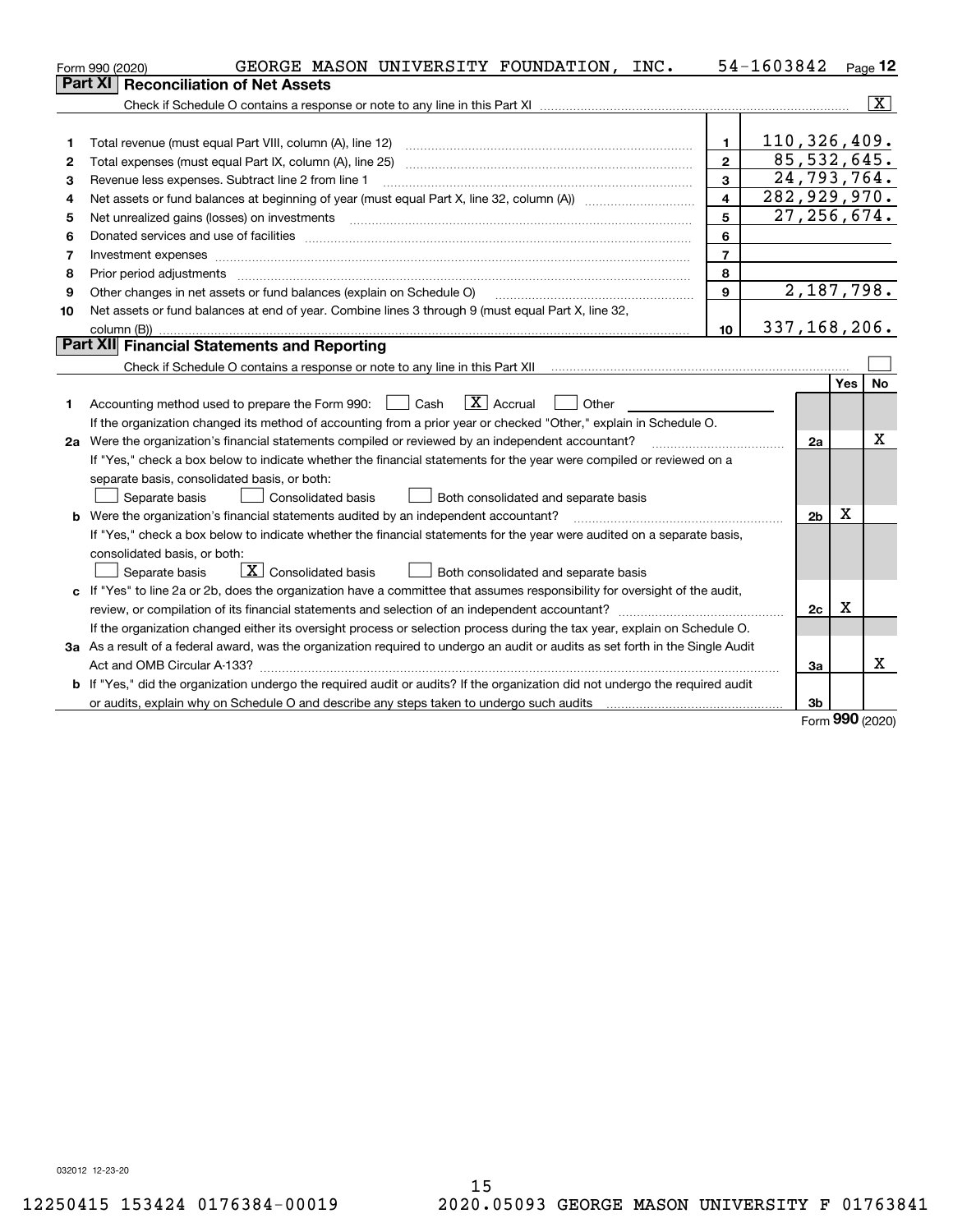| <b>SCHEDULE A</b> |  |
|-------------------|--|
|-------------------|--|

Department of the Treasury Internal Revenue Service

**(Form 990 or 990-EZ)**

# **Public Charity Status and Public Support**

**Complete if the organization is a section 501(c)(3) organization or a section 4947(a)(1) nonexempt charitable trust. | Attach to Form 990 or Form 990-EZ.** 

| Go to www.irs.gov/Form990 for instructions and the latest information. |  |  |
|------------------------------------------------------------------------|--|--|

| OMB No. 1545-0047                   |
|-------------------------------------|
| UZI                                 |
| <b>Open to Public</b><br>Inspection |
|                                     |

|                          |                                                                                                                                              |          | ad to mww.morgown ormood for modifications and the fattor mnormation. |                             |                                 |                            |  |                                       |  |
|--------------------------|----------------------------------------------------------------------------------------------------------------------------------------------|----------|-----------------------------------------------------------------------|-----------------------------|---------------------------------|----------------------------|--|---------------------------------------|--|
|                          | Name of the organization                                                                                                                     |          |                                                                       |                             |                                 |                            |  | <b>Employer identification number</b> |  |
|                          |                                                                                                                                              |          | GEORGE MASON UNIVERSITY FOUNDATION,                                   |                             |                                 | INC.                       |  | 54-1603842                            |  |
| Part I                   | Reason for Public Charity Status. (All organizations must complete this part.) See instructions.                                             |          |                                                                       |                             |                                 |                            |  |                                       |  |
|                          | The organization is not a private foundation because it is: (For lines 1 through 12, check only one box.)                                    |          |                                                                       |                             |                                 |                            |  |                                       |  |
| 1                        | A church, convention of churches, or association of churches described in section 170(b)(1)(A)(i).                                           |          |                                                                       |                             |                                 |                            |  |                                       |  |
| 2                        | A school described in section 170(b)(1)(A)(ii). (Attach Schedule E (Form 990 or 990-EZ).)                                                    |          |                                                                       |                             |                                 |                            |  |                                       |  |
|                          |                                                                                                                                              |          |                                                                       |                             |                                 |                            |  |                                       |  |
| 3                        | A hospital or a cooperative hospital service organization described in section 170(b)(1)(A)(iii).                                            |          |                                                                       |                             |                                 |                            |  |                                       |  |
| 4                        | A medical research organization operated in conjunction with a hospital described in section 170(b)(1)(A)(iii). Enter the hospital's name,   |          |                                                                       |                             |                                 |                            |  |                                       |  |
|                          | city, and state:                                                                                                                             |          |                                                                       |                             |                                 |                            |  |                                       |  |
| $\lfloor x \rfloor$<br>5 | An organization operated for the benefit of a college or university owned or operated by a governmental unit described in                    |          |                                                                       |                             |                                 |                            |  |                                       |  |
|                          | section 170(b)(1)(A)(iv). (Complete Part II.)                                                                                                |          |                                                                       |                             |                                 |                            |  |                                       |  |
| 6                        | A federal, state, or local government or governmental unit described in section 170(b)(1)(A)(v).                                             |          |                                                                       |                             |                                 |                            |  |                                       |  |
| 7                        | An organization that normally receives a substantial part of its support from a governmental unit or from the general public described in    |          |                                                                       |                             |                                 |                            |  |                                       |  |
|                          | section 170(b)(1)(A)(vi). (Complete Part II.)                                                                                                |          |                                                                       |                             |                                 |                            |  |                                       |  |
| 8                        | A community trust described in section 170(b)(1)(A)(vi). (Complete Part II.)                                                                 |          |                                                                       |                             |                                 |                            |  |                                       |  |
| 9                        | An agricultural research organization described in section 170(b)(1)(A)(ix) operated in conjunction with a land-grant college                |          |                                                                       |                             |                                 |                            |  |                                       |  |
|                          | or university or a non-land-grant college of agriculture (see instructions). Enter the name, city, and state of the college or               |          |                                                                       |                             |                                 |                            |  |                                       |  |
|                          |                                                                                                                                              |          |                                                                       |                             |                                 |                            |  |                                       |  |
|                          | university:                                                                                                                                  |          |                                                                       |                             |                                 |                            |  |                                       |  |
| 10                       | An organization that normally receives (1) more than 33 1/3% of its support from contributions, membership fees, and gross receipts from     |          |                                                                       |                             |                                 |                            |  |                                       |  |
|                          | activities related to its exempt functions, subject to certain exceptions; and (2) no more than 33 1/3% of its support from gross investment |          |                                                                       |                             |                                 |                            |  |                                       |  |
|                          | income and unrelated business taxable income (less section 511 tax) from businesses acquired by the organization after June 30, 1975.        |          |                                                                       |                             |                                 |                            |  |                                       |  |
|                          | See section 509(a)(2). (Complete Part III.)                                                                                                  |          |                                                                       |                             |                                 |                            |  |                                       |  |
| 11                       | An organization organized and operated exclusively to test for public safety. See section 509(a)(4).                                         |          |                                                                       |                             |                                 |                            |  |                                       |  |
| 12 <sub>2</sub>          | An organization organized and operated exclusively for the benefit of, to perform the functions of, or to carry out the purposes of one or   |          |                                                                       |                             |                                 |                            |  |                                       |  |
|                          | more publicly supported organizations described in section 509(a)(1) or section 509(a)(2). See section 509(a)(3). Check the box in           |          |                                                                       |                             |                                 |                            |  |                                       |  |
|                          | lines 12a through 12d that describes the type of supporting organization and complete lines 12e, 12f, and 12g.                               |          |                                                                       |                             |                                 |                            |  |                                       |  |
| а                        | Type I. A supporting organization operated, supervised, or controlled by its supported organization(s), typically by giving                  |          |                                                                       |                             |                                 |                            |  |                                       |  |
|                          | the supported organization(s) the power to regularly appoint or elect a majority of the directors or trustees of the supporting              |          |                                                                       |                             |                                 |                            |  |                                       |  |
|                          | organization. You must complete Part IV, Sections A and B.                                                                                   |          |                                                                       |                             |                                 |                            |  |                                       |  |
| b                        | Type II. A supporting organization supervised or controlled in connection with its supported organization(s), by having                      |          |                                                                       |                             |                                 |                            |  |                                       |  |
|                          | control or management of the supporting organization vested in the same persons that control or manage the supported                         |          |                                                                       |                             |                                 |                            |  |                                       |  |
|                          |                                                                                                                                              |          |                                                                       |                             |                                 |                            |  |                                       |  |
|                          | organization(s). You must complete Part IV, Sections A and C.                                                                                |          |                                                                       |                             |                                 |                            |  |                                       |  |
| с                        | Type III functionally integrated. A supporting organization operated in connection with, and functionally integrated with,                   |          |                                                                       |                             |                                 |                            |  |                                       |  |
|                          | its supported organization(s) (see instructions). You must complete Part IV, Sections A, D, and E.                                           |          |                                                                       |                             |                                 |                            |  |                                       |  |
| d                        | Type III non-functionally integrated. A supporting organization operated in connection with its supported organization(s)                    |          |                                                                       |                             |                                 |                            |  |                                       |  |
|                          | that is not functionally integrated. The organization generally must satisfy a distribution requirement and an attentiveness                 |          |                                                                       |                             |                                 |                            |  |                                       |  |
|                          | requirement (see instructions). You must complete Part IV, Sections A and D, and Part V.                                                     |          |                                                                       |                             |                                 |                            |  |                                       |  |
| е                        | Check this box if the organization received a written determination from the IRS that it is a Type I, Type II, Type III                      |          |                                                                       |                             |                                 |                            |  |                                       |  |
|                          | functionally integrated, or Type III non-functionally integrated supporting organization.                                                    |          |                                                                       |                             |                                 |                            |  |                                       |  |
| f                        | Enter the number of supported organizations                                                                                                  |          |                                                                       |                             |                                 |                            |  |                                       |  |
| a                        | Provide the following information about the supported organization(s).                                                                       |          |                                                                       |                             |                                 |                            |  |                                       |  |
|                          | (i) Name of supported                                                                                                                        | (ii) EIN | (iii) Type of organization                                            | in your governing document? | (iv) Is the organization listed | (v) Amount of monetary     |  | (vi) Amount of other                  |  |
|                          | organization                                                                                                                                 |          | (described on lines 1-10<br>above (see instructions))                 | Yes                         | No                              | support (see instructions) |  | support (see instructions)            |  |
|                          |                                                                                                                                              |          |                                                                       |                             |                                 |                            |  |                                       |  |
|                          |                                                                                                                                              |          |                                                                       |                             |                                 |                            |  |                                       |  |
|                          |                                                                                                                                              |          |                                                                       |                             |                                 |                            |  |                                       |  |
|                          |                                                                                                                                              |          |                                                                       |                             |                                 |                            |  |                                       |  |
|                          |                                                                                                                                              |          |                                                                       |                             |                                 |                            |  |                                       |  |
|                          |                                                                                                                                              |          |                                                                       |                             |                                 |                            |  |                                       |  |
|                          |                                                                                                                                              |          |                                                                       |                             |                                 |                            |  |                                       |  |
|                          |                                                                                                                                              |          |                                                                       |                             |                                 |                            |  |                                       |  |
|                          |                                                                                                                                              |          |                                                                       |                             |                                 |                            |  |                                       |  |
|                          |                                                                                                                                              |          |                                                                       |                             |                                 |                            |  |                                       |  |
|                          |                                                                                                                                              |          |                                                                       |                             |                                 |                            |  |                                       |  |

**Total**

LHA For Paperwork Reduction Act Notice, see the Instructions for Form 990 or 990-EZ. <sub>032021</sub> o1-25-21 Schedule A (Form 990 or 990-EZ) 2020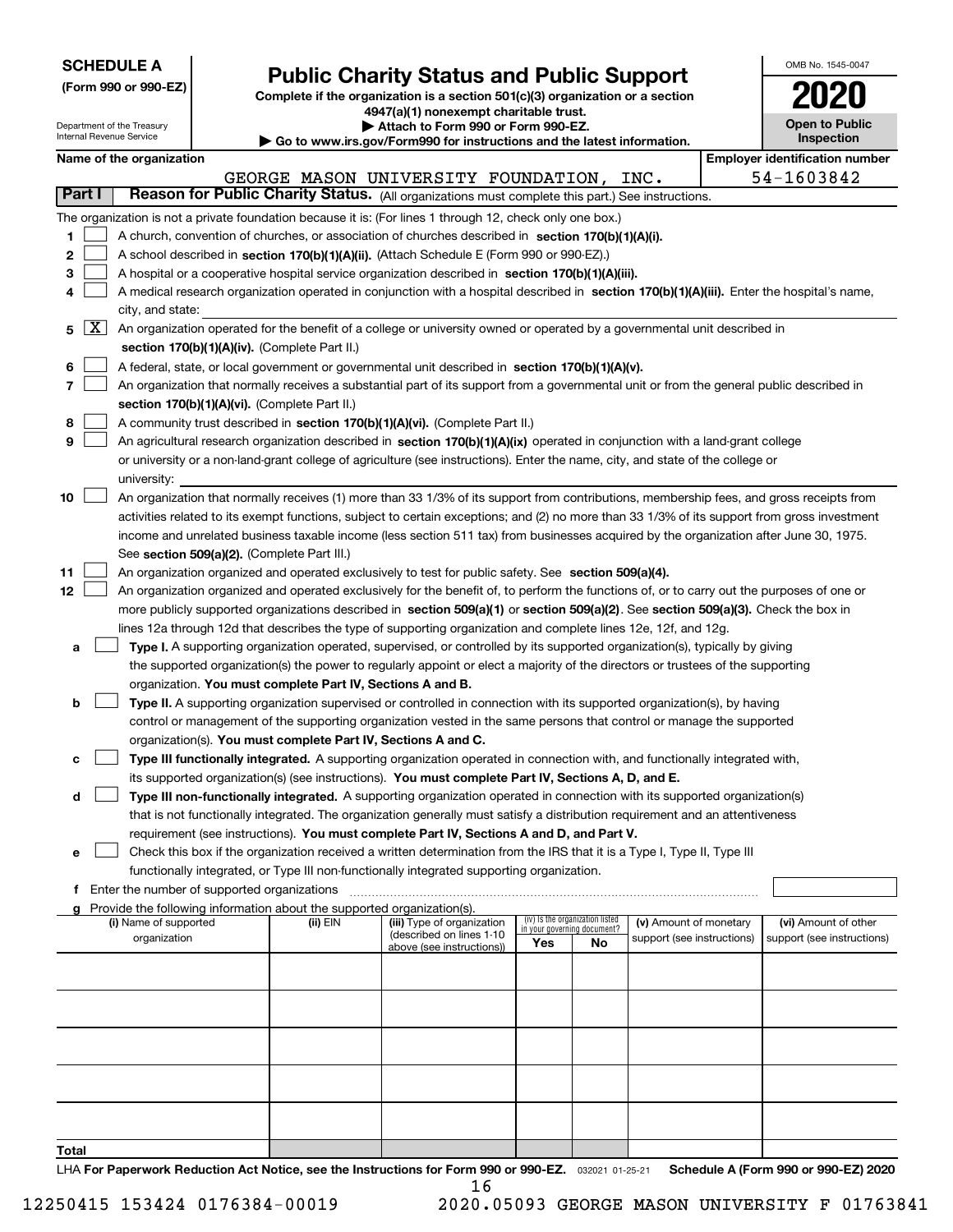#### Schedule A (Form 990 or 990-EZ) 2020 <code>GEORGE MASON UNIVERSITY FOUNDATION</code> , <code>INC. 54–1603842 Page 2</code> **Part II** Support Schedule for Organizations Described in Sections 170(b)(1)(A)(iv) and 170(b)(1)(A)(vi)

(Complete only if you checked the box on line 5, 7, or 8 of Part I or if the organization failed to qualify under Part III. If the organization fails to qualify under the tests listed below, please complete Part III.)

|    | <b>Section A. Public Support</b>                                                                                                                                                                                                                           |                                                        |          |                     |            |          |                                                        |
|----|------------------------------------------------------------------------------------------------------------------------------------------------------------------------------------------------------------------------------------------------------------|--------------------------------------------------------|----------|---------------------|------------|----------|--------------------------------------------------------|
|    | Calendar year (or fiscal year beginning in)                                                                                                                                                                                                                | (a) 2016                                               | (b) 2017 | $(c)$ 2018          | $(d)$ 2019 | (e) 2020 | (f) Total                                              |
|    | 1 Gifts, grants, contributions, and<br>membership fees received. (Do not                                                                                                                                                                                   |                                                        |          |                     |            |          |                                                        |
|    | include any "unusual grants.")                                                                                                                                                                                                                             | 62567864.68149389.13283318192138223.77503361.433192018 |          |                     |            |          |                                                        |
|    | 2 Tax revenues levied for the organ-<br>ization's benefit and either paid to<br>or expended on its behalf                                                                                                                                                  |                                                        |          |                     |            |          |                                                        |
|    | 3 The value of services or facilities<br>furnished by a governmental unit to                                                                                                                                                                               |                                                        |          |                     |            |          |                                                        |
|    | the organization without charge                                                                                                                                                                                                                            |                                                        |          |                     |            |          |                                                        |
|    | 4 Total. Add lines 1 through 3                                                                                                                                                                                                                             |                                                        |          |                     |            |          | 62567864.68149389.13283318192138223.77503361.433192018 |
|    | 5 The portion of total contributions                                                                                                                                                                                                                       |                                                        |          |                     |            |          |                                                        |
|    | by each person (other than a                                                                                                                                                                                                                               |                                                        |          |                     |            |          |                                                        |
|    | governmental unit or publicly                                                                                                                                                                                                                              |                                                        |          |                     |            |          |                                                        |
|    | supported organization) included                                                                                                                                                                                                                           |                                                        |          |                     |            |          |                                                        |
|    | on line 1 that exceeds 2% of the                                                                                                                                                                                                                           |                                                        |          |                     |            |          |                                                        |
|    | amount shown on line 11,                                                                                                                                                                                                                                   |                                                        |          |                     |            |          |                                                        |
|    | column (f)                                                                                                                                                                                                                                                 |                                                        |          |                     |            |          | 120040152                                              |
|    | 6 Public support. Subtract line 5 from line 4.                                                                                                                                                                                                             |                                                        |          |                     |            |          | 313151866                                              |
|    | <b>Section B. Total Support</b>                                                                                                                                                                                                                            |                                                        |          |                     |            |          |                                                        |
|    | Calendar year (or fiscal year beginning in)                                                                                                                                                                                                                | (a) 2016                                               | (b) 2017 | $(c)$ 2018          | $(d)$ 2019 | (e) 2020 | (f) Total                                              |
|    | <b>7</b> Amounts from line 4                                                                                                                                                                                                                               | 62567864.68149389.13283318192138223.77503361.433192018 |          |                     |            |          |                                                        |
|    | 8 Gross income from interest,                                                                                                                                                                                                                              |                                                        |          |                     |            |          |                                                        |
|    | dividends, payments received on                                                                                                                                                                                                                            |                                                        |          |                     |            |          |                                                        |
|    | securities loans, rents, royalties,                                                                                                                                                                                                                        |                                                        |          |                     |            |          |                                                        |
|    | and income from similar sources                                                                                                                                                                                                                            | 7577632.                                               | 8059261. | 8003660.            | 8478423.   |          | 8733211.40852187.                                      |
|    | 9 Net income from unrelated business                                                                                                                                                                                                                       |                                                        |          |                     |            |          |                                                        |
|    | activities, whether or not the                                                                                                                                                                                                                             |                                                        |          |                     |            |          |                                                        |
|    | business is regularly carried on                                                                                                                                                                                                                           | 2422845.                                               | 2136330. | 2848639.            | 2571519.   |          | 2630416.12609749.                                      |
|    | 10 Other income. Do not include gain                                                                                                                                                                                                                       |                                                        |          |                     |            |          |                                                        |
|    | or loss from the sale of capital                                                                                                                                                                                                                           |                                                        |          |                     |            |          |                                                        |
|    | assets (Explain in Part VI.)                                                                                                                                                                                                                               | 650, 206.                                              |          | $514,665.$ 498,415. | 781,654.   |          | 492, 118. 2937058.                                     |
|    | 11 Total support. Add lines 7 through 10                                                                                                                                                                                                                   |                                                        |          |                     |            |          | 489591012                                              |
|    | 12 Gross receipts from related activities, etc. (see instructions)                                                                                                                                                                                         |                                                        |          |                     |            | 12       | 55,754,617.                                            |
|    | 13 First 5 years. If the Form 990 is for the organization's first, second, third, fourth, or fifth tax year as a section 501(c)(3)                                                                                                                         |                                                        |          |                     |            |          |                                                        |
|    | organization, check this box and stop here<br>Section C. Computation of Public Support Percentage                                                                                                                                                          |                                                        |          |                     |            |          |                                                        |
|    |                                                                                                                                                                                                                                                            |                                                        |          |                     |            |          | 63.96                                                  |
|    |                                                                                                                                                                                                                                                            |                                                        |          |                     |            | 14       | $\%$<br>56.69                                          |
|    |                                                                                                                                                                                                                                                            |                                                        |          |                     |            | 15       | $\%$                                                   |
|    | 16a 33 1/3% support test - 2020. If the organization did not check the box on line 13, and line 14 is 33 1/3% or more, check this box and                                                                                                                  |                                                        |          |                     |            |          | $\blacktriangleright$ $\boxed{\text{X}}$               |
|    | stop here. The organization qualifies as a publicly supported organization                                                                                                                                                                                 |                                                        |          |                     |            |          |                                                        |
|    | b 33 1/3% support test - 2019. If the organization did not check a box on line 13 or 16a, and line 15 is 33 1/3% or more, check this box                                                                                                                   |                                                        |          |                     |            |          |                                                        |
|    | and stop here. The organization qualifies as a publicly supported organization                                                                                                                                                                             |                                                        |          |                     |            |          |                                                        |
|    | 17a 10% -facts-and-circumstances test - 2020. If the organization did not check a box on line 13, 16a, or 16b, and line 14 is 10% or more,                                                                                                                 |                                                        |          |                     |            |          |                                                        |
|    | and if the organization meets the facts-and-circumstances test, check this box and stop here. Explain in Part VI how the organization                                                                                                                      |                                                        |          |                     |            |          |                                                        |
|    | meets the facts-and-circumstances test. The organization qualifies as a publicly supported organization                                                                                                                                                    |                                                        |          |                     |            |          |                                                        |
|    | <b>b 10% -facts-and-circumstances test - 2019.</b> If the organization did not check a box on line 13, 16a, 16b, or 17a, and line 15 is 10% or                                                                                                             |                                                        |          |                     |            |          |                                                        |
|    | more, and if the organization meets the facts-and-circumstances test, check this box and stop here. Explain in Part VI how the                                                                                                                             |                                                        |          |                     |            |          |                                                        |
| 18 | organization meets the facts-and-circumstances test. The organization qualifies as a publicly supported organization<br>Private foundation. If the organization did not check a box on line 13, 16a, 16b, 17a, or 17b, check this box and see instructions |                                                        |          |                     |            |          |                                                        |
|    |                                                                                                                                                                                                                                                            |                                                        |          |                     |            |          | Schedule A (Form 990 or 990-EZ) 2020                   |
|    |                                                                                                                                                                                                                                                            |                                                        |          |                     |            |          |                                                        |

032022 01-25-21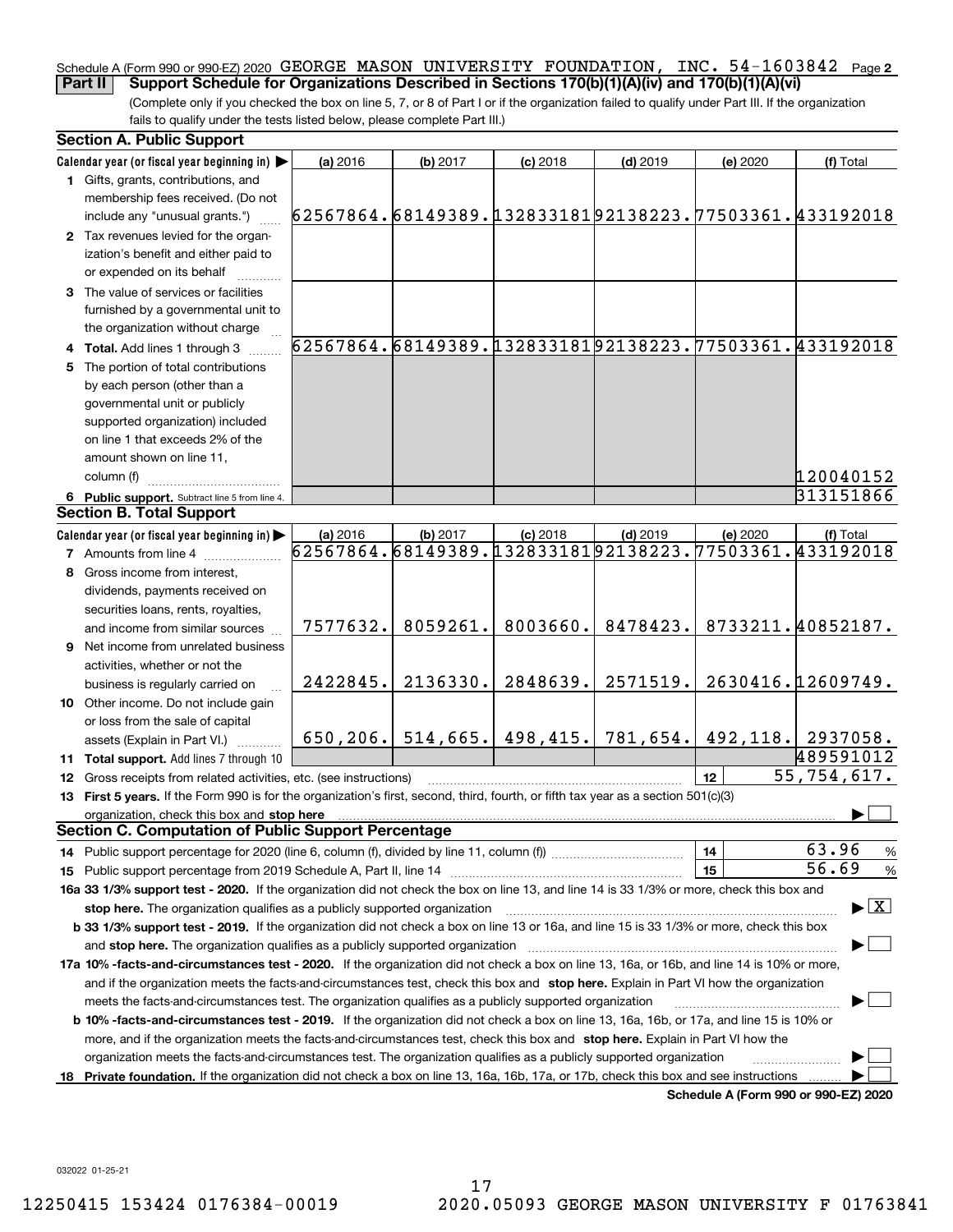#### Schedule A (Form 990 or 990-EZ) 2020 <code>GEORGE MASON UNIVERSITY FOUNDATION</code> , <code>INC. 54–1603842 Page 3</code> **Part III Support Schedule for Organizations Described in Section 509(a)(2)**

(Complete only if you checked the box on line 10 of Part I or if the organization failed to qualify under Part II. If the organization fails to qualify under the tests listed below, please complete Part II.)

| <b>Section A. Public Support</b>                                                                                                                                                                                               |          |          |                 |            |          |                                      |
|--------------------------------------------------------------------------------------------------------------------------------------------------------------------------------------------------------------------------------|----------|----------|-----------------|------------|----------|--------------------------------------|
| Calendar year (or fiscal year beginning in) $\blacktriangleright$                                                                                                                                                              | (a) 2016 | (b) 2017 | <b>(c)</b> 2018 | $(d)$ 2019 | (e) 2020 | (f) Total                            |
| 1 Gifts, grants, contributions, and                                                                                                                                                                                            |          |          |                 |            |          |                                      |
| membership fees received. (Do not                                                                                                                                                                                              |          |          |                 |            |          |                                      |
| include any "unusual grants.")                                                                                                                                                                                                 |          |          |                 |            |          |                                      |
| <b>2</b> Gross receipts from admissions,<br>merchandise sold or services per-<br>formed, or facilities furnished in<br>any activity that is related to the<br>organization's tax-exempt purpose                                |          |          |                 |            |          |                                      |
| 3 Gross receipts from activities that<br>are not an unrelated trade or bus-                                                                                                                                                    |          |          |                 |            |          |                                      |
| iness under section 513                                                                                                                                                                                                        |          |          |                 |            |          |                                      |
| 4 Tax revenues levied for the organ-<br>ization's benefit and either paid to                                                                                                                                                   |          |          |                 |            |          |                                      |
| or expended on its behalf<br>.                                                                                                                                                                                                 |          |          |                 |            |          |                                      |
| 5 The value of services or facilities<br>furnished by a governmental unit to                                                                                                                                                   |          |          |                 |            |          |                                      |
| the organization without charge                                                                                                                                                                                                |          |          |                 |            |          |                                      |
| <b>6 Total.</b> Add lines 1 through 5                                                                                                                                                                                          |          |          |                 |            |          |                                      |
| 7a Amounts included on lines 1, 2, and<br>3 received from disqualified persons                                                                                                                                                 |          |          |                 |            |          |                                      |
| <b>b</b> Amounts included on lines 2 and 3 received<br>from other than disqualified persons that<br>exceed the greater of \$5,000 or 1% of the<br>amount on line 13 for the year                                               |          |          |                 |            |          |                                      |
| c Add lines 7a and 7b                                                                                                                                                                                                          |          |          |                 |            |          |                                      |
| 8 Public support. (Subtract line 7c from line 6.)<br><b>Section B. Total Support</b>                                                                                                                                           |          |          |                 |            |          |                                      |
| Calendar year (or fiscal year beginning in)                                                                                                                                                                                    | (a) 2016 | (b) 2017 | $(c)$ 2018      | $(d)$ 2019 | (e) 2020 | (f) Total                            |
| 9 Amounts from line 6                                                                                                                                                                                                          |          |          |                 |            |          |                                      |
| 10a Gross income from interest,<br>dividends, payments received on<br>securities loans, rents, royalties,<br>and income from similar sources                                                                                   |          |          |                 |            |          |                                      |
| <b>b</b> Unrelated business taxable income<br>(less section 511 taxes) from businesses<br>acquired after June 30, 1975                                                                                                         |          |          |                 |            |          |                                      |
| c Add lines 10a and 10b                                                                                                                                                                                                        |          |          |                 |            |          |                                      |
| 11 Net income from unrelated business<br>activities not included in line 10b,<br>whether or not the business is<br>regularly carried on                                                                                        |          |          |                 |            |          |                                      |
| <b>12</b> Other income. Do not include gain<br>or loss from the sale of capital<br>assets (Explain in Part VI.)                                                                                                                |          |          |                 |            |          |                                      |
| <b>13</b> Total support. (Add lines 9, 10c, 11, and 12.)                                                                                                                                                                       |          |          |                 |            |          |                                      |
| 14 First 5 years. If the Form 990 is for the organization's first, second, third, fourth, or fifth tax year as a section 501(c)(3) organization,                                                                               |          |          |                 |            |          |                                      |
| check this box and stop here measurements are all the state of the state of the state of the state of the state of the state of the state of the state of the state of the state of the state of the state of the state of the |          |          |                 |            |          |                                      |
| <b>Section C. Computation of Public Support Percentage</b>                                                                                                                                                                     |          |          |                 |            |          |                                      |
|                                                                                                                                                                                                                                |          |          |                 |            | 15       | %                                    |
| 16 Public support percentage from 2019 Schedule A, Part III, line 15                                                                                                                                                           |          |          |                 |            | 16       | %                                    |
| Section D. Computation of Investment Income Percentage                                                                                                                                                                         |          |          |                 |            |          |                                      |
| 17 Investment income percentage for 2020 (line 10c, column (f), divided by line 13, column (f))<br>18 Investment income percentage from 2019 Schedule A, Part III, line 17                                                     |          |          |                 |            | 17<br>18 | %<br>%                               |
| 19a 33 1/3% support tests - 2020. If the organization did not check the box on line 14, and line 15 is more than 33 1/3%, and line 17 is not                                                                                   |          |          |                 |            |          |                                      |
| more than 33 1/3%, check this box and stop here. The organization qualifies as a publicly supported organization                                                                                                               |          |          |                 |            |          |                                      |
| b 33 1/3% support tests - 2019. If the organization did not check a box on line 14 or line 19a, and line 16 is more than 33 1/3%, and                                                                                          |          |          |                 |            |          |                                      |
| line 18 is not more than 33 1/3%, check this box and stop here. The organization qualifies as a publicly supported organization                                                                                                |          |          |                 |            |          |                                      |
| 20 Private foundation. If the organization did not check a box on line 14, 19a, or 19b, check this box and see instructions                                                                                                    |          |          |                 |            |          |                                      |
| 032023 01-25-21                                                                                                                                                                                                                |          |          |                 |            |          | Schedule A (Form 990 or 990-EZ) 2020 |
|                                                                                                                                                                                                                                |          | 18       |                 |            |          |                                      |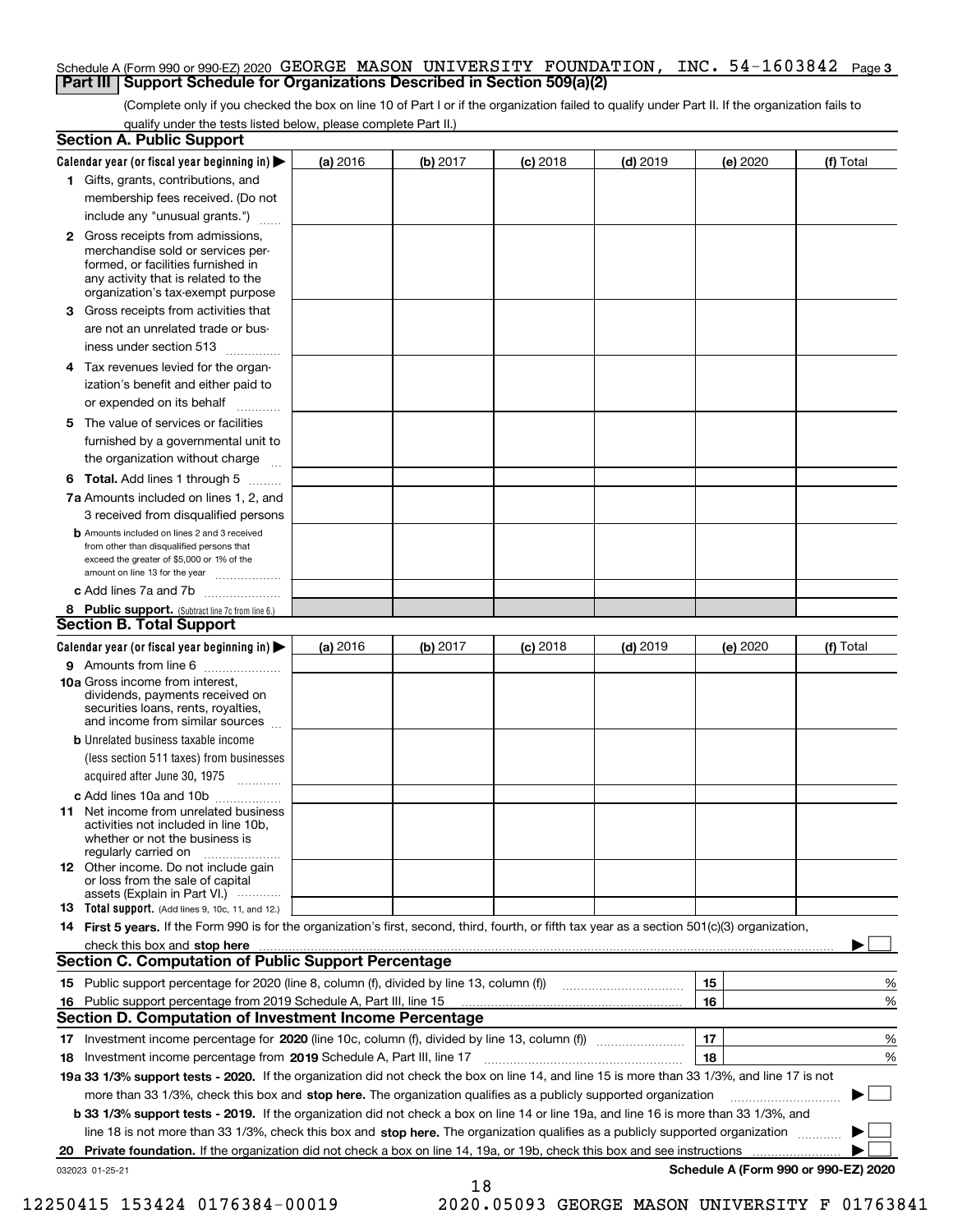#### Schedule A (Form 990 or 990-EZ) 2020 <code>GEORGE MASON UNIVERSITY FOUNDATION</code> , <code>INC. 54-1603842 Page 4</code>

# **Part IV Supporting Organizations**

(Complete only if you checked a box in line 12 on Part I. If you checked box 12a, Part I, complete Sections A and B. If you checked box 12b, Part I, complete Sections A and C. If you checked box 12c, Part I, complete Sections A, D, and E. If you checked box 12d, Part I, complete Sections A and D, and complete Part V.)

## **Section A. All Supporting Organizations**

- **1** Are all of the organization's supported organizations listed by name in the organization's governing documents? If "No," describe in **Part VI** how the supported organizations are designated. If designated by *class or purpose, describe the designation. If historic and continuing relationship, explain.*
- **2** Did the organization have any supported organization that does not have an IRS determination of status under section 509(a)(1) or (2)? If "Yes," explain in Part VI how the organization determined that the supported *organization was described in section 509(a)(1) or (2).*
- **3a** Did the organization have a supported organization described in section 501(c)(4), (5), or (6)? If "Yes," answer *lines 3b and 3c below.*
- **b** Did the organization confirm that each supported organization qualified under section 501(c)(4), (5), or (6) and satisfied the public support tests under section 509(a)(2)? If "Yes," describe in **Part VI** when and how the *organization made the determination.*
- **c**Did the organization ensure that all support to such organizations was used exclusively for section 170(c)(2)(B) purposes? If "Yes," explain in **Part VI** what controls the organization put in place to ensure such use.
- **4a***If* Was any supported organization not organized in the United States ("foreign supported organization")? *"Yes," and if you checked box 12a or 12b in Part I, answer lines 4b and 4c below.*
- **b** Did the organization have ultimate control and discretion in deciding whether to make grants to the foreign supported organization? If "Yes," describe in **Part VI** how the organization had such control and discretion *despite being controlled or supervised by or in connection with its supported organizations.*
- **c** Did the organization support any foreign supported organization that does not have an IRS determination under sections 501(c)(3) and 509(a)(1) or (2)? If "Yes," explain in **Part VI** what controls the organization used *to ensure that all support to the foreign supported organization was used exclusively for section 170(c)(2)(B) purposes.*
- **5a** Did the organization add, substitute, or remove any supported organizations during the tax year? If "Yes," answer lines 5b and 5c below (if applicable). Also, provide detail in **Part VI,** including (i) the names and EIN *numbers of the supported organizations added, substituted, or removed; (ii) the reasons for each such action; (iii) the authority under the organization's organizing document authorizing such action; and (iv) how the action was accomplished (such as by amendment to the organizing document).*
- **b** Type I or Type II only. Was any added or substituted supported organization part of a class already designated in the organization's organizing document?
- **cSubstitutions only.**  Was the substitution the result of an event beyond the organization's control?
- **6** Did the organization provide support (whether in the form of grants or the provision of services or facilities) to **Part VI.** *If "Yes," provide detail in* support or benefit one or more of the filing organization's supported organizations? anyone other than (i) its supported organizations, (ii) individuals that are part of the charitable class benefited by one or more of its supported organizations, or (iii) other supporting organizations that also
- **7**Did the organization provide a grant, loan, compensation, or other similar payment to a substantial contributor *If "Yes," complete Part I of Schedule L (Form 990 or 990-EZ).* regard to a substantial contributor? (as defined in section 4958(c)(3)(C)), a family member of a substantial contributor, or a 35% controlled entity with
- **8** Did the organization make a loan to a disqualified person (as defined in section 4958) not described in line 7? *If "Yes," complete Part I of Schedule L (Form 990 or 990-EZ).*
- **9a** Was the organization controlled directly or indirectly at any time during the tax year by one or more in section 509(a)(1) or (2))? If "Yes," *provide detail in* <code>Part VI.</code> disqualified persons, as defined in section 4946 (other than foundation managers and organizations described
- **b** Did one or more disqualified persons (as defined in line 9a) hold a controlling interest in any entity in which the supporting organization had an interest? If "Yes," provide detail in P**art VI**.
- **c**Did a disqualified person (as defined in line 9a) have an ownership interest in, or derive any personal benefit from, assets in which the supporting organization also had an interest? If "Yes," provide detail in P**art VI.**
- **10a** Was the organization subject to the excess business holdings rules of section 4943 because of section supporting organizations)? If "Yes," answer line 10b below. 4943(f) (regarding certain Type II supporting organizations, and all Type III non-functionally integrated
- **b** Did the organization have any excess business holdings in the tax year? (Use Schedule C, Form 4720, to *determine whether the organization had excess business holdings.)*

19

032024 01-25-21

**Schedule A (Form 990 or 990-EZ) 2020**

**YesNo**

**1**

**2**

**3a**

**3b**

**3c**

**4a**

**4b**

**4c**

**5a**

**5b5c**

**6**

**7**

**8**

**9a**

**9b**

**9c**

**10a**

**10b**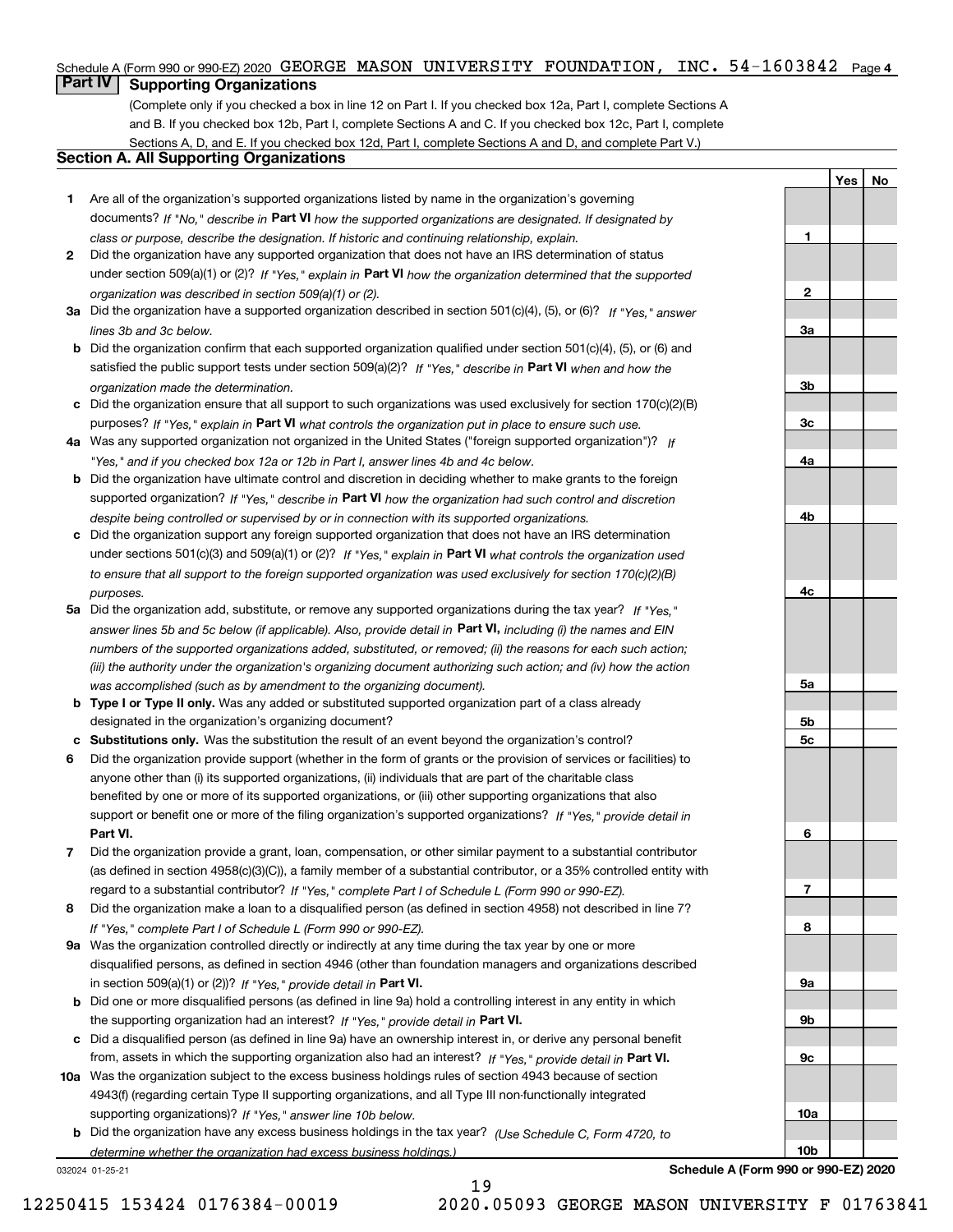#### Schedule A (Form 990 or 990-EZ) 2020 <code>GEORGE MASON UNIVERSITY FOUNDATION</code> , <code>INC. 54-1603842 Page 5</code> **Part IV Supporting Organizations** *(continued)*

|    |                                                                                                                            |                 | Yes | No |
|----|----------------------------------------------------------------------------------------------------------------------------|-----------------|-----|----|
| 11 | Has the organization accepted a gift or contribution from any of the following persons?                                    |                 |     |    |
|    | a A person who directly or indirectly controls, either alone or together with persons described in lines 11b and           |                 |     |    |
|    | 11c below, the governing body of a supported organization?                                                                 | 11a             |     |    |
|    | <b>b</b> A family member of a person described in line 11a above?                                                          | 11 <sub>b</sub> |     |    |
|    | c A 35% controlled entity of a person described in line 11a or 11b above? If "Yes" to line 11a, 11b, or 11c, provide       |                 |     |    |
|    | detail in Part VI.                                                                                                         | 11c             |     |    |
|    | <b>Section B. Type I Supporting Organizations</b>                                                                          |                 |     |    |
|    |                                                                                                                            |                 | Yes | No |
|    | Did the governing body, members of the governing body, officers acting in their official capacity, or membership of one or |                 |     |    |

|   | Did the governing body, members of the governing body, onicers acting in their onicial capacity, or membership of one or       |  |
|---|--------------------------------------------------------------------------------------------------------------------------------|--|
|   | more supported organizations have the power to regularly appoint or elect at least a majority of the organization's officers,  |  |
|   | directors, or trustees at all times during the tax year? If "No," describe in Part VI how the supported organization(s)        |  |
|   | effectively operated, supervised, or controlled the organization's activities. If the organization had more than one supported |  |
|   | organization, describe how the powers to appoint and/or remove officers, directors, or trustees were allocated among the       |  |
|   | supported organizations and what conditions or restrictions, if any, applied to such powers during the tax year.               |  |
| 2 | Did the organization operate for the benefit of any supported organization other than the supported                            |  |
|   | organization(s) that operated, supervised, or controlled the supporting organization? If "Yes," explain in                     |  |
|   |                                                                                                                                |  |

**Part VI**  *how providing such benefit carried out the purposes of the supported organization(s) that operated,*

| supervised, or controlled the supporting organization. |
|--------------------------------------------------------|
| <b>Section C. Type II Supporting Organizations</b>     |

**Yes No 1**or trustees of each of the organization's supported organization(s)? If "No," describe in **Part VI** how control **1***or management of the supporting organization was vested in the same persons that controlled or managed the supported organization(s).* Were a majority of the organization's directors or trustees during the tax year also a majority of the directors

| <b>Section D. All Type III Supporting Organizations</b> |  |
|---------------------------------------------------------|--|
|                                                         |  |

|              |                                                                                                                        |   | Tesi No |  |
|--------------|------------------------------------------------------------------------------------------------------------------------|---|---------|--|
|              | Did the organization provide to each of its supported organizations, by the last day of the fifth month of the         |   |         |  |
|              | organization's tax year, (i) a written notice describing the type and amount of support provided during the prior tax  |   |         |  |
|              | year, (ii) a copy of the Form 990 that was most recently filed as of the date of notification, and (iii) copies of the |   |         |  |
|              | organization's governing documents in effect on the date of notification, to the extent not previously provided?       |   |         |  |
| $\mathbf{2}$ | Were any of the organization's officers, directors, or trustees either (i) appointed or elected by the supported       |   |         |  |
|              | organization(s) or (ii) serving on the governing body of a supported organization? If "No," explain in Part VI how     |   |         |  |
|              | the organization maintained a close and continuous working relationship with the supported organization(s).            | 2 |         |  |
| 3            | By reason of the relationship described in line 2, above, did the organization's supported organizations have a        |   |         |  |
|              | significant voice in the organization's investment policies and in directing the use of the organization's             |   |         |  |
|              | income or assets at all times during the tax year? If "Yes," describe in Part VI the role the organization's           |   |         |  |
|              | supported organizations played in this regard.                                                                         | з |         |  |

# *supported organizations played in this regard.* **Section E. Type III Functionally Integrated Supporting Organizations**

- **1**Check the box next to the method that the organization used to satisfy the Integral Part Test during the year (see instructions).
- **alinupy** The organization satisfied the Activities Test. Complete line 2 below.
- **bThe organization is the parent of each of its supported organizations. Complete line 3 below.**

|  |  | c $\Box$ The organization supported a governmental entity. Describe in Part VI how you supported a governmental entity (see instructions). |  |
|--|--|--------------------------------------------------------------------------------------------------------------------------------------------|--|
|--|--|--------------------------------------------------------------------------------------------------------------------------------------------|--|

20

- **2Answer lines 2a and 2b below. Yes No** Activities Test.
- **a** Did substantially all of the organization's activities during the tax year directly further the exempt purposes of the supported organization(s) to which the organization was responsive? If "Yes," then in **Part VI identify those supported organizations and explain**  *how these activities directly furthered their exempt purposes, how the organization was responsive to those supported organizations, and how the organization determined that these activities constituted substantially all of its activities.*
- **b** Did the activities described in line 2a, above, constitute activities that, but for the organization's involvement, **Part VI**  *the reasons for the organization's position that its supported organization(s) would have engaged in* one or more of the organization's supported organization(s) would have been engaged in? If "Yes," e*xplain in these activities but for the organization's involvement.*
- **3** Parent of Supported Organizations. Answer lines 3a and 3b below.

**a** Did the organization have the power to regularly appoint or elect a majority of the officers, directors, or trustees of each of the supported organizations? If "Yes" or "No" provide details in **Part VI.** 

**b** Did the organization exercise a substantial degree of direction over the policies, programs, and activities of each of its supported organizations? If "Yes," describe in Part VI the role played by the organization in this regard.

032025 01-25-21

**Schedule A (Form 990 or 990-EZ) 2020**

**2a**

**2b**

**3a**

**3b**

**2**

**Yes**

**No**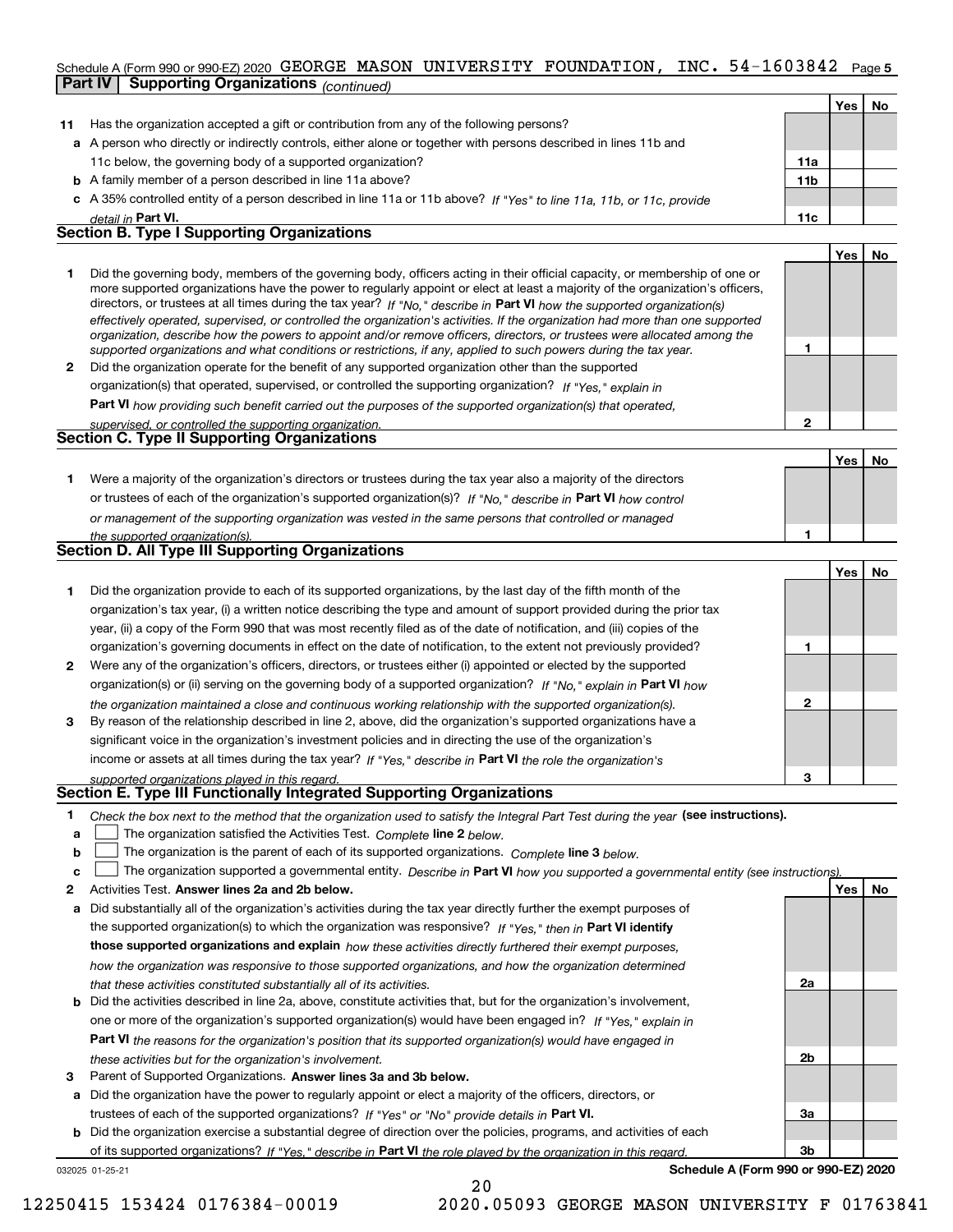| <b>Part V</b>  | Schedule A (Form 990 or 990-EZ) 2020 GEORGE MASON UNIVERSITY FOUNDATION, INC. $54-1603842$<br>Type III Non-Functionally Integrated 509(a)(3) Supporting Organizations                                                                                         |                |                | Page 6                         |
|----------------|---------------------------------------------------------------------------------------------------------------------------------------------------------------------------------------------------------------------------------------------------------------|----------------|----------------|--------------------------------|
|                |                                                                                                                                                                                                                                                               |                |                |                                |
| 1              | Check here if the organization satisfied the Integral Part Test as a qualifying trust on Nov. 20, 1970 (explain in Part VI). See instructions.<br>All other Type III non-functionally integrated supporting organizations must complete Sections A through E. |                |                |                                |
|                | Section A - Adjusted Net Income                                                                                                                                                                                                                               |                | (A) Prior Year | (B) Current Year<br>(optional) |
| 1              | Net short-term capital gain                                                                                                                                                                                                                                   | 1.             |                |                                |
| $\overline{2}$ | Recoveries of prior-year distributions                                                                                                                                                                                                                        | $\mathbf{2}$   |                |                                |
| З              | Other gross income (see instructions)                                                                                                                                                                                                                         | 3              |                |                                |
| 4              | Add lines 1 through 3.                                                                                                                                                                                                                                        | 4              |                |                                |
| 5              | Depreciation and depletion                                                                                                                                                                                                                                    | 5              |                |                                |
| 6              | Portion of operating expenses paid or incurred for production or                                                                                                                                                                                              |                |                |                                |
|                | collection of gross income or for management, conservation, or                                                                                                                                                                                                |                |                |                                |
|                | maintenance of property held for production of income (see instructions)                                                                                                                                                                                      | 6              |                |                                |
| 7              | Other expenses (see instructions)                                                                                                                                                                                                                             | $\overline{7}$ |                |                                |
| 8              | Adjusted Net Income (subtract lines 5, 6, and 7 from line 4)                                                                                                                                                                                                  | 8              |                |                                |
|                | Section B - Minimum Asset Amount                                                                                                                                                                                                                              |                | (A) Prior Year | (B) Current Year<br>(optional) |
| 1              | Aggregate fair market value of all non-exempt-use assets (see                                                                                                                                                                                                 |                |                |                                |
|                | instructions for short tax year or assets held for part of year):                                                                                                                                                                                             |                |                |                                |
|                | <b>a</b> Average monthly value of securities                                                                                                                                                                                                                  | 1a             |                |                                |
|                | <b>b</b> Average monthly cash balances                                                                                                                                                                                                                        | 1b             |                |                                |
|                | c Fair market value of other non-exempt-use assets                                                                                                                                                                                                            | 1c             |                |                                |
|                | <b>d</b> Total (add lines 1a, 1b, and 1c)                                                                                                                                                                                                                     | 1d             |                |                                |
|                | <b>e</b> Discount claimed for blockage or other factors                                                                                                                                                                                                       |                |                |                                |
|                | (explain in detail in Part VI):                                                                                                                                                                                                                               |                |                |                                |
| 2              | Acquisition indebtedness applicable to non-exempt-use assets                                                                                                                                                                                                  | $\mathbf{2}$   |                |                                |
| 3              | Subtract line 2 from line 1d.                                                                                                                                                                                                                                 | 3              |                |                                |
| 4              | Cash deemed held for exempt use. Enter 0.015 of line 3 (for greater amount,                                                                                                                                                                                   |                |                |                                |
|                | see instructions).                                                                                                                                                                                                                                            | 4              |                |                                |
| 5              | Net value of non-exempt-use assets (subtract line 4 from line 3)                                                                                                                                                                                              | 5              |                |                                |
| 6              | Multiply line 5 by 0.035.                                                                                                                                                                                                                                     | 6              |                |                                |
| 7              | Recoveries of prior-year distributions                                                                                                                                                                                                                        | $\overline{7}$ |                |                                |
| 8              | Minimum Asset Amount (add line 7 to line 6)                                                                                                                                                                                                                   | 8              |                |                                |
|                | <b>Section C - Distributable Amount</b>                                                                                                                                                                                                                       |                |                | <b>Current Year</b>            |
|                | Adjusted net income for prior year (from Section A, line 8, column A)                                                                                                                                                                                         | 1              |                |                                |
|                | Enter 0.85 of line 1.                                                                                                                                                                                                                                         | 2              |                |                                |
| З              | Minimum asset amount for prior year (from Section B, line 8, column A)                                                                                                                                                                                        | 3              |                |                                |
| 4              | Enter greater of line 2 or line 3.                                                                                                                                                                                                                            | 4              |                |                                |
| 5              | Income tax imposed in prior year                                                                                                                                                                                                                              | 5              |                |                                |
| 6              | <b>Distributable Amount.</b> Subtract line 5 from line 4, unless subject to                                                                                                                                                                                   |                |                |                                |
|                | emergency temporary reduction (see instructions).                                                                                                                                                                                                             | 6              |                |                                |
| 7              | Check here if the current year is the organization's first as a non-functionally integrated Type III supporting organization (see                                                                                                                             |                |                |                                |

instructions).

**Schedule A (Form 990 or 990-EZ) 2020**

032026 01-25-21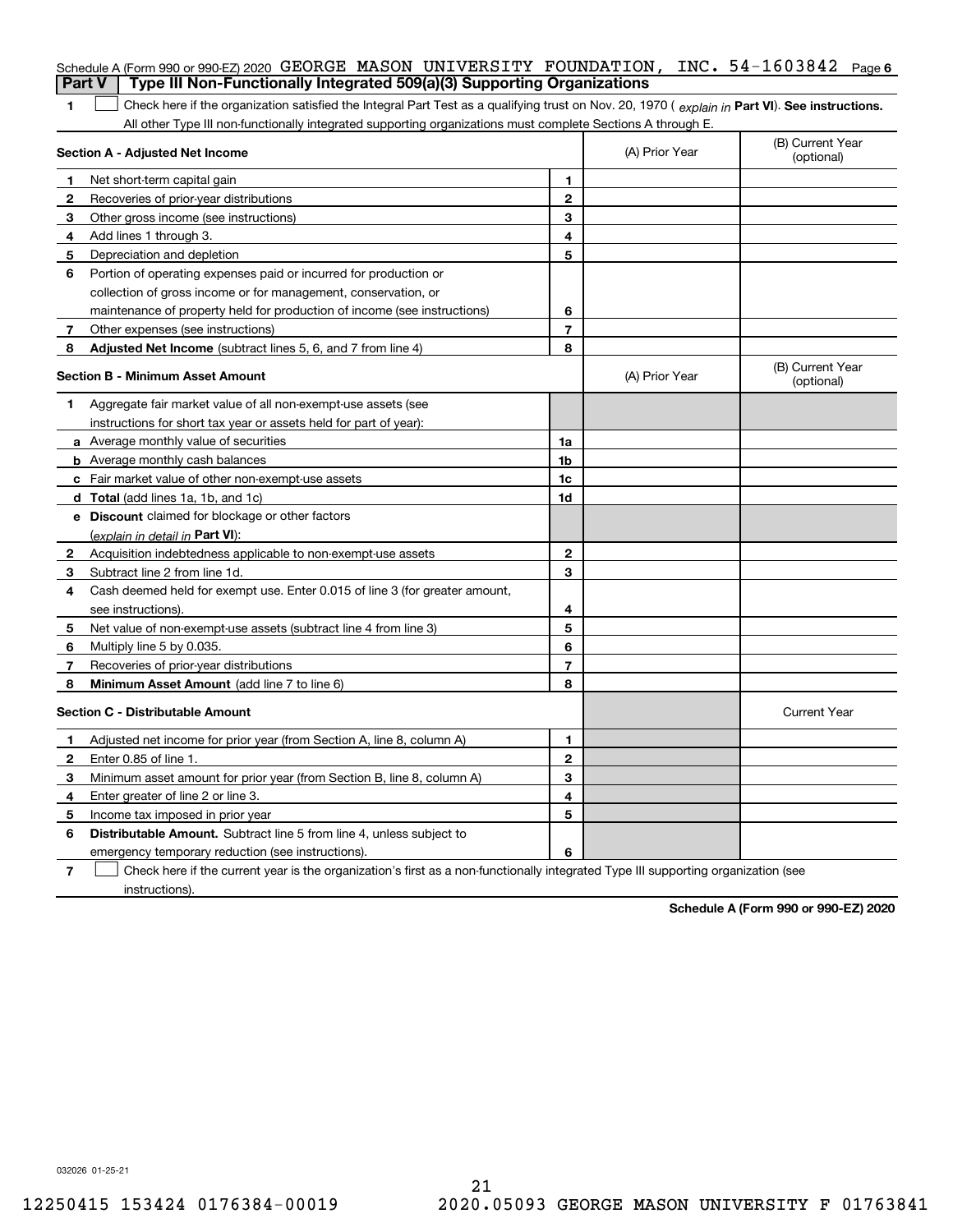## Schedule A (Form 990 or 990-EZ) 2020 <code>GEORGE MASON UNIVERSITY FOUNDATION</code> , <code>INC. 54–1603842 Page 7</code>

| Part V       | Type III Non-Functionally Integrated 509(a)(3) Supporting Organizations                    |                             | (continued)                           |                |                                         |
|--------------|--------------------------------------------------------------------------------------------|-----------------------------|---------------------------------------|----------------|-----------------------------------------|
|              | <b>Section D - Distributions</b>                                                           |                             |                                       |                | <b>Current Year</b>                     |
|              | Amounts paid to supported organizations to accomplish exempt purposes                      |                             | 1                                     |                |                                         |
| 2            | Amounts paid to perform activity that directly furthers exempt purposes of supported       |                             |                                       |                |                                         |
|              | organizations, in excess of income from activity                                           |                             | $\mathbf{2}$                          |                |                                         |
| 3            | Administrative expenses paid to accomplish exempt purposes of supported organizations      |                             | 3                                     |                |                                         |
| 4            | Amounts paid to acquire exempt-use assets                                                  |                             |                                       | 4              |                                         |
| 5            | Qualified set aside amounts (prior IRS approval required - provide details in Part VI)     |                             |                                       | 5              |                                         |
| 6            | Other distributions ( <i>describe in</i> Part VI). See instructions.                       |                             |                                       | 6              |                                         |
| 7            | Total annual distributions. Add lines 1 through 6.                                         |                             |                                       | $\overline{7}$ |                                         |
| 8            | Distributions to attentive supported organizations to which the organization is responsive |                             |                                       |                |                                         |
|              | (provide details in Part VI). See instructions.                                            |                             |                                       | 8              |                                         |
| 9            | Distributable amount for 2020 from Section C, line 6                                       |                             |                                       | 9              |                                         |
| 10           | Line 8 amount divided by line 9 amount                                                     |                             |                                       | 10             |                                         |
|              |                                                                                            | (i)                         | (ii)                                  |                | (iii)                                   |
|              | <b>Section E - Distribution Allocations</b> (see instructions)                             | <b>Excess Distributions</b> | <b>Underdistributions</b><br>Pre-2020 |                | <b>Distributable</b><br>Amount for 2020 |
| 1            | Distributable amount for 2020 from Section C, line 6                                       |                             |                                       |                |                                         |
| 2            | Underdistributions, if any, for years prior to 2020 (reason-                               |                             |                                       |                |                                         |
|              | able cause required - explain in Part VI). See instructions.                               |                             |                                       |                |                                         |
| 3            | Excess distributions carryover, if any, to 2020                                            |                             |                                       |                |                                         |
|              | a From 2015                                                                                |                             |                                       |                |                                         |
|              | $b$ From 2016                                                                              |                             |                                       |                |                                         |
|              | $c$ From 2017                                                                              |                             |                                       |                |                                         |
|              | <b>d</b> From 2018                                                                         |                             |                                       |                |                                         |
|              | e From 2019                                                                                |                             |                                       |                |                                         |
|              | f Total of lines 3a through 3e                                                             |                             |                                       |                |                                         |
|              | g Applied to underdistributions of prior years                                             |                             |                                       |                |                                         |
|              | <b>h</b> Applied to 2020 distributable amount                                              |                             |                                       |                |                                         |
|              | Carryover from 2015 not applied (see instructions)                                         |                             |                                       |                |                                         |
|              | Remainder. Subtract lines 3g, 3h, and 3i from line 3f.                                     |                             |                                       |                |                                         |
| 4            | Distributions for 2020 from Section D.                                                     |                             |                                       |                |                                         |
|              | line $7:$                                                                                  |                             |                                       |                |                                         |
|              | a Applied to underdistributions of prior years                                             |                             |                                       |                |                                         |
|              | <b>b</b> Applied to 2020 distributable amount                                              |                             |                                       |                |                                         |
|              | c Remainder. Subtract lines 4a and 4b from line 4.                                         |                             |                                       |                |                                         |
| 5            | Remaining underdistributions for years prior to 2020, if                                   |                             |                                       |                |                                         |
|              | any. Subtract lines 3g and 4a from line 2. For result greater                              |                             |                                       |                |                                         |
|              | than zero, explain in Part VI. See instructions.                                           |                             |                                       |                |                                         |
| 6            | Remaining underdistributions for 2020. Subtract lines 3h                                   |                             |                                       |                |                                         |
|              | and 4b from line 1. For result greater than zero, explain in                               |                             |                                       |                |                                         |
|              | <b>Part VI.</b> See instructions.                                                          |                             |                                       |                |                                         |
| $\mathbf{7}$ | Excess distributions carryover to 2021. Add lines 3j                                       |                             |                                       |                |                                         |
|              | and 4c.                                                                                    |                             |                                       |                |                                         |
| 8            | Breakdown of line 7:                                                                       |                             |                                       |                |                                         |
|              | a Excess from 2016                                                                         |                             |                                       |                |                                         |
|              | <b>b</b> Excess from 2017                                                                  |                             |                                       |                |                                         |
|              | c Excess from 2018                                                                         |                             |                                       |                |                                         |
|              | d Excess from 2019                                                                         |                             |                                       |                |                                         |
|              | e Excess from 2020                                                                         |                             |                                       |                |                                         |
|              |                                                                                            |                             |                                       |                |                                         |

**Schedule A (Form 990 or 990-EZ) 2020**

032027 01-25-21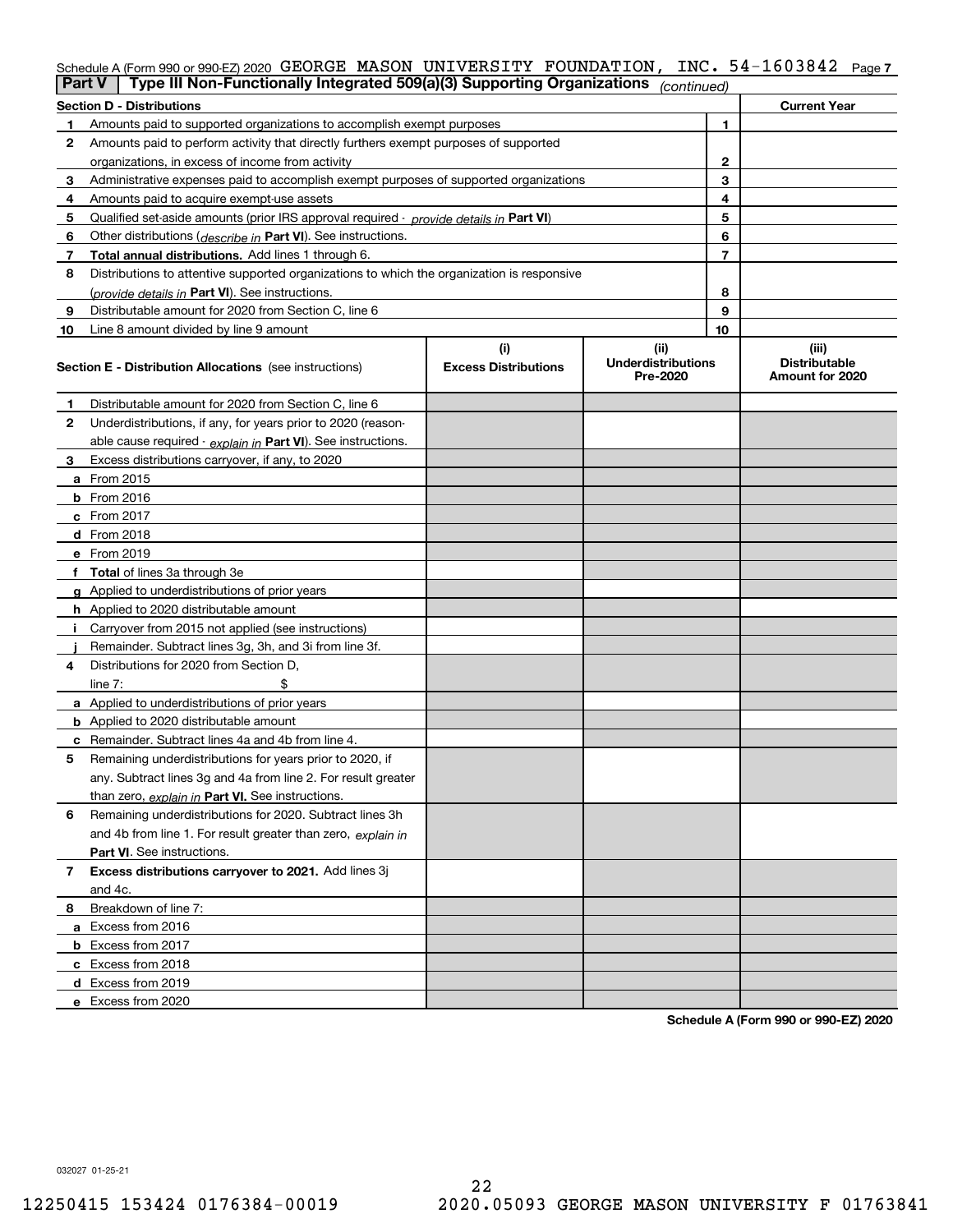**8** 54-1603842 Schedule A (Form 990 or 990-EZ) 2020  $\,$  GEORGE  $\,$  MASON  $\,$  UNIVERSITY  $\,$  FOUNDATION ,  $\,$  INC  $\,$   $\,$  54–1603842  $\,$  Page Part VI | Supplemental Information. Provide the explanations required by Part II, line 10; Part II, line 17a or 17b; Part III, line 12; Part IV, Section A, lines 1, 2, 3b, 3c, 4b, 4c, 5a, 6, 9a, 9b, 9c, 11a, 11b, and 11c; Part IV, Section B, lines 1 and 2; Part IV, Section C, line 1; Part IV, Section D, lines 2 and 3; Part IV, Section E, lines 1c, 2a, 2b, 3a, and 3b; Part V, line 1; Part V, Section B, line 1e; Part V, Section D, lines 5, 6, and 8; and Part V, Section E, lines 2, 5, and 6. Also complete this part for any additional information. (See instructions.)

SCHEDULE A, PART II, LINE 10, EXPLANATION FOR OTHER INCOME:

| 2016 AMOUNT: \$ 650,206. |                                      |
|--------------------------|--------------------------------------|
| 2017 AMOUNT: \$ 514,665. |                                      |
| 2018 AMOUNT: \$ 498,415. |                                      |
| 2019 AMOUNT: \$ 781,654. |                                      |
| 2020 AMOUNT: \$ 492,118. |                                      |
|                          |                                      |
|                          |                                      |
|                          |                                      |
|                          |                                      |
|                          |                                      |
|                          |                                      |
|                          |                                      |
|                          |                                      |
|                          |                                      |
|                          |                                      |
|                          |                                      |
|                          |                                      |
|                          |                                      |
|                          |                                      |
|                          |                                      |
|                          |                                      |
|                          |                                      |
|                          |                                      |
|                          |                                      |
|                          |                                      |
|                          |                                      |
| 032028 01-25-21          | Schedule A (Form 990 or 990-EZ) 2020 |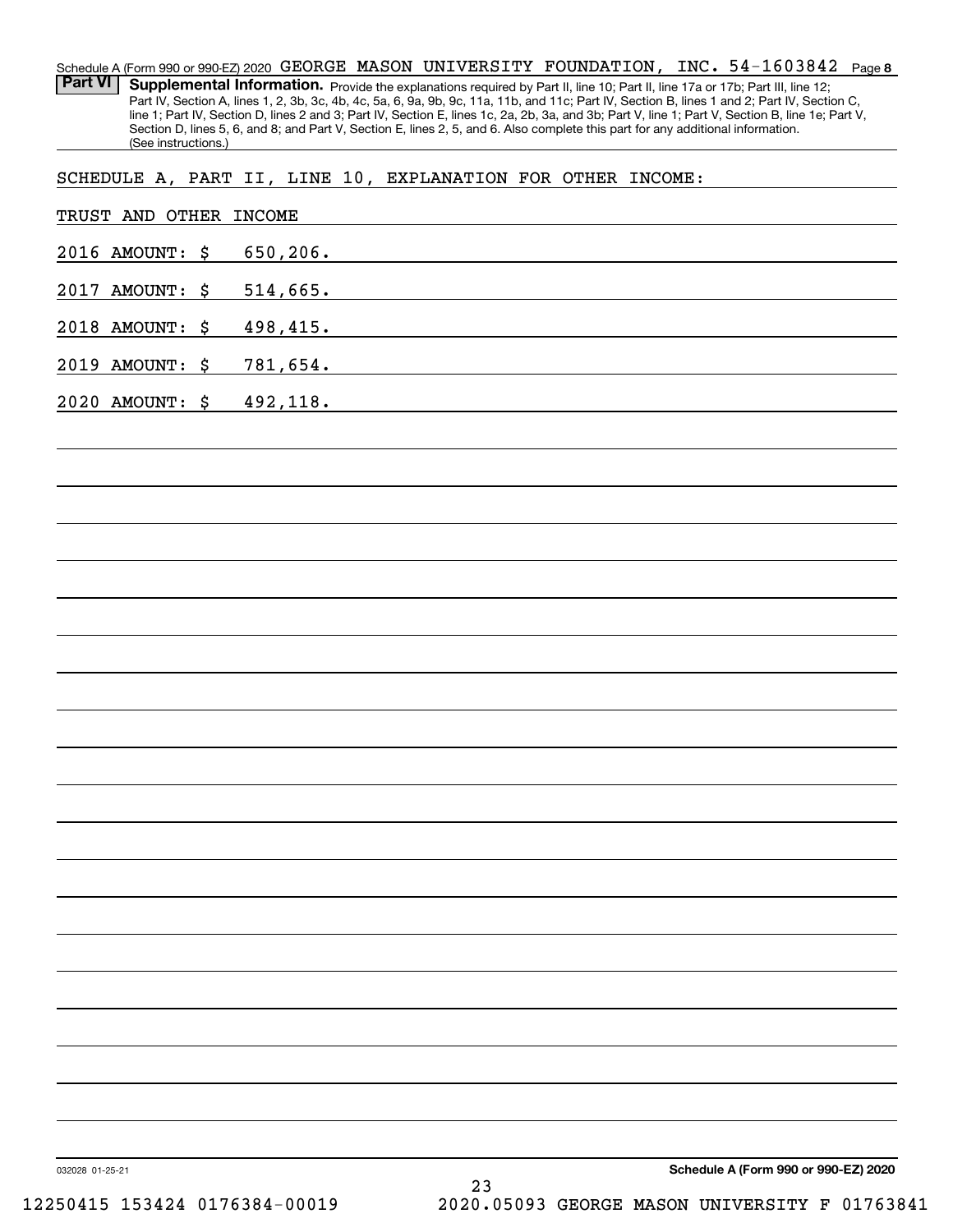| <b>SCHEDULE C</b><br>(Form 990 or 990-EZ)                                                                                                                                                                                                                       |  | <b>Political Campaign and Lobbying Activities</b>                                                                                                                                                                                                                                                                                                                                                                                                                                                                                                                                                                                                                                                                                                                                                                                                                                                                                                                                                                                                                                                                                                                                                               | OMB No. 1545-0047                                                                                                                                                         |                                                                             |                                                                                                                                                             |  |  |
|-----------------------------------------------------------------------------------------------------------------------------------------------------------------------------------------------------------------------------------------------------------------|--|-----------------------------------------------------------------------------------------------------------------------------------------------------------------------------------------------------------------------------------------------------------------------------------------------------------------------------------------------------------------------------------------------------------------------------------------------------------------------------------------------------------------------------------------------------------------------------------------------------------------------------------------------------------------------------------------------------------------------------------------------------------------------------------------------------------------------------------------------------------------------------------------------------------------------------------------------------------------------------------------------------------------------------------------------------------------------------------------------------------------------------------------------------------------------------------------------------------------|---------------------------------------------------------------------------------------------------------------------------------------------------------------------------|-----------------------------------------------------------------------------|-------------------------------------------------------------------------------------------------------------------------------------------------------------|--|--|
|                                                                                                                                                                                                                                                                 |  |                                                                                                                                                                                                                                                                                                                                                                                                                                                                                                                                                                                                                                                                                                                                                                                                                                                                                                                                                                                                                                                                                                                                                                                                                 |                                                                                                                                                                           |                                                                             |                                                                                                                                                             |  |  |
|                                                                                                                                                                                                                                                                 |  |                                                                                                                                                                                                                                                                                                                                                                                                                                                                                                                                                                                                                                                                                                                                                                                                                                                                                                                                                                                                                                                                                                                                                                                                                 | For Organizations Exempt From Income Tax Under section 501(c) and section 527<br>Complete if the organization is described below.<br>> Attach to Form 990 or Form 990-EZ. |                                                                             |                                                                                                                                                             |  |  |
| Department of the Treasury<br>Internal Revenue Service                                                                                                                                                                                                          |  | Go to www.irs.gov/Form990 for instructions and the latest information.                                                                                                                                                                                                                                                                                                                                                                                                                                                                                                                                                                                                                                                                                                                                                                                                                                                                                                                                                                                                                                                                                                                                          |                                                                                                                                                                           |                                                                             | Inspection                                                                                                                                                  |  |  |
| • Section 527 organizations: Complete Part I-A only.<br>Tax) (See separate instructions), then<br>• Section 501(c)(4), (5), or (6) organizations: Complete Part III.<br>Name of organization<br>Part I-A<br>1.<br>Political campaign activity expenditures<br>2 |  | If the organization answered "Yes," on Form 990, Part IV, line 3, or Form 990-EZ, Part V, line 46 (Political Campaign Activities), then<br>• Section 501(c)(3) organizations: Complete Parts I-A and B. Do not complete Part I-C.<br>• Section 501(c) (other than section 501(c)(3)) organizations: Complete Parts I-A and C below. Do not complete Part I-B.<br>If the organization answered "Yes," on Form 990, Part IV, line 4, or Form 990-EZ, Part VI, line 47 (Lobbying Activities), then<br>• Section 501(c)(3) organizations that have filed Form 5768 (election under section 501(h)): Complete Part II-A. Do not complete Part II-B.<br>• Section 501(c)(3) organizations that have NOT filed Form 5768 (election under section 501(h)): Complete Part II-B. Do not complete Part II-A.<br>If the organization answered "Yes," on Form 990, Part IV, line 5 (Proxy Tax) (See separate instructions) or Form 990-EZ, Part V, line 35c (Proxy<br>GEORGE MASON UNIVERSITY FOUNDATION, INC.<br>Complete if the organization is exempt under section 501(c) or is a section 527 organization.<br>Provide a description of the organization's direct and indirect political campaign activities in Part IV. |                                                                                                                                                                           | $\blacktriangleright$ \$                                                    | <b>Open to Public</b><br><b>Employer identification number</b><br>54-1603842                                                                                |  |  |
| Volunteer hours for political campaign activities<br>з                                                                                                                                                                                                          |  |                                                                                                                                                                                                                                                                                                                                                                                                                                                                                                                                                                                                                                                                                                                                                                                                                                                                                                                                                                                                                                                                                                                                                                                                                 |                                                                                                                                                                           |                                                                             |                                                                                                                                                             |  |  |
| Part I-B                                                                                                                                                                                                                                                        |  | Complete if the organization is exempt under section 501(c)(3).                                                                                                                                                                                                                                                                                                                                                                                                                                                                                                                                                                                                                                                                                                                                                                                                                                                                                                                                                                                                                                                                                                                                                 |                                                                                                                                                                           |                                                                             |                                                                                                                                                             |  |  |
| 1.                                                                                                                                                                                                                                                              |  | Enter the amount of any excise tax incurred by the organization under section 4955                                                                                                                                                                                                                                                                                                                                                                                                                                                                                                                                                                                                                                                                                                                                                                                                                                                                                                                                                                                                                                                                                                                              |                                                                                                                                                                           | $\begin{array}{c} \hline \end{array}$                                       |                                                                                                                                                             |  |  |
| 2                                                                                                                                                                                                                                                               |  |                                                                                                                                                                                                                                                                                                                                                                                                                                                                                                                                                                                                                                                                                                                                                                                                                                                                                                                                                                                                                                                                                                                                                                                                                 |                                                                                                                                                                           |                                                                             |                                                                                                                                                             |  |  |
| з<br>4a Was a correction made?                                                                                                                                                                                                                                  |  |                                                                                                                                                                                                                                                                                                                                                                                                                                                                                                                                                                                                                                                                                                                                                                                                                                                                                                                                                                                                                                                                                                                                                                                                                 |                                                                                                                                                                           |                                                                             | <b>Yes</b><br>No<br>Yes<br>No                                                                                                                               |  |  |
| <b>b</b> If "Yes," describe in Part IV.                                                                                                                                                                                                                         |  |                                                                                                                                                                                                                                                                                                                                                                                                                                                                                                                                                                                                                                                                                                                                                                                                                                                                                                                                                                                                                                                                                                                                                                                                                 |                                                                                                                                                                           |                                                                             |                                                                                                                                                             |  |  |
| Part I-C                                                                                                                                                                                                                                                        |  | Complete if the organization is exempt under section 501(c), except section 501(c)(3).                                                                                                                                                                                                                                                                                                                                                                                                                                                                                                                                                                                                                                                                                                                                                                                                                                                                                                                                                                                                                                                                                                                          |                                                                                                                                                                           |                                                                             |                                                                                                                                                             |  |  |
|                                                                                                                                                                                                                                                                 |  | 1 Enter the amount directly expended by the filing organization for section 527 exempt function activities                                                                                                                                                                                                                                                                                                                                                                                                                                                                                                                                                                                                                                                                                                                                                                                                                                                                                                                                                                                                                                                                                                      |                                                                                                                                                                           | $\blacktriangleright$ \$                                                    |                                                                                                                                                             |  |  |
| 2.                                                                                                                                                                                                                                                              |  | Enter the amount of the filing organization's funds contributed to other organizations for section 527                                                                                                                                                                                                                                                                                                                                                                                                                                                                                                                                                                                                                                                                                                                                                                                                                                                                                                                                                                                                                                                                                                          |                                                                                                                                                                           |                                                                             |                                                                                                                                                             |  |  |
| exempt function activities                                                                                                                                                                                                                                      |  |                                                                                                                                                                                                                                                                                                                                                                                                                                                                                                                                                                                                                                                                                                                                                                                                                                                                                                                                                                                                                                                                                                                                                                                                                 |                                                                                                                                                                           | $\blacktriangleright$ \$                                                    |                                                                                                                                                             |  |  |
|                                                                                                                                                                                                                                                                 |  | 3 Total exempt function expenditures. Add lines 1 and 2. Enter here and on Form 1120-POL,                                                                                                                                                                                                                                                                                                                                                                                                                                                                                                                                                                                                                                                                                                                                                                                                                                                                                                                                                                                                                                                                                                                       |                                                                                                                                                                           |                                                                             |                                                                                                                                                             |  |  |
|                                                                                                                                                                                                                                                                 |  |                                                                                                                                                                                                                                                                                                                                                                                                                                                                                                                                                                                                                                                                                                                                                                                                                                                                                                                                                                                                                                                                                                                                                                                                                 |                                                                                                                                                                           | ▶ \$                                                                        |                                                                                                                                                             |  |  |
|                                                                                                                                                                                                                                                                 |  | Did the filing organization file Form 1120-POL for this year?                                                                                                                                                                                                                                                                                                                                                                                                                                                                                                                                                                                                                                                                                                                                                                                                                                                                                                                                                                                                                                                                                                                                                   |                                                                                                                                                                           |                                                                             | Yes<br><b>No</b>                                                                                                                                            |  |  |
| 5                                                                                                                                                                                                                                                               |  | Enter the names, addresses and employer identification number (EIN) of all section 527 political organizations to which the filing organization<br>made payments. For each organization listed, enter the amount paid from the filing organization's funds. Also enter the amount of political<br>contributions received that were promptly and directly delivered to a separate political organization, such as a separate segregated fund or a<br>political action committee (PAC). If additional space is needed, provide information in Part IV.                                                                                                                                                                                                                                                                                                                                                                                                                                                                                                                                                                                                                                                            |                                                                                                                                                                           |                                                                             |                                                                                                                                                             |  |  |
| (a) Name                                                                                                                                                                                                                                                        |  | (b) Address                                                                                                                                                                                                                                                                                                                                                                                                                                                                                                                                                                                                                                                                                                                                                                                                                                                                                                                                                                                                                                                                                                                                                                                                     | (c) EIN                                                                                                                                                                   | (d) Amount paid from<br>filing organization's<br>funds. If none, enter -0-. | (e) Amount of political<br>contributions received and<br>promptly and directly<br>delivered to a separate<br>political organization.<br>If none, enter -0-. |  |  |
|                                                                                                                                                                                                                                                                 |  |                                                                                                                                                                                                                                                                                                                                                                                                                                                                                                                                                                                                                                                                                                                                                                                                                                                                                                                                                                                                                                                                                                                                                                                                                 |                                                                                                                                                                           |                                                                             |                                                                                                                                                             |  |  |
|                                                                                                                                                                                                                                                                 |  |                                                                                                                                                                                                                                                                                                                                                                                                                                                                                                                                                                                                                                                                                                                                                                                                                                                                                                                                                                                                                                                                                                                                                                                                                 |                                                                                                                                                                           |                                                                             |                                                                                                                                                             |  |  |
|                                                                                                                                                                                                                                                                 |  |                                                                                                                                                                                                                                                                                                                                                                                                                                                                                                                                                                                                                                                                                                                                                                                                                                                                                                                                                                                                                                                                                                                                                                                                                 |                                                                                                                                                                           |                                                                             |                                                                                                                                                             |  |  |
| <b>LHA</b>                                                                                                                                                                                                                                                      |  | For Paperwork Reduction Act Notice, see the Instructions for Form 990 or 990-EZ.                                                                                                                                                                                                                                                                                                                                                                                                                                                                                                                                                                                                                                                                                                                                                                                                                                                                                                                                                                                                                                                                                                                                |                                                                                                                                                                           |                                                                             | Schedule C (Form 990 or 990-EZ) 2020                                                                                                                        |  |  |

032041 12-02-20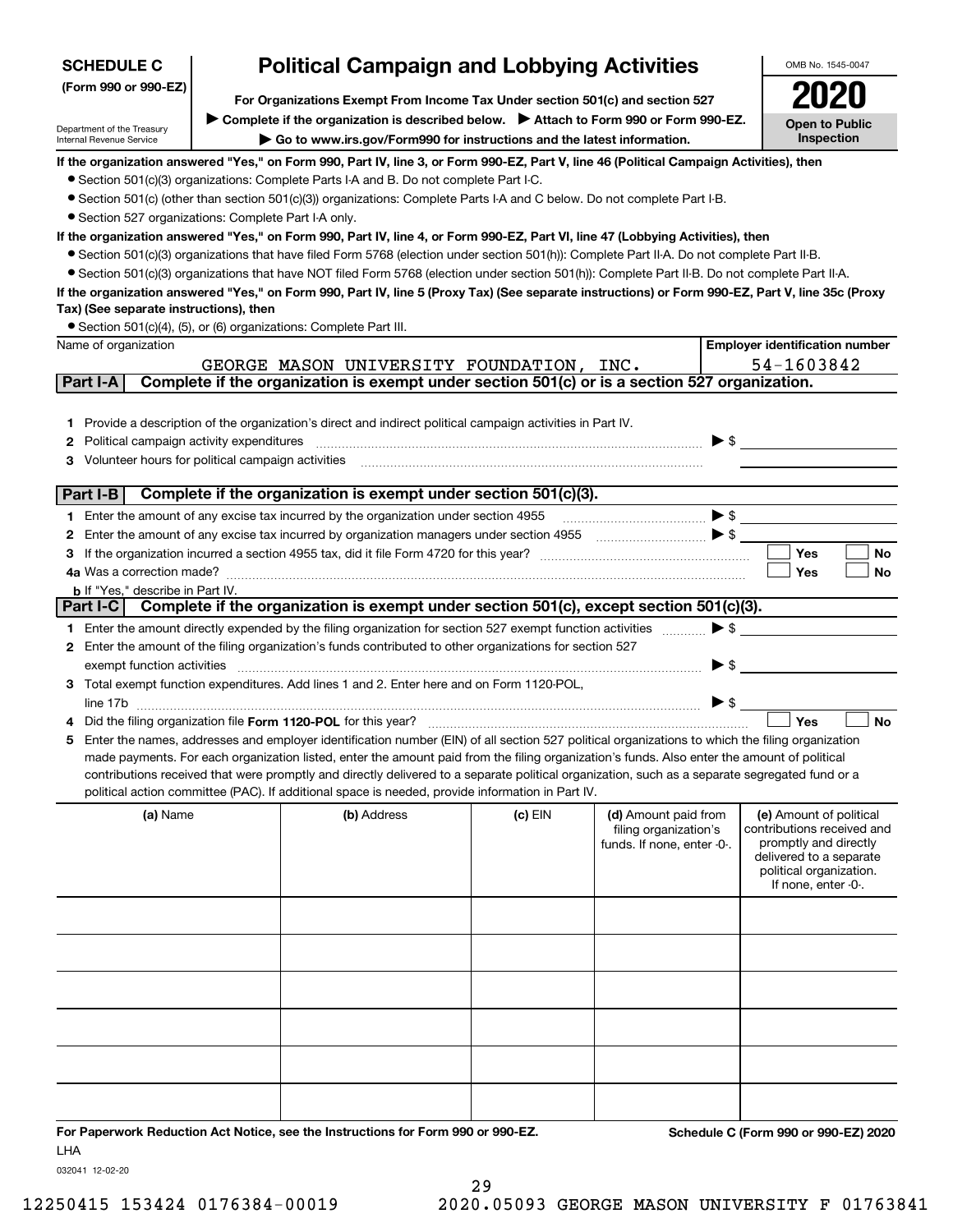| Schedule C (Form 990 or 990-EZ) 2020 GEORGE MASON UNIVERSITY FOUNDATION, INC 54-1603842 Page 2                                                                     |                                                                                  |              |                                                                                         |            |                              |                                |  |  |  |
|--------------------------------------------------------------------------------------------------------------------------------------------------------------------|----------------------------------------------------------------------------------|--------------|-----------------------------------------------------------------------------------------|------------|------------------------------|--------------------------------|--|--|--|
| Complete if the organization is exempt under section 501(c)(3) and filed Form 5768 (election under<br>Part II-A                                                    |                                                                                  |              |                                                                                         |            |                              |                                |  |  |  |
| section 501(h)).                                                                                                                                                   |                                                                                  |              |                                                                                         |            |                              |                                |  |  |  |
| A Check $\blacktriangleright$<br>if the filing organization belongs to an affiliated group (and list in Part IV each affiliated group member's name, address, EIN, |                                                                                  |              |                                                                                         |            |                              |                                |  |  |  |
| expenses, and share of excess lobbying expenditures).                                                                                                              |                                                                                  |              |                                                                                         |            |                              |                                |  |  |  |
| <b>B</b> Check $\blacktriangleright$<br>if the filing organization checked box A and "limited control" provisions apply.                                           |                                                                                  |              |                                                                                         |            |                              |                                |  |  |  |
|                                                                                                                                                                    | <b>Limits on Lobbying Expenditures</b>                                           |              |                                                                                         |            | (a) Filing<br>organization's | (b) Affiliated group<br>totals |  |  |  |
|                                                                                                                                                                    | (The term "expenditures" means amounts paid or incurred.)                        |              |                                                                                         |            |                              |                                |  |  |  |
|                                                                                                                                                                    | 1a Total lobbying expenditures to influence public opinion (grassroots lobbying) |              |                                                                                         |            |                              |                                |  |  |  |
| <b>b</b> Total lobbying expenditures to influence a legislative body (direct lobbying)                                                                             |                                                                                  |              |                                                                                         |            | 4,177.                       |                                |  |  |  |
| c                                                                                                                                                                  |                                                                                  |              |                                                                                         |            | 4,177.                       |                                |  |  |  |
| Other exempt purpose expenditures<br>d                                                                                                                             |                                                                                  |              |                                                                                         |            | 81, 212, 149.                |                                |  |  |  |
| Total exempt purpose expenditures (add lines 1c and 1d)                                                                                                            |                                                                                  |              |                                                                                         |            | 81, 216, 326.                |                                |  |  |  |
| f Lobbying nontaxable amount. Enter the amount from the following table in both columns.                                                                           |                                                                                  |              |                                                                                         |            | 1,000,000.                   |                                |  |  |  |
| If the amount on line 1e, column (a) or (b) is:                                                                                                                    |                                                                                  |              | The lobbying nontaxable amount is:                                                      |            |                              |                                |  |  |  |
| Not over \$500,000                                                                                                                                                 |                                                                                  |              | 20% of the amount on line 1e.                                                           |            |                              |                                |  |  |  |
| Over \$500,000 but not over \$1,000,000                                                                                                                            |                                                                                  |              | \$100,000 plus 15% of the excess over \$500,000.                                        |            |                              |                                |  |  |  |
| Over \$1,000,000 but not over \$1,500,000                                                                                                                          |                                                                                  |              | \$175,000 plus 10% of the excess over \$1,000,000.                                      |            |                              |                                |  |  |  |
| Over \$1,500,000 but not over \$17,000,000                                                                                                                         |                                                                                  |              | \$225,000 plus 5% of the excess over \$1,500,000.                                       |            |                              |                                |  |  |  |
| Over \$17,000,000                                                                                                                                                  |                                                                                  | \$1,000,000. |                                                                                         |            |                              |                                |  |  |  |
|                                                                                                                                                                    |                                                                                  |              |                                                                                         |            |                              |                                |  |  |  |
| g Grassroots nontaxable amount (enter 25% of line 1f)                                                                                                              |                                                                                  |              |                                                                                         |            | 250,000.                     |                                |  |  |  |
| h Subtract line 1q from line 1a. If zero or less, enter -0-                                                                                                        |                                                                                  |              |                                                                                         |            | 0.                           |                                |  |  |  |
| i Subtract line 1f from line 1c. If zero or less, enter -0-                                                                                                        |                                                                                  |              |                                                                                         |            | $\mathbf 0$ .                |                                |  |  |  |
| If there is an amount other than zero on either line 1h or line 1i, did the organization file Form 4720                                                            |                                                                                  |              |                                                                                         |            |                              |                                |  |  |  |
| reporting section 4911 tax for this year?                                                                                                                          |                                                                                  |              |                                                                                         |            |                              | Yes<br>No                      |  |  |  |
|                                                                                                                                                                    |                                                                                  |              | 4-Year Averaging Period Under Section 501(h)                                            |            |                              |                                |  |  |  |
| (Some organizations that made a section 501(h) election do not have to complete all of the five columns below.                                                     |                                                                                  |              | See the separate instructions for lines 2a through 2f.)                                 |            |                              |                                |  |  |  |
|                                                                                                                                                                    |                                                                                  |              | Lobbying Expenditures During 4-Year Averaging Period                                    |            |                              |                                |  |  |  |
|                                                                                                                                                                    |                                                                                  |              |                                                                                         |            |                              |                                |  |  |  |
| Calendar year                                                                                                                                                      | (a) $2017$                                                                       |              | $(b)$ 2018                                                                              | $(c)$ 2019 | $(d)$ 2020                   | (e) Total                      |  |  |  |
| (or fiscal year beginning in)                                                                                                                                      |                                                                                  |              |                                                                                         |            |                              |                                |  |  |  |
|                                                                                                                                                                    |                                                                                  |              |                                                                                         |            |                              |                                |  |  |  |
| 2a Lobbying nontaxable amount                                                                                                                                      |                                                                                  |              | $1,000,000$ , $1,000,000$ , $1,000,000$ , $1,000$ , $000$ , $1,000,000$ , $4,000,000$ . |            |                              |                                |  |  |  |
| <b>b</b> Lobbying ceiling amount                                                                                                                                   |                                                                                  |              |                                                                                         |            |                              |                                |  |  |  |
| (150% of line 2a, column(e))                                                                                                                                       |                                                                                  |              |                                                                                         |            |                              | 6,000,000.                     |  |  |  |
|                                                                                                                                                                    |                                                                                  |              |                                                                                         |            |                              |                                |  |  |  |
| c Total lobbying expenditures                                                                                                                                      | 1,794.                                                                           |              | 102,745.                                                                                | 41,196.    | 4,177.                       | 149,912.                       |  |  |  |
|                                                                                                                                                                    | 250,000.                                                                         |              | 250,000.                                                                                | 250,000.   | 250,000.                     | 1,000,000.                     |  |  |  |
| d Grassroots nontaxable amount<br>e Grassroots ceiling amount                                                                                                      |                                                                                  |              |                                                                                         |            |                              |                                |  |  |  |
| (150% of line 2d, column (e))                                                                                                                                      |                                                                                  |              |                                                                                         |            |                              | 1,500,000.                     |  |  |  |
|                                                                                                                                                                    |                                                                                  |              |                                                                                         |            |                              |                                |  |  |  |
| f Grassroots lobbying expenditures                                                                                                                                 |                                                                                  |              |                                                                                         |            |                              |                                |  |  |  |

**Schedule C (Form 990 or 990-EZ) 2020**

032042 12-02-20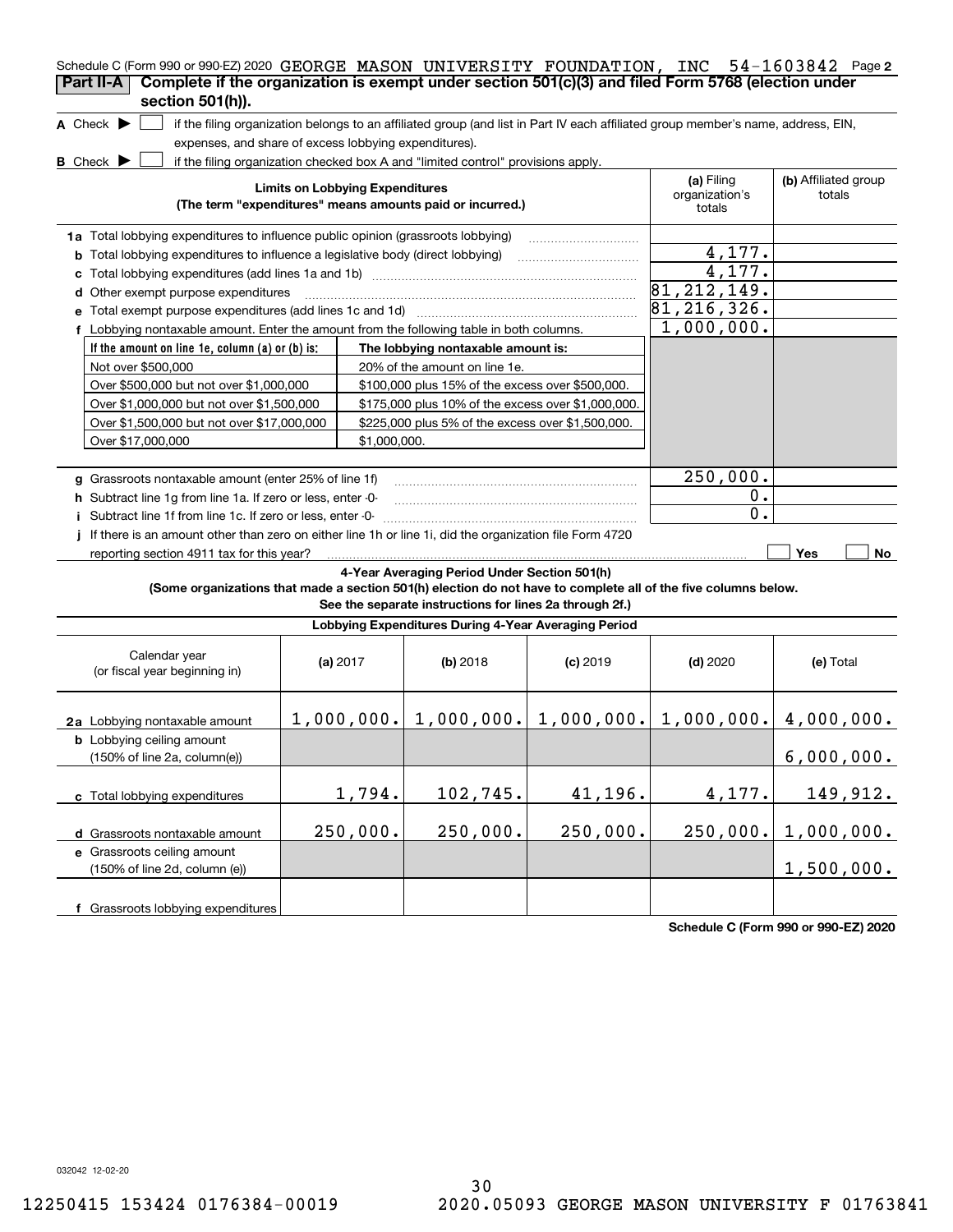#### Schedule C (Form 990 or 990-EZ) 2020 GEORGE MASON UNIVERSITY FOUNDATION, INC 54-1603842 Page 3 **Part II-B** Complete if the organization is exempt under section 501(c)(3) and has NOT filed Form 5768 **(election under section 501(h)).**

| For each "Yes" response on lines 1a through 1i below, provide in Part IV a detailed description                                                                                                                                     | (a) |              | (b)    |    |  |  |  |  |  |
|-------------------------------------------------------------------------------------------------------------------------------------------------------------------------------------------------------------------------------------|-----|--------------|--------|----|--|--|--|--|--|
| of the lobbying activity.                                                                                                                                                                                                           | Yes | No.          | Amount |    |  |  |  |  |  |
| During the year, did the filing organization attempt to influence foreign, national, state, or<br>1                                                                                                                                 |     |              |        |    |  |  |  |  |  |
| local legislation, including any attempt to influence public opinion on a legislative matter                                                                                                                                        |     |              |        |    |  |  |  |  |  |
| or referendum, through the use of:                                                                                                                                                                                                  |     |              |        |    |  |  |  |  |  |
|                                                                                                                                                                                                                                     |     |              |        |    |  |  |  |  |  |
| <b>b</b> Paid staff or management (include compensation in expenses reported on lines 1c through 1i)?                                                                                                                               |     |              |        |    |  |  |  |  |  |
|                                                                                                                                                                                                                                     |     |              |        |    |  |  |  |  |  |
| e Publications, or published or broadcast statements?                                                                                                                                                                               |     |              |        |    |  |  |  |  |  |
| f Grants to other organizations for lobbying purposes?                                                                                                                                                                              |     |              |        |    |  |  |  |  |  |
| Direct contact with legislators, their staffs, government officials, or a legislative body?<br>g<br>.                                                                                                                               |     |              |        |    |  |  |  |  |  |
| h Rallies, demonstrations, seminars, conventions, speeches, lectures, or any similar means?                                                                                                                                         |     |              |        |    |  |  |  |  |  |
| <i>i</i> Other activities?                                                                                                                                                                                                          |     |              |        |    |  |  |  |  |  |
|                                                                                                                                                                                                                                     |     |              |        |    |  |  |  |  |  |
| 2a Did the activities in line 1 cause the organization to be not described in section 501(c)(3)?                                                                                                                                    |     |              |        |    |  |  |  |  |  |
|                                                                                                                                                                                                                                     |     |              |        |    |  |  |  |  |  |
| c If "Yes," enter the amount of any tax incurred by organization managers under section 4912                                                                                                                                        |     |              |        |    |  |  |  |  |  |
| d If the filing organization incurred a section 4912 tax, did it file Form 4720 for this year?<br>Complete if the organization is exempt under section 501(c)(4), section 501(c)(5), or section<br> Part III-A                      |     |              |        |    |  |  |  |  |  |
| $501(c)(6)$ .                                                                                                                                                                                                                       |     |              |        |    |  |  |  |  |  |
|                                                                                                                                                                                                                                     |     |              | Yes    | No |  |  |  |  |  |
| 1.                                                                                                                                                                                                                                  |     | 1            |        |    |  |  |  |  |  |
| 2                                                                                                                                                                                                                                   |     | $\mathbf{2}$ |        |    |  |  |  |  |  |
| Did the organization agree to carry over lobbying and political campaign activity expenditures from the prior year?<br>з                                                                                                            |     | 3            |        |    |  |  |  |  |  |
| Complete if the organization is exempt under section 501(c)(4), section 501(c)(5), or section<br> Part III-B                                                                                                                        |     |              |        |    |  |  |  |  |  |
| 501(c)(6) and if either (a) BOTH Part III-A, lines 1 and 2, are answered "No" OR (b) Part III-A, line 3, is<br>answered "Yes."                                                                                                      |     |              |        |    |  |  |  |  |  |
| Dues, assessments and similar amounts from members [11] matter content to the state of the state of the state of the state of the state of the state of the state of the state of the state of the state of the state of the s<br>1 |     | 1            |        |    |  |  |  |  |  |
| Section 162(e) nondeductible lobbying and political expenditures (do not include amounts of political<br>2                                                                                                                          |     |              |        |    |  |  |  |  |  |
| expenses for which the section 527(f) tax was paid).                                                                                                                                                                                |     |              |        |    |  |  |  |  |  |
|                                                                                                                                                                                                                                     |     | 2a           |        |    |  |  |  |  |  |
| <b>b</b> Carryover from last year 2000 minimum construction contracts and construct the construction of the construction of the construction of the construction of the construction of the construction of the construction of the |     | 2b           |        |    |  |  |  |  |  |
| c                                                                                                                                                                                                                                   |     | 2c           |        |    |  |  |  |  |  |
| Aggregate amount reported in section 6033(e)(1)(A) notices of nondeductible section 162(e) dues                                                                                                                                     |     | 3            |        |    |  |  |  |  |  |
| If notices were sent and the amount on line 2c exceeds the amount on line 3, what portion of the excess<br>4                                                                                                                        |     |              |        |    |  |  |  |  |  |
| does the organization agree to carryover to the reasonable estimate of nondeductible lobbying and political                                                                                                                         |     |              |        |    |  |  |  |  |  |
| expenditure next year?                                                                                                                                                                                                              |     | 4            |        |    |  |  |  |  |  |
| Taxable amount of lobbying and political expenditures (See instructions)<br>5<br><b>Part IV</b><br><b>Supplemental Information</b>                                                                                                  |     | 5            |        |    |  |  |  |  |  |
| Provide the descriptions required for Part I-A, line 1; Part I-B, line 4; Part I-C, line 5; Part II-A (affiliated group list); Part II-A, lines 1 and 2 (See                                                                        |     |              |        |    |  |  |  |  |  |
| instructions); and Part II-B, line 1. Also, complete this part for any additional information.                                                                                                                                      |     |              |        |    |  |  |  |  |  |
| SCHEDULE C, PART II-A:                                                                                                                                                                                                              |     |              |        |    |  |  |  |  |  |
|                                                                                                                                                                                                                                     |     |              |        |    |  |  |  |  |  |
| GEORGE MASON UNIVERSITY FOUNDATION, INC. PROVIDED GRANTS<br>THE                                                                                                                                                                     |     | TO           | OTHER  |    |  |  |  |  |  |
| ORGANIZATIONS FOR PROFESSIONAL SERVICES RELATED TO LOBBYING FOR ISSUES                                                                                                                                                              |     |              |        | ΙN |  |  |  |  |  |
| HIGHER EDUCATION.                                                                                                                                                                                                                   |     |              |        |    |  |  |  |  |  |

**Schedule C (Form 990 or 990-EZ) 2020**

032043 12-02-20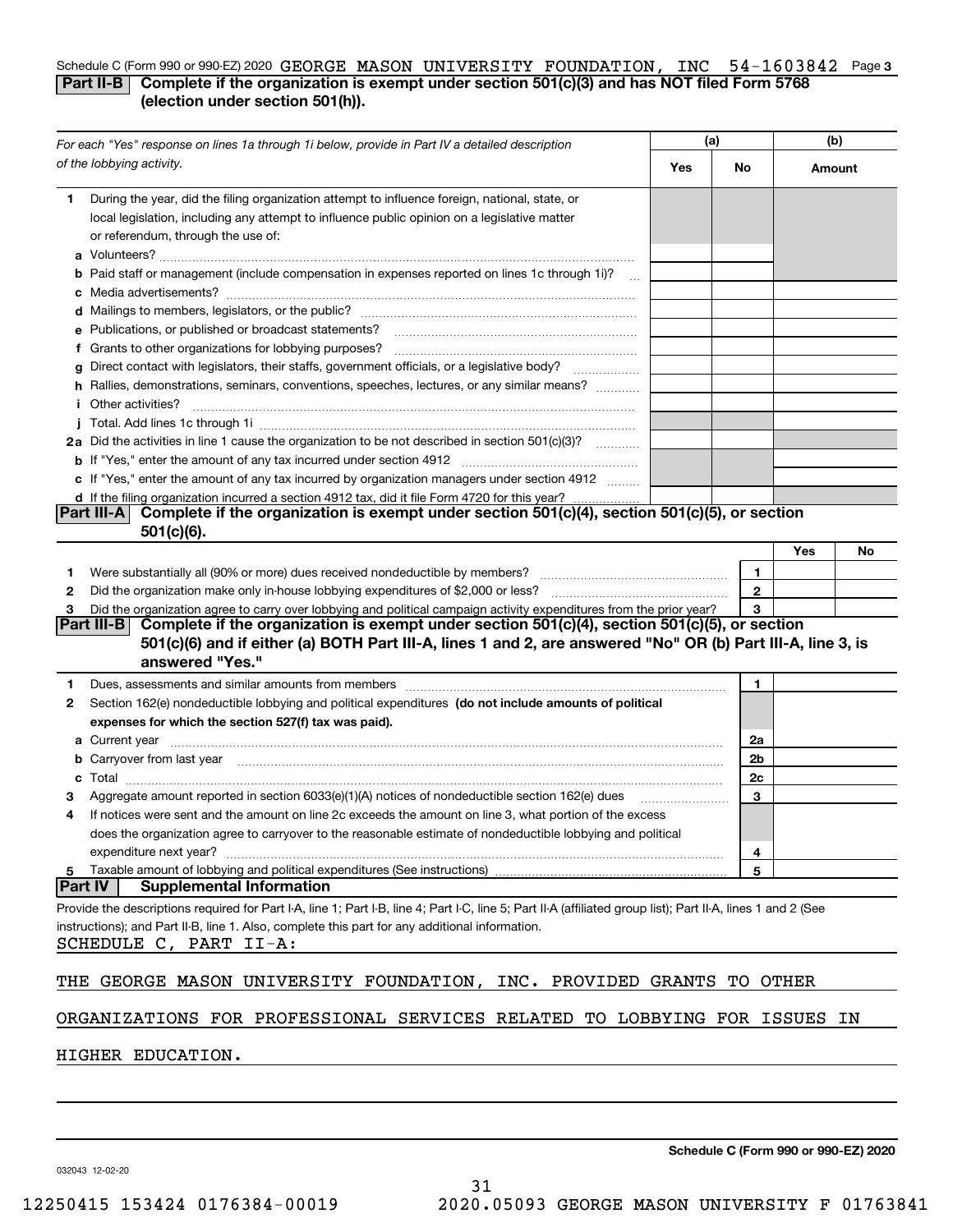| <b>SCHEDULE D</b> |  |
|-------------------|--|
|-------------------|--|

| (Form 990) |  |
|------------|--|
|------------|--|

# **Supplemental Financial Statements**

(Form 990)<br>
Pepartment of the Treasury<br>
Department of the Treasury<br>
Department of the Treasury<br>
Department of the Treasury<br> **Co to www.irs.gov/Form990 for instructions and the latest information.**<br> **Co to www.irs.gov/Form9** 



Department of the Treasury Internal Revenue Service

**Name of the organization Employer identification number** GEORGE MASON UNIVERSITY FOUNDATION, INC. | 54-1603842

| Part I       | <b>Organizations Maintaining Donor Advised Funds or Other Similar Funds or Accounts.</b> Complete if the                                                          |                         |                                                    |           |
|--------------|-------------------------------------------------------------------------------------------------------------------------------------------------------------------|-------------------------|----------------------------------------------------|-----------|
|              | organization answered "Yes" on Form 990, Part IV, line 6.                                                                                                         |                         |                                                    |           |
|              |                                                                                                                                                                   | (a) Donor advised funds | (b) Funds and other accounts                       |           |
| 1.           |                                                                                                                                                                   |                         |                                                    |           |
| 2            | Aggregate value of contributions to (during year)                                                                                                                 |                         |                                                    |           |
| з            | Aggregate value of grants from (during year)                                                                                                                      |                         |                                                    |           |
| 4            |                                                                                                                                                                   |                         |                                                    |           |
| 5            | Did the organization inform all donors and donor advisors in writing that the assets held in donor advised funds                                                  |                         |                                                    |           |
|              |                                                                                                                                                                   |                         | Yes                                                | No        |
| 6            | Did the organization inform all grantees, donors, and donor advisors in writing that grant funds can be used only                                                 |                         |                                                    |           |
|              | for charitable purposes and not for the benefit of the donor or donor advisor, or for any other purpose conferring                                                |                         |                                                    |           |
|              | impermissible private benefit?                                                                                                                                    |                         | Yes                                                | No        |
| Part II      | Conservation Easements. Complete if the organization answered "Yes" on Form 990, Part IV, line 7.                                                                 |                         |                                                    |           |
| 1            | Purpose(s) of conservation easements held by the organization (check all that apply).                                                                             |                         |                                                    |           |
|              | Preservation of land for public use (for example, recreation or education)                                                                                        |                         | Preservation of a historically important land area |           |
|              | Protection of natural habitat                                                                                                                                     |                         | Preservation of a certified historic structure     |           |
|              | Preservation of open space                                                                                                                                        |                         |                                                    |           |
| 2            | Complete lines 2a through 2d if the organization held a qualified conservation contribution in the form of a conservation easement on the last                    |                         |                                                    |           |
|              | day of the tax year.                                                                                                                                              |                         | Held at the End of the Tax Year                    |           |
| а            | Total number of conservation easements                                                                                                                            |                         | 2a                                                 |           |
|              | Total acreage restricted by conservation easements                                                                                                                |                         | 2b                                                 |           |
| c            |                                                                                                                                                                   |                         | 2c                                                 |           |
| d            | Number of conservation easements included in (c) acquired after 7/25/06, and not on a historic structure                                                          |                         |                                                    |           |
|              |                                                                                                                                                                   |                         | 2d                                                 |           |
| З.           | Number of conservation easements modified, transferred, released, extinguished, or terminated by the organization during the tax                                  |                         |                                                    |           |
|              | $year \blacktriangleright$                                                                                                                                        |                         |                                                    |           |
| 4            | Number of states where property subject to conservation easement is located >                                                                                     |                         |                                                    |           |
| 5            | Does the organization have a written policy regarding the periodic monitoring, inspection, handling of                                                            |                         |                                                    |           |
|              | violations, and enforcement of the conservation easements it holds?                                                                                               |                         | Yes                                                | <b>No</b> |
| 6            | Staff and volunteer hours devoted to monitoring, inspecting, handling of violations, and enforcing conservation easements during the year                         |                         |                                                    |           |
|              |                                                                                                                                                                   |                         |                                                    |           |
| 7            | Amount of expenses incurred in monitoring, inspecting, handling of violations, and enforcing conservation easements during the year                               |                         |                                                    |           |
|              | $\blacktriangleright$ \$                                                                                                                                          |                         |                                                    |           |
| 8            | Does each conservation easement reported on line 2(d) above satisfy the requirements of section 170(h)(4)(B)(i)                                                   |                         |                                                    |           |
|              |                                                                                                                                                                   |                         | Yes                                                | No        |
| 9            | In Part XIII, describe how the organization reports conservation easements in its revenue and expense statement and                                               |                         |                                                    |           |
|              | balance sheet, and include, if applicable, the text of the footnote to the organization's financial statements that describes the                                 |                         |                                                    |           |
|              | organization's accounting for conservation easements.<br>Organizations Maintaining Collections of Art, Historical Treasures, or Other Similar Assets.<br>Part III |                         |                                                    |           |
|              |                                                                                                                                                                   |                         |                                                    |           |
|              | Complete if the organization answered "Yes" on Form 990, Part IV, line 8.                                                                                         |                         |                                                    |           |
|              | 1a If the organization elected, as permitted under FASB ASC 958, not to report in its revenue statement and balance sheet works                                   |                         |                                                    |           |
|              | of art, historical treasures, or other similar assets held for public exhibition, education, or research in furtherance of public                                 |                         |                                                    |           |
|              | service, provide in Part XIII the text of the footnote to its financial statements that describes these items.                                                    |                         |                                                    |           |
| b            | If the organization elected, as permitted under FASB ASC 958, to report in its revenue statement and balance sheet works of                                       |                         |                                                    |           |
|              | art, historical treasures, or other similar assets held for public exhibition, education, or research in furtherance of public service,                           |                         |                                                    |           |
|              | provide the following amounts relating to these items:                                                                                                            |                         |                                                    |           |
|              |                                                                                                                                                                   |                         |                                                    |           |
|              | (ii) Assets included in Form 990, Part X                                                                                                                          |                         | 161,652.<br>$\blacktriangleright$ \$               |           |
| $\mathbf{2}$ | If the organization received or held works of art, historical treasures, or other similar assets for financial gain, provide                                      |                         |                                                    |           |
|              | the following amounts required to be reported under FASB ASC 958 relating to these items:                                                                         |                         |                                                    |           |
| а            |                                                                                                                                                                   |                         | $\mathbb{S}$                                       |           |
|              | <b>b</b> Assets included in Form 990, Part X                                                                                                                      |                         | $\blacktriangleright$ s                            |           |
|              | LHA For Paperwork Reduction Act Notice, see the Instructions for Form 990.                                                                                        |                         | Schedule D (Form 990) 2020                         |           |
|              | 032051 12-01-20                                                                                                                                                   |                         |                                                    |           |

32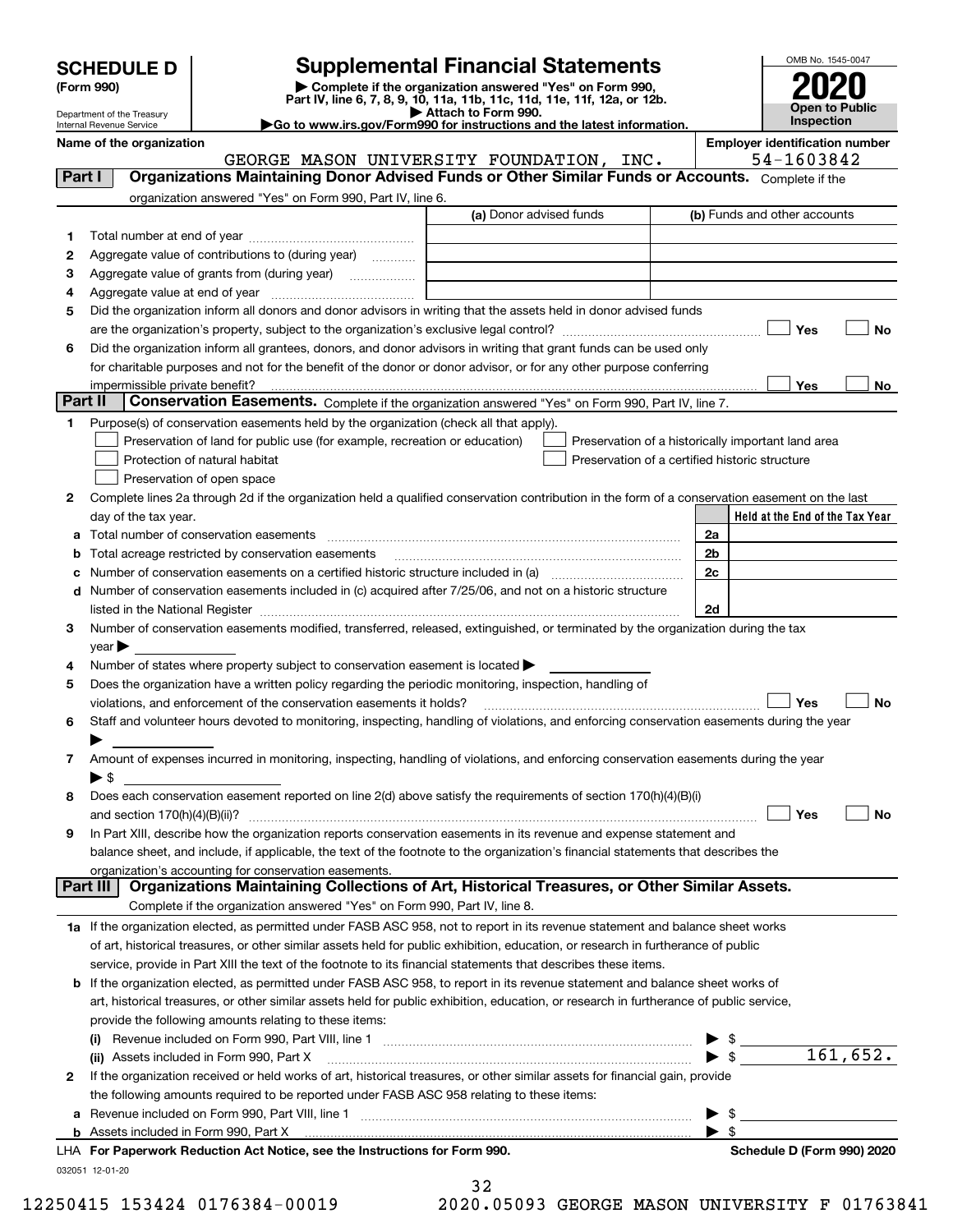|               | Schedule D (Form 990) 2020<br>Part III I                                                                                                                                                                                       | GEORGE MASON UNIVERSITY FOUNDATION, INC. |                                           |                                                                                                                                                                                                                                |  |                                            | 54-1603842                 |                         | Page 2                   |  |
|---------------|--------------------------------------------------------------------------------------------------------------------------------------------------------------------------------------------------------------------------------|------------------------------------------|-------------------------------------------|--------------------------------------------------------------------------------------------------------------------------------------------------------------------------------------------------------------------------------|--|--------------------------------------------|----------------------------|-------------------------|--------------------------|--|
|               | Organizations Maintaining Collections of Art, Historical Treasures, or Other Similar Assets (continued)                                                                                                                        |                                          |                                           |                                                                                                                                                                                                                                |  |                                            |                            |                         |                          |  |
| 3             | Using the organization's acquisition, accession, and other records, check any of the following that make significant use of its                                                                                                |                                          |                                           |                                                                                                                                                                                                                                |  |                                            |                            |                         |                          |  |
|               | collection items (check all that apply):                                                                                                                                                                                       |                                          |                                           |                                                                                                                                                                                                                                |  |                                            |                            |                         |                          |  |
| a             | $\boxed{\textbf{X}}$ Public exhibition                                                                                                                                                                                         |                                          |                                           | Loan or exchange program                                                                                                                                                                                                       |  |                                            |                            |                         |                          |  |
| b             | Scholarly research                                                                                                                                                                                                             | e                                        |                                           | Other and the control of the control of the control of the control of the control of the control of the control of the control of the control of the control of the control of the control of the control of the control of th |  |                                            |                            |                         |                          |  |
| c             | Preservation for future generations                                                                                                                                                                                            |                                          |                                           |                                                                                                                                                                                                                                |  |                                            |                            |                         |                          |  |
| 4             | Provide a description of the organization's collections and explain how they further the organization's exempt purpose in Part XIII.                                                                                           |                                          |                                           |                                                                                                                                                                                                                                |  |                                            |                            |                         |                          |  |
| 5             | During the year, did the organization solicit or receive donations of art, historical treasures, or other similar assets                                                                                                       |                                          |                                           |                                                                                                                                                                                                                                |  |                                            |                            |                         |                          |  |
|               |                                                                                                                                                                                                                                |                                          |                                           |                                                                                                                                                                                                                                |  |                                            | Yes                        |                         | $\overline{\text{X}}$ No |  |
|               | <b>Part IV</b><br>Escrow and Custodial Arrangements. Complete if the organization answered "Yes" on Form 990, Part IV, line 9, or                                                                                              |                                          |                                           |                                                                                                                                                                                                                                |  |                                            |                            |                         |                          |  |
|               | reported an amount on Form 990, Part X, line 21.                                                                                                                                                                               |                                          |                                           |                                                                                                                                                                                                                                |  |                                            |                            |                         |                          |  |
|               | 1a Is the organization an agent, trustee, custodian or other intermediary for contributions or other assets not included                                                                                                       |                                          |                                           |                                                                                                                                                                                                                                |  |                                            |                            |                         |                          |  |
|               | on Form 990, Part X? [11] matter contract the contract of the contract of the contract of the contract of the contract of the contract of the contract of the contract of the contract of the contract of the contract of the  |                                          |                                           |                                                                                                                                                                                                                                |  |                                            | Yes                        |                         | $\boxed{\text{X}}$ No    |  |
|               | b If "Yes," explain the arrangement in Part XIII and complete the following table:                                                                                                                                             |                                          |                                           |                                                                                                                                                                                                                                |  |                                            |                            |                         |                          |  |
|               |                                                                                                                                                                                                                                |                                          |                                           |                                                                                                                                                                                                                                |  |                                            | Amount                     |                         |                          |  |
|               | c Beginning balance                                                                                                                                                                                                            |                                          |                                           |                                                                                                                                                                                                                                |  | 1c                                         |                            |                         |                          |  |
|               |                                                                                                                                                                                                                                |                                          |                                           |                                                                                                                                                                                                                                |  | 1d                                         |                            |                         |                          |  |
|               | e Distributions during the year manufactured and contain an account of the year manufactured and the year manufactured and the year manufactured and the year manufactured and the year manufactured and the year manufactured |                                          |                                           |                                                                                                                                                                                                                                |  | 1e                                         |                            |                         |                          |  |
| f             |                                                                                                                                                                                                                                |                                          |                                           |                                                                                                                                                                                                                                |  | 1f                                         |                            |                         |                          |  |
|               | 2a Did the organization include an amount on Form 990, Part X, line 21, for escrow or custodial account liability?                                                                                                             |                                          |                                           |                                                                                                                                                                                                                                |  |                                            | $\boxed{\text{X}}$ Yes     |                         | No                       |  |
|               | b If "Yes," explain the arrangement in Part XIII. Check here if the explanation has been provided on Part XIII                                                                                                                 |                                          |                                           |                                                                                                                                                                                                                                |  |                                            |                            | $\overline{\texttt{x}}$ |                          |  |
| <b>Part V</b> | Endowment Funds. Complete if the organization answered "Yes" on Form 990, Part IV, line 10.                                                                                                                                    |                                          |                                           |                                                                                                                                                                                                                                |  |                                            |                            |                         |                          |  |
|               |                                                                                                                                                                                                                                | (a) Current year                         | (b) Prior year                            | (c) Two vears back                                                                                                                                                                                                             |  | (d) Three years back   (e) Four years back |                            |                         |                          |  |
|               | 1a Beginning of year balance                                                                                                                                                                                                   | 138,038,291.                             | 99,786,858.                               | 84, 946, 434.                                                                                                                                                                                                                  |  | 77,692,437.                                |                            | 71,566,373.             |                          |  |
|               |                                                                                                                                                                                                                                | 7,374,226.                               | 43, 213, 152.                             | 19,188,197.                                                                                                                                                                                                                    |  | 3, 231, 572.                               |                            | 3, 239, 253.            |                          |  |
|               | c Net investment earnings, gains, and losses                                                                                                                                                                                   | 33, 175, 312.                            | $-1,043,623.$                             | $-1,738,230.$                                                                                                                                                                                                                  |  | 5,806,317.                                 |                            | 6, 125, 724.            |                          |  |
|               | d Grants or scholarships <i>manually contained</i>                                                                                                                                                                             |                                          |                                           |                                                                                                                                                                                                                                |  |                                            |                            |                         |                          |  |
|               | e Other expenditures for facilities                                                                                                                                                                                            |                                          |                                           |                                                                                                                                                                                                                                |  |                                            |                            |                         |                          |  |
|               | and programs                                                                                                                                                                                                                   |                                          | $5,590,014.$ 3,918,096.                   | 2,609,543.                                                                                                                                                                                                                     |  | 1,783,892.                                 |                            | 3,238,913.              |                          |  |
|               | f Administrative expenses                                                                                                                                                                                                      |                                          |                                           |                                                                                                                                                                                                                                |  |                                            |                            |                         |                          |  |
| g             | End of year balance                                                                                                                                                                                                            |                                          | $172,997,815.$ $138,038,291.$ 99,786,858. |                                                                                                                                                                                                                                |  | 84,946,434.                                |                            | 77,692,437.             |                          |  |
| 2             | Provide the estimated percentage of the current year end balance (line 1g, column (a)) held as:                                                                                                                                |                                          |                                           |                                                                                                                                                                                                                                |  |                                            |                            |                         |                          |  |
|               | a Board designated or quasi-endowment >                                                                                                                                                                                        | .0100                                    | %                                         |                                                                                                                                                                                                                                |  |                                            |                            |                         |                          |  |
|               | <b>b</b> Permanent endowment > 99.9900                                                                                                                                                                                         | %                                        |                                           |                                                                                                                                                                                                                                |  |                                            |                            |                         |                          |  |
|               | $\circ$ Term endowment $\blacktriangleright$                                                                                                                                                                                   | %                                        |                                           |                                                                                                                                                                                                                                |  |                                            |                            |                         |                          |  |
|               | The percentages on lines 2a, 2b, and 2c should equal 100%.                                                                                                                                                                     |                                          |                                           |                                                                                                                                                                                                                                |  |                                            |                            |                         |                          |  |
|               | 3a Are there endowment funds not in the possession of the organization that are held and administered for the organization                                                                                                     |                                          |                                           |                                                                                                                                                                                                                                |  |                                            |                            |                         |                          |  |
|               | by:                                                                                                                                                                                                                            |                                          |                                           |                                                                                                                                                                                                                                |  |                                            |                            | Yes                     | No                       |  |
|               | (i)                                                                                                                                                                                                                            |                                          |                                           |                                                                                                                                                                                                                                |  |                                            | 3a(i)                      |                         | X                        |  |
|               |                                                                                                                                                                                                                                |                                          |                                           |                                                                                                                                                                                                                                |  |                                            | 3a(ii)                     |                         | X                        |  |
|               |                                                                                                                                                                                                                                |                                          |                                           |                                                                                                                                                                                                                                |  |                                            | 3 <sub>b</sub>             |                         |                          |  |
| 4             | Describe in Part XIII the intended uses of the organization's endowment funds.                                                                                                                                                 |                                          |                                           |                                                                                                                                                                                                                                |  |                                            |                            |                         |                          |  |
|               | Land, Buildings, and Equipment.<br><b>Part VI</b>                                                                                                                                                                              |                                          |                                           |                                                                                                                                                                                                                                |  |                                            |                            |                         |                          |  |
|               | Complete if the organization answered "Yes" on Form 990, Part IV, line 11a. See Form 990, Part X, line 10.                                                                                                                     |                                          |                                           |                                                                                                                                                                                                                                |  |                                            |                            |                         |                          |  |
|               | Description of property                                                                                                                                                                                                        | (a) Cost or other                        |                                           | (b) Cost or other                                                                                                                                                                                                              |  | (c) Accumulated                            |                            | (d) Book value          |                          |  |
|               |                                                                                                                                                                                                                                | basis (investment)                       |                                           | basis (other)                                                                                                                                                                                                                  |  | depreciation                               |                            |                         |                          |  |
|               |                                                                                                                                                                                                                                |                                          |                                           | 18, 564, 263.                                                                                                                                                                                                                  |  |                                            | 18,564,263.                |                         |                          |  |
|               |                                                                                                                                                                                                                                |                                          |                                           | 66,415,038.                                                                                                                                                                                                                    |  | 29,403,921.                                | 37,011,117.                |                         |                          |  |
|               |                                                                                                                                                                                                                                |                                          |                                           |                                                                                                                                                                                                                                |  |                                            |                            |                         |                          |  |
|               |                                                                                                                                                                                                                                |                                          |                                           | 363,995.                                                                                                                                                                                                                       |  | 288,587.                                   |                            | 75,408.                 |                          |  |
|               |                                                                                                                                                                                                                                |                                          |                                           |                                                                                                                                                                                                                                |  |                                            |                            |                         |                          |  |
|               |                                                                                                                                                                                                                                |                                          |                                           |                                                                                                                                                                                                                                |  |                                            | 55,650,788.                |                         |                          |  |
|               |                                                                                                                                                                                                                                |                                          |                                           |                                                                                                                                                                                                                                |  |                                            |                            |                         |                          |  |
|               |                                                                                                                                                                                                                                |                                          |                                           |                                                                                                                                                                                                                                |  |                                            | Schedule D (Form 990) 2020 |                         |                          |  |

032052 12-01-20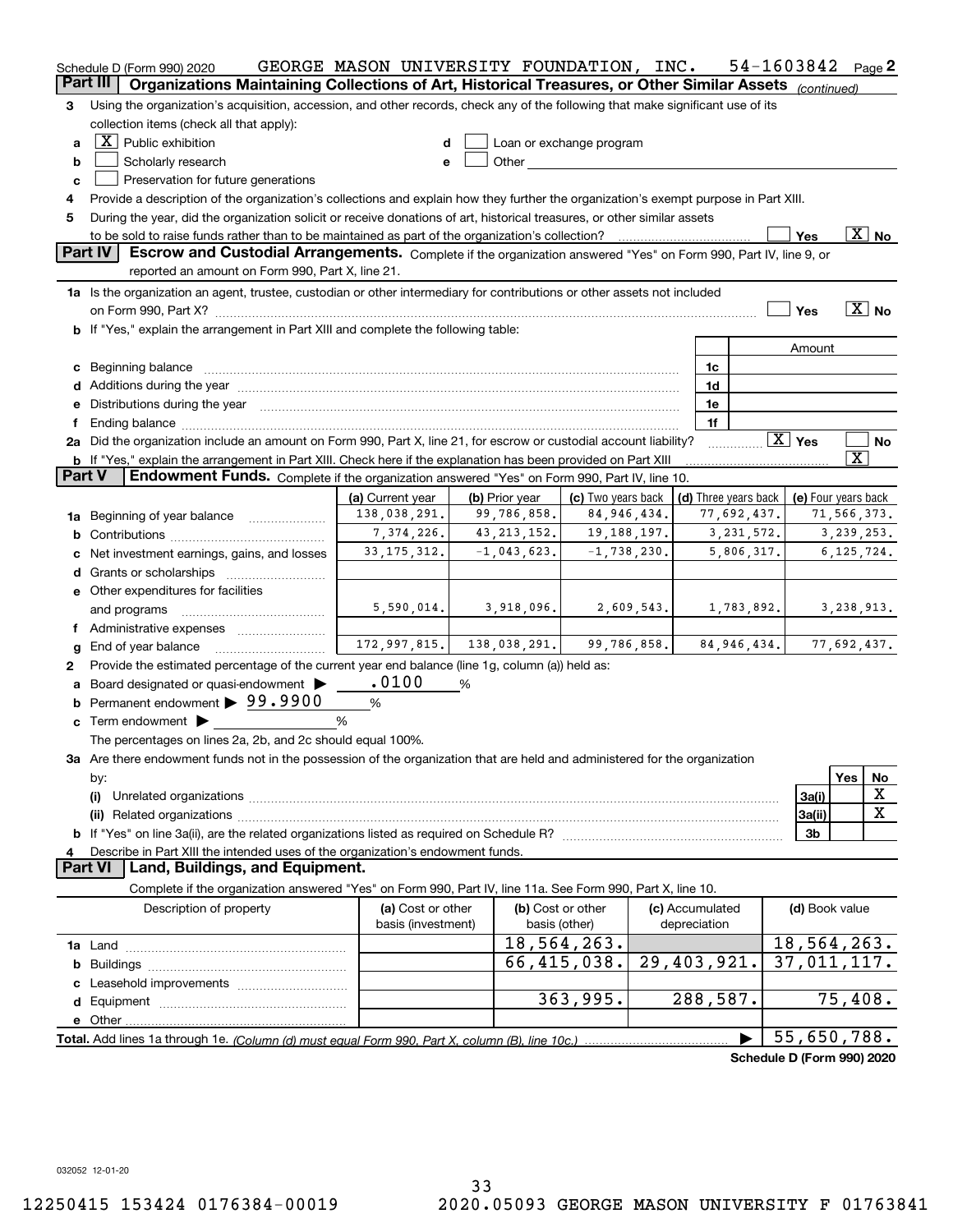| Schedule D (Form 990) 2020               |  | GEORGE MASON UNIVERSITY FOUNDATION. | INC. | 54-1603842 $_{Page}$ 3 |  |
|------------------------------------------|--|-------------------------------------|------|------------------------|--|
| Part VII Investments - Other Securities. |  |                                     |      |                        |  |

| (a) Description of security or category (including name of security)<br>(b) Book value<br>(1) Financial derivatives<br>(2) Closely held equity interests<br>(A) HEDGE FUNDS<br>20,397,515.<br>(B) PRIVATE EQUITY AND REAL<br><b>ASSETS</b><br>16,831,135.<br>(C)<br>13, 170, 091.<br>MONEY MARKET FUNDS<br>(D)<br>ADVANCED CAPITAL<br>(E)<br>4,000,000.<br>CONTRIBUTIONS<br>(F)<br>(G)<br>(H)<br>69,621,458.<br>Total. (Col. (b) must equal Form 990, Part X, col. (B) line 12.)<br>Part VIII Investments - Program Related.<br>Complete if the organization answered "Yes" on Form 990, Part IV, line 11c. See Form 990, Part X, line 13.<br>(a) Description of investment<br>(b) Book value<br>(1)<br>(2)<br>(3)<br>(4)<br>(5)<br>(6)<br>(7)<br>(8)<br>(9)<br>Total. (Col. (b) must equal Form 990, Part X, col. (B) line 13.)<br><b>Other Assets.</b><br>Part IX<br>Complete if the organization answered "Yes" on Form 990, Part IV, line 11d. See Form 990, Part X, line 15.<br>(a) Description<br>BENEFICIAL INT IN PERP. TRUST<br>(1)<br>LEASING COMMISSIONS<br>(2)<br>(3) ART & ANTIQUES<br>ACCRUED S/L RENT<br>(4)<br>(5) OTHER ASSETS<br>NET INV. IN DIRECT FIN LEASE<br>(6)<br>(7) | END-OF-YEAR MARKET VALUE<br>END-OF-YEAR MARKET VALUE<br>END-OF-YEAR MARKET VALUE<br>END-OF-YEAR MARKET VALUE | (c) Method of valuation: Cost or end-of-year market value<br>(c) Method of valuation: Cost or end-of-year market value |
|-----------------------------------------------------------------------------------------------------------------------------------------------------------------------------------------------------------------------------------------------------------------------------------------------------------------------------------------------------------------------------------------------------------------------------------------------------------------------------------------------------------------------------------------------------------------------------------------------------------------------------------------------------------------------------------------------------------------------------------------------------------------------------------------------------------------------------------------------------------------------------------------------------------------------------------------------------------------------------------------------------------------------------------------------------------------------------------------------------------------------------------------------------------------------------------------------|--------------------------------------------------------------------------------------------------------------|------------------------------------------------------------------------------------------------------------------------|
|                                                                                                                                                                                                                                                                                                                                                                                                                                                                                                                                                                                                                                                                                                                                                                                                                                                                                                                                                                                                                                                                                                                                                                                               |                                                                                                              |                                                                                                                        |
|                                                                                                                                                                                                                                                                                                                                                                                                                                                                                                                                                                                                                                                                                                                                                                                                                                                                                                                                                                                                                                                                                                                                                                                               |                                                                                                              |                                                                                                                        |
| (3) Other                                                                                                                                                                                                                                                                                                                                                                                                                                                                                                                                                                                                                                                                                                                                                                                                                                                                                                                                                                                                                                                                                                                                                                                     |                                                                                                              |                                                                                                                        |
|                                                                                                                                                                                                                                                                                                                                                                                                                                                                                                                                                                                                                                                                                                                                                                                                                                                                                                                                                                                                                                                                                                                                                                                               |                                                                                                              |                                                                                                                        |
|                                                                                                                                                                                                                                                                                                                                                                                                                                                                                                                                                                                                                                                                                                                                                                                                                                                                                                                                                                                                                                                                                                                                                                                               |                                                                                                              |                                                                                                                        |
|                                                                                                                                                                                                                                                                                                                                                                                                                                                                                                                                                                                                                                                                                                                                                                                                                                                                                                                                                                                                                                                                                                                                                                                               |                                                                                                              |                                                                                                                        |
|                                                                                                                                                                                                                                                                                                                                                                                                                                                                                                                                                                                                                                                                                                                                                                                                                                                                                                                                                                                                                                                                                                                                                                                               |                                                                                                              |                                                                                                                        |
|                                                                                                                                                                                                                                                                                                                                                                                                                                                                                                                                                                                                                                                                                                                                                                                                                                                                                                                                                                                                                                                                                                                                                                                               |                                                                                                              |                                                                                                                        |
|                                                                                                                                                                                                                                                                                                                                                                                                                                                                                                                                                                                                                                                                                                                                                                                                                                                                                                                                                                                                                                                                                                                                                                                               |                                                                                                              |                                                                                                                        |
|                                                                                                                                                                                                                                                                                                                                                                                                                                                                                                                                                                                                                                                                                                                                                                                                                                                                                                                                                                                                                                                                                                                                                                                               |                                                                                                              |                                                                                                                        |
|                                                                                                                                                                                                                                                                                                                                                                                                                                                                                                                                                                                                                                                                                                                                                                                                                                                                                                                                                                                                                                                                                                                                                                                               |                                                                                                              |                                                                                                                        |
|                                                                                                                                                                                                                                                                                                                                                                                                                                                                                                                                                                                                                                                                                                                                                                                                                                                                                                                                                                                                                                                                                                                                                                                               |                                                                                                              |                                                                                                                        |
|                                                                                                                                                                                                                                                                                                                                                                                                                                                                                                                                                                                                                                                                                                                                                                                                                                                                                                                                                                                                                                                                                                                                                                                               |                                                                                                              |                                                                                                                        |
|                                                                                                                                                                                                                                                                                                                                                                                                                                                                                                                                                                                                                                                                                                                                                                                                                                                                                                                                                                                                                                                                                                                                                                                               |                                                                                                              |                                                                                                                        |
|                                                                                                                                                                                                                                                                                                                                                                                                                                                                                                                                                                                                                                                                                                                                                                                                                                                                                                                                                                                                                                                                                                                                                                                               |                                                                                                              |                                                                                                                        |
|                                                                                                                                                                                                                                                                                                                                                                                                                                                                                                                                                                                                                                                                                                                                                                                                                                                                                                                                                                                                                                                                                                                                                                                               |                                                                                                              |                                                                                                                        |
|                                                                                                                                                                                                                                                                                                                                                                                                                                                                                                                                                                                                                                                                                                                                                                                                                                                                                                                                                                                                                                                                                                                                                                                               |                                                                                                              |                                                                                                                        |
|                                                                                                                                                                                                                                                                                                                                                                                                                                                                                                                                                                                                                                                                                                                                                                                                                                                                                                                                                                                                                                                                                                                                                                                               |                                                                                                              |                                                                                                                        |
|                                                                                                                                                                                                                                                                                                                                                                                                                                                                                                                                                                                                                                                                                                                                                                                                                                                                                                                                                                                                                                                                                                                                                                                               |                                                                                                              |                                                                                                                        |
|                                                                                                                                                                                                                                                                                                                                                                                                                                                                                                                                                                                                                                                                                                                                                                                                                                                                                                                                                                                                                                                                                                                                                                                               |                                                                                                              |                                                                                                                        |
|                                                                                                                                                                                                                                                                                                                                                                                                                                                                                                                                                                                                                                                                                                                                                                                                                                                                                                                                                                                                                                                                                                                                                                                               |                                                                                                              |                                                                                                                        |
|                                                                                                                                                                                                                                                                                                                                                                                                                                                                                                                                                                                                                                                                                                                                                                                                                                                                                                                                                                                                                                                                                                                                                                                               |                                                                                                              |                                                                                                                        |
|                                                                                                                                                                                                                                                                                                                                                                                                                                                                                                                                                                                                                                                                                                                                                                                                                                                                                                                                                                                                                                                                                                                                                                                               |                                                                                                              |                                                                                                                        |
|                                                                                                                                                                                                                                                                                                                                                                                                                                                                                                                                                                                                                                                                                                                                                                                                                                                                                                                                                                                                                                                                                                                                                                                               |                                                                                                              |                                                                                                                        |
|                                                                                                                                                                                                                                                                                                                                                                                                                                                                                                                                                                                                                                                                                                                                                                                                                                                                                                                                                                                                                                                                                                                                                                                               |                                                                                                              |                                                                                                                        |
|                                                                                                                                                                                                                                                                                                                                                                                                                                                                                                                                                                                                                                                                                                                                                                                                                                                                                                                                                                                                                                                                                                                                                                                               |                                                                                                              |                                                                                                                        |
|                                                                                                                                                                                                                                                                                                                                                                                                                                                                                                                                                                                                                                                                                                                                                                                                                                                                                                                                                                                                                                                                                                                                                                                               |                                                                                                              |                                                                                                                        |
|                                                                                                                                                                                                                                                                                                                                                                                                                                                                                                                                                                                                                                                                                                                                                                                                                                                                                                                                                                                                                                                                                                                                                                                               |                                                                                                              |                                                                                                                        |
|                                                                                                                                                                                                                                                                                                                                                                                                                                                                                                                                                                                                                                                                                                                                                                                                                                                                                                                                                                                                                                                                                                                                                                                               |                                                                                                              |                                                                                                                        |
|                                                                                                                                                                                                                                                                                                                                                                                                                                                                                                                                                                                                                                                                                                                                                                                                                                                                                                                                                                                                                                                                                                                                                                                               |                                                                                                              | (b) Book value                                                                                                         |
|                                                                                                                                                                                                                                                                                                                                                                                                                                                                                                                                                                                                                                                                                                                                                                                                                                                                                                                                                                                                                                                                                                                                                                                               |                                                                                                              | 13,090,982.                                                                                                            |
|                                                                                                                                                                                                                                                                                                                                                                                                                                                                                                                                                                                                                                                                                                                                                                                                                                                                                                                                                                                                                                                                                                                                                                                               |                                                                                                              | 349,135.                                                                                                               |
|                                                                                                                                                                                                                                                                                                                                                                                                                                                                                                                                                                                                                                                                                                                                                                                                                                                                                                                                                                                                                                                                                                                                                                                               |                                                                                                              | 161,652.                                                                                                               |
|                                                                                                                                                                                                                                                                                                                                                                                                                                                                                                                                                                                                                                                                                                                                                                                                                                                                                                                                                                                                                                                                                                                                                                                               |                                                                                                              | 3,609,799.                                                                                                             |
|                                                                                                                                                                                                                                                                                                                                                                                                                                                                                                                                                                                                                                                                                                                                                                                                                                                                                                                                                                                                                                                                                                                                                                                               |                                                                                                              | 1,414,540.                                                                                                             |
|                                                                                                                                                                                                                                                                                                                                                                                                                                                                                                                                                                                                                                                                                                                                                                                                                                                                                                                                                                                                                                                                                                                                                                                               |                                                                                                              | 80,656,992.                                                                                                            |
|                                                                                                                                                                                                                                                                                                                                                                                                                                                                                                                                                                                                                                                                                                                                                                                                                                                                                                                                                                                                                                                                                                                                                                                               |                                                                                                              |                                                                                                                        |
| (8)                                                                                                                                                                                                                                                                                                                                                                                                                                                                                                                                                                                                                                                                                                                                                                                                                                                                                                                                                                                                                                                                                                                                                                                           |                                                                                                              |                                                                                                                        |
| (9)                                                                                                                                                                                                                                                                                                                                                                                                                                                                                                                                                                                                                                                                                                                                                                                                                                                                                                                                                                                                                                                                                                                                                                                           |                                                                                                              |                                                                                                                        |
| Total. (Column (b) must equal Form 990. Part X, col. (B) line 15.)                                                                                                                                                                                                                                                                                                                                                                                                                                                                                                                                                                                                                                                                                                                                                                                                                                                                                                                                                                                                                                                                                                                            |                                                                                                              | 99,283,100.                                                                                                            |
| <b>Other Liabilities.</b><br><b>Part X</b>                                                                                                                                                                                                                                                                                                                                                                                                                                                                                                                                                                                                                                                                                                                                                                                                                                                                                                                                                                                                                                                                                                                                                    |                                                                                                              |                                                                                                                        |
| Complete if the organization answered "Yes" on Form 990, Part IV, line 11e or 11f. See Form 990, Part X, line 25.                                                                                                                                                                                                                                                                                                                                                                                                                                                                                                                                                                                                                                                                                                                                                                                                                                                                                                                                                                                                                                                                             |                                                                                                              |                                                                                                                        |
| (a) Description of liability<br>1.                                                                                                                                                                                                                                                                                                                                                                                                                                                                                                                                                                                                                                                                                                                                                                                                                                                                                                                                                                                                                                                                                                                                                            |                                                                                                              | (b) Book value                                                                                                         |
| (1)<br>Federal income taxes                                                                                                                                                                                                                                                                                                                                                                                                                                                                                                                                                                                                                                                                                                                                                                                                                                                                                                                                                                                                                                                                                                                                                                   |                                                                                                              |                                                                                                                        |
| UNEARNED RENT<br>(2)                                                                                                                                                                                                                                                                                                                                                                                                                                                                                                                                                                                                                                                                                                                                                                                                                                                                                                                                                                                                                                                                                                                                                                          |                                                                                                              | 4,067.                                                                                                                 |
| SECURITY DEPOSITS<br>(3)                                                                                                                                                                                                                                                                                                                                                                                                                                                                                                                                                                                                                                                                                                                                                                                                                                                                                                                                                                                                                                                                                                                                                                      |                                                                                                              | 17,083.                                                                                                                |
| (4)                                                                                                                                                                                                                                                                                                                                                                                                                                                                                                                                                                                                                                                                                                                                                                                                                                                                                                                                                                                                                                                                                                                                                                                           |                                                                                                              |                                                                                                                        |
|                                                                                                                                                                                                                                                                                                                                                                                                                                                                                                                                                                                                                                                                                                                                                                                                                                                                                                                                                                                                                                                                                                                                                                                               |                                                                                                              |                                                                                                                        |
| (5)                                                                                                                                                                                                                                                                                                                                                                                                                                                                                                                                                                                                                                                                                                                                                                                                                                                                                                                                                                                                                                                                                                                                                                                           |                                                                                                              |                                                                                                                        |
| (6)                                                                                                                                                                                                                                                                                                                                                                                                                                                                                                                                                                                                                                                                                                                                                                                                                                                                                                                                                                                                                                                                                                                                                                                           |                                                                                                              |                                                                                                                        |
| (7)                                                                                                                                                                                                                                                                                                                                                                                                                                                                                                                                                                                                                                                                                                                                                                                                                                                                                                                                                                                                                                                                                                                                                                                           |                                                                                                              |                                                                                                                        |
| (8)                                                                                                                                                                                                                                                                                                                                                                                                                                                                                                                                                                                                                                                                                                                                                                                                                                                                                                                                                                                                                                                                                                                                                                                           |                                                                                                              |                                                                                                                        |
| (9)                                                                                                                                                                                                                                                                                                                                                                                                                                                                                                                                                                                                                                                                                                                                                                                                                                                                                                                                                                                                                                                                                                                                                                                           |                                                                                                              |                                                                                                                        |
| Total. (Column (b) must equal Form 990, Part X, col. (B) line 25.)<br>2. Liability for uncertain tax positions. In Part XIII, provide the text of the footnote to the organization's financial statements that reports the                                                                                                                                                                                                                                                                                                                                                                                                                                                                                                                                                                                                                                                                                                                                                                                                                                                                                                                                                                    |                                                                                                              | 21,150.                                                                                                                |

organization's liability for uncertain tax positions under FASB ASC 740. Check here if the text of the footnote has been provided in Part XIII  $\boxed{\text{X}}$ 

**Schedule D (Form 990) 2020**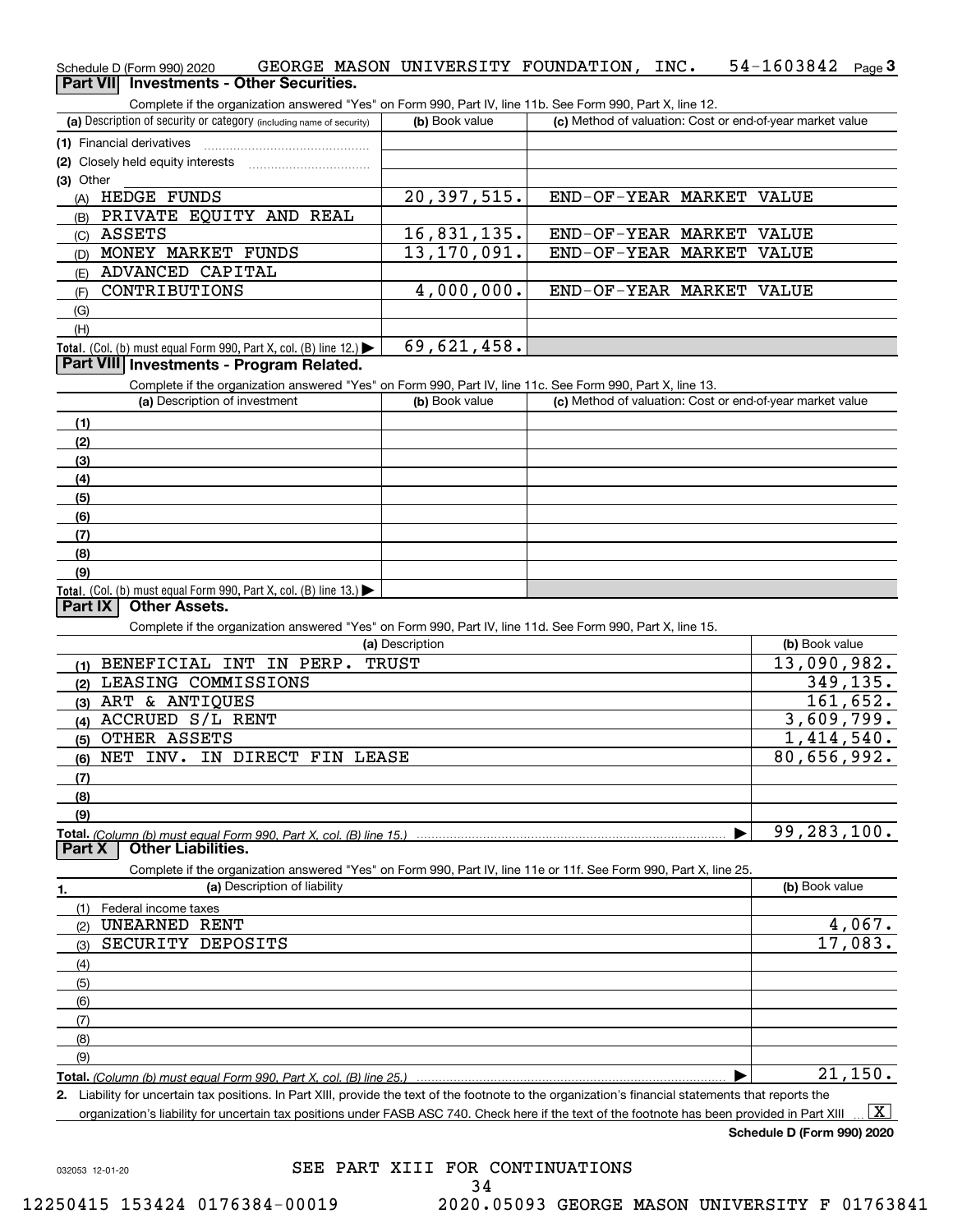|    | GEORGE MASON UNIVERSITY FOUNDATION, INC.<br>Schedule D (Form 990) 2020                                                                                                                                                              |                |                         |              | 54-1603842<br>Page $\mathbf 4$              |
|----|-------------------------------------------------------------------------------------------------------------------------------------------------------------------------------------------------------------------------------------|----------------|-------------------------|--------------|---------------------------------------------|
|    | Part XI<br>Reconciliation of Revenue per Audited Financial Statements With Revenue per Return.                                                                                                                                      |                |                         |              |                                             |
|    | Complete if the organization answered "Yes" on Form 990, Part IV, line 12a.                                                                                                                                                         |                |                         |              |                                             |
| 1  | Total revenue, gains, and other support per audited financial statements                                                                                                                                                            |                |                         |              | $1\overline{142,061,706}$ .                 |
| 2  | Amounts included on line 1 but not on Form 990. Part VIII. line 12:                                                                                                                                                                 |                |                         |              |                                             |
| a  |                                                                                                                                                                                                                                     | 2a             | 27, 256, 674.           |              |                                             |
|    |                                                                                                                                                                                                                                     | 2 <sub>b</sub> | 37,845.                 |              |                                             |
|    |                                                                                                                                                                                                                                     | 2c             |                         |              |                                             |
| d  | Other (Describe in Part XIII.) <b>Construction Contract Construction</b> Chemical Construction Chemical Chemical Chemical Chemical Chemical Chemical Chemical Chemical Chemical Chemical Chemical Chemical Chemical Chemical Chemic | 2d             | 2,187,798.              |              |                                             |
| е  | Add lines 2a through 2d                                                                                                                                                                                                             |                |                         | 2e           | <u>2e   29,482,317.</u><br>3   112,579,389. |
| 3  |                                                                                                                                                                                                                                     |                |                         |              |                                             |
| 4  | Amounts included on Form 990, Part VIII, line 12, but not on line 1:                                                                                                                                                                |                |                         |              |                                             |
|    |                                                                                                                                                                                                                                     |                |                         |              |                                             |
|    |                                                                                                                                                                                                                                     |                | $4b \mid -4, 120, 294.$ |              |                                             |
| c. | Add lines 4a and 4b                                                                                                                                                                                                                 |                |                         | 4c           | <u>4c   −2,252,980.</u><br>5  110,326,409.  |
|    |                                                                                                                                                                                                                                     |                |                         |              |                                             |
|    |                                                                                                                                                                                                                                     |                |                         |              |                                             |
|    | Part XII   Reconciliation of Expenses per Audited Financial Statements With Expenses per Return.                                                                                                                                    |                |                         |              |                                             |
|    | Complete if the organization answered "Yes" on Form 990, Part IV, line 12a.                                                                                                                                                         |                |                         |              |                                             |
| 1. | Total expenses and losses per audited financial statements [11] [12] manuscription and contract the statements [13] manuscription and the statements [13] manuscription and the statements and the statements and the statemen      |                |                         | $\mathbf{1}$ | 87,823,470.                                 |
| 2  | Amounts included on line 1 but not on Form 990, Part IX, line 25:                                                                                                                                                                   |                |                         |              |                                             |
| a  |                                                                                                                                                                                                                                     | 2a             | 37,845.                 |              |                                             |
|    |                                                                                                                                                                                                                                     | 2 <sub>b</sub> |                         |              |                                             |
| c. |                                                                                                                                                                                                                                     | 2 <sub>c</sub> |                         |              |                                             |
|    |                                                                                                                                                                                                                                     | 2d             | 4,120,294.              |              |                                             |
|    |                                                                                                                                                                                                                                     |                |                         | 2e           | 4, 158, 139.                                |
| 3  |                                                                                                                                                                                                                                     |                |                         | $\mathbf{a}$ | 83,665,331.                                 |
| 4  | Amounts included on Form 990, Part IX, line 25, but not on line 1:                                                                                                                                                                  |                |                         |              |                                             |
| a  | Investment expenses not included on Form 990, Part VIII, line 7b [100] [100] [100] [100] [100] [100] [100] [10                                                                                                                      | 4a             | 1,867,314.              |              |                                             |
| b  | Other (Describe in Part XIII.) [100] [100] [100] [100] [100] [100] [100] [100] [100] [100] [100] [100] [100] [                                                                                                                      | 4 <sub>h</sub> |                         |              |                                             |
|    | Add lines 4a and 4b                                                                                                                                                                                                                 |                |                         | 4c           | 1,867,314.                                  |
|    | Part XIII Supplemental Information.                                                                                                                                                                                                 |                |                         | 5            | 85, 532, 645.                               |

Provide the descriptions required for Part II, lines 3, 5, and 9; Part III, lines 1a and 4; Part IV, lines 1b and 2b; Part V, line 4; Part X, line 2; Part XI, lines 2d and 4b; and Part XII, lines 2d and 4b. Also complete this part to provide any additional information.

## PART III, LINE 4:

|  |  |  | THE COLLECTION PROVIDES OPPORTUNITIES FOR THE UNIVERSITY'S STUDENTS TO |  |  |  |  |  |
|--|--|--|------------------------------------------------------------------------|--|--|--|--|--|
|--|--|--|------------------------------------------------------------------------|--|--|--|--|--|

LEARN AND TO GAIN AN APPRECIATION OF THE ARTWORK.

PART IV, LINE 2B:

THE FOUNDATION MAINTAINS CERTAIN ASSETS, PRIMARILY INVESTMENTS ON BEHALF

## OF SEVERAL LEGALLY AUTONOMOUS ORGANIZATIONS AND OTHER PROGRAMS ASSOCIATED

## WITH THE UNIVERSITY.

PART V, LINE 4:

### THE FOUNDATION'S ENDOWMENT CONSISTS OF APPROXIMATELY 580 INDIVIDUAL FUNDS

#### ESTABLISHED FOR A VARIETY OF PURPOSES INCLUDING ACADEMIC SUPPORT, EMINENT

35

032054 12-01-20

**Schedule D (Form 990) 2020**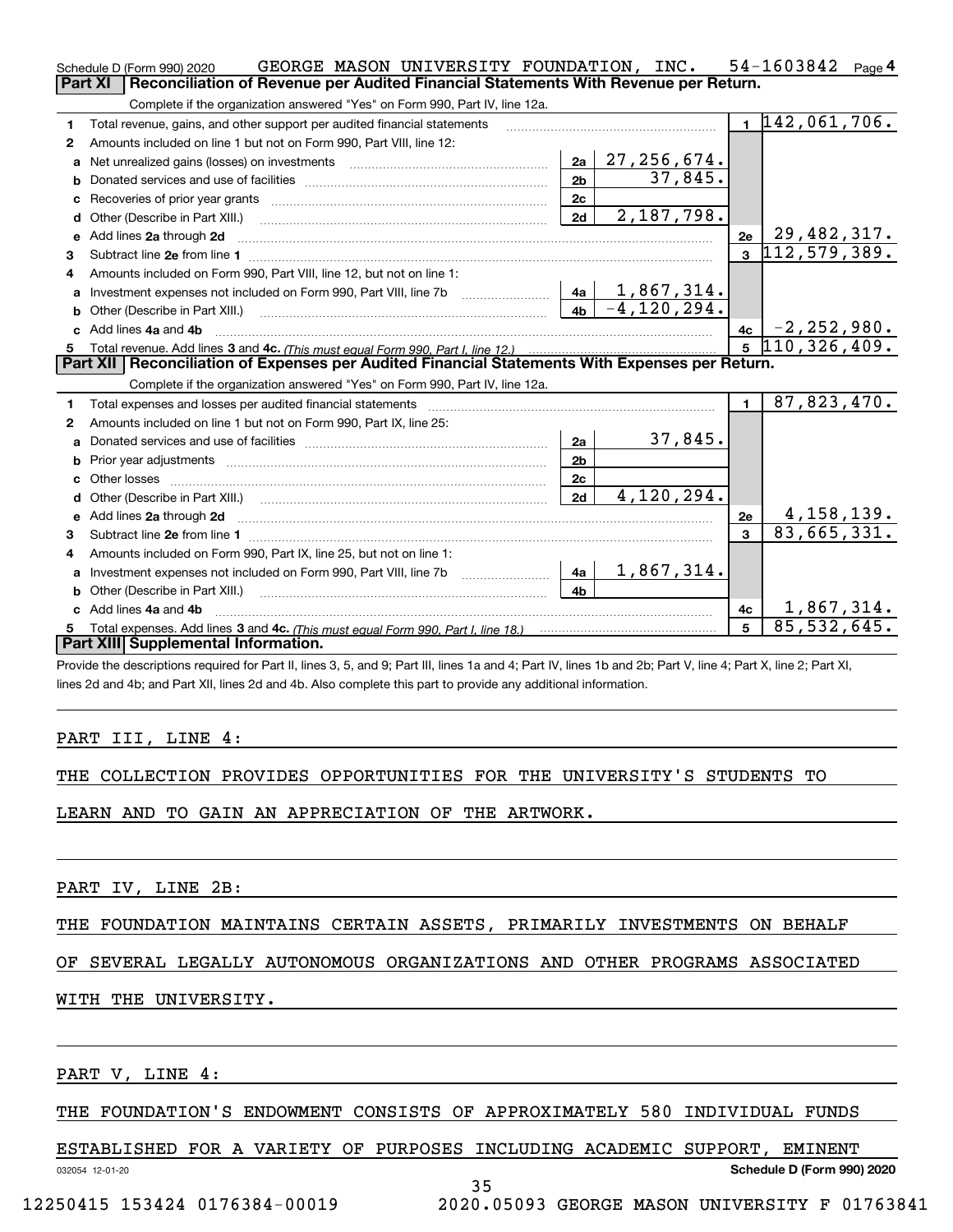Schedule D (Form 990) 2020 GEORGE MASON UNIVERSITY FOUNDATION,INC.54-1603842 <sub>Page 5</sub> *(continued)* **Part XIII Supplemental Information** 

SCHOLARS, SCHOLARSHIPS, ATHLETICS, FACILITIES, LIBRARY, AND RESEARCH.

PART X, LINE 2:

THE FOUNDATION IS EXEMPT FROM FEDERAL INCOME TAXES UNDER INTERNAL REVENUE CODE ("IRC") SECTION  $501(C)(3)$  AND IS CLASSIFIED BY THE INTERNAL REVENUE SERVICE ("IRS") AS AN ORGANIZATION THAT IS NOT A PRIVATE FOUNDATION. IT IS SUBJECT TO TAX ON INCOME UNRELATED TO ITS EXEMPT PURPOSE, UNLESS THAT INCOME IS OTHERWISE EXCLUDED BY THE IRC. UNDER IRS PROVISIONS AND THE APPLICABLE INCOME TAX REGULATIONS OF THE COMMONWEALTH OF VIRGINIA, THE FOUNDATION IS EXEMPT FROM TAXES ON INCOME OTHER THAN UNRELATED BUSINESS INCOME.

THE FOUNDATION'S PRIMARY SOURCE OF UNRELATED BUSINESS INCOME IS FROM RENTAL INCOME RECEIVED FROM TENANTS UNRELATED TO THE UNIVERSITY AT THE GMUF ARLINGTON CAMPUS, LLC, A COMMERCIAL OFFICE BUILDING. INCOME TAXES PAID TOTALED \$372,500 AND \$704,000 FOR THE YEARS ENDED JUNE 30, 2021 AND 2020, RESPECTIVELY.

THE FOUNDATION FOLLOWS GUIDANCE THAT CLARIFIES THE ACCOUNTING FOR UNCERTAINTY IN TAX POSITIONS TAKEN OR EXPECTED TO BE TAKEN IN A TAX RETURN, INCLUDING ISSUES RELATING TO FINANCIAL STATEMENT RECOGNITION AND MEASUREMENT. THIS GUIDANCE PROVIDES THAT THE TAX EFFECTS FROM AN UNCERTAIN TAX POSITION CAN ONLY BE RECOGNIZED IN THE FINANCIAL STATEMENTS IF THE POSITION IS MORE LIKELY THAN NOT TO BE SUSTAINED IF THE POSITION WERE TO BE CHALLENGED BY A TAXING AUTHORITY. THE ASSESSMENT OF THE TAX POSITION IS BASED SOLELY ON THE TECHNICAL MERITS OF THE POSITION, WITHOUT REGARD TO THE LIKELIHOOD THAT THE TAX POSITION MAY BE CHALLENGED.

36

**Schedule D (Form 990) 2020**

032055 12-01-20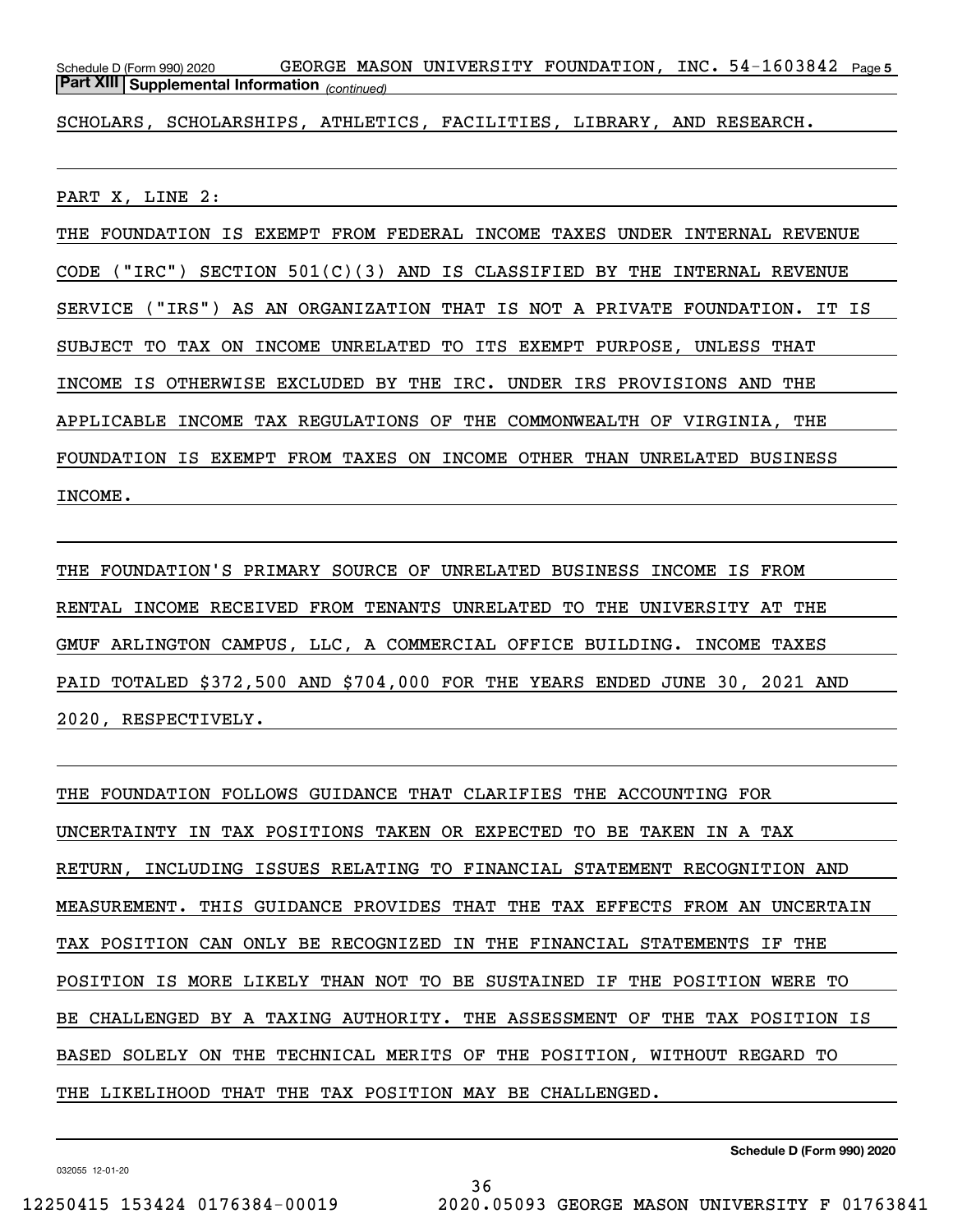Schedule D (Form 990) 2020 GEORGE MASON UNIVERSITY FOUNDATION,INC.54-1603842 <sub>Page 5</sub> *(continued)* **Part XIII Supplemental Information**  THE FOUNDATION HAS PROCESSES IN PLACE TO ENSURE THE MAINTENANCE OF ITS TAX-EXEMPT STATUS, TO IDENTIFY AND REPORT UNRELATED INCOME, TO DETERMINE ITS FILING AND TAX OBLIGATIONS IN JURISDICTIONS FOR WHICH IT HAS NEXUS, AND TO IDENTIFY AND EVALUATE OTHER MATTERS THAT MAY BE CONSIDERED TAX POSITIONS. THE TAX YEARS ENDED JUNE 30, 2018 THROUGH 2021 ARE STILL ELIGIBLE FOR REVIEW FOR BOTH FEDERAL AND STATE PURPOSES. THE FOUNDATION HAS DETERMINED THAT THERE ARE NO MATERIAL UNCERTAIN TAX POSITIONS THAT REQUIRE RECOGNITION OR DISCLOSURE IN THE FINANCIAL STATEMENTS. INCOME TAX EXPENSE IS CLASSIFIED AS AN OPERATING EXPENSE WITHIN THE CONSOLIDATED STATEMENT OF FINANCIAL POSITION.

PART XI, LINE 2D - OTHER ADJUSTMENTS: SPLIT INTEREST AGREEMENTS, CHANGE IN VALUE  $2,381,441$ . LOSS ON UNCOLLECTIBLE PLEDGES  $-193,643$ . TOTAL TO SCHEDULE D, PART XI, LINE 2D 2,187,798.

PART XI, LINE 4B - OTHER ADJUSTMENTS: RECLASS OF FUNDRAISING EXPENSE -25,689. GMUF ARLINGTON CAMPUS, EXPENSE (ALLOCATED)  $-4,094,605$ . TOTAL TO SCHEDULE D, PART XI, LINE  $4B$  -4,120,294.

PART XII, LINE 2D - OTHER ADJUSTMENTS:

FUNDRAISING EVENT EXPENSES 25,689. GMUF ARLINGTON CAMPUS, EXPENSE (ALLOCATED) 4,094,605. TOTAL TO SCHEDULE D, PART XII, LINE 2D 4,120,294.

**Schedule D (Form 990) 2020**

032055 12-01-20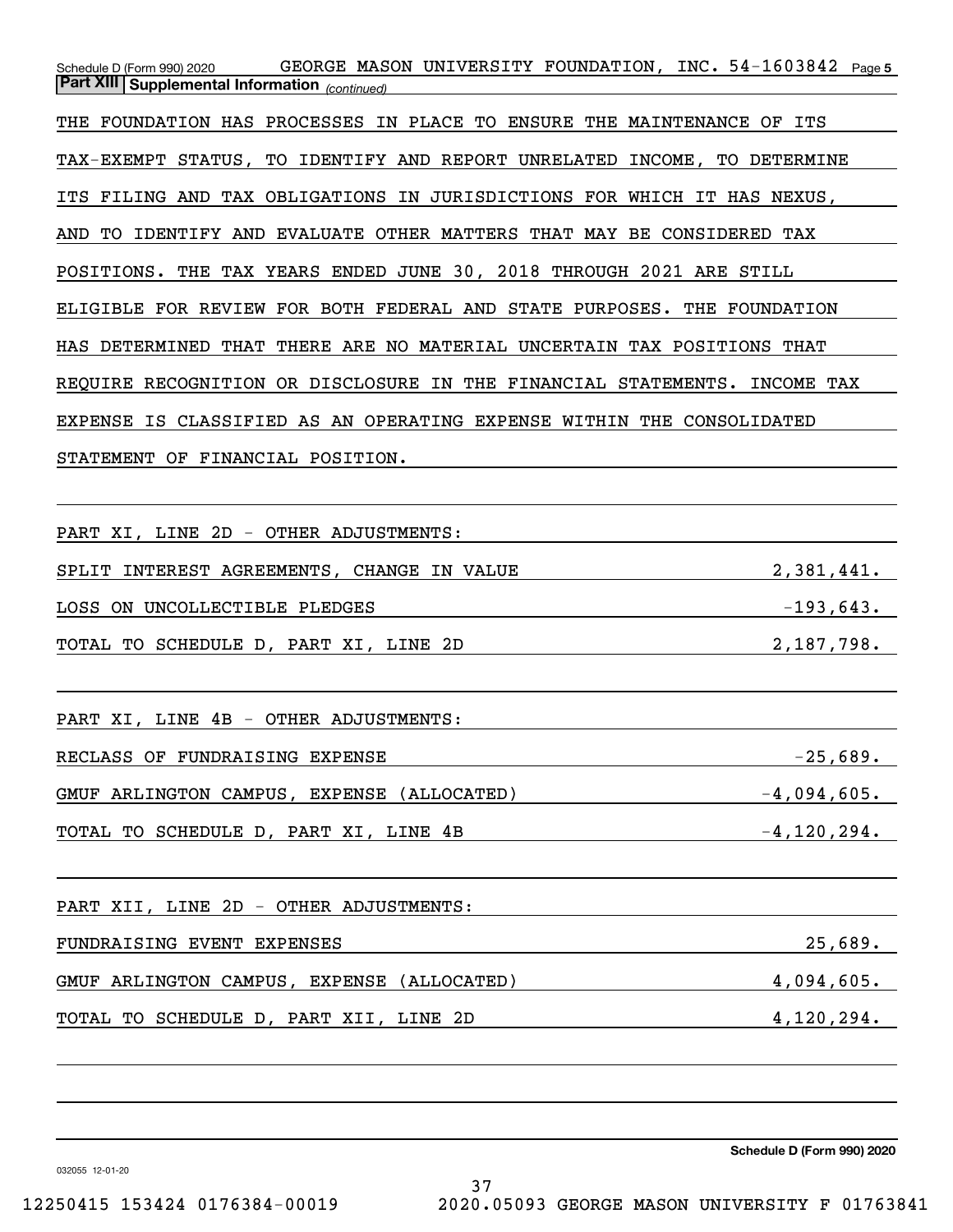| AGENCY MORTGAGE BACKED AND ASSET BACKED |               |     |
|-----------------------------------------|---------------|-----|
| <b>SECURITIES</b>                       | 15, 222, 717. | FWV |
|                                         |               |     |
|                                         |               |     |
|                                         |               |     |
|                                         |               |     |
|                                         |               |     |
|                                         |               |     |
|                                         |               |     |
|                                         |               |     |
|                                         |               |     |
|                                         |               |     |
|                                         |               |     |
|                                         |               |     |
|                                         |               |     |
|                                         |               |     |
|                                         |               |     |
|                                         |               |     |
|                                         |               |     |
|                                         |               |     |
|                                         |               |     |
|                                         |               |     |
|                                         |               |     |
|                                         |               |     |
|                                         |               |     |
|                                         |               |     |
|                                         |               |     |
|                                         |               |     |
|                                         |               |     |
|                                         |               |     |
|                                         |               |     |
|                                         |               |     |
|                                         |               |     |
|                                         |               |     |
|                                         |               |     |
|                                         |               |     |
|                                         |               |     |
|                                         |               |     |
|                                         |               |     |
|                                         |               |     |
|                                         |               |     |
|                                         |               |     |
|                                         |               |     |
|                                         |               |     |
|                                         |               |     |
|                                         |               |     |
|                                         |               |     |
|                                         |               |     |
|                                         |               |     |
|                                         |               |     |
|                                         |               |     |
|                                         |               |     |

## *(continued)* **Part XIII Supplemental Information**  Schedule D (Form 990) GEORGE MASON UNIVERSITY FOUNDATION,INC.  $\,$  54-1603842  $\,$  Page

**(b)**  Book value

**(c)**  Method of valuation:

**5**

Cost or end-of-year market value

**(a)**  Description of security or category

(including name of security)

**Part VII** Investments - Other Securities. See Form 990, Part X, line 12.

**Schedule D (Form 990)**

032421 04-01-20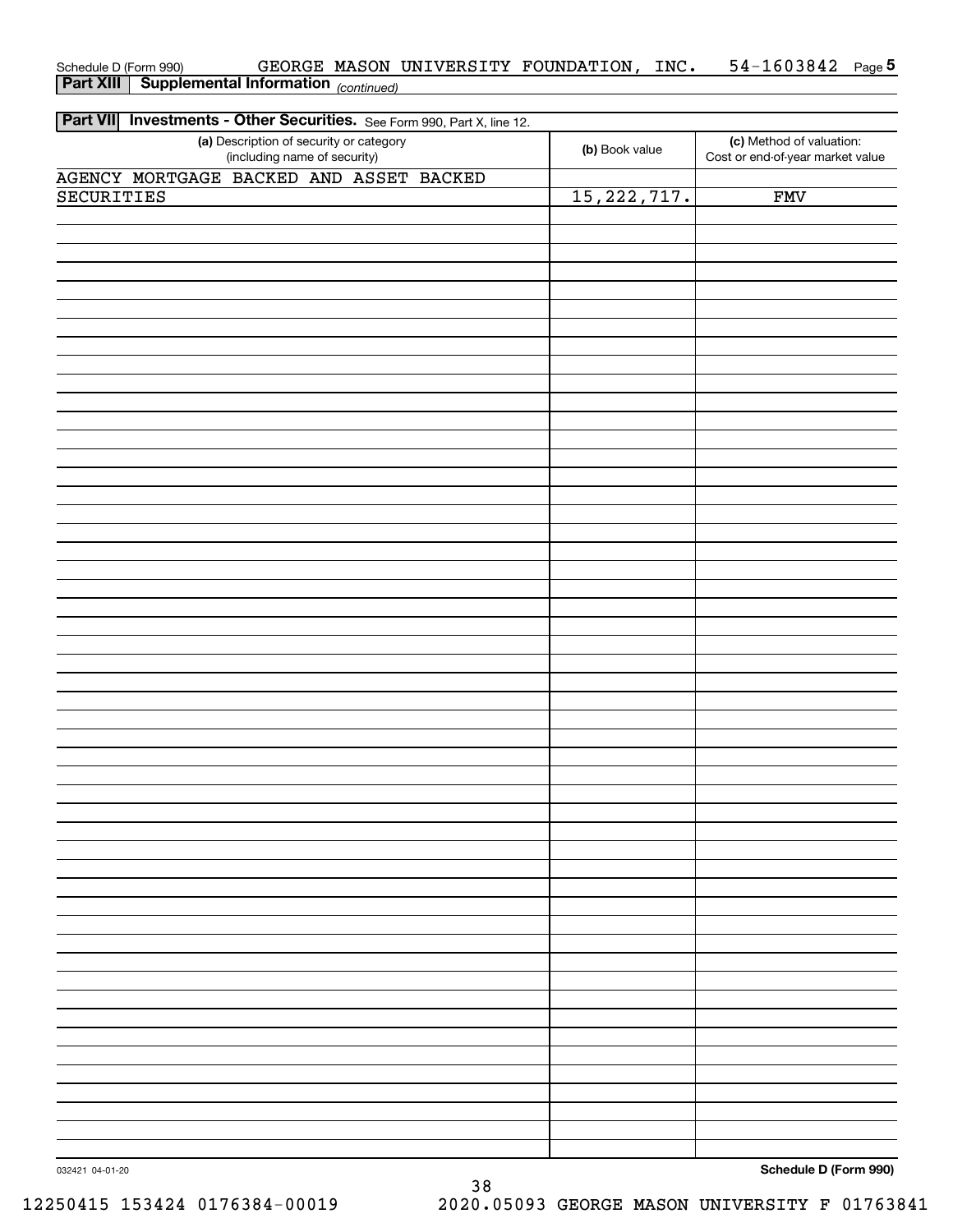## **| Complete if the organization answered "Yes" on Form 990, Part IV, line 14b, 15, or 16. SCHEDULE F Statement of Activities Outside the United States**

**Part I**  $\parallel$  General Information on Activities Outside the United States. Complete if the organization answered "Yes" on

GEORGE MASON UNIVERSITY FOUNDATION, INC.  $\vert$  54-1603842

**1For grantmakers.**  Does the organization maintain records to substantiate the amount of its grants and other assistance,

the grantees' eligibility for the grants or assistance, and the selection criteria used to award the grants or assistance?

**| Attach to Form 990.**

**| Go to www.irs.gov/Form990 for instructions and the latest information.**

**23** Activities per Region. (The following Part I, line 3 table can be duplicated if additional space is needed.) **For grantmakers.**  Describe in Part V the organization's procedures for monitoring the use of its grants and other assistance outside the **(a)** Region  $\begin{pmatrix} \mathbf{b} \end{pmatrix}$  Number of  $\begin{pmatrix} \mathbf{c} \end{pmatrix}$  Mumber of  $\begin{pmatrix} \mathbf{d} \end{pmatrix}$  Activities conducted in the region  $\begin{pmatrix} \mathbf{e} \end{pmatrix}$  If activity listed in (d)  $\begin{pmatrix} \mathbf{f} \end{pmatrix}$ **3 a** Subtotal .................. **b** Total from continuation **c Totals**  (add lines 3a United States. (a) Region (b) Number of officesin the region employees, agents, and independent contractors in the region (by type) (such as, fundraising, program services, investments, grants to recipients located in the region)  $(e)$  If activity listed in  $(d)$ is a program service, describe specific type of service(s) in the region Total expenditures for and investments in the region sheets to Part  $1$   $\ldots$ ... and 3b) 48,146. 19,200. 7,200. 400. 91,700. 22,375. 108,434. 5,266. PROGRAM SERVICES RESEARCH AND TRAVEL PROGRAM SERVICES PROGRAM SERVICES PROGRAM SERVICES PROGRAM SERVICES PROGRAM SERVICES 302,721. PROGRAM SERVICES PROGRAM SERVICES RESEARCH AND TRAVEL RESEARCH AND TRAVEL RESEARCH AND TRAVEL RESEARCH AND TRAVEL RESEARCH AND TRAVEL RESEARCH AND TRAVEL RESEARCH AND TRAVEL 0000000 $\Omega$ 000000000RUSSIA AND  $\Omega$ SUB-SAHARAN AFRICA SOUTH ASIA SOUTH AMERICA NEIGHBORING STATES NORTH AMERICA NORTH AFRICA ICELAND & GREENLAND) PACIFICMIDDLE EAST AND EUROPE (INCLUDING EAST ASIA AND THE 0 23,772,488.  $\Omega$  24,075,209. 00

LHA For Paperwork Reduction Act Notice, see the Instructions for Form 990. Schedule F (Form 990) 2020

032071 12-03-20



Name of the organization

Form 990, Part IV, line 14b.

OMB No. 1545-0047 **Open to Public 2020**

**InspectionEmployer identification number**

**Yes** X

**No**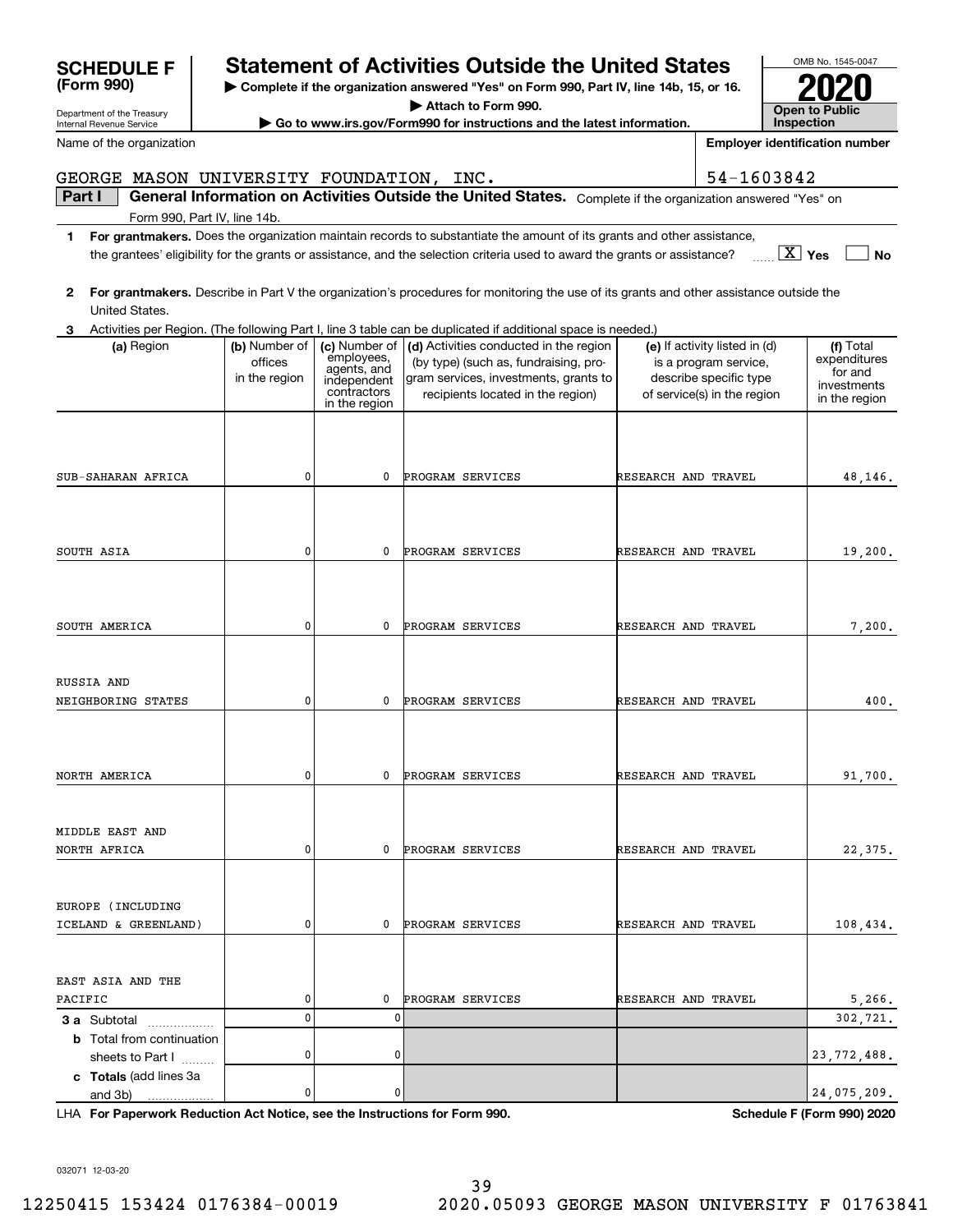| Schedule F (Form 990)                     |                                           |                                                      | GEORGE MASON UNIVERSITY FOUNDATION,                                                                                                     | INC.<br>54-1603842                                                                                          | Page 1                                  |
|-------------------------------------------|-------------------------------------------|------------------------------------------------------|-----------------------------------------------------------------------------------------------------------------------------------------|-------------------------------------------------------------------------------------------------------------|-----------------------------------------|
| <b>Part I</b>                             |                                           |                                                      | <b>Continuation of Activities per Region.</b> (Schedule F (Form 990), Part I, line 3)                                                   |                                                                                                             |                                         |
| (a) Region                                | (b) Number of<br>offices<br>in the region | (c) Number of<br>employees or<br>agents in<br>region | (d) Activities conducted in region<br>(by type) (i.e., fundraising,<br>program services, grants to<br>recipients located in the region) | (e) If activity listed in (d)<br>is a program service,<br>describe specific type<br>of service(s) in region | (f) Total<br>expenditures<br>for region |
| EUROPE (INCLUDING<br>ICELAND & GREENLAND) |                                           |                                                      | INVESTMENTS                                                                                                                             |                                                                                                             | 3,901,150.                              |
| CENTRAL AMERICA AND<br>THE CARIBBEAN      |                                           |                                                      | INVESTMENTS                                                                                                                             |                                                                                                             | 19,802,474.                             |
| SUB-SAHARAN AFRICA                        | $\pmb{0}$                                 | 0                                                    | GRANT                                                                                                                                   |                                                                                                             | 68,864.                                 |
|                                           |                                           |                                                      |                                                                                                                                         |                                                                                                             |                                         |
|                                           |                                           |                                                      |                                                                                                                                         |                                                                                                             |                                         |
|                                           |                                           |                                                      |                                                                                                                                         |                                                                                                             |                                         |
|                                           |                                           |                                                      |                                                                                                                                         |                                                                                                             |                                         |
|                                           |                                           |                                                      |                                                                                                                                         |                                                                                                             |                                         |
|                                           |                                           |                                                      |                                                                                                                                         |                                                                                                             |                                         |
|                                           |                                           |                                                      |                                                                                                                                         |                                                                                                             |                                         |
|                                           |                                           |                                                      |                                                                                                                                         |                                                                                                             |                                         |
| <b>Totals</b>                             |                                           |                                                      |                                                                                                                                         |                                                                                                             | 23,772,488.                             |

032181 04-01-20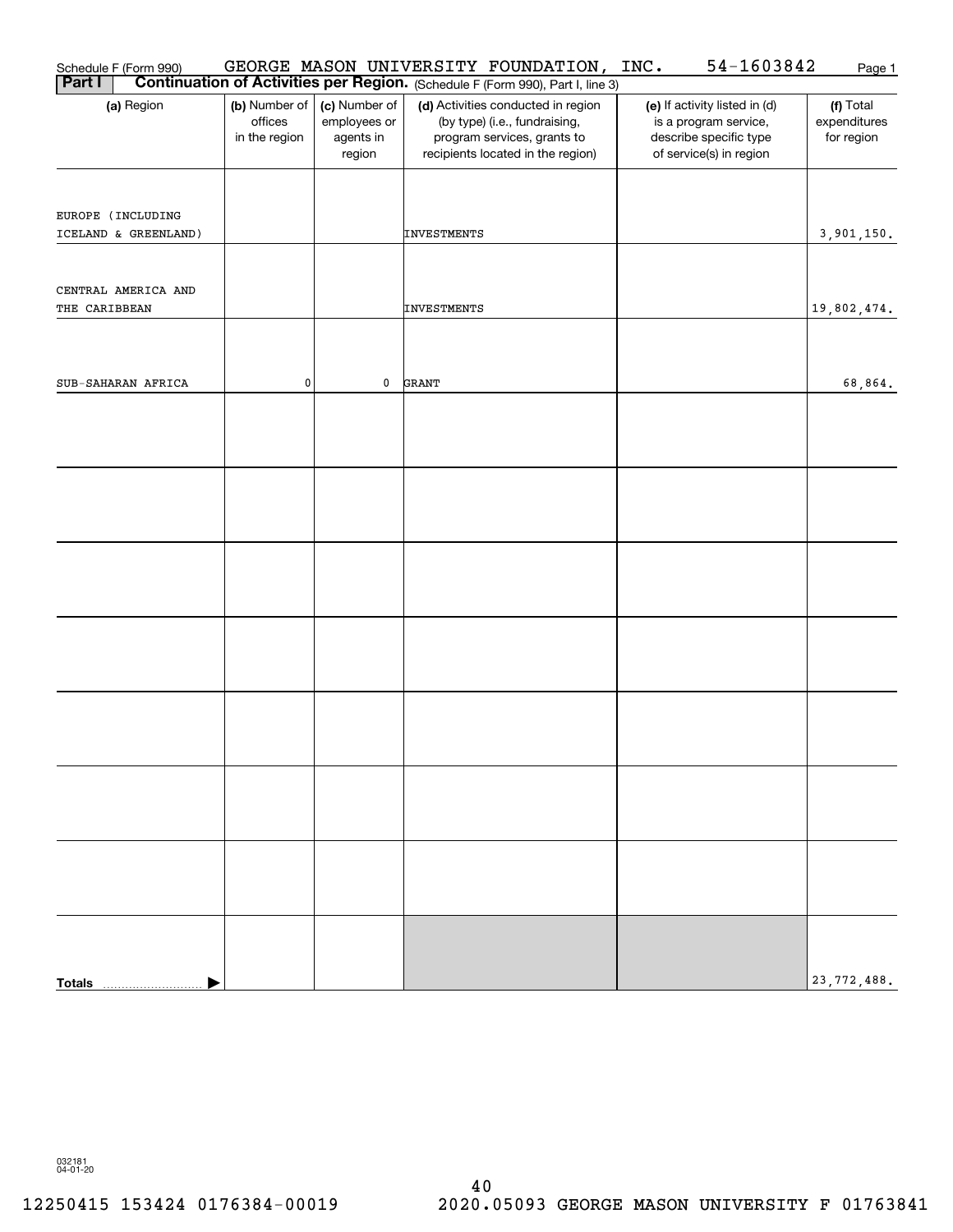#### Part II | Grants and Other Assistance to Organizations or Entities Outside the United States. Complete if the organization answered "Yes" on Form 990, Part IV, line 15, for any recipient who received more than \$5,000. Part II can be duplicated if additional space is needed.

| 1<br>(a) Name of organization                                         | (b) IRS code section<br>and EIN (if applicable) | (c) Region  | (d) Purpose of<br>grant                                                                                                                 | (e) Amount<br>of cash grant | (f) Manner of<br>cash disbursement | (g) Amount of<br>noncash<br>assistance | (h) Description<br>of noncash<br>assistance | (i) Method of<br>valuation (book, FMV,<br>appraisal, other) |
|-----------------------------------------------------------------------|-------------------------------------------------|-------------|-----------------------------------------------------------------------------------------------------------------------------------------|-----------------------------|------------------------------------|----------------------------------------|---------------------------------------------|-------------------------------------------------------------|
|                                                                       |                                                 |             |                                                                                                                                         |                             |                                    |                                        |                                             |                                                             |
|                                                                       |                                                 | SUB-SAHARAN |                                                                                                                                         |                             |                                    |                                        |                                             |                                                             |
|                                                                       |                                                 | AFRICA      | <b>RESEARCH</b>                                                                                                                         | 68,864. WIRE                |                                    | $\mathfrak o$ .                        |                                             |                                                             |
|                                                                       |                                                 |             |                                                                                                                                         |                             |                                    |                                        |                                             |                                                             |
|                                                                       |                                                 |             |                                                                                                                                         |                             |                                    |                                        |                                             |                                                             |
|                                                                       |                                                 |             |                                                                                                                                         |                             |                                    |                                        |                                             |                                                             |
|                                                                       |                                                 |             |                                                                                                                                         |                             |                                    |                                        |                                             |                                                             |
|                                                                       |                                                 |             |                                                                                                                                         |                             |                                    |                                        |                                             |                                                             |
|                                                                       |                                                 |             |                                                                                                                                         |                             |                                    |                                        |                                             |                                                             |
|                                                                       |                                                 |             |                                                                                                                                         |                             |                                    |                                        |                                             |                                                             |
|                                                                       |                                                 |             |                                                                                                                                         |                             |                                    |                                        |                                             |                                                             |
|                                                                       |                                                 |             |                                                                                                                                         |                             |                                    |                                        |                                             |                                                             |
|                                                                       |                                                 |             |                                                                                                                                         |                             |                                    |                                        |                                             |                                                             |
|                                                                       |                                                 |             |                                                                                                                                         |                             |                                    |                                        |                                             |                                                             |
|                                                                       |                                                 |             |                                                                                                                                         |                             |                                    |                                        |                                             |                                                             |
|                                                                       |                                                 |             |                                                                                                                                         |                             |                                    |                                        |                                             |                                                             |
|                                                                       |                                                 |             |                                                                                                                                         |                             |                                    |                                        |                                             |                                                             |
|                                                                       |                                                 |             |                                                                                                                                         |                             |                                    |                                        |                                             |                                                             |
|                                                                       |                                                 |             |                                                                                                                                         |                             |                                    |                                        |                                             |                                                             |
|                                                                       |                                                 |             |                                                                                                                                         |                             |                                    |                                        |                                             |                                                             |
|                                                                       |                                                 |             |                                                                                                                                         |                             |                                    |                                        |                                             |                                                             |
|                                                                       |                                                 |             |                                                                                                                                         |                             |                                    |                                        |                                             |                                                             |
| $\mathbf{2}$                                                          |                                                 |             | Enter total number of recipient organizations listed above that are recognized as charities by the foreign country, recognized as a tax |                             |                                    |                                        |                                             | $\mathbf 1$                                                 |
| Enter total number of other organizations or entities<br>$\mathbf{3}$ |                                                 |             |                                                                                                                                         |                             |                                    |                                        |                                             |                                                             |

**Schedule F (Form 990) 2020**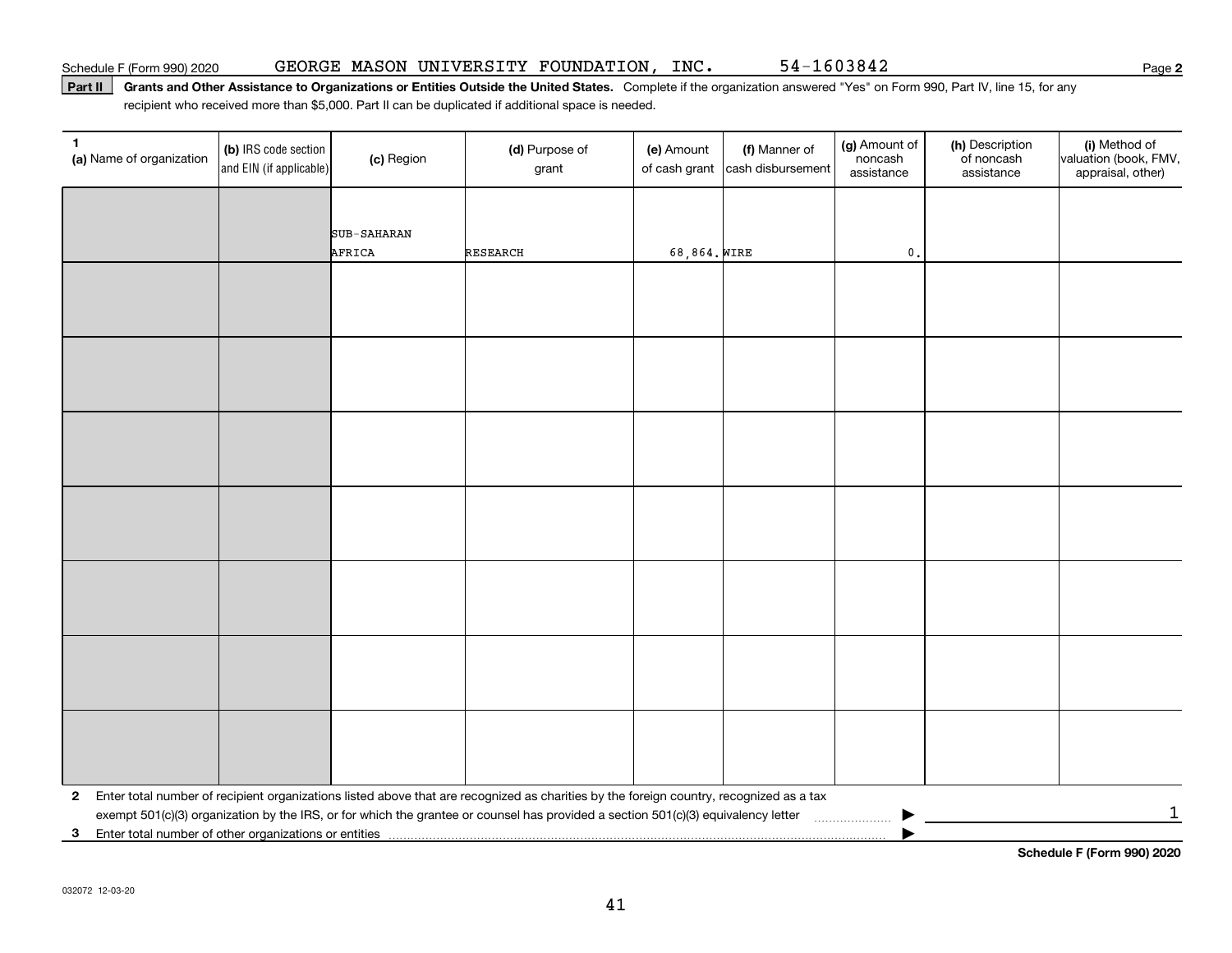#### Part III Grants and Other Assistance to Individuals Outside the United States. Complete if the organization answered "Yes" on Form 990, Part IV, line 16. Part III can be duplicated if additional space is needed.

| Fait in call be duplicated if additional space is needed.<br>(a) Type of grant or assistance | (b) Region | (c) Number of<br>recipients | (d) Amount of<br>cash grant | (e) Manner of<br>cash disbursement | (f) Amount of<br>noncash<br>assistance | (g) Description of<br>noncash assistance | (h) Method of<br>valuation<br>(book, FMV,<br>appraisal, other) |
|----------------------------------------------------------------------------------------------|------------|-----------------------------|-----------------------------|------------------------------------|----------------------------------------|------------------------------------------|----------------------------------------------------------------|
|                                                                                              |            |                             |                             |                                    |                                        |                                          |                                                                |
|                                                                                              |            |                             |                             |                                    |                                        |                                          |                                                                |
|                                                                                              |            |                             |                             |                                    |                                        |                                          |                                                                |
|                                                                                              |            |                             |                             |                                    |                                        |                                          |                                                                |
|                                                                                              |            |                             |                             |                                    |                                        |                                          |                                                                |
|                                                                                              |            |                             |                             |                                    |                                        |                                          |                                                                |
|                                                                                              |            |                             |                             |                                    |                                        |                                          |                                                                |
|                                                                                              |            |                             |                             |                                    |                                        |                                          |                                                                |
|                                                                                              |            |                             |                             |                                    |                                        |                                          |                                                                |
|                                                                                              |            |                             |                             |                                    |                                        |                                          |                                                                |
|                                                                                              |            |                             |                             |                                    |                                        |                                          |                                                                |

**Schedule F (Form 990) 2020**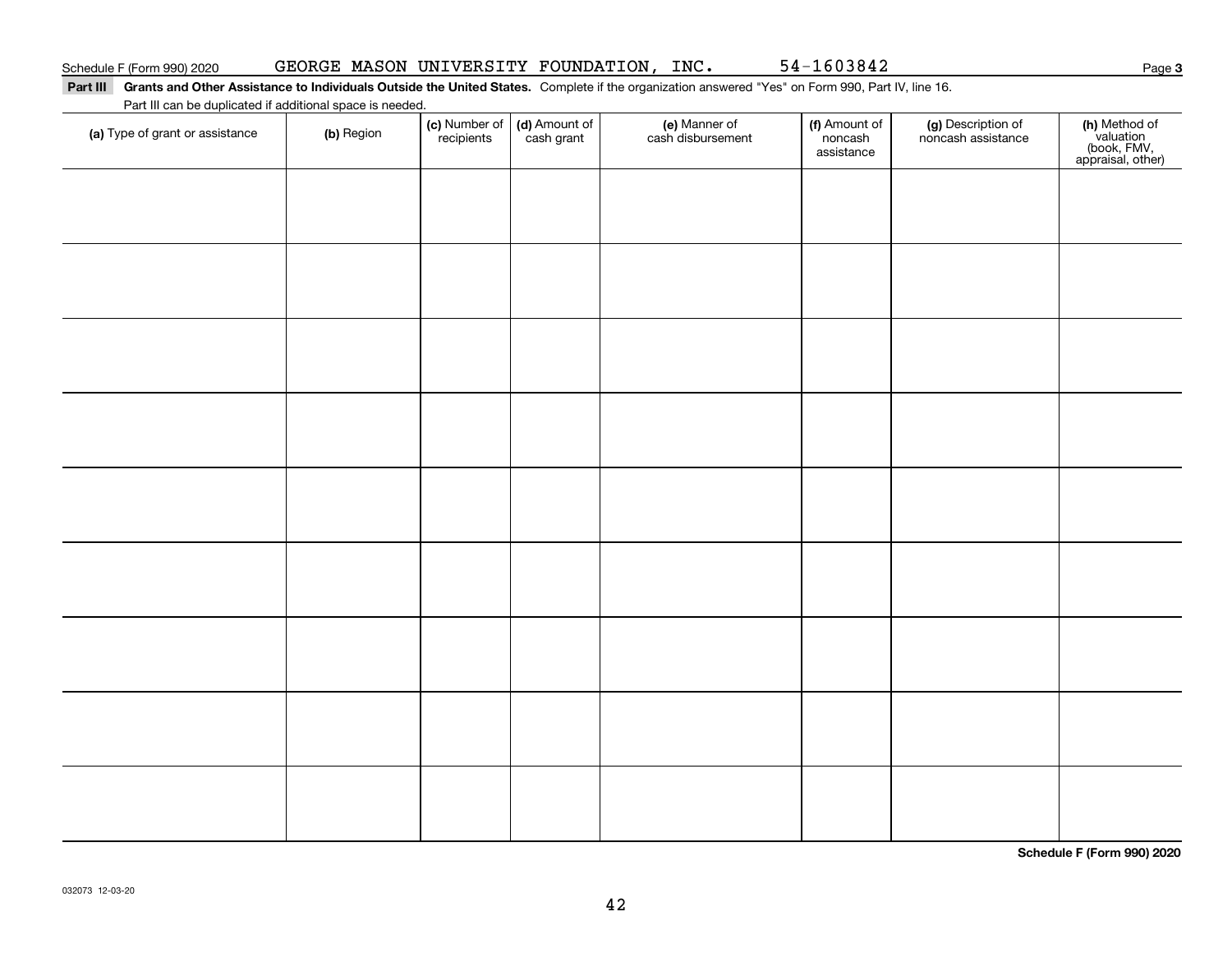|                | Schedule F (Form 990) 2020 | GEORGE | MASON | UNIVERSITY | <b>FOUNDATION,</b> | INC. | 1603842<br>$54-$ | Page 4 |
|----------------|----------------------------|--------|-------|------------|--------------------|------|------------------|--------|
| <b>Part IV</b> | <b>Foreign Forms</b>       |        |       |            |                    |      |                  |        |

| 1              | Was the organization a U.S. transferor of property to a foreign corporation during the tax year? If "Yes."                                                                                                                     |                              |
|----------------|--------------------------------------------------------------------------------------------------------------------------------------------------------------------------------------------------------------------------------|------------------------------|
|                | the organization may be required to file Form 926, Return by a U.S. Transferor of Property to a Foreign                                                                                                                        |                              |
|                |                                                                                                                                                                                                                                | $\boxed{\text{X}}$ Yes<br>No |
|                |                                                                                                                                                                                                                                |                              |
| $\overline{2}$ | Did the organization have an interest in a foreign trust during the tax year? If "Yes," the organization may                                                                                                                   |                              |
|                | be required to separately file Form 3520, Annual Return To Report Transactions With Foreign Trusts and                                                                                                                         |                              |
|                | Receipt of Certain Foreign Gifts, and/or Form 3520-A, Annual Information Return of Foreign Trust With a                                                                                                                        |                              |
|                | U.S. Owner (see Instructions for Forms 3520 and 3520-A; don't file with Form 990) manufactured and the U.S.                                                                                                                    | $X \mid N_{\Omega}$<br>Yes   |
| 3              | Did the organization have an ownership interest in a foreign corporation during the tax year? If "Yes."                                                                                                                        |                              |
|                | the organization may be required to file Form 5471, Information Return of U.S. Persons With Respect to                                                                                                                         |                              |
|                |                                                                                                                                                                                                                                | $X \mid Y$ es<br>No          |
| 4              | Was the organization a direct or indirect shareholder of a passive foreign investment company or a                                                                                                                             |                              |
|                | qualified electing fund during the tax year? If "Yes," the organization may be required to file Form 8621,                                                                                                                     |                              |
|                | Information Return by a Shareholder of a Passive Foreign Investment Company or Qualified Electing                                                                                                                              |                              |
|                |                                                                                                                                                                                                                                | $X$ Yes<br>No                |
| 5              | Did the organization have an ownership interest in a foreign partnership during the tax year? If "Yes."                                                                                                                        |                              |
|                | the organization may be required to file Form 8865, Return of U.S. Persons With Respect to Certain                                                                                                                             |                              |
|                |                                                                                                                                                                                                                                | $\mid X \mid$ Yes<br>No      |
| 6              | Did the organization have any operations in or related to any boycotting countries during the tax year? If                                                                                                                     |                              |
|                | "Yes," the organization may be required to separately file Form 5713, International Boycott Report (see                                                                                                                        |                              |
|                | Instructions for Form 5713; don't file with Form 990) manufactured contained and contained and the local manufactured and the local manufactured and the local manufactured and the local manufactured and the local manufactu | Yes                          |
|                |                                                                                                                                                                                                                                |                              |

**Schedule F (Form 990) 2020**

032074 12-03-20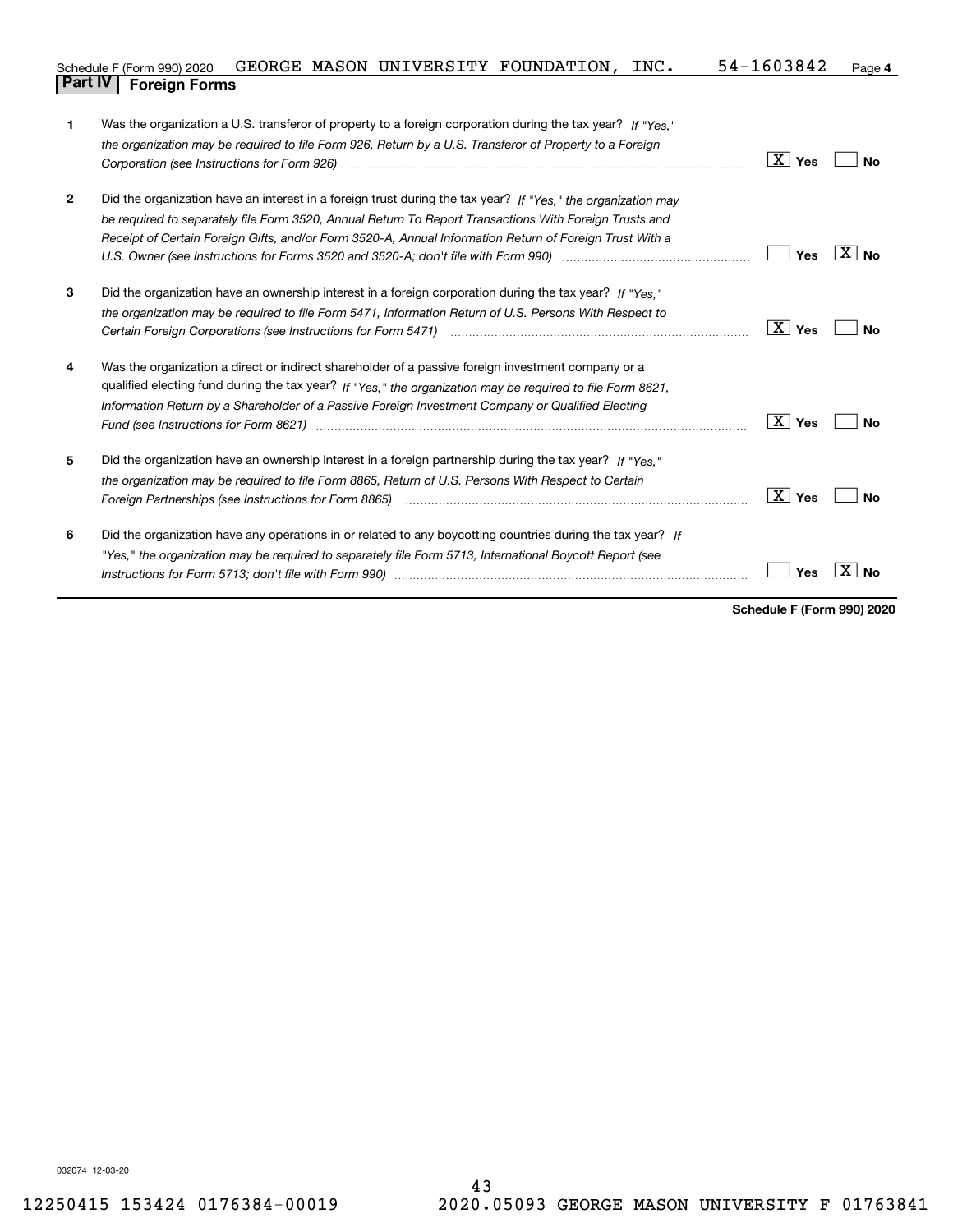| 54-1603842<br>GEORGE MASON UNIVERSITY FOUNDATION, INC.<br>Schedule F (Form 990) 2020<br>Page 5                                                                                                                                                                                                                                                                                                                                                                        |
|-----------------------------------------------------------------------------------------------------------------------------------------------------------------------------------------------------------------------------------------------------------------------------------------------------------------------------------------------------------------------------------------------------------------------------------------------------------------------|
| <b>Part V</b><br><b>Supplemental Information</b><br>Provide the information required by Part I, line 2 (monitoring of funds); Part I, line 3, column (f) (accounting method; amounts of<br>investments vs. expenditures per region); Part II, line 1 (accounting method); Part III (accounting method); and Part III, column (c)<br>(estimated number of recipients), as applicable. Also complete this part to provide any additional information. See instructions. |
| PART I, LINE 2:                                                                                                                                                                                                                                                                                                                                                                                                                                                       |
| THE GEORGE MASON UNIVERSITY FOUNDATION FOLLOWS ESTABLISHED DISBURSEMENT                                                                                                                                                                                                                                                                                                                                                                                               |
| PROCEDURES THAT ENSURE THE USE OF GRANT FUNDS OUTSIDE THE UNITED STATES                                                                                                                                                                                                                                                                                                                                                                                               |
| ARE PROPERLY DOCUMENTED, SUPPORTED, AND RECORDED, APPROVED BY THE                                                                                                                                                                                                                                                                                                                                                                                                     |
| APPROPRIATE OFFICIALS AND MANAGEMENT, MADE FOR GRANT PURPOSES THAT ARE                                                                                                                                                                                                                                                                                                                                                                                                |
| REASONABLE AND NECESSARY.                                                                                                                                                                                                                                                                                                                                                                                                                                             |
|                                                                                                                                                                                                                                                                                                                                                                                                                                                                       |
| PART I, LINE 3:                                                                                                                                                                                                                                                                                                                                                                                                                                                       |
| THE EXPENDITURES, PER REGION, ARE PRESENTED ON THE ACCRUAL BASIS OF                                                                                                                                                                                                                                                                                                                                                                                                   |
| <b>ACCOUNTING.</b>                                                                                                                                                                                                                                                                                                                                                                                                                                                    |
|                                                                                                                                                                                                                                                                                                                                                                                                                                                                       |
|                                                                                                                                                                                                                                                                                                                                                                                                                                                                       |
|                                                                                                                                                                                                                                                                                                                                                                                                                                                                       |
|                                                                                                                                                                                                                                                                                                                                                                                                                                                                       |
|                                                                                                                                                                                                                                                                                                                                                                                                                                                                       |
|                                                                                                                                                                                                                                                                                                                                                                                                                                                                       |
|                                                                                                                                                                                                                                                                                                                                                                                                                                                                       |
|                                                                                                                                                                                                                                                                                                                                                                                                                                                                       |
|                                                                                                                                                                                                                                                                                                                                                                                                                                                                       |
|                                                                                                                                                                                                                                                                                                                                                                                                                                                                       |
|                                                                                                                                                                                                                                                                                                                                                                                                                                                                       |
|                                                                                                                                                                                                                                                                                                                                                                                                                                                                       |

032075 12-03-20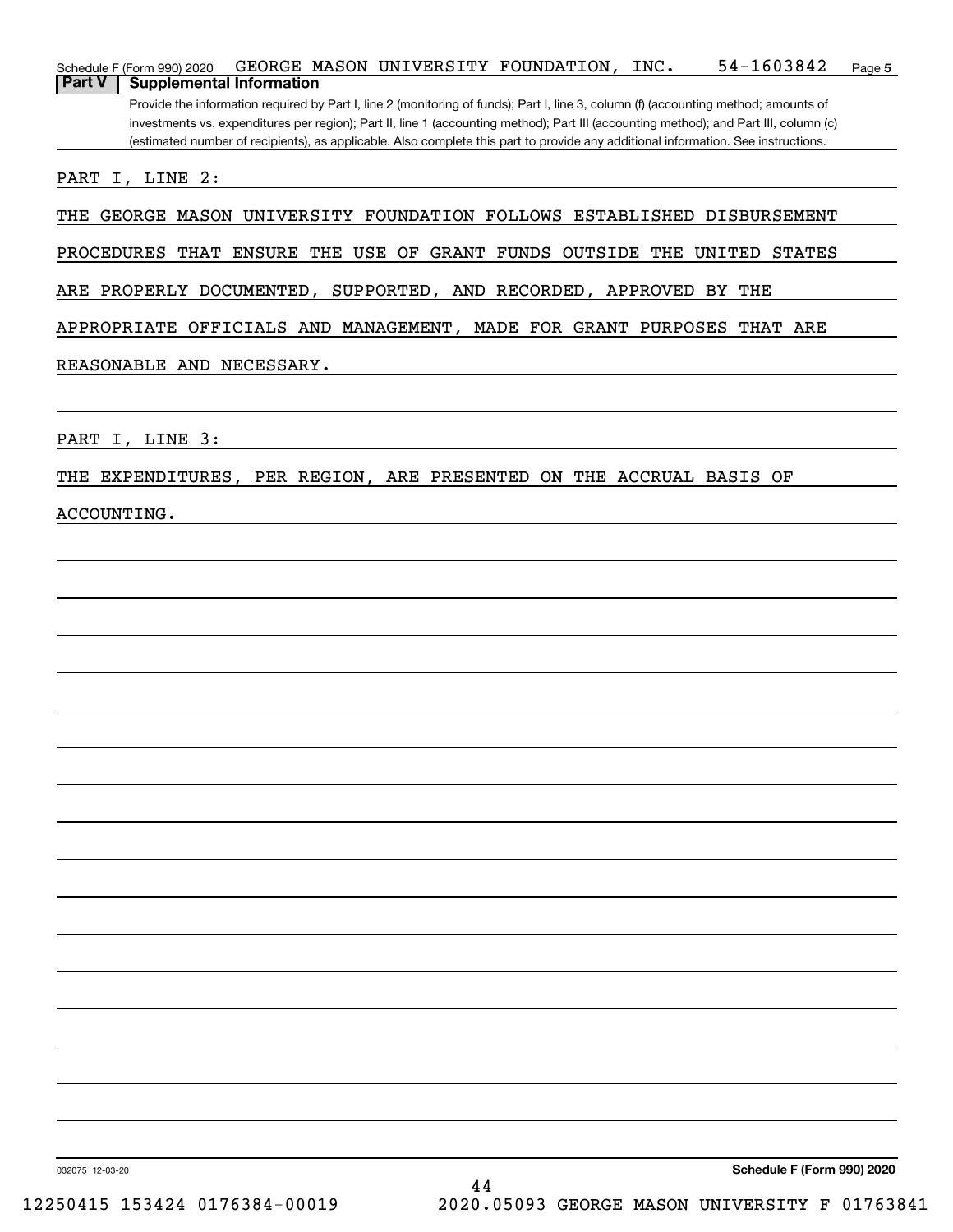| <b>SCHEDULE G</b>                                                                                                                             |                                                                                                                                                                     |  | <b>Supplemental Information Regarding Fundraising or Gaming Activities</b>                                                                                                                                                                                                                                                                                                                                                                                                                                                  |                                                                            |    |                                                                            |  |                                                                            | OMB No. 1545-0047                                       |  |
|-----------------------------------------------------------------------------------------------------------------------------------------------|---------------------------------------------------------------------------------------------------------------------------------------------------------------------|--|-----------------------------------------------------------------------------------------------------------------------------------------------------------------------------------------------------------------------------------------------------------------------------------------------------------------------------------------------------------------------------------------------------------------------------------------------------------------------------------------------------------------------------|----------------------------------------------------------------------------|----|----------------------------------------------------------------------------|--|----------------------------------------------------------------------------|---------------------------------------------------------|--|
| (Form 990 or 990-EZ)                                                                                                                          | Complete if the organization answered "Yes" on Form 990, Part IV, line 17, 18, or 19, or if the<br>organization entered more than \$15,000 on Form 990-EZ, line 6a. |  |                                                                                                                                                                                                                                                                                                                                                                                                                                                                                                                             |                                                                            |    |                                                                            |  |                                                                            |                                                         |  |
|                                                                                                                                               |                                                                                                                                                                     |  | Attach to Form 990 or Form 990-EZ.                                                                                                                                                                                                                                                                                                                                                                                                                                                                                          |                                                                            |    |                                                                            |  |                                                                            | <b>Open to Public</b>                                   |  |
| Department of the Treasury<br>Internal Revenue Service                                                                                        |                                                                                                                                                                     |  | ► Go to www.irs.gov/Form990 for instructions and the latest information.                                                                                                                                                                                                                                                                                                                                                                                                                                                    |                                                                            |    |                                                                            |  |                                                                            | Inspection                                              |  |
| Name of the organization                                                                                                                      |                                                                                                                                                                     |  | GEORGE MASON UNIVERSITY FOUNDATION, INC.                                                                                                                                                                                                                                                                                                                                                                                                                                                                                    |                                                                            |    |                                                                            |  | 54-1603842                                                                 | <b>Employer identification number</b>                   |  |
| Part I                                                                                                                                        |                                                                                                                                                                     |  | Fundraising Activities. Complete if the organization answered "Yes" on Form 990, Part IV, line 17. Form 990-EZ filers are not                                                                                                                                                                                                                                                                                                                                                                                               |                                                                            |    |                                                                            |  |                                                                            |                                                         |  |
|                                                                                                                                               | required to complete this part.                                                                                                                                     |  |                                                                                                                                                                                                                                                                                                                                                                                                                                                                                                                             |                                                                            |    |                                                                            |  |                                                                            |                                                         |  |
| Mail solicitations<br>a<br>b<br>Phone solicitations<br>с<br>In-person solicitations<br>d<br>compensated at least \$5,000 by the organization. | Internet and email solicitations                                                                                                                                    |  | 1 Indicate whether the organization raised funds through any of the following activities. Check all that apply.<br>е<br>f<br>g<br>2 a Did the organization have a written or oral agreement with any individual (including officers, directors, trustees, or<br>key employees listed in Form 990, Part VII) or entity in connection with professional fundraising services?<br><b>b</b> If "Yes," list the 10 highest paid individuals or entities (fundraisers) pursuant to agreements under which the fundraiser is to be | Special fundraising events                                                 |    | Solicitation of non-government grants<br>Solicitation of government grants |  | Yes                                                                        | No                                                      |  |
| (i) Name and address of individual<br>or entity (fundraiser)                                                                                  |                                                                                                                                                                     |  | (ii) Activity                                                                                                                                                                                                                                                                                                                                                                                                                                                                                                               | (iii) Did<br>fundraiser<br>have custody<br>or control of<br>contributions? |    | (iv) Gross receipts<br>from activity                                       |  | (v) Amount paid<br>to (or retained by)<br>fundraiser<br>listed in col. (i) | (vi) Amount paid<br>to (or retained by)<br>organization |  |
|                                                                                                                                               |                                                                                                                                                                     |  |                                                                                                                                                                                                                                                                                                                                                                                                                                                                                                                             | Yes                                                                        | No |                                                                            |  |                                                                            |                                                         |  |
|                                                                                                                                               |                                                                                                                                                                     |  |                                                                                                                                                                                                                                                                                                                                                                                                                                                                                                                             |                                                                            |    |                                                                            |  |                                                                            |                                                         |  |
|                                                                                                                                               |                                                                                                                                                                     |  |                                                                                                                                                                                                                                                                                                                                                                                                                                                                                                                             |                                                                            |    |                                                                            |  |                                                                            |                                                         |  |
|                                                                                                                                               |                                                                                                                                                                     |  |                                                                                                                                                                                                                                                                                                                                                                                                                                                                                                                             |                                                                            |    |                                                                            |  |                                                                            |                                                         |  |
|                                                                                                                                               |                                                                                                                                                                     |  |                                                                                                                                                                                                                                                                                                                                                                                                                                                                                                                             |                                                                            |    |                                                                            |  |                                                                            |                                                         |  |
|                                                                                                                                               |                                                                                                                                                                     |  |                                                                                                                                                                                                                                                                                                                                                                                                                                                                                                                             |                                                                            |    |                                                                            |  |                                                                            |                                                         |  |
|                                                                                                                                               |                                                                                                                                                                     |  |                                                                                                                                                                                                                                                                                                                                                                                                                                                                                                                             |                                                                            |    |                                                                            |  |                                                                            |                                                         |  |
|                                                                                                                                               |                                                                                                                                                                     |  |                                                                                                                                                                                                                                                                                                                                                                                                                                                                                                                             |                                                                            |    |                                                                            |  |                                                                            |                                                         |  |
|                                                                                                                                               |                                                                                                                                                                     |  |                                                                                                                                                                                                                                                                                                                                                                                                                                                                                                                             |                                                                            |    |                                                                            |  |                                                                            |                                                         |  |
|                                                                                                                                               |                                                                                                                                                                     |  |                                                                                                                                                                                                                                                                                                                                                                                                                                                                                                                             |                                                                            |    |                                                                            |  |                                                                            |                                                         |  |
|                                                                                                                                               |                                                                                                                                                                     |  |                                                                                                                                                                                                                                                                                                                                                                                                                                                                                                                             |                                                                            |    |                                                                            |  |                                                                            |                                                         |  |
|                                                                                                                                               |                                                                                                                                                                     |  |                                                                                                                                                                                                                                                                                                                                                                                                                                                                                                                             |                                                                            |    |                                                                            |  |                                                                            |                                                         |  |
|                                                                                                                                               |                                                                                                                                                                     |  |                                                                                                                                                                                                                                                                                                                                                                                                                                                                                                                             |                                                                            |    |                                                                            |  |                                                                            |                                                         |  |
|                                                                                                                                               |                                                                                                                                                                     |  |                                                                                                                                                                                                                                                                                                                                                                                                                                                                                                                             |                                                                            |    |                                                                            |  |                                                                            |                                                         |  |
| Total                                                                                                                                         |                                                                                                                                                                     |  |                                                                                                                                                                                                                                                                                                                                                                                                                                                                                                                             |                                                                            |    |                                                                            |  |                                                                            |                                                         |  |
| or licensing.                                                                                                                                 |                                                                                                                                                                     |  | 3 List all states in which the organization is registered or licensed to solicit contributions or has been notified it is exempt from registration                                                                                                                                                                                                                                                                                                                                                                          |                                                                            |    |                                                                            |  |                                                                            |                                                         |  |
|                                                                                                                                               |                                                                                                                                                                     |  |                                                                                                                                                                                                                                                                                                                                                                                                                                                                                                                             |                                                                            |    |                                                                            |  |                                                                            |                                                         |  |
|                                                                                                                                               |                                                                                                                                                                     |  |                                                                                                                                                                                                                                                                                                                                                                                                                                                                                                                             |                                                                            |    |                                                                            |  |                                                                            |                                                         |  |
|                                                                                                                                               |                                                                                                                                                                     |  |                                                                                                                                                                                                                                                                                                                                                                                                                                                                                                                             |                                                                            |    |                                                                            |  |                                                                            |                                                         |  |
|                                                                                                                                               |                                                                                                                                                                     |  |                                                                                                                                                                                                                                                                                                                                                                                                                                                                                                                             |                                                                            |    |                                                                            |  |                                                                            |                                                         |  |
|                                                                                                                                               |                                                                                                                                                                     |  |                                                                                                                                                                                                                                                                                                                                                                                                                                                                                                                             |                                                                            |    |                                                                            |  |                                                                            |                                                         |  |
|                                                                                                                                               |                                                                                                                                                                     |  |                                                                                                                                                                                                                                                                                                                                                                                                                                                                                                                             |                                                                            |    |                                                                            |  |                                                                            |                                                         |  |
|                                                                                                                                               |                                                                                                                                                                     |  |                                                                                                                                                                                                                                                                                                                                                                                                                                                                                                                             |                                                                            |    |                                                                            |  |                                                                            |                                                         |  |
|                                                                                                                                               |                                                                                                                                                                     |  |                                                                                                                                                                                                                                                                                                                                                                                                                                                                                                                             |                                                                            |    |                                                                            |  |                                                                            |                                                         |  |
| LHA For Paperwork Reduction Act Notice, see the Instructions for Form 990 or 990-EZ.                                                          |                                                                                                                                                                     |  |                                                                                                                                                                                                                                                                                                                                                                                                                                                                                                                             |                                                                            |    |                                                                            |  |                                                                            | Schedule G (Form 990 or 990-EZ) 2020                    |  |

032081 11-25-20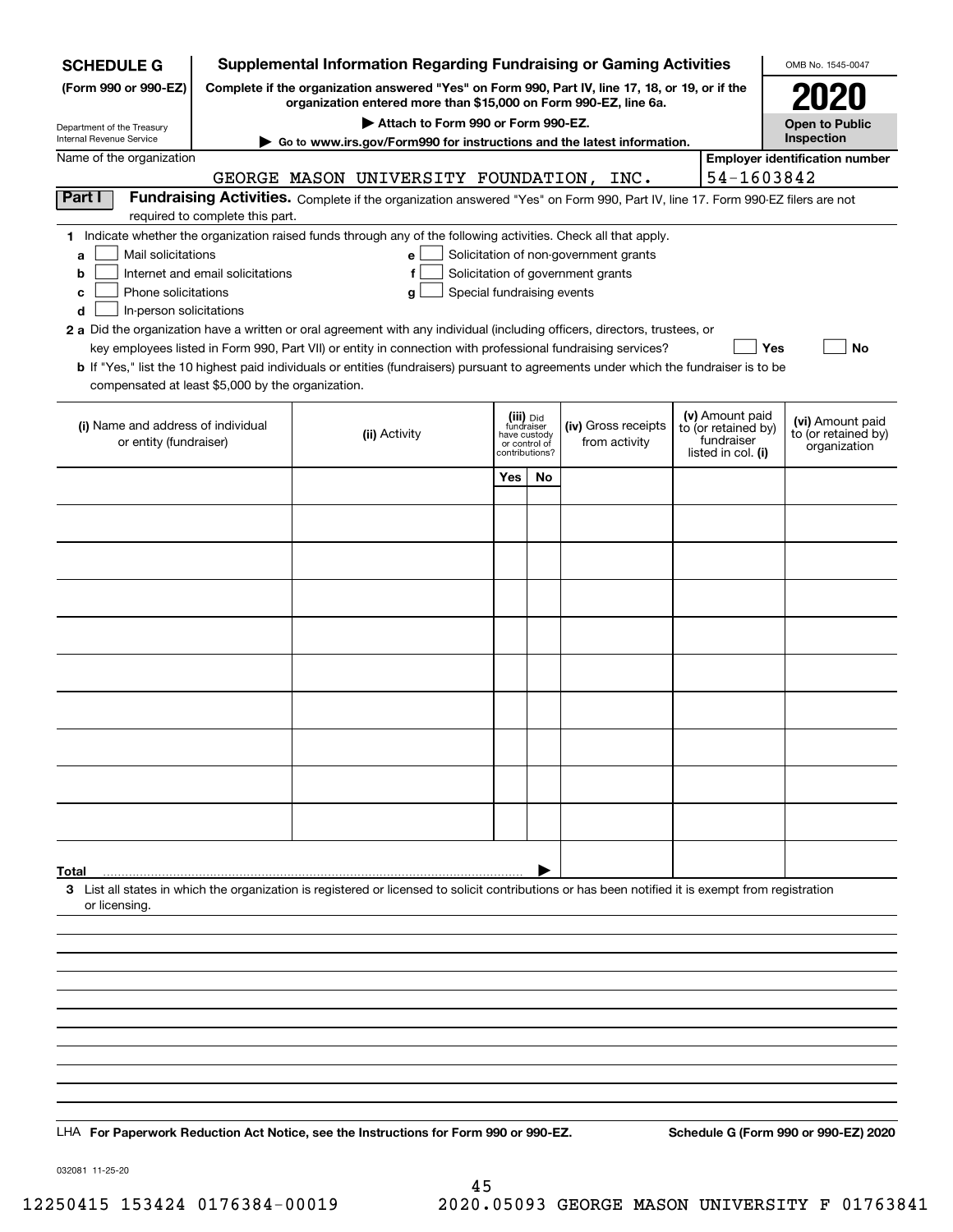Schedule G (Form 990 or 990-EZ) 2020 <code>GEORGE MASON UNIVERSITY FOUNDATION</code> , <code>INC. 54-1603842 Page 2</code> **Part II** | Fundraising Events. Complete if the organization answered "Yes" on Form 990, Part IV, line 18, or reported more than \$15,000

of fundraising event contributions and gross income on Form 990-EZ, lines 1 and 6b. List events with gross receipts greater than \$5,000. (c) Other events **(a)** Event #1  $\vert$  **(b)** Event #2 **(d)**  Total events PATRIOT CLUB NONE DIVERSITY (add col. **(a)** through SCHOLAR GOLF FALL GOLF col. **(c)**) (event type) (event type) (total number) Revenue Revenue 40,455. 14,895. 55,350. **1**Gross receipts ~~~~~~~~~~~~~~ 40,455. 14,895. 55,350. **2** Less: Contributions ................................ Gross income (line 1 minus line 2) **3**. . . . . . . . . . . . **4** Cash prizes <sub>……………………………………</sub> 3,511. 3,511. **5** Noncash prizes \_\_\_\_\_\_\_\_\_\_\_\_\_\_\_\_\_\_\_\_\_\_\_\_\_\_\_\_ Direct Expenses Direct Expense 2,500. 2,500. **6**Rent/facility costs ~~~~~~~~~~~~251. 251. **7**Food and beverages **8**Entertainment ~~~~~~~~~~~~~~ 4,793. 14,634. 19,427. Other direct expenses ~~~~~~~~~~ **9**25,689.  $\blacktriangleright$ **10** Direct expense summary. Add lines 4 through 9 in column (d)  $-25,689$ . …… ▶ **11** Net income summary. Subtract line 10 from line 3, column (d) **Part III | Gaming.** Complete if the organization answered "Yes" on Form 990, Part IV, line 19, or reported more than \$15,000 on Form 990-EZ, line 6a. **(b)**  Pull tabs/instant **(d)**  Total gaming (add **(a)**  Revenue Bingo **Contract of Contract Contract Contract Contract Contract Contract Contract Contract Contract Contract Contract Contract Contract Contract Contract Contract Contract Contract Contract Contract Contract Contract Contr** Revenue bingo/progressive bingo col. **(a)** through col. **(c)**) **1**Gross revenue **2** Cash prizes <sub>……………………………………</sub> Direct Expenses Direct Expenses **3**Noncash prizes **4**Rent/facility costs ~~~~~~~~~~~~**5**Other direct expenses  $\boxed{\Box}$  Yes \_\_\_\_\_\_\_ %  $\boxed{\Box}$  Yes \_\_\_\_\_\_\_ %  $\boxed{\Box}$  $\mathcal{L}^{\text{max}}$ %**Yes Yes Yes** % %  $\mathcal{L}^{\text{max}}$ **6** Volunteer labor **No**Volunteer labor \_\_\_\_\_\_\_\_\_\_\_\_\_\_\_\_\_\_\_\_\_\_\_\_\_\_\_\_\_ **No No 7**Direct expense summary. Add lines 2 through 5 in column (d) | …… ▶ **8**Net gaming income summary. Subtract line 7 from line 1, column (d) **9**Enter the state(s) in which the organization conducts gaming activities: **Yes**  $\mathcal{L}^{\text{max}}$ **a**Is the organization licensed to conduct gaming activities in each of these states? ~~~~~~~~~~~~~~~~~~~~ **No b**If "No," explain:

**10a**Were any of the organization's gaming licenses revoked, suspended, or terminated during the tax year? **b** If "Yes," explain: **Yes**

032082 11-25-20

**Schedule G (Form 990 or 990-EZ) 2020**

**No**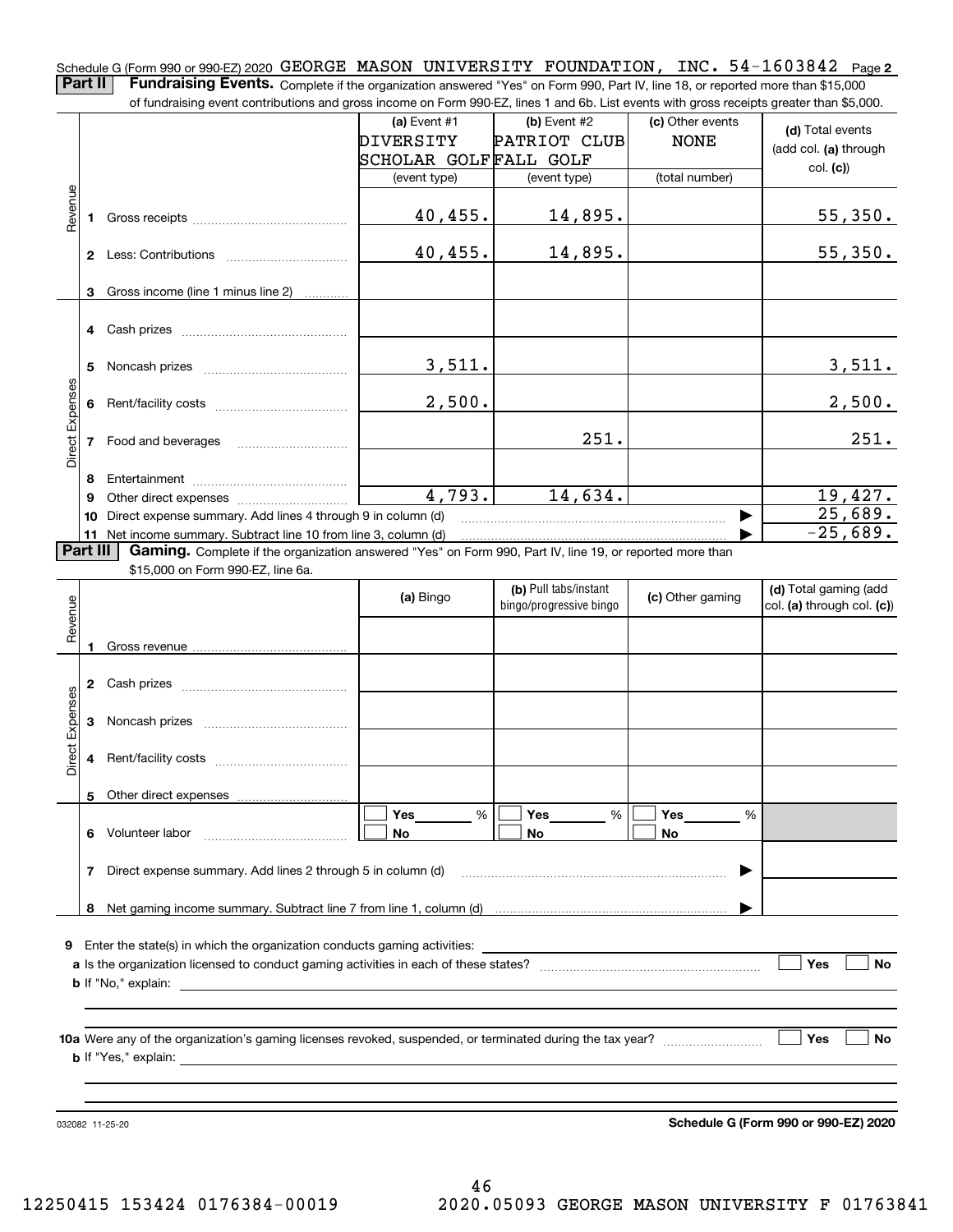|    | Schedule G (Form 990 or 990-EZ) 2020 GEORGE MASON UNIVERSITY FOUNDATION, INC. 54-1603842                                                                 |                 | Page 3    |
|----|----------------------------------------------------------------------------------------------------------------------------------------------------------|-----------------|-----------|
|    |                                                                                                                                                          | Yes             | No        |
|    | 12 Is the organization a grantor, beneficiary or trustee of a trust, or a member of a partnership or other entity formed                                 | Yes             | No        |
|    | 13 Indicate the percentage of gaming activity conducted in:                                                                                              |                 |           |
|    |                                                                                                                                                          | 13а             | %         |
|    |                                                                                                                                                          | 13 <sub>b</sub> | %         |
|    | 14 Enter the name and address of the person who prepares the organization's gaming/special events books and records:                                     |                 |           |
|    |                                                                                                                                                          |                 |           |
|    |                                                                                                                                                          |                 |           |
|    |                                                                                                                                                          | Yes             | No        |
|    |                                                                                                                                                          |                 |           |
|    | of gaming revenue retained by the third party $\triangleright$ \$                                                                                        |                 |           |
|    | c If "Yes," enter name and address of the third party:                                                                                                   |                 |           |
|    | <u> 1989 - Johann Barbara, marka a shekara tsa na shekara tsa na shekara tsa na shekara tsa na shekara tsa na sh</u><br>Name $\blacktriangleright$       |                 |           |
|    | Address $\blacktriangleright$                                                                                                                            |                 |           |
| 16 | Gaming manager information:                                                                                                                              |                 |           |
|    | $Name \rightarrow$                                                                                                                                       |                 |           |
|    | Gaming manager compensation > \$                                                                                                                         |                 |           |
|    |                                                                                                                                                          |                 |           |
|    |                                                                                                                                                          |                 |           |
|    |                                                                                                                                                          |                 |           |
|    |                                                                                                                                                          |                 |           |
|    | Director/officer<br>Employee<br>Independent contractor                                                                                                   |                 |           |
|    | <b>17</b> Mandatory distributions:                                                                                                                       |                 |           |
|    | a Is the organization required under state law to make charitable distributions from the gaming proceeds to                                              |                 |           |
|    | retain the state gaming license?                                                                                                                         | $\Box$ Yes      | $\Box$ No |
|    | <b>b</b> Enter the amount of distributions required under state law to be distributed to other exempt organizations or spent in the                      |                 |           |
|    | organization's own exempt activities during the tax year $\triangleright$ \$                                                                             |                 |           |
|    | <b>Part IV</b><br>Supplemental Information. Provide the explanations required by Part I, line 2b, columns (iii) and (v); and Part III, lines 9, 9b, 10b, |                 |           |
|    | 15b, 15c, 16, and 17b, as applicable. Also provide any additional information. See instructions.                                                         |                 |           |
|    |                                                                                                                                                          |                 |           |
|    |                                                                                                                                                          |                 |           |
|    |                                                                                                                                                          |                 |           |
|    |                                                                                                                                                          |                 |           |
|    |                                                                                                                                                          |                 |           |
|    |                                                                                                                                                          |                 |           |
|    |                                                                                                                                                          |                 |           |
|    |                                                                                                                                                          |                 |           |
|    |                                                                                                                                                          |                 |           |
|    | Schedule G (Form 990 or 990-EZ) 2020<br>032083 11-25-20<br>47                                                                                            |                 |           |
|    |                                                                                                                                                          |                 |           |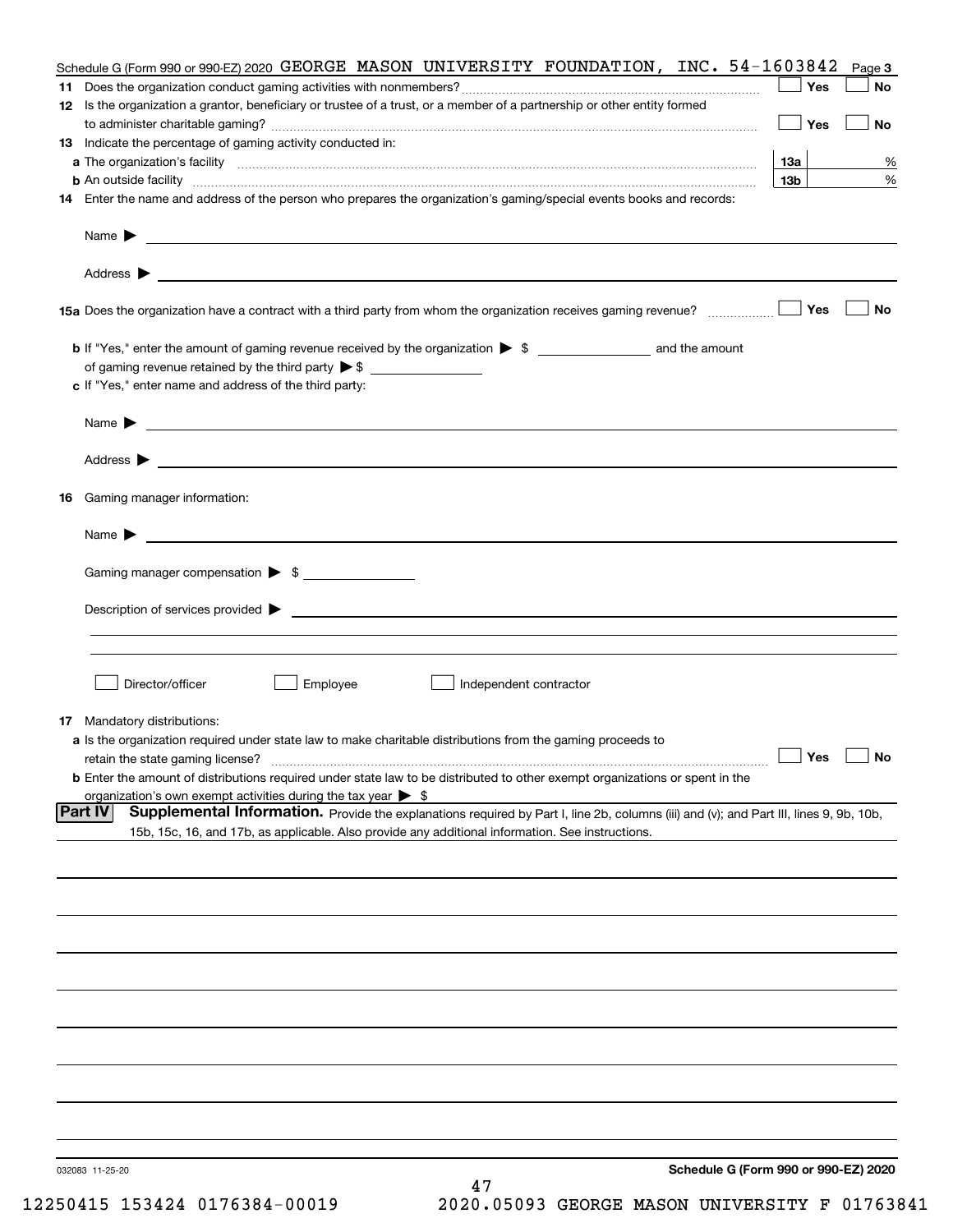| Schedule G (Form 990 or 990-EZ) GEORGE MAS<br><b>Part IV</b> Supplemental Information (continued) |  | GEORGE MASON UNIVERSITY FOUNDATION, INC. 54-1603842 Page 4 |                                 |  |
|---------------------------------------------------------------------------------------------------|--|------------------------------------------------------------|---------------------------------|--|
|                                                                                                   |  |                                                            |                                 |  |
|                                                                                                   |  |                                                            |                                 |  |
|                                                                                                   |  |                                                            |                                 |  |
|                                                                                                   |  |                                                            |                                 |  |
|                                                                                                   |  |                                                            |                                 |  |
|                                                                                                   |  |                                                            |                                 |  |
|                                                                                                   |  |                                                            |                                 |  |
|                                                                                                   |  |                                                            |                                 |  |
|                                                                                                   |  |                                                            |                                 |  |
|                                                                                                   |  |                                                            |                                 |  |
|                                                                                                   |  |                                                            |                                 |  |
|                                                                                                   |  |                                                            |                                 |  |
|                                                                                                   |  |                                                            |                                 |  |
|                                                                                                   |  |                                                            |                                 |  |
|                                                                                                   |  |                                                            |                                 |  |
|                                                                                                   |  |                                                            |                                 |  |
|                                                                                                   |  |                                                            |                                 |  |
|                                                                                                   |  |                                                            |                                 |  |
|                                                                                                   |  |                                                            |                                 |  |
|                                                                                                   |  |                                                            |                                 |  |
|                                                                                                   |  |                                                            |                                 |  |
|                                                                                                   |  |                                                            |                                 |  |
|                                                                                                   |  |                                                            |                                 |  |
|                                                                                                   |  |                                                            |                                 |  |
|                                                                                                   |  |                                                            |                                 |  |
|                                                                                                   |  |                                                            |                                 |  |
|                                                                                                   |  |                                                            |                                 |  |
|                                                                                                   |  |                                                            |                                 |  |
|                                                                                                   |  |                                                            |                                 |  |
|                                                                                                   |  |                                                            |                                 |  |
|                                                                                                   |  |                                                            |                                 |  |
|                                                                                                   |  |                                                            |                                 |  |
|                                                                                                   |  |                                                            |                                 |  |
|                                                                                                   |  |                                                            |                                 |  |
|                                                                                                   |  |                                                            |                                 |  |
|                                                                                                   |  |                                                            |                                 |  |
|                                                                                                   |  |                                                            |                                 |  |
|                                                                                                   |  |                                                            |                                 |  |
|                                                                                                   |  |                                                            |                                 |  |
|                                                                                                   |  |                                                            |                                 |  |
|                                                                                                   |  |                                                            |                                 |  |
|                                                                                                   |  |                                                            | Schedule G (Form 990 or 990-EZ) |  |

032084 04-01-20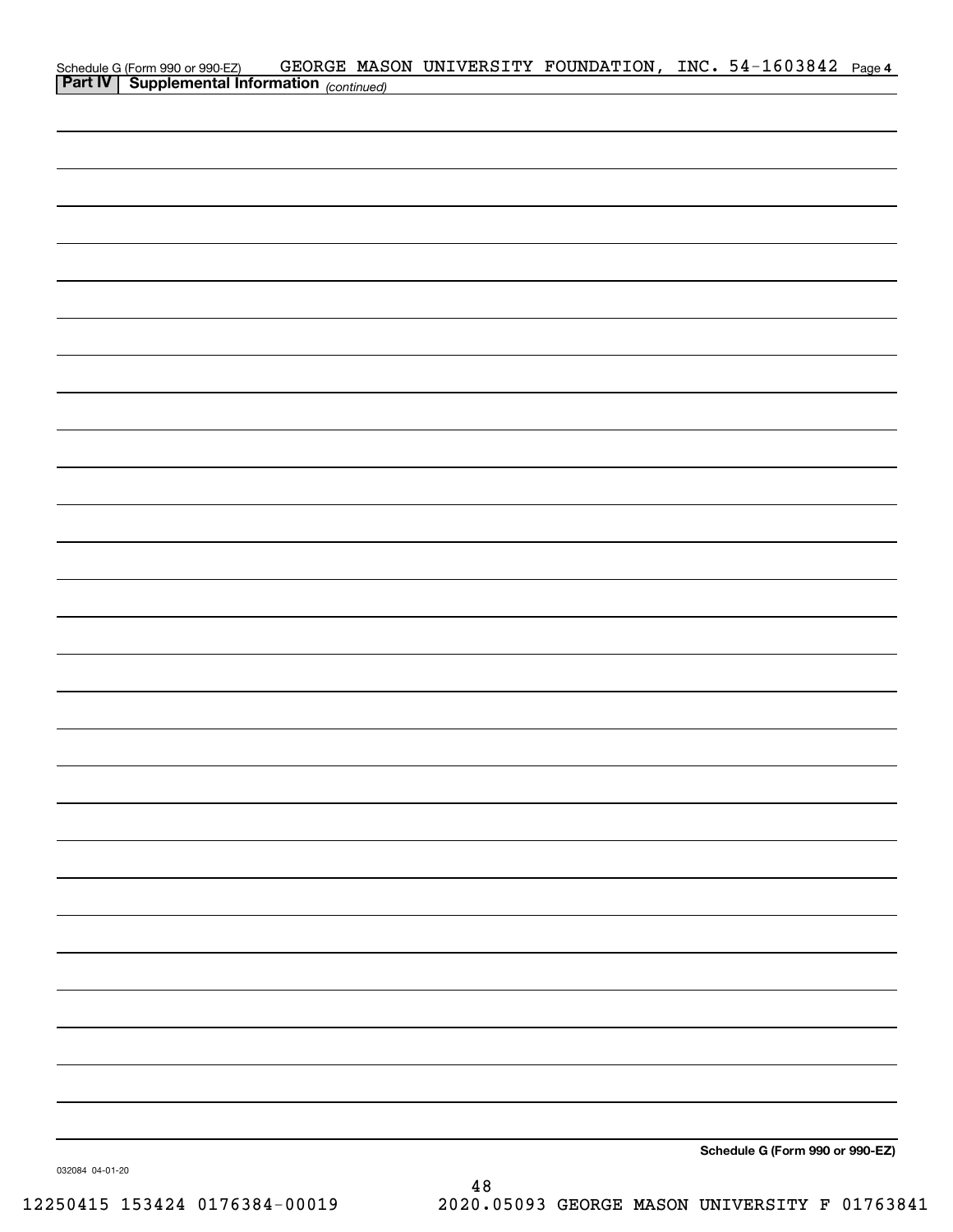| <b>SCHEDULE I</b><br>(Form 990)                                                                                                                                                                                                                                           |                            | <b>Grants and Other Assistance to Organizations,</b><br>Governments, and Individuals in the United States |                             |                                         |                                                                |                                          | OMB No. 1545-0047                     |  |  |  |
|---------------------------------------------------------------------------------------------------------------------------------------------------------------------------------------------------------------------------------------------------------------------------|----------------------------|-----------------------------------------------------------------------------------------------------------|-----------------------------|-----------------------------------------|----------------------------------------------------------------|------------------------------------------|---------------------------------------|--|--|--|
|                                                                                                                                                                                                                                                                           |                            | Complete if the organization answered "Yes" on Form 990, Part IV, line 21 or 22.                          |                             |                                         |                                                                |                                          | 2020                                  |  |  |  |
| Attach to Form 990.<br>Department of the Treasury                                                                                                                                                                                                                         |                            |                                                                                                           |                             |                                         |                                                                |                                          |                                       |  |  |  |
| Internal Revenue Service<br>Go to www.irs.gov/Form990 for the latest information.                                                                                                                                                                                         |                            |                                                                                                           |                             |                                         |                                                                |                                          |                                       |  |  |  |
| <b>Employer identification number</b><br>Name of the organization<br>54-1603842<br>GEORGE MASON UNIVERSITY FOUNDATION, INC.                                                                                                                                               |                            |                                                                                                           |                             |                                         |                                                                |                                          |                                       |  |  |  |
| Part I<br><b>General Information on Grants and Assistance</b>                                                                                                                                                                                                             |                            |                                                                                                           |                             |                                         |                                                                |                                          |                                       |  |  |  |
| Does the organization maintain records to substantiate the amount of the grants or assistance, the grantees' eligibility for the grants or assistance, and the selection<br>1.                                                                                            |                            |                                                                                                           |                             |                                         |                                                                |                                          | $\boxed{\text{X}}$ Yes<br>l No        |  |  |  |
| Describe in Part IV the organization's procedures for monitoring the use of grant funds in the United States.<br>$\mathbf{2}$<br>Part II                                                                                                                                  |                            |                                                                                                           |                             |                                         |                                                                |                                          |                                       |  |  |  |
| Grants and Other Assistance to Domestic Organizations and Domestic Governments. Complete if the organization answered "Yes" on Form 990, Part IV, line 21, for any<br>recipient that received more than \$5,000. Part II can be duplicated if additional space is needed. |                            |                                                                                                           |                             |                                         |                                                                |                                          |                                       |  |  |  |
| 1 (a) Name and address of organization<br>or government                                                                                                                                                                                                                   | $(b)$ EIN                  | (c) IRC section<br>(if applicable)                                                                        | (d) Amount of<br>cash grant | (e) Amount of<br>non-cash<br>assistance | (f) Method of<br>valuation (book,<br>FMV, appraisal,<br>other) | (g) Description of<br>noncash assistance | (h) Purpose of grant<br>or assistance |  |  |  |
| GEORGE MASON UNIVERSITY<br>4400 UNIVERSITY DRIVE                                                                                                                                                                                                                          |                            |                                                                                                           |                             |                                         |                                                                |                                          |                                       |  |  |  |
| FAIRFAX, VA 22030                                                                                                                                                                                                                                                         | 54-0836354 170/115         |                                                                                                           | 11, 118, 882.               | $\mathbf{0}$                            |                                                                |                                          | OPERATIONS SUPPORT                    |  |  |  |
| GEORGE MASON UNIVERSITY<br>4400 UNIVERSITY DRIVE<br>FAIRFAX, VA 22030                                                                                                                                                                                                     | 54-0836354 170/115         |                                                                                                           | 8, 322, 535,                | $\mathbf{0}$                            |                                                                |                                          | SALARY SUPPORT                        |  |  |  |
| GEORGE MASON UNIVERSITY<br>4400 UNIVERSITY DRIVE<br>FAIRFAX, VA 22030                                                                                                                                                                                                     | 54-0836354 170/115         |                                                                                                           | 5,629,353,                  | $\mathbf{0}$                            |                                                                |                                          | SCHOLARSHIP SUPPORT                   |  |  |  |
| GEORGE MASON UNIVERSITY<br>4400 UNIVERSITY DRIVE<br>FAIRFAX, VA 22030                                                                                                                                                                                                     | 54-0836354 170/115         |                                                                                                           | 1,843,827.                  | 0.                                      |                                                                |                                          | BENEFITS SUPPORT                      |  |  |  |
| GEORGE MASON UNIVERSITY<br>4400 UNIVERSITY DRIVE<br>FAIRFAX, VA 22030                                                                                                                                                                                                     | 54-0836354 170/115         |                                                                                                           | 911,653.                    | 0.                                      |                                                                |                                          | EMINENT SCHOLARS                      |  |  |  |
| MERCATUS CENTER<br>3434 N WASHINGTON BLVD<br>ARLINGTON, VA 22201                                                                                                                                                                                                          | $52 - 1328708$ $501(C)(3)$ |                                                                                                           | 23, 138, 360.               | $\mathfrak{o}$ .                        |                                                                |                                          | PROGRAM SUPPORT                       |  |  |  |
| 2 Enter total number of section 501(c)(3) and government organizations listed in the line 1 table<br>Enter total number of other organizations listed in the line 1 table<br>3                                                                                            |                            |                                                                                                           |                             |                                         |                                                                |                                          | 6.                                    |  |  |  |

**For Paperwork Reduction Act Notice, see the Instructions for Form 990. Schedule I (Form 990) 2020** LHA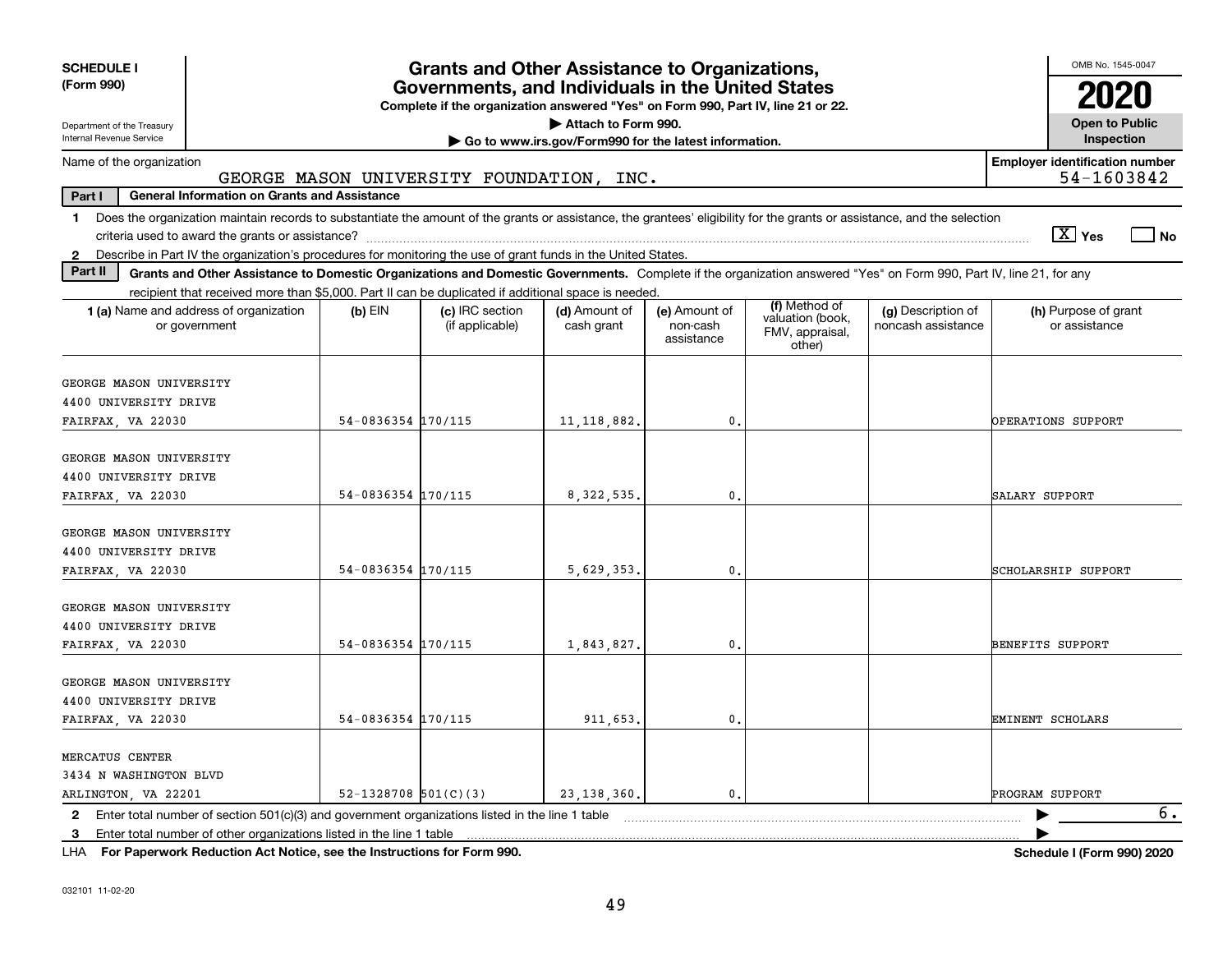#### **Part III Continuation of GEORGE MASON UNIVERSITY**<br>**Part II Continuation of Grants and Other Assistance to Domestic Organization** Schedule I (Form 990) GEORGE MASON UNIVERSITY FOUNDATION, INC. 54-1603842 <sub>Page 1</sub>

54-1603842

| Part II<br>Continuation of Grants and Other Assistance to Domestic Organizations and Domestic Governments (Schedule I (Form 990), Part II.) |                          |                                  |                             |                                         |                                                                |                                           |                                       |  |  |  |  |
|---------------------------------------------------------------------------------------------------------------------------------------------|--------------------------|----------------------------------|-----------------------------|-----------------------------------------|----------------------------------------------------------------|-------------------------------------------|---------------------------------------|--|--|--|--|
| (a) Name and address of<br>organization or government                                                                                       | $(b)$ EIN                | (c) IRC section<br>if applicable | (d) Amount of<br>cash grant | (e) Amount of<br>non-cash<br>assistance | (f) Method of<br>valuation<br>(book, FMV,<br>appraisal, other) | (g) Description of<br>non-cash assistance | (h) Purpose of grant<br>or assistance |  |  |  |  |
| NORTHERN VIRGINIA COMMUNITY<br>COLLEGE - 4001 WAKEFIELD CHAPEL RD<br>- ANNANDALE, VA 22003                                                  | 54-1268263 170/115       |                                  | 150,000.                    | $\mathfrak o$ .                         |                                                                |                                           | SCHOLARSHIP SUPPORT                   |  |  |  |  |
| OFFICE OF THE ATTORNEY GENERAL FOR<br>THE DISTRICT OF COLUMBIA - 400 6TH<br>ST NW - WASHINGTON, DC 20001                                    | $53 - 6001131$ 170/115   |                                  | 58,058.                     | $\mathbf{0}$                            |                                                                |                                           | POST-GRADUATE FELLOWSHIP<br>SUPPORT   |  |  |  |  |
| THE BRIGHAM AND WOMEN'S HOSPITAL<br>75 FRANCIS ST<br>BOSTON, MA 02115                                                                       | $04 - 2312909$ 170/115   |                                  | 36,443.                     | $\mathbf 0$ .                           |                                                                |                                           | RESEARCH SUPPORT                      |  |  |  |  |
| VIRGINIA TECH FOUNDATION, INC.<br>902 PRICES FORK ROAD STE 4000<br>BLACKSBURG, VA 24061                                                     | $54-0721690$ $501(C)(3)$ |                                  | 30,000.                     | $\mathfrak o$ .                         |                                                                |                                           | RESEARCH SUPPORT                      |  |  |  |  |
|                                                                                                                                             |                          |                                  |                             |                                         |                                                                |                                           |                                       |  |  |  |  |
|                                                                                                                                             |                          |                                  |                             |                                         |                                                                |                                           |                                       |  |  |  |  |
|                                                                                                                                             |                          |                                  |                             |                                         |                                                                |                                           |                                       |  |  |  |  |
|                                                                                                                                             |                          |                                  |                             |                                         |                                                                |                                           |                                       |  |  |  |  |
|                                                                                                                                             |                          |                                  |                             |                                         |                                                                |                                           |                                       |  |  |  |  |

**Schedule I (Form 990)**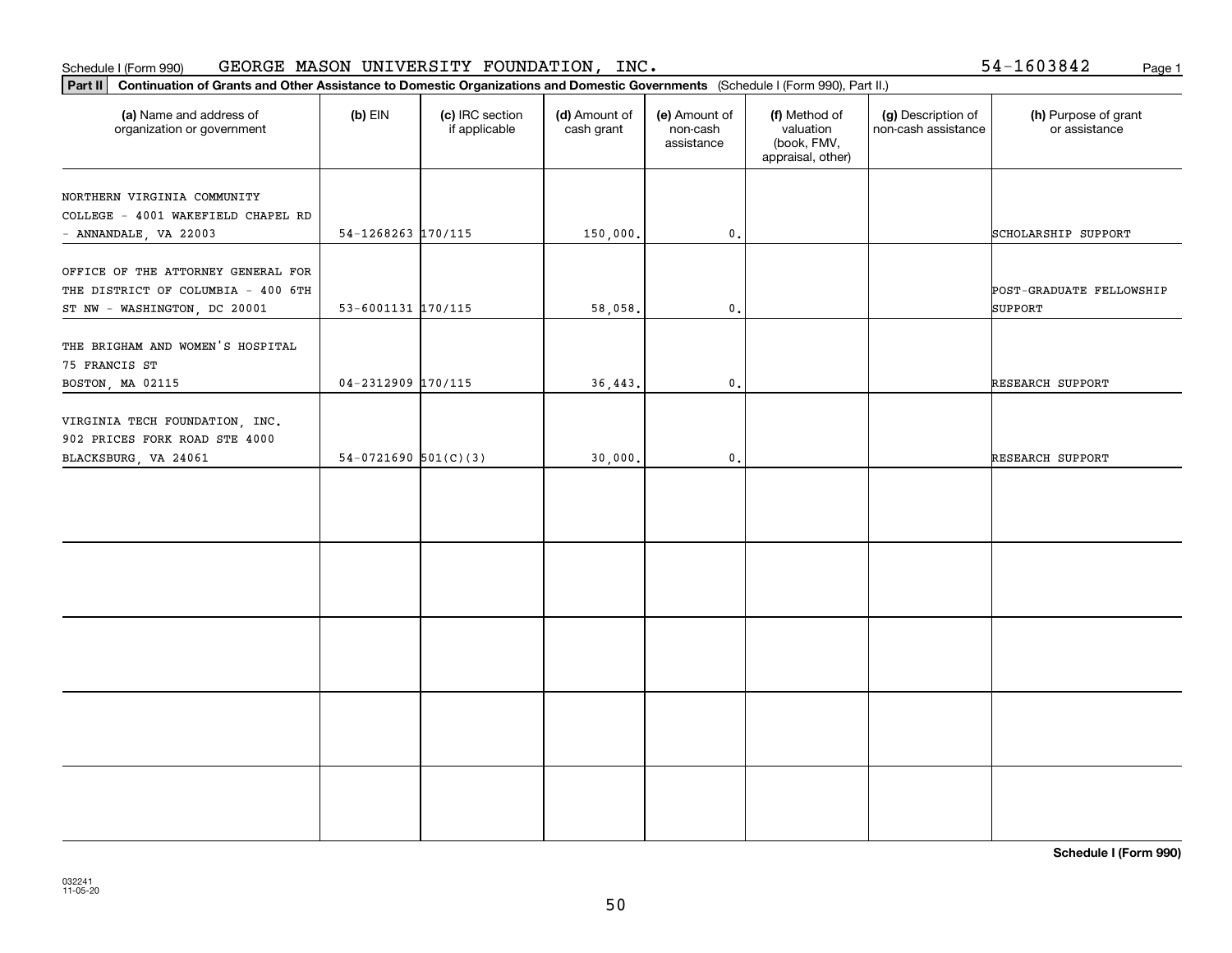Schedule I (Form 990) 2020 GEORGE MASON UNIVERSITY FOUNDATION, INC. 54-1603842 Page

**2**

**Part III | Grants and Other Assistance to Domestic Individuals. Complete if the organization answered "Yes" on Form 990, Part IV, line 22.** Part III can be duplicated if additional space is needed.

| (a) Type of grant or assistance                                                                                                                      | (b) Number of<br>recipients | (c) Amount of<br>cash grant | (d) Amount of non-<br>cash assistance | (e) Method of valuation<br>(book, FMV, appraisal, other) | (f) Description of noncash assistance |
|------------------------------------------------------------------------------------------------------------------------------------------------------|-----------------------------|-----------------------------|---------------------------------------|----------------------------------------------------------|---------------------------------------|
|                                                                                                                                                      |                             |                             |                                       |                                                          |                                       |
| SCHOLARSHIPS                                                                                                                                         | 424                         | 685,419.                    | $\mathbf{0}$                          |                                                          |                                       |
|                                                                                                                                                      |                             |                             |                                       |                                                          |                                       |
| RENEWAL APPLICATIONS                                                                                                                                 | 6                           | 2,970.                      | $\mathbf{0}$                          |                                                          |                                       |
|                                                                                                                                                      |                             |                             |                                       |                                                          |                                       |
|                                                                                                                                                      |                             |                             |                                       |                                                          |                                       |
|                                                                                                                                                      |                             |                             |                                       |                                                          |                                       |
|                                                                                                                                                      |                             |                             |                                       |                                                          |                                       |
|                                                                                                                                                      |                             |                             |                                       |                                                          |                                       |
|                                                                                                                                                      |                             |                             |                                       |                                                          |                                       |
| Part IV<br>Supplemental Information. Provide the information required in Part I, line 2; Part III, column (b); and any other additional information. |                             |                             |                                       |                                                          |                                       |
| PART I, LINE 2:                                                                                                                                      |                             |                             |                                       |                                                          |                                       |
| THE GEORGE MASON UNIVERSITY FOUNDATION FOLLOWS ESTABLISHED DISBURSEMENT                                                                              |                             |                             |                                       |                                                          |                                       |
| PROCEDURES THAT ENSURE ALL PAYMENTS ARE PROPERLY DOCUMENTED, SUPPORTED, AND                                                                          |                             |                             |                                       |                                                          |                                       |
| RECORDED, APPROVED BY THE APPROPRIATE OFFICIALS AND MANAGEMENT, MADE FOR                                                                             |                             |                             |                                       |                                                          |                                       |
| VALID PURPOSES THAT ARE REASONABLE AND NECESSARY, AND MADE IN COMPLIANCE                                                                             |                             |                             |                                       |                                                          |                                       |
| WITH GOVERNMENT REGULATIONS. ALL DISBURSEMENTS OF DONOR RESTRICTED FUNDS                                                                             |                             |                             |                                       |                                                          |                                       |

ARE MADE IN ACCORDANCE WITH ANY PURPOSE RESTRICTIONS, FOR THE BENEFIT OF

GEORGE MASON UNIVERSITY OR OTHER AFFILIATED EDUCATIONAL AND RESEARCH

### ORGANIZATIONS. THE FOUNDATION DISBURSES FUNDS TO GEORGE MASON UNIVERSITY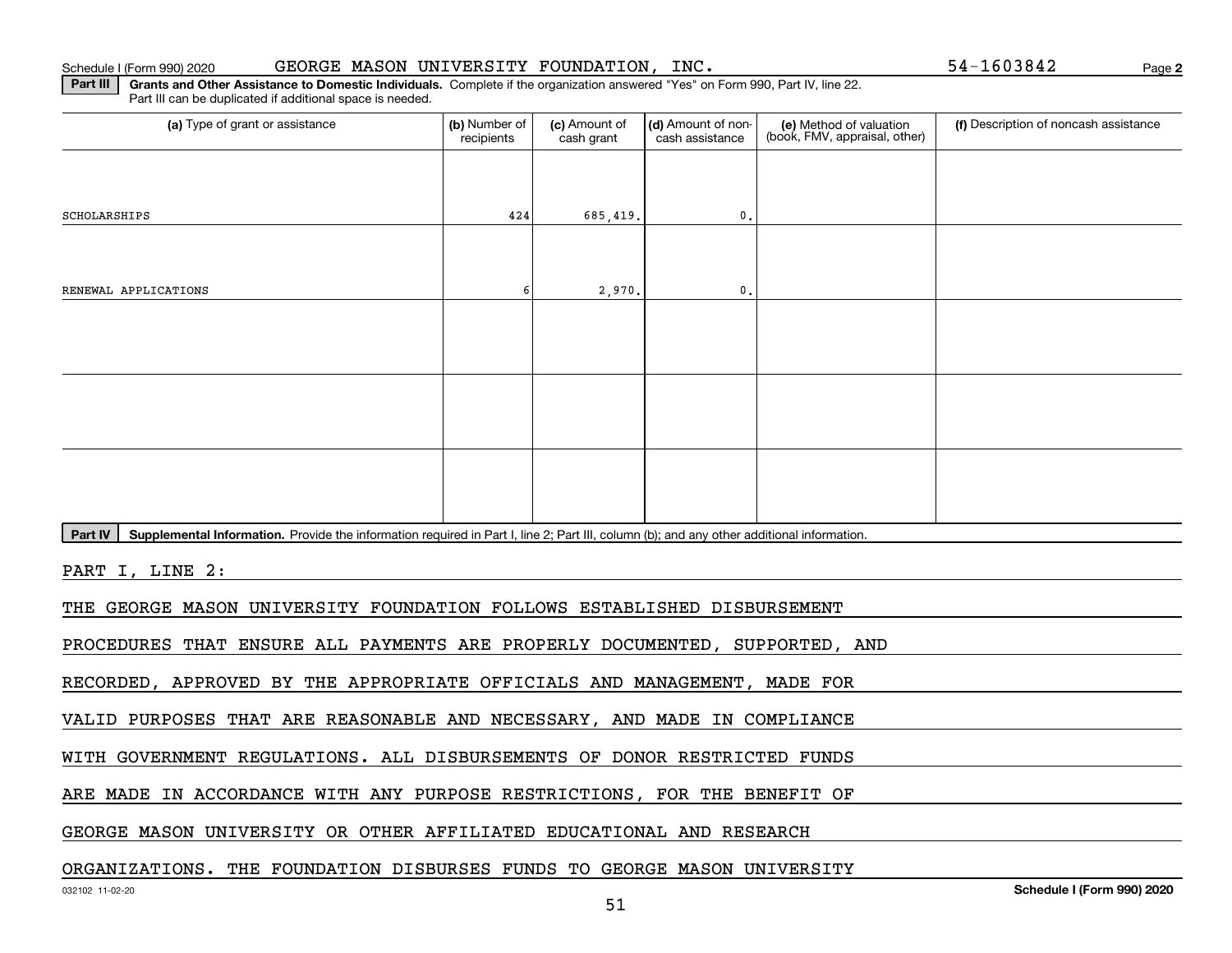| GEORGE MASON UNIVERSITY FOUNDATION, INC. 54-1603842 Page 2<br>Schedule I (Form 990)<br><b>Supplemental Information</b><br><b>Part IV</b> |
|------------------------------------------------------------------------------------------------------------------------------------------|
| AND OTHER AFFILIATED EDUCATIONAL AND RESEARCH ORGANIZATIONS FOR                                                                          |
| SCHOLARSHIPS, FELLOWSHIPS, AWARDS AND GENERAL OPERATING EXPENSES BASED ON                                                                |
| ELIGIBILITY DECISIONS MADE BY THE FOUNDATION/UNIVERSITY AFFILIATED                                                                       |
| ENTITIES.                                                                                                                                |
|                                                                                                                                          |
|                                                                                                                                          |
|                                                                                                                                          |
|                                                                                                                                          |
|                                                                                                                                          |
|                                                                                                                                          |
|                                                                                                                                          |
|                                                                                                                                          |
|                                                                                                                                          |
|                                                                                                                                          |
|                                                                                                                                          |
|                                                                                                                                          |
|                                                                                                                                          |
|                                                                                                                                          |
|                                                                                                                                          |
|                                                                                                                                          |
|                                                                                                                                          |
|                                                                                                                                          |
|                                                                                                                                          |
|                                                                                                                                          |
|                                                                                                                                          |
|                                                                                                                                          |
|                                                                                                                                          |
| Schedule I (Form 990)<br>032291<br>04-01-20                                                                                              |

52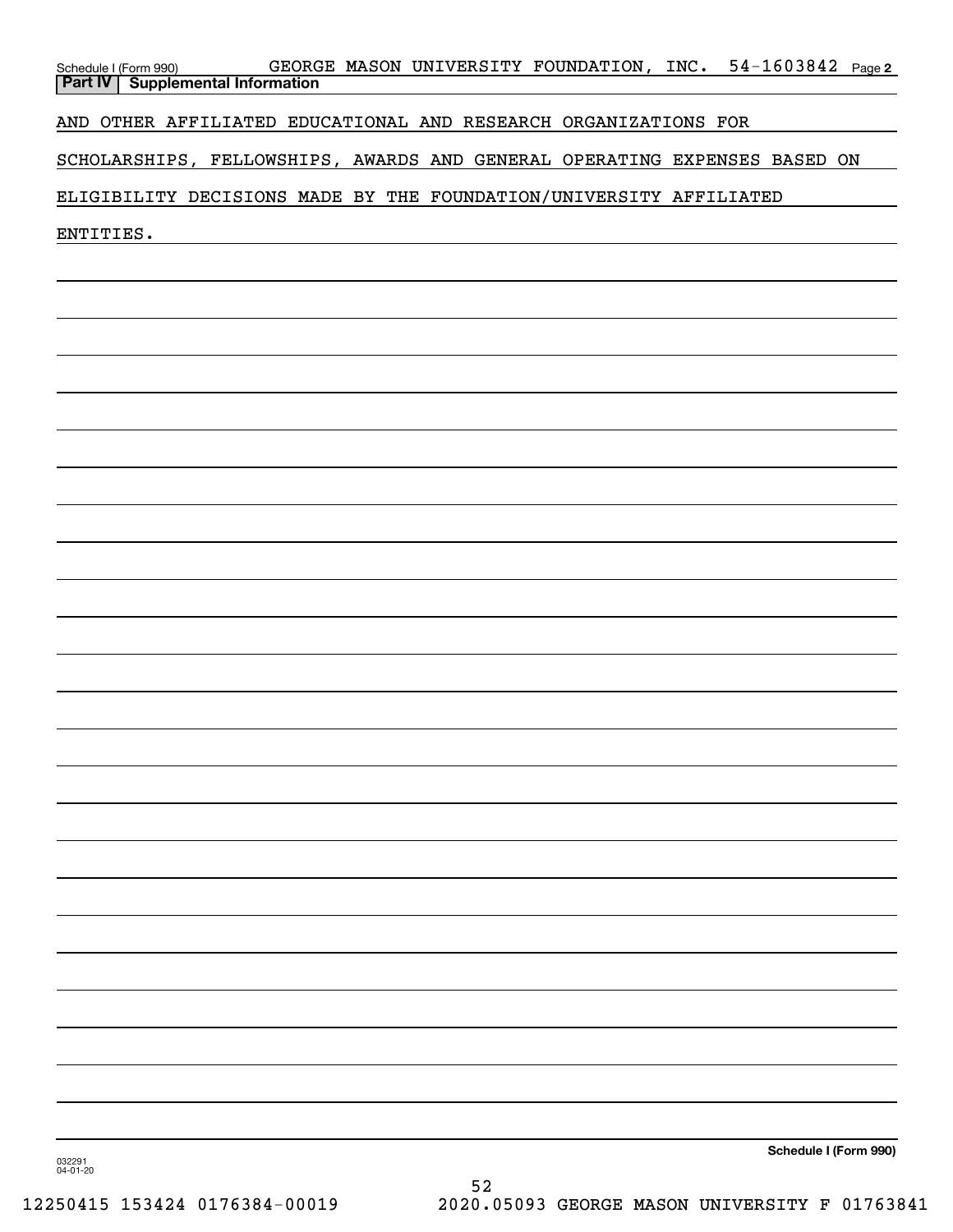|        | <b>Compensation Information</b><br><b>SCHEDULE J</b>                                                                                                    |            |              | OMB No. 1545-0047     |                         |
|--------|---------------------------------------------------------------------------------------------------------------------------------------------------------|------------|--------------|-----------------------|-------------------------|
|        | (Form 990)<br>For certain Officers, Directors, Trustees, Key Employees, and Highest                                                                     |            |              |                       |                         |
|        | <b>Compensated Employees</b>                                                                                                                            |            |              | 2020                  |                         |
|        | Complete if the organization answered "Yes" on Form 990, Part IV, line 23.                                                                              |            |              | <b>Open to Public</b> |                         |
|        | Attach to Form 990.<br>Department of the Treasury<br>Go to www.irs.gov/Form990 for instructions and the latest information.<br>Internal Revenue Service |            |              | Inspection            |                         |
|        | <b>Employer identification number</b><br>Name of the organization                                                                                       |            |              |                       |                         |
|        | GEORGE MASON UNIVERSITY FOUNDATION, INC.                                                                                                                | 54-1603842 |              |                       |                         |
| Part I | <b>Questions Regarding Compensation</b>                                                                                                                 |            |              |                       |                         |
|        |                                                                                                                                                         |            |              | Yes                   | No                      |
|        | 1a Check the appropriate box(es) if the organization provided any of the following to or for a person listed on Form 990,                               |            |              |                       |                         |
|        | Part VII, Section A, line 1a. Complete Part III to provide any relevant information regarding these items.                                              |            |              |                       |                         |
|        | First-class or charter travel<br>Housing allowance or residence for personal use                                                                        |            |              |                       |                         |
|        | Travel for companions<br>Payments for business use of personal residence                                                                                |            |              |                       |                         |
|        | Health or social club dues or initiation fees<br>Tax indemnification and gross-up payments                                                              |            |              |                       |                         |
|        | Discretionary spending account<br>Personal services (such as maid, chauffeur, chef)                                                                     |            |              |                       |                         |
|        |                                                                                                                                                         |            |              |                       |                         |
|        | <b>b</b> If any of the boxes on line 1a are checked, did the organization follow a written policy regarding payment or                                  |            |              |                       |                         |
|        | reimbursement or provision of all of the expenses described above? If "No," complete Part III to explain                                                |            | 1b           | X                     |                         |
| 2      | Did the organization require substantiation prior to reimbursing or allowing expenses incurred by all directors,                                        |            |              |                       |                         |
|        | trustees, and officers, including the CEO/Executive Director, regarding the items checked on line 1a?                                                   |            | $\mathbf{2}$ | X                     |                         |
|        |                                                                                                                                                         |            |              |                       |                         |
| з      | Indicate which, if any, of the following the organization used to establish the compensation of the organization's                                      |            |              |                       |                         |
|        | CEO/Executive Director. Check all that apply. Do not check any boxes for methods used by a related organization to                                      |            |              |                       |                         |
|        | establish compensation of the CEO/Executive Director, but explain in Part III.                                                                          |            |              |                       |                         |
|        | $X$ Compensation committee<br>Written employment contract                                                                                               |            |              |                       |                         |
|        | $X$ Compensation survey or study<br>Independent compensation consultant                                                                                 |            |              |                       |                         |
|        | $\mathbf{X}$ Approval by the board or compensation committee<br>Form 990 of other organizations                                                         |            |              |                       |                         |
|        |                                                                                                                                                         |            |              |                       |                         |
|        | During the year, did any person listed on Form 990, Part VII, Section A, line 1a, with respect to the filing                                            |            |              |                       |                         |
|        | organization or a related organization:                                                                                                                 |            |              |                       |                         |
| а      | Receive a severance payment or change-of-control payment?                                                                                               |            | 4a           |                       | х                       |
| b      | Participate in or receive payment from a supplemental nonqualified retirement plan?                                                                     |            | 4b           |                       | $\overline{\texttt{x}}$ |
| с      | Participate in or receive payment from an equity-based compensation arrangement?                                                                        |            | 4c           |                       | $\overline{\text{x}}$   |
|        | If "Yes" to any of lines 4a-c, list the persons and provide the applicable amounts for each item in Part III.                                           |            |              |                       |                         |
|        |                                                                                                                                                         |            |              |                       |                         |
|        | Only section 501(c)(3), 501(c)(4), and 501(c)(29) organizations must complete lines 5-9.                                                                |            |              |                       |                         |
|        | For persons listed on Form 990, Part VII, Section A, line 1a, did the organization pay or accrue any compensation                                       |            |              |                       |                         |
|        | contingent on the revenues of:                                                                                                                          |            |              |                       |                         |
| а      |                                                                                                                                                         |            | 5а           |                       | x                       |
|        |                                                                                                                                                         |            | <b>5b</b>    |                       | $\overline{\text{x}}$   |
|        | If "Yes" on line 5a or 5b, describe in Part III.                                                                                                        |            |              |                       |                         |
| 6.     | For persons listed on Form 990, Part VII, Section A, line 1a, did the organization pay or accrue any compensation                                       |            |              |                       |                         |
|        | contingent on the net earnings of:                                                                                                                      |            |              |                       |                         |
| a      |                                                                                                                                                         |            | 6a           |                       | x                       |
|        |                                                                                                                                                         |            | 6b           |                       | $\overline{\text{x}}$   |
|        | If "Yes" on line 6a or 6b, describe in Part III.                                                                                                        |            |              |                       |                         |
|        | 7 For persons listed on Form 990, Part VII, Section A, line 1a, did the organization provide any nonfixed payments                                      |            |              |                       |                         |
|        |                                                                                                                                                         |            | 7            |                       | х                       |
| 8      | Were any amounts reported on Form 990, Part VII, paid or accrued pursuant to a contract that was subject to the                                         |            |              |                       |                         |
|        | initial contract exception described in Regulations section 53.4958-4(a)(3)? If "Yes," describe in Part III                                             |            | 8            |                       | x                       |
| 9      | If "Yes" on line 8, did the organization also follow the rebuttable presumption procedure described in                                                  |            |              |                       |                         |
|        |                                                                                                                                                         |            | 9            |                       |                         |
|        | sucely Deduction Act Nation, and the Instructions for Form 000<br><b>Cohodule I</b> (Found                                                              |            |              |                       |                         |

**For Paperwork Reduction Act Notice, see the Instructions for Form 990. Schedule J (Form 990) 2020** LHA

032111 12-07-20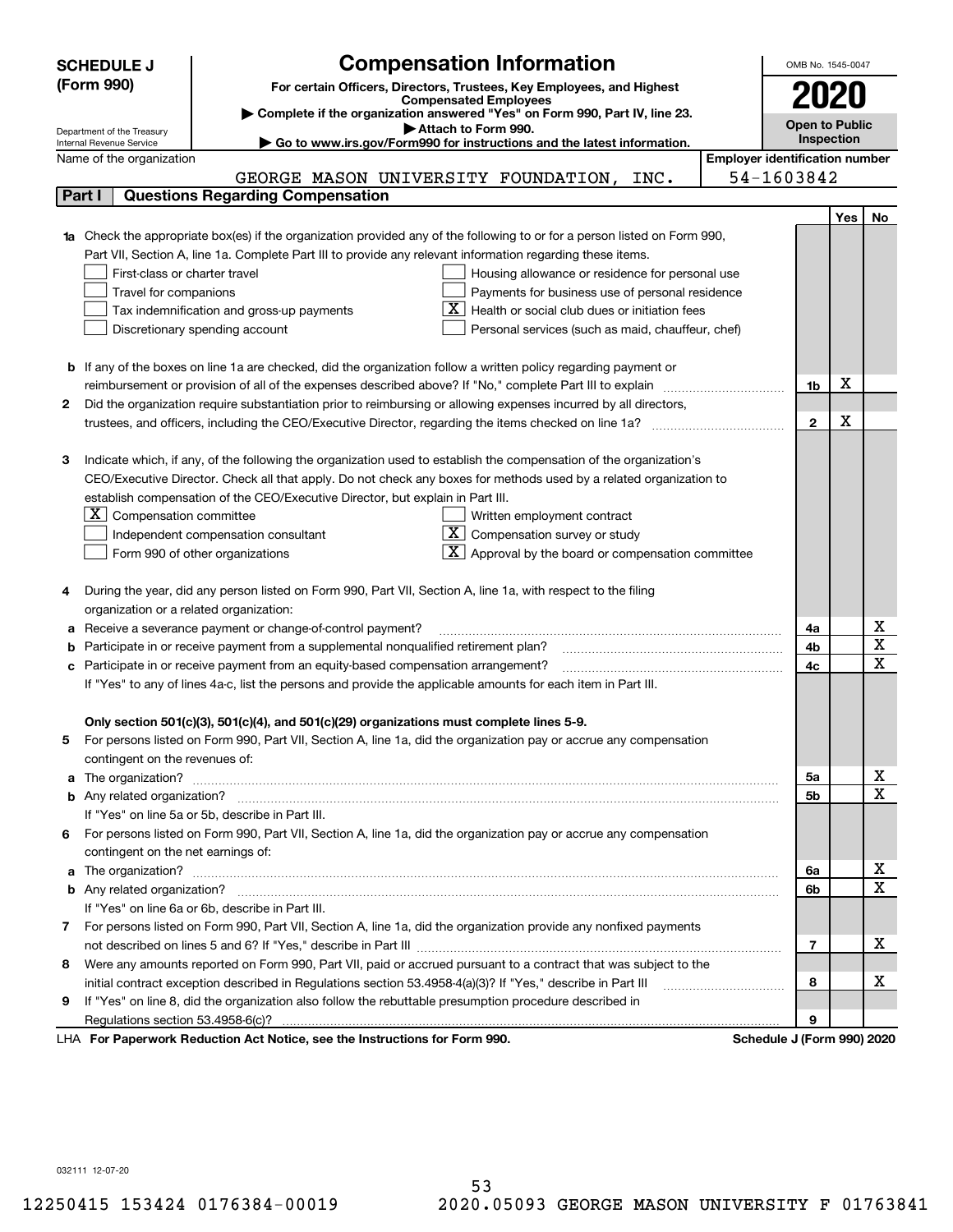#### GEORGE MASON UNIVERSITY FOUNDATION, INC. 54-1603842

# Schedule J (Form 990) 2020 GEORGE MASON UNIVERSITY FOUNDATION, INC。 54-I 6 0 3 8 4 Z<br>Part II | Officers, Directors, Trustees, Key Employees, and Highest Compensated Employees. Use duplicate copies if a

For each individual whose compensation must be reported on Schedule J, report compensation from the organization on row (i) and from related organizations, described in the instructions, on row (ii). Do not list any individuals that aren't listed on Form 990, Part VII.

**Note:**  The sum of columns (B)(i)-(iii) for each listed individual must equal the total amount of Form 990, Part VII, Section A, line 1a, applicable column (D) and (E) amounts for that individual.

|                                   |             |                          | (B) Breakdown of W-2 and/or 1099-MISC compensation |                                           | (C) Retirement and             | (D) Nontaxable | (E) Total of columns | (F) Compensation<br>in column (B)         |  |
|-----------------------------------|-------------|--------------------------|----------------------------------------------------|-------------------------------------------|--------------------------------|----------------|----------------------|-------------------------------------------|--|
| (A) Name and Title                |             | (i) Base<br>compensation | (ii) Bonus &<br>incentive<br>compensation          | (iii) Other<br>reportable<br>compensation | other deferred<br>compensation | benefits       | $(B)(i)-(D)$         | reported as deferred<br>on prior Form 990 |  |
| MARY SUSAN VAN LEUNEN<br>(1)      | (i)         | 169,559.                 | $\overline{0}$ .                                   | 2,297.                                    | 24, 256.                       | 391.           | 196, 503.            | 0.                                        |  |
| VICE PRESIDENT AND CFO            | (ii)        | $\overline{0}$ .         | $\overline{0}$ .                                   | $\overline{0}$ .                          | $\overline{0}$ .               | 0.             | $\overline{0}$ .     | $\overline{0}$ .                          |  |
| ELIZABETH CANTRELL<br>(2)         | (i)         | 122,568.                 | $\overline{0}$ .                                   | 220.                                      | 18, 170.                       | 23,704.        | 164, 662.            | $\overline{0}$ .                          |  |
| CONTROLLER                        | (ii)        | 0.                       | $\overline{0}$ .                                   | 0.                                        | 0.                             | 0.             | 0.                   | $\overline{0}$ .                          |  |
| TRACY WHITE<br>(3)                | (i)         | 154,400.                 | $\overline{0}$ .                                   | $\overline{0}$ .                          | $\overline{0}$ .               | 0.             | 154,400.             | $\overline{0}$ .                          |  |
| DIR. OF REAL ESTATE & INVESTMENTS | (ii)        | 0.                       | $\overline{0}$ .                                   | $0$ .                                     | 0.                             | 0.             | 0.                   | $\overline{0}$ .                          |  |
|                                   | (i)         |                          |                                                    |                                           |                                |                |                      |                                           |  |
|                                   | (ii)        |                          |                                                    |                                           |                                |                |                      |                                           |  |
|                                   | (i)         |                          |                                                    |                                           |                                |                |                      |                                           |  |
|                                   | (ii)        |                          |                                                    |                                           |                                |                |                      |                                           |  |
|                                   | (i)         |                          |                                                    |                                           |                                |                |                      |                                           |  |
|                                   | (ii)        |                          |                                                    |                                           |                                |                |                      |                                           |  |
|                                   | (i)         |                          |                                                    |                                           |                                |                |                      |                                           |  |
|                                   | (ii)        |                          |                                                    |                                           |                                |                |                      |                                           |  |
|                                   | (i)         |                          |                                                    |                                           |                                |                |                      |                                           |  |
|                                   | (ii)        |                          |                                                    |                                           |                                |                |                      |                                           |  |
|                                   | (i)         |                          |                                                    |                                           |                                |                |                      |                                           |  |
|                                   | (ii)        |                          |                                                    |                                           |                                |                |                      |                                           |  |
|                                   | (i)         |                          |                                                    |                                           |                                |                |                      |                                           |  |
|                                   | (ii)        |                          |                                                    |                                           |                                |                |                      |                                           |  |
|                                   | (i)         |                          |                                                    |                                           |                                |                |                      |                                           |  |
|                                   | (ii)        |                          |                                                    |                                           |                                |                |                      |                                           |  |
|                                   | (i)<br>(ii) |                          |                                                    |                                           |                                |                |                      |                                           |  |
|                                   | (i)         |                          |                                                    |                                           |                                |                |                      |                                           |  |
|                                   | (ii)        |                          |                                                    |                                           |                                |                |                      |                                           |  |
|                                   | (i)         |                          |                                                    |                                           |                                |                |                      |                                           |  |
|                                   | (ii)        |                          |                                                    |                                           |                                |                |                      |                                           |  |
|                                   | (i)         |                          |                                                    |                                           |                                |                |                      |                                           |  |
|                                   | (ii)        |                          |                                                    |                                           |                                |                |                      |                                           |  |
|                                   | $(\sf{i})$  |                          |                                                    |                                           |                                |                |                      |                                           |  |
|                                   | (ii)        |                          |                                                    |                                           |                                |                |                      |                                           |  |

**Schedule J (Form 990) 2020**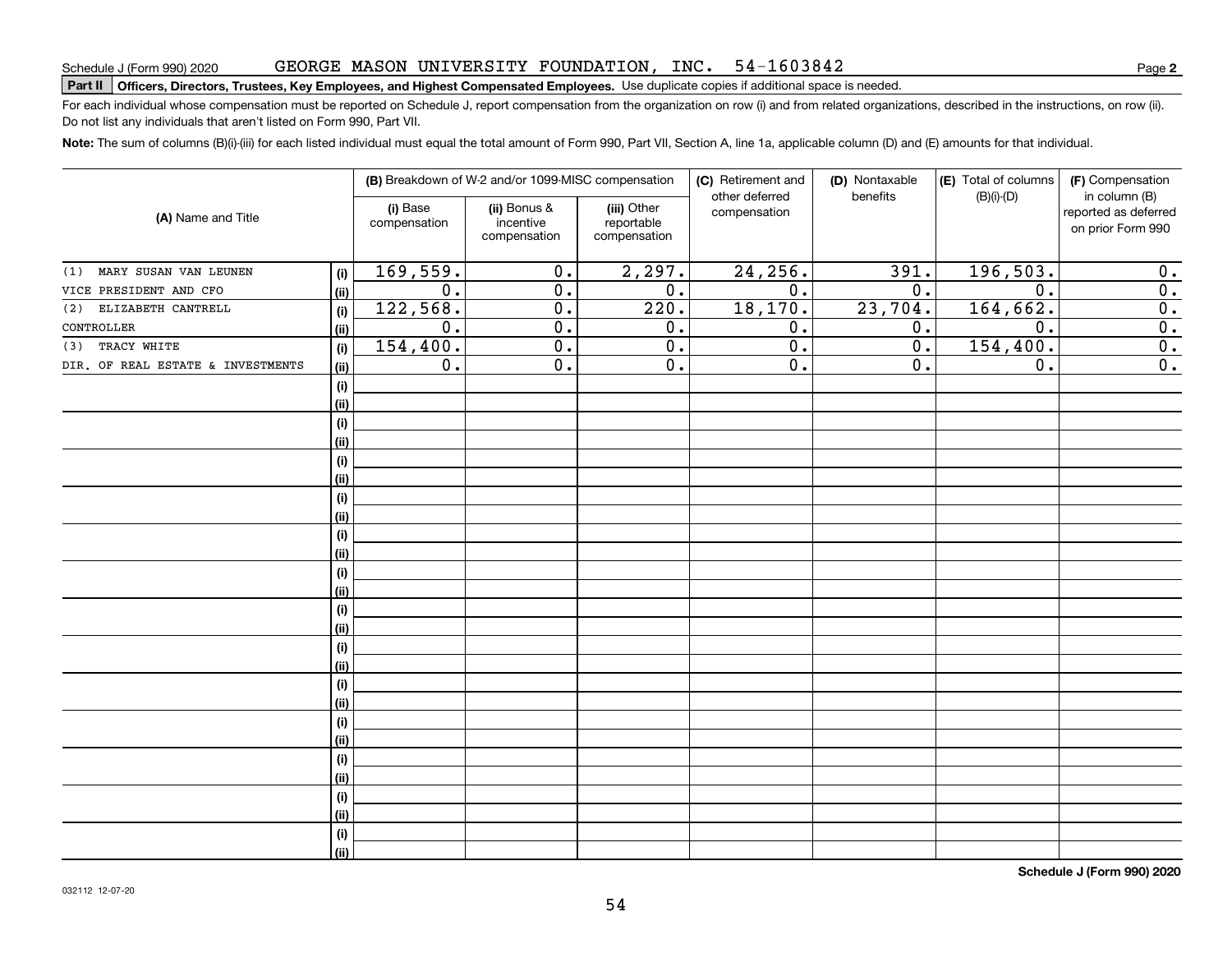#### **Part III Supplemental Information**

Schedule J (Form 990) 2020 GEORGE MASON UNIVERSITY FOUNDATION, INC.<br>Part III Supplemental Information<br>Provide the information, explanation, or descriptions required for Part I, lines 1a, 1b, 3, 4a, 4b, 4c, 5a, 5b, 6a, 6b,

#### PART I, LINE 1A:

THE FOUNDATION PROVIDES CERTAIN SOCIAL CLUB MEMBERSHIPS FOR FUNDRAISING,

DONOR CULTIVATION, OR OTHER BUSINESS PURPOSES. THE PERSONAL PORTION OF THE

#### MEMBERSHIPS IS INCLUDED IN THE INDIVIDUALS' TAXABLE COMPENSATION.

PART I, LINE 3:

THE COMPENSATION OF THE PRESIDENT OF THE FOUNDATION WAS REVIEWED AND

APPROVED BY A COMMITTEE PER THE POLICIES OF THE DEPARTMENT OF HUMAN

RESOURCES OF GEORGE MASON UNIVERSITY. THE COMPENSATION OF THE PRESIDENT OF

THE FOUNDATION LISTED IN PART VII REFLECTS THE PORTION FUNDED BY THE

FOUNDATION. INDIVIDUALS ON THE COMMITTEE INCLUDE THE UNIVERSITY PRESIDENT,

SENIOR VICE PRESIDENT OF ADMINISTRATION AND FINANCE, CHIEF OF STAFF, AND

VICE PRESIDENT OF HUMAN RESOURCES AND PAYROLL. SALARY INFORMATION INCLUDING

THE PREVIOUS INCUMBENT'S COMPENSATION, COMPENSATION OF THE SAME POSITION AT

THE OTHER VIRGINIA DOCTORAL INSTITUTIONS, AS WELL AS SALARY SURVEY DATA OF

GEORGE MASON UNIVERSITY'S PEER INSTITUTIONS AND COMPARABLE DC AREA

UNIVERSITIES WAS REVIEWED TO DETERMINE REASONABLENESS OF SALARY. OTHER KEY

EMPLOYEES' COMPENSATION IS REVIEWED AND APPROVED BY THE UNIVERSITY'S EQUITY

#### OFFICE AND HUMAN RESOURCES COMPENSATION TEAM TO DETERMINE EQUITY THROUGHOUT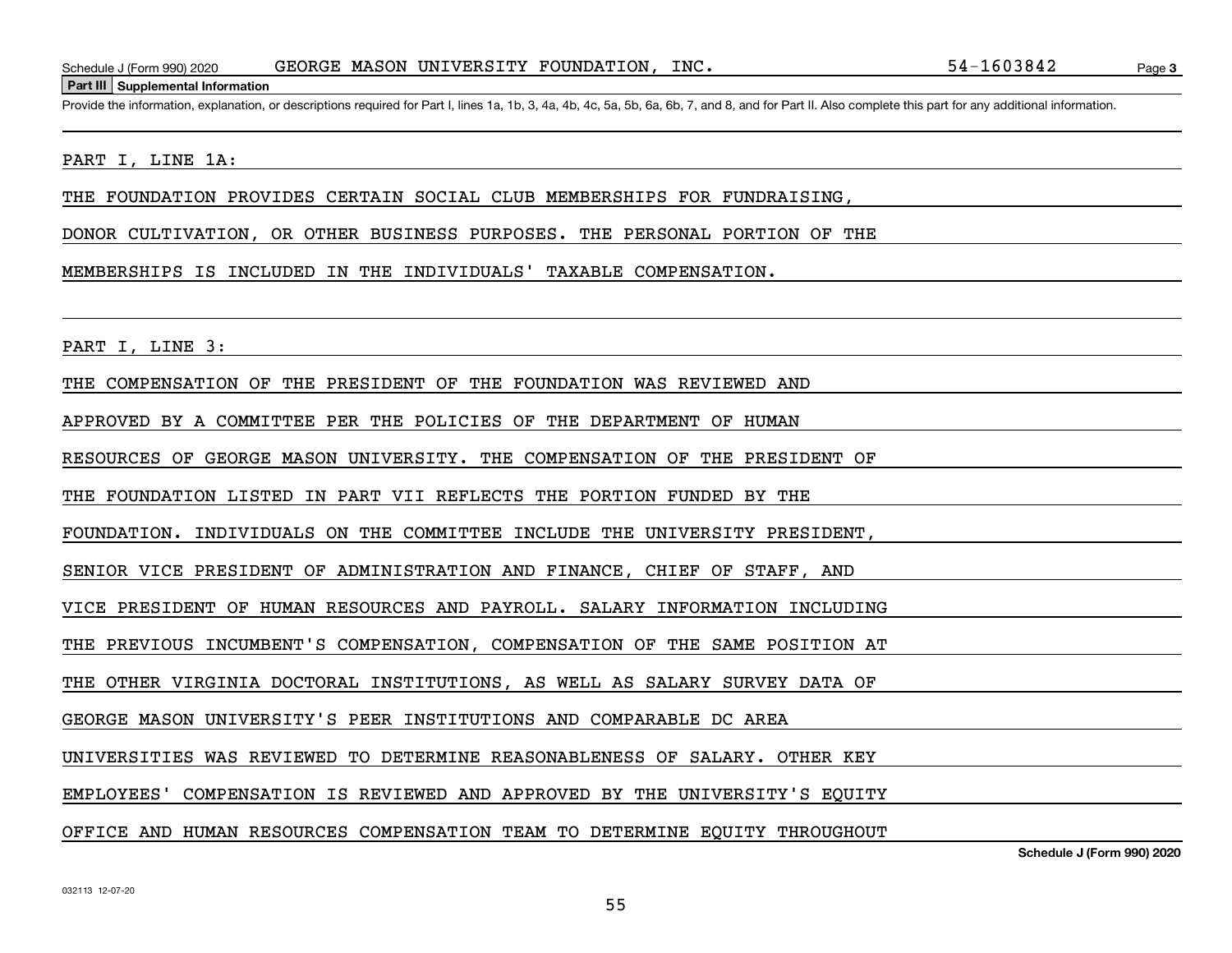**Part III Supplemental Information**

Schedule J (Form 990) 2020 GEORGE MASON UNIVERSITY FOUNDATION, INC.<br>Part III Supplemental Information<br>Provide the information, explanation, or descriptions required for Part I, lines 1a, 1b, 3, 4a, 4b, 4c, 5a, 5b, 6a, 6b,

## THE UNIVERSITY, OTHER STATE AGENCIES, AND THE MARKETPLACE.

**Schedule J (Form 990) 2020**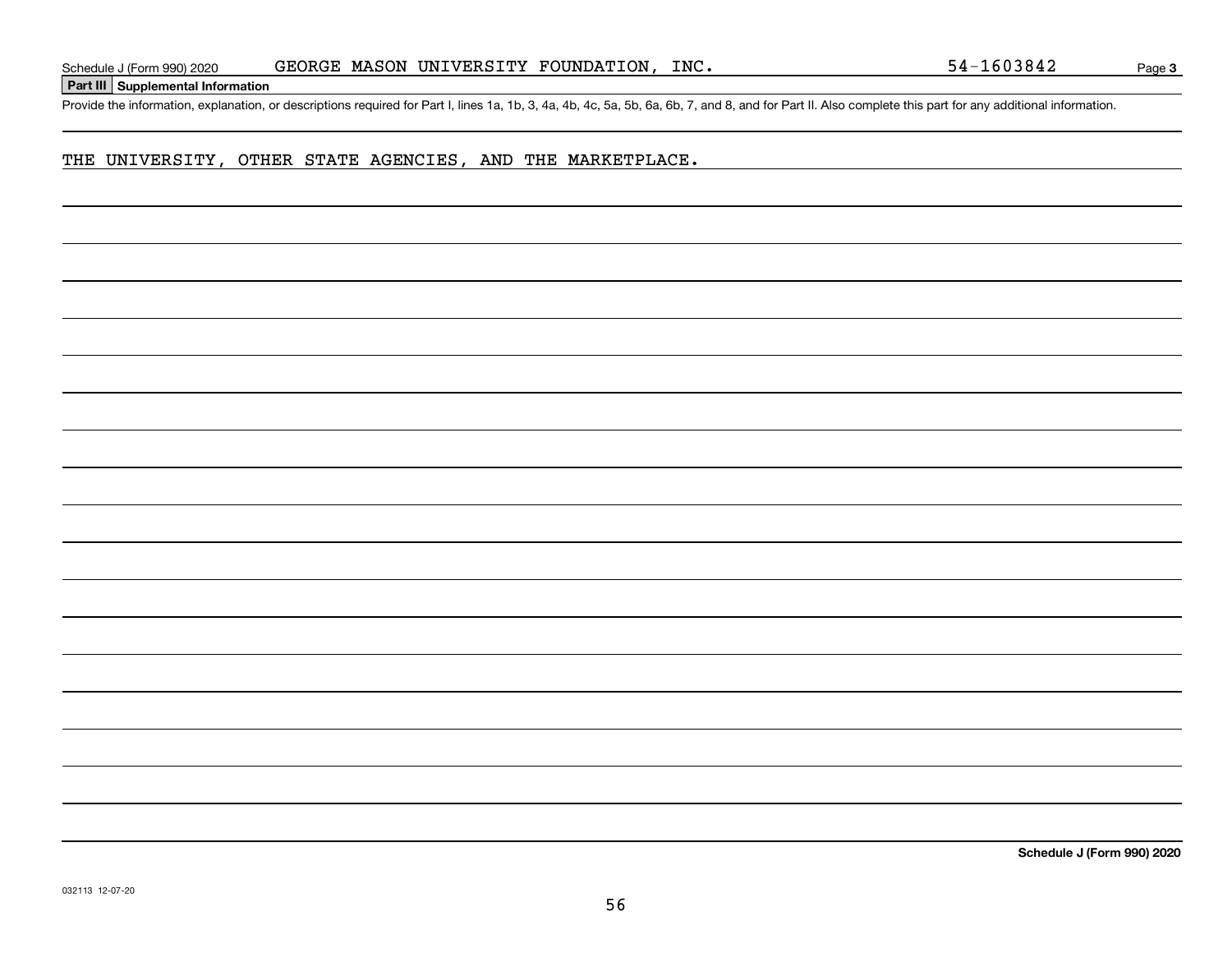| <b>Supplemental Information on Tax-Exempt Bonds</b><br><b>SCHEDULE K</b><br>Complete if the organization answered "Yes" on Form 990, Part IV, line 24a. Provide descriptions,<br>(Form 990)<br>explanations, and any additional information in Part VI.<br>Department of the Treasury<br>▶ Attach to Form 990. ▶ Go to www.irs.gov/Form990 for instructions and the latest information.<br>Internal Revenue Service |                  |                 |                 |                 |             |                       |                            |     |    | OMB No. 1545-0047<br>2020<br><b>Open to Public</b><br>Inspection |             |            |             |
|---------------------------------------------------------------------------------------------------------------------------------------------------------------------------------------------------------------------------------------------------------------------------------------------------------------------------------------------------------------------------------------------------------------------|------------------|-----------------|-----------------|-----------------|-------------|-----------------------|----------------------------|-----|----|------------------------------------------------------------------|-------------|------------|-------------|
| <b>Employer identification number</b><br>Name of the organization<br>GEORGE MASON UNIVERSITY FOUNDATION, INC.                                                                                                                                                                                                                                                                                                       |                  |                 |                 |                 |             |                       |                            |     |    |                                                                  |             |            |             |
|                                                                                                                                                                                                                                                                                                                                                                                                                     |                  |                 |                 |                 |             |                       |                            |     |    | 54-1603842                                                       |             |            |             |
| <b>Bond Issues</b><br>Part I                                                                                                                                                                                                                                                                                                                                                                                        |                  |                 |                 |                 |             |                       |                            |     |    |                                                                  |             |            |             |
| (a) Issuer name                                                                                                                                                                                                                                                                                                                                                                                                     | (b) Issuer EIN   | $(c)$ CUSIP $#$ | (d) Date issued | (e) Issue price |             |                       | (f) Description of purpose |     |    | $(g)$ Defeased $(h)$ On behalf                                   |             | (i) Pooled |             |
|                                                                                                                                                                                                                                                                                                                                                                                                                     |                  |                 |                 |                 |             |                       |                            |     |    | of issuer                                                        |             | financing  |             |
|                                                                                                                                                                                                                                                                                                                                                                                                                     |                  |                 |                 |                 |             |                       |                            | Yes | No | Yes No                                                           |             | Yes        | . No        |
| FAIRFAX COUNTY ECONOMIC                                                                                                                                                                                                                                                                                                                                                                                             |                  |                 |                 |                 |             |                       |                            |     |    |                                                                  |             |            |             |
| A DEVELOPMENT AUTHORITY                                                                                                                                                                                                                                                                                                                                                                                             | $ 91 - 1910090 $ | <b>NONE</b>     | 09/12/17        |                 |             | 16795000. SEE PART VI |                            |     | X  |                                                                  | $\mathbf X$ |            | X           |
| FAIRFAX COUNTY ECONOMIC                                                                                                                                                                                                                                                                                                                                                                                             |                  |                 |                 |                 |             | 30395000. SEE PART VI |                            |     |    |                                                                  | $\mathbf X$ |            |             |
| <b>B DEVELOPMENT AUTHORITY</b>                                                                                                                                                                                                                                                                                                                                                                                      | 91-1910090       | <b>NONE</b>     | 06/05/18        |                 |             |                       |                            |     | X. |                                                                  |             |            | $\mathbf X$ |
|                                                                                                                                                                                                                                                                                                                                                                                                                     |                  |                 |                 |                 |             |                       |                            |     |    |                                                                  |             |            |             |
| C                                                                                                                                                                                                                                                                                                                                                                                                                   |                  |                 |                 |                 |             |                       |                            |     |    |                                                                  |             |            |             |
|                                                                                                                                                                                                                                                                                                                                                                                                                     |                  |                 |                 |                 |             |                       |                            |     |    |                                                                  |             |            |             |
| D                                                                                                                                                                                                                                                                                                                                                                                                                   |                  |                 |                 |                 |             |                       |                            |     |    |                                                                  |             |            |             |
| Part II<br><b>Proceeds</b>                                                                                                                                                                                                                                                                                                                                                                                          |                  |                 |                 |                 |             |                       |                            |     |    |                                                                  |             |            |             |
|                                                                                                                                                                                                                                                                                                                                                                                                                     |                  |                 | A               |                 |             | В                     | C                          |     |    |                                                                  | D           |            |             |
| Amount of bonds retired<br>$\mathbf{1}$                                                                                                                                                                                                                                                                                                                                                                             |                  |                 |                 |                 |             |                       |                            |     |    |                                                                  |             |            |             |
| Amount of bonds legally defeased<br>$\mathbf{2}$                                                                                                                                                                                                                                                                                                                                                                    |                  |                 |                 | 16, 795, 000.   |             | 30,395,000.           |                            |     |    |                                                                  |             |            |             |
| 3<br>Total proceeds of issue                                                                                                                                                                                                                                                                                                                                                                                        |                  |                 |                 |                 |             |                       |                            |     |    |                                                                  |             |            |             |
| 4                                                                                                                                                                                                                                                                                                                                                                                                                   |                  |                 |                 |                 |             |                       |                            |     |    |                                                                  |             |            |             |
| Capitalized interest from proceeds<br>5                                                                                                                                                                                                                                                                                                                                                                             |                  |                 |                 |                 |             |                       |                            |     |    |                                                                  |             |            |             |
| 6<br>Proceeds in refunding escrows                                                                                                                                                                                                                                                                                                                                                                                  |                  |                 |                 | 197,500.        |             |                       |                            |     |    |                                                                  |             |            |             |
| Issuance costs from proceeds<br>$\overline{7}$                                                                                                                                                                                                                                                                                                                                                                      |                  |                 |                 | 248,115.        |             |                       |                            |     |    |                                                                  |             |            |             |
| Credit enhancement from proceeds<br>8                                                                                                                                                                                                                                                                                                                                                                               |                  |                 |                 |                 |             |                       |                            |     |    |                                                                  |             |            |             |
| 9<br>Working capital expenditures from proceeds                                                                                                                                                                                                                                                                                                                                                                     |                  |                 |                 |                 |             |                       |                            |     |    |                                                                  |             |            |             |
| Capital expenditures from proceeds<br>10                                                                                                                                                                                                                                                                                                                                                                            |                  |                 |                 | 16,597,500.     |             | 30, 146, 885.         |                            |     |    |                                                                  |             |            |             |
| Other spent proceeds<br>11<br>Other unspent proceeds<br>12                                                                                                                                                                                                                                                                                                                                                          |                  |                 |                 |                 |             |                       |                            |     |    |                                                                  |             |            |             |
| 13                                                                                                                                                                                                                                                                                                                                                                                                                  |                  |                 |                 | 2004            |             | $\frac{1}{2012}$      |                            |     |    |                                                                  |             |            |             |
|                                                                                                                                                                                                                                                                                                                                                                                                                     |                  |                 | <b>Yes</b>      | <b>No</b>       | <b>Yes</b>  | <b>No</b>             | Yes                        | No  |    | <b>Yes</b>                                                       |             | No         |             |
| Were the bonds issued as part of a refunding issue of tax-exempt bonds (or,<br>14                                                                                                                                                                                                                                                                                                                                   |                  |                 |                 |                 |             |                       |                            |     |    |                                                                  |             |            |             |
|                                                                                                                                                                                                                                                                                                                                                                                                                     |                  |                 | x               |                 | $\mathbf X$ |                       |                            |     |    |                                                                  |             |            |             |
| Were the bonds issued as part of a refunding issue of taxable bonds (or, if<br>15                                                                                                                                                                                                                                                                                                                                   |                  |                 |                 |                 |             |                       |                            |     |    |                                                                  |             |            |             |
|                                                                                                                                                                                                                                                                                                                                                                                                                     |                  |                 |                 | $\mathbf X$     |             | x                     |                            |     |    |                                                                  |             |            |             |
| Has the final allocation of proceeds been made?<br>16                                                                                                                                                                                                                                                                                                                                                               |                  |                 | X               |                 | X           |                       |                            |     |    |                                                                  |             |            |             |
| Does the organization maintain adequate books and records to support the<br>17                                                                                                                                                                                                                                                                                                                                      |                  |                 |                 |                 |             |                       |                            |     |    |                                                                  |             |            |             |
| final allocation of proceeds?                                                                                                                                                                                                                                                                                                                                                                                       |                  |                 | X               |                 | $\mathbf X$ |                       |                            |     |    |                                                                  |             |            |             |

**For Paperwork Reduction Act Notice, see the Instructions for Form 990. Schedule K (Form 990) 2020** LHA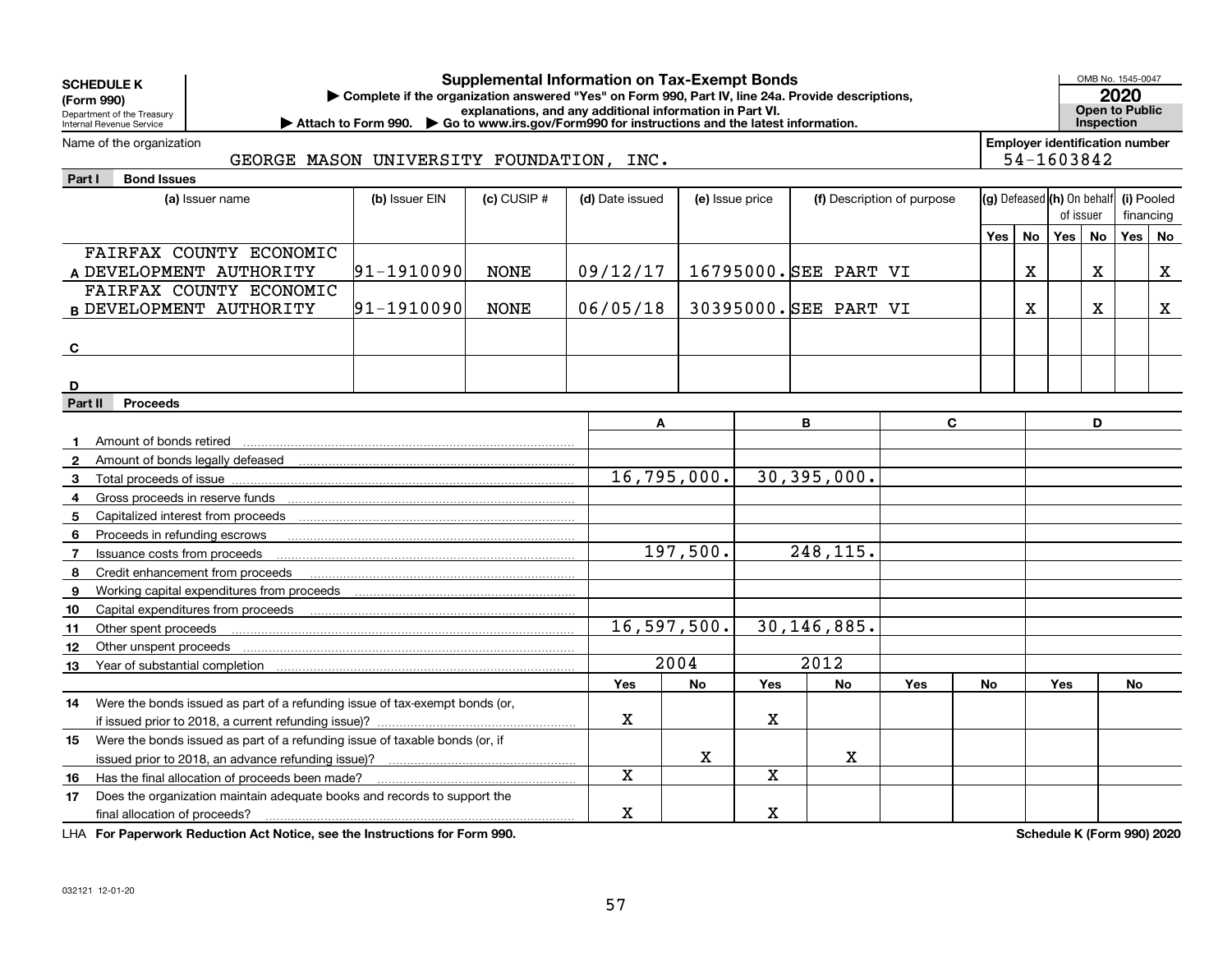#### GEORGE MASON UNIVERSITY FOUNDATION, INC. 54-1603842

| 2020 (<br>Schedule K (Form 990)         | GEORGE<br>MASON<br>UN | IVERSITY | FOUNDATION.<br>INC. | , , , , ,<br>- 54<br>304Z | Paqe |
|-----------------------------------------|-----------------------|----------|---------------------|---------------------------|------|
| Part III<br><b>Private Business Use</b> |                       |          |                     |                           |      |
|                                         |                       |          |                     |                           |      |

|    |                                                                                                    |            | A             |            | В           |            | C         |            | D  |
|----|----------------------------------------------------------------------------------------------------|------------|---------------|------------|-------------|------------|-----------|------------|----|
|    | 1 Was the organization a partner in a partnership, or a member of an LLC,                          | <b>Yes</b> | No            | <b>Yes</b> | No          | Yes        | <b>No</b> | Yes        | No |
|    | which owned property financed by tax-exempt bonds?                                                 |            | X             |            | $\mathbf x$ |            |           |            |    |
|    | 2 Are there any lease arrangements that may result in private business use of                      |            |               |            |             |            |           |            |    |
|    | bond-financed property?                                                                            |            | X             | X          |             |            |           |            |    |
|    | 3a Are there any management or service contracts that may result in private                        |            |               |            |             |            |           |            |    |
|    |                                                                                                    |            | x.            |            | х           |            |           |            |    |
|    | <b>b</b> If "Yes" to line 3a, does the organization routinely engage bond counsel or other outside |            |               |            |             |            |           |            |    |
|    | counsel to review any management or service contracts relating to the financed property?           |            |               |            |             |            |           |            |    |
|    | c Are there any research agreements that may result in private business use of                     |            |               |            |             |            |           |            |    |
|    |                                                                                                    |            | X             | X          |             |            |           |            |    |
|    | d If "Yes" to line 3c, does the organization routinely engage bond counsel or other                |            |               |            |             |            |           |            |    |
|    | outside counsel to review any research agreements relating to the financed property?               |            |               | X          |             |            |           |            |    |
| 4  | Enter the percentage of financed property used in a private business use by entities               |            |               |            |             |            |           |            |    |
|    |                                                                                                    |            | %             |            | %           |            | %         |            | %  |
| 5  | Enter the percentage of financed property used in a private business use as a                      |            |               |            |             |            |           |            |    |
|    | result of unrelated trade or business activity carried on by your organization,                    |            |               |            |             |            |           |            |    |
|    | another section 501(c)(3) organization, or a state or local government                             |            | %             |            | %           |            | %         |            | %  |
| 6  |                                                                                                    |            | $\frac{9}{6}$ |            | %           |            | %         |            | %  |
| 7  |                                                                                                    |            | $\mathbf X$   |            | X           |            |           |            |    |
|    | 8a Has there been a sale or disposition of any of the bond-financed property to a non-             |            |               |            |             |            |           |            |    |
|    | governmental person other than a 501(c)(3) organization since the bonds were issued?               |            | $\mathbf X$   |            | Χ           |            |           |            |    |
|    | <b>b</b> If "Yes" to line 8a, enter the percentage of bond-financed property sold or               |            |               |            |             |            |           |            |    |
|    | disposed of                                                                                        |            | %             |            | %           |            | %         |            | %  |
|    | c If "Yes" to line 8a, was any remedial action taken pursuant to Regulations                       |            |               |            |             |            |           |            |    |
|    | sections 1.141-12 and 1.145-2?                                                                     |            |               |            |             |            |           |            |    |
| 9  | Has the organization established written procedures to ensure that all                             |            |               |            |             |            |           |            |    |
|    | nonqualified bonds of the issue are remediated in accordance with the                              |            |               |            |             |            |           |            |    |
|    |                                                                                                    | X          |               | X          |             |            |           |            |    |
|    | Part IV Arbitrage                                                                                  |            |               |            |             |            |           |            |    |
|    |                                                                                                    |            | A             |            | B           |            | C         |            | D  |
| 1. | Has the issuer filed Form 8038-T, Arbitrage Rebate, Yield Reduction and                            | Yes        | No            | <b>Yes</b> | No          | <b>Yes</b> | <b>No</b> | <b>Yes</b> | No |
|    | Penalty in Lieu of Arbitrage Rebate?                                                               |            | X             |            | X           |            |           |            |    |
|    | 2 If "No" to line 1, did the following apply?                                                      |            |               |            |             |            |           |            |    |
|    |                                                                                                    |            | $\mathbf X$   |            | $\mathbf X$ |            |           |            |    |
|    |                                                                                                    |            | $\mathbf X$   |            | $\mathbf X$ |            |           |            |    |
|    |                                                                                                    | X          |               | X          |             |            |           |            |    |
|    | If "Yes" to line 2c, provide in Part VI the date the rebate computation was                        |            |               |            |             |            |           |            |    |
|    |                                                                                                    |            |               |            |             |            |           |            |    |
| 3  | Is the bond issue a variable rate issue?                                                           |            | $\mathbf X$   |            | X           |            |           |            |    |

**2**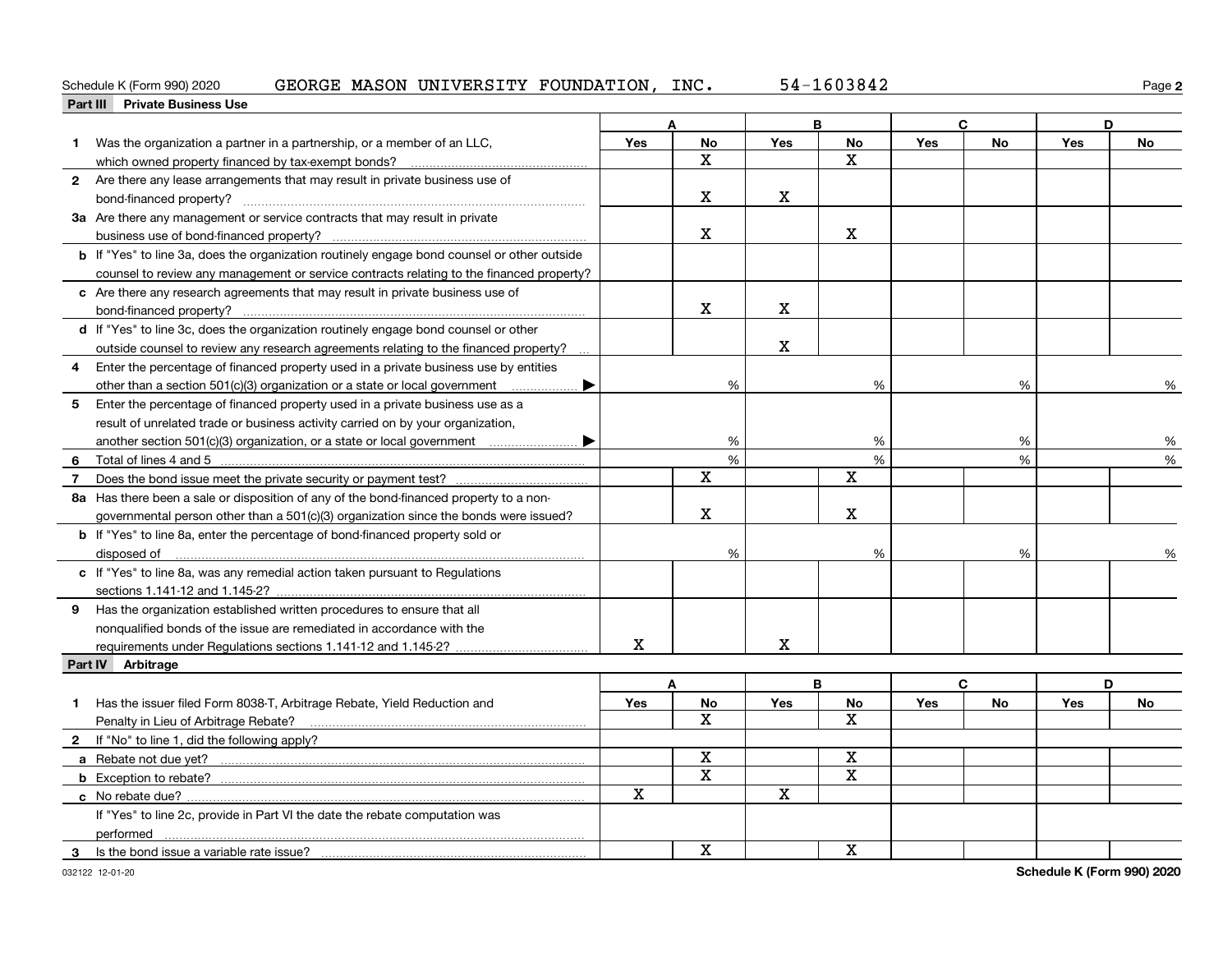## Schedule K (Form 990) 2020 GEORGE MASON UNIVERSITY FOUNDATION, INC. 5 $4\text{--}1603842$  Page

| Schedule K (Form 990) 2020<br>GEORGE MASON UNIVERSITY FOUNDATION, INC.                                                       |             |                         |             | 54-1603842              |     |    |            | Page 3 |
|------------------------------------------------------------------------------------------------------------------------------|-------------|-------------------------|-------------|-------------------------|-----|----|------------|--------|
| Part IV Arbitrage (continued)                                                                                                |             |                         |             |                         |     |    |            |        |
|                                                                                                                              | В<br>C<br>A |                         |             |                         |     |    |            | D      |
| 4a Has the organization or the governmental issuer entered into a qualified                                                  | <b>Yes</b>  | No                      | <b>Yes</b>  | No                      | Yes | No | <b>Yes</b> | No     |
|                                                                                                                              |             | x                       |             | X                       |     |    |            |        |
|                                                                                                                              |             |                         |             |                         |     |    |            |        |
|                                                                                                                              |             |                         |             |                         |     |    |            |        |
|                                                                                                                              |             |                         |             |                         |     |    |            |        |
|                                                                                                                              |             |                         |             |                         |     |    |            |        |
| 5a Were gross proceeds invested in a guaranteed investment contract (GIC)?                                                   |             | $\mathbf X$             |             | X                       |     |    |            |        |
|                                                                                                                              |             |                         |             |                         |     |    |            |        |
| c Term of GIC                                                                                                                |             |                         |             |                         |     |    |            |        |
| d Was the regulatory safe harbor for establishing the fair market value of the GIC satisfied?                                |             |                         |             |                         |     |    |            |        |
| 6 Were any gross proceeds invested beyond an available temporary period?                                                     |             | $\overline{\mathbf{x}}$ |             | $\overline{\mathbf{x}}$ |     |    |            |        |
| 7 Has the organization established written procedures to monitor the                                                         |             |                         |             |                         |     |    |            |        |
| requirements of section 148?                                                                                                 | X           |                         | X           |                         |     |    |            |        |
| Part V Procedures To Undertake Corrective Action                                                                             |             |                         |             |                         |     |    |            |        |
|                                                                                                                              | A           |                         | B           |                         |     | C  | D          |        |
| Has the organization established written procedures to ensure that violations                                                | Yes         | No                      | <b>Yes</b>  | No                      | Yes | No | Yes        | No     |
| of federal tax requirements are timely identified and corrected through the                                                  |             |                         |             |                         |     |    |            |        |
| voluntary closing agreement program if self-remediation isn't available under                                                |             |                         |             |                         |     |    |            |        |
| applicable regulations?                                                                                                      | X           |                         | $\mathbf x$ |                         |     |    |            |        |
| Part VI Supplemental Information. Provide additional information for responses to questions on Schedule K. See instructions. |             |                         |             |                         |     |    |            |        |
| SCHEDULE K, PART I, BOND ISSUES:                                                                                             |             |                         |             |                         |     |    |            |        |
| (A) ISSUER NAME: FAIRFAX COUNTY ECONOMIC DEVELOPMENT AUTHORITY                                                               |             |                         |             |                         |     |    |            |        |
|                                                                                                                              |             |                         |             |                         |     |    |            |        |
| (B) ISSUER NAME: FAIRFAX COUNTY ECONOMIC DEVELOPMENT AUTHORITY                                                               |             |                         |             |                         |     |    |            |        |
|                                                                                                                              |             |                         |             |                         |     |    |            |        |
| PART I, COLUMN F, LINE A                                                                                                     |             |                         |             |                         |     |    |            |        |
| REFUND OF \$16,795,000 OF ISSUE DATED 5/30/2013.                                                                             |             |                         |             |                         |     |    |            |        |
|                                                                                                                              |             |                         |             |                         |     |    |            |        |
| PART I, COLUMN F, LINE B<br>REFUND OF \$28,243,403 OF ISSUE DATED 4/21/2010.                                                 |             |                         |             |                         |     |    |            |        |
|                                                                                                                              |             |                         |             |                         |     |    |            |        |
| PART IV, COLUMN A, LINE 2C                                                                                                   |             |                         |             |                         |     |    |            |        |
| REBATE CALCULATION WAS PERFORMED ON DECEMBER 21, 2017.                                                                       |             |                         |             |                         |     |    |            |        |
|                                                                                                                              |             |                         |             |                         |     |    |            |        |
| PART IV, COLUMN B, LINE 2C                                                                                                   |             |                         |             |                         |     |    |            |        |
| REBATE CALCULATION WAS PERFORMED ON MAY 18, 2018.                                                                            |             |                         |             |                         |     |    |            |        |
|                                                                                                                              |             |                         |             |                         |     |    |            |        |
|                                                                                                                              |             |                         |             |                         |     |    |            |        |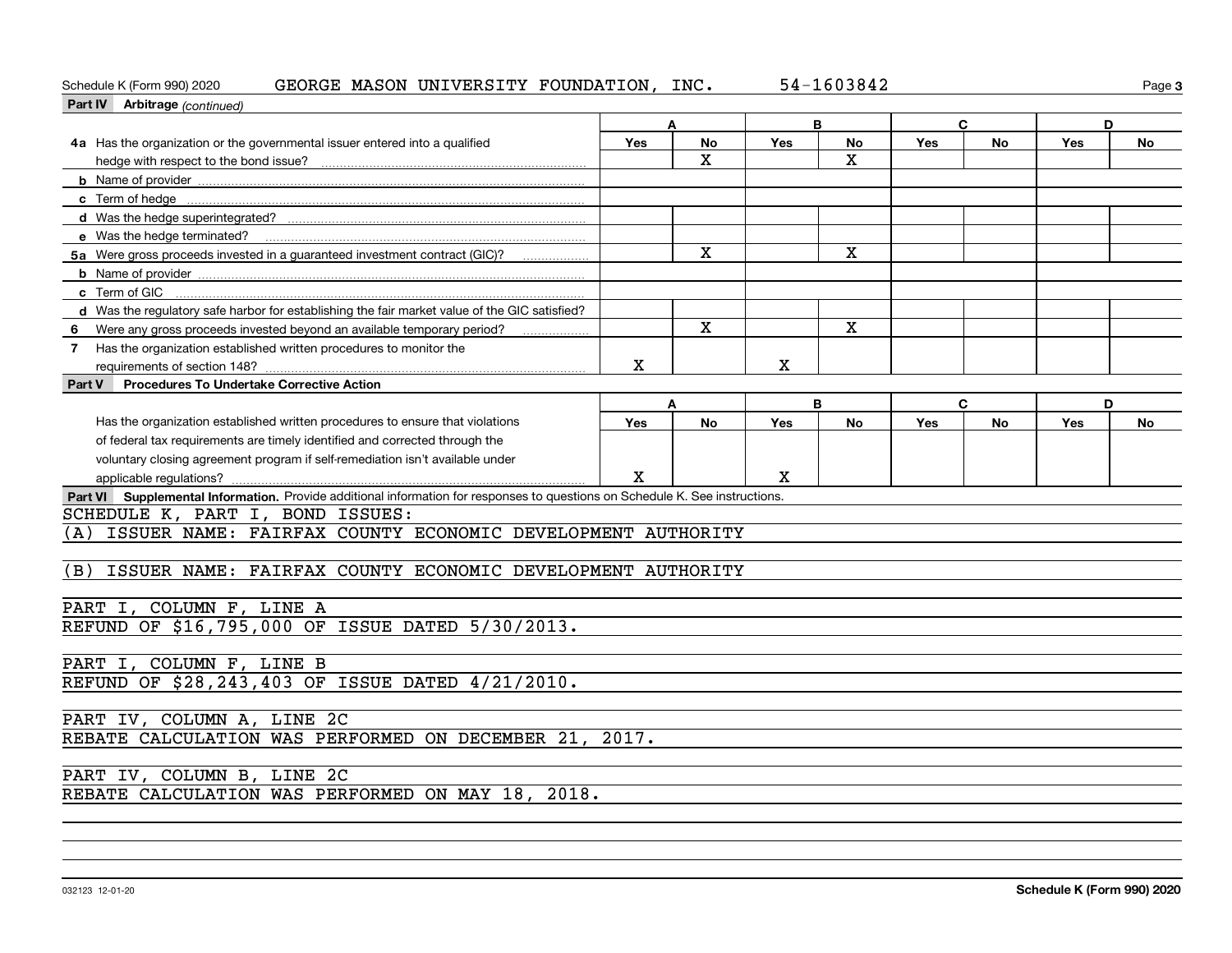### **SCHEDULE M (Form 990)**

# **Noncash Contributions**

OMB No. 1545-0047

| Department of the Treasury |  |
|----------------------------|--|
| Internal Revenue Service   |  |

**Complete if the organizations answered "Yes" on Form 990, Part IV, lines 29 or 30.** <sup>J</sup>**2020 Attach to Form 990.** J

**Open to Public Inspection**

|  | Name of the organization |
|--|--------------------------|
|--|--------------------------|

 **Go to www.irs.gov/Form990 for instructions and the latest information.** J

|  |                                     |      | <b>Employer identification number</b> |
|--|-------------------------------------|------|---------------------------------------|
|  | GEORGE MASON UNIVERSITY FOUNDATION. | INC. | 54-1603842                            |

| Part I | <b>Types of Property</b>                                                                                                       |                               |                                      |                                                                                                       |             |                                                              |     |     |    |
|--------|--------------------------------------------------------------------------------------------------------------------------------|-------------------------------|--------------------------------------|-------------------------------------------------------------------------------------------------------|-------------|--------------------------------------------------------------|-----|-----|----|
|        |                                                                                                                                | (a)<br>Check if<br>applicable | (b)<br>Number of<br>contributions or | (c)<br>Noncash contribution<br>amounts reported on<br>litems contributed Form 990, Part VIII, line 1g |             | (d)<br>Method of determining<br>noncash contribution amounts |     |     |    |
| 1      |                                                                                                                                | X                             | 1                                    |                                                                                                       |             | 95,200. APPRAISAL                                            |     |     |    |
| 2      | Art - Historical treasures                                                                                                     |                               |                                      |                                                                                                       |             |                                                              |     |     |    |
| з      | Art - Fractional interests                                                                                                     |                               |                                      |                                                                                                       |             |                                                              |     |     |    |
| 4      |                                                                                                                                | X                             |                                      |                                                                                                       |             | 1,145,933. APPRAISAL/COMP. SALE                              |     |     |    |
| 5      | Clothing and household goods                                                                                                   |                               |                                      |                                                                                                       |             |                                                              |     |     |    |
| 6      |                                                                                                                                |                               |                                      |                                                                                                       |             |                                                              |     |     |    |
| 7      |                                                                                                                                |                               |                                      |                                                                                                       |             |                                                              |     |     |    |
| 8      |                                                                                                                                |                               |                                      |                                                                                                       |             |                                                              |     |     |    |
| 9      | Securities - Publicly traded                                                                                                   | $\mathbf X$                   | 12                                   |                                                                                                       | 125,748.FMV |                                                              |     |     |    |
| 10     | Securities - Closely held stock                                                                                                |                               |                                      |                                                                                                       |             |                                                              |     |     |    |
| 11     | Securities - Partnership, LLC, or                                                                                              |                               |                                      |                                                                                                       |             |                                                              |     |     |    |
|        | trust interests                                                                                                                |                               |                                      |                                                                                                       |             |                                                              |     |     |    |
| 12     |                                                                                                                                |                               |                                      |                                                                                                       |             |                                                              |     |     |    |
| 13     | Qualified conservation contribution -                                                                                          |                               |                                      |                                                                                                       |             |                                                              |     |     |    |
|        | <b>Historic structures</b>                                                                                                     |                               |                                      |                                                                                                       |             |                                                              |     |     |    |
| 14     | Qualified conservation contribution - Other                                                                                    |                               |                                      |                                                                                                       |             |                                                              |     |     |    |
| 15     | Real estate - Residential                                                                                                      |                               |                                      |                                                                                                       |             |                                                              |     |     |    |
| 16     | Real estate - Commercial                                                                                                       |                               |                                      |                                                                                                       |             |                                                              |     |     |    |
| 17     |                                                                                                                                |                               |                                      |                                                                                                       |             |                                                              |     |     |    |
| 18     |                                                                                                                                |                               |                                      |                                                                                                       |             |                                                              |     |     |    |
| 19     |                                                                                                                                |                               |                                      |                                                                                                       |             |                                                              |     |     |    |
| 20     | Drugs and medical supplies                                                                                                     |                               |                                      |                                                                                                       |             |                                                              |     |     |    |
| 21     |                                                                                                                                |                               |                                      |                                                                                                       |             |                                                              |     |     |    |
| 22     |                                                                                                                                |                               |                                      |                                                                                                       |             |                                                              |     |     |    |
| 23     |                                                                                                                                |                               |                                      |                                                                                                       |             |                                                              |     |     |    |
| 24     |                                                                                                                                |                               |                                      |                                                                                                       |             |                                                              |     |     |    |
| 25     | (LIGHT EQUIP. )<br>Other $\blacktriangleright$                                                                                 | X                             | 1                                    |                                                                                                       | 65,599.FMV  |                                                              |     |     |    |
| 26     | Other $\blacktriangleright$                                                                                                    |                               |                                      |                                                                                                       |             |                                                              |     |     |    |
| 27     | Other $\blacktriangleright$                                                                                                    |                               |                                      |                                                                                                       |             |                                                              |     |     |    |
| 28     | Other<br>▶                                                                                                                     |                               |                                      |                                                                                                       |             |                                                              |     |     |    |
| 29     | Number of Forms 8283 received by the organization during the tax year for contributions                                        |                               |                                      |                                                                                                       |             |                                                              |     |     |    |
|        | for which the organization completed Form 8283, Part V, Donee Acknowledgement                                                  |                               |                                      |                                                                                                       | 29          |                                                              |     |     |    |
|        |                                                                                                                                |                               |                                      |                                                                                                       |             |                                                              |     | Yes | No |
|        | 30a During the year, did the organization receive by contribution any property reported in Part I, lines 1 through 28, that it |                               |                                      |                                                                                                       |             |                                                              |     |     |    |
|        | must hold for at least three years from the date of the initial contribution, and which isn't required to be used for          |                               |                                      |                                                                                                       |             |                                                              |     |     |    |
|        | exempt purposes for the entire holding period?                                                                                 |                               |                                      |                                                                                                       |             |                                                              | 30a |     | х  |
|        | <b>b</b> If "Yes," describe the arrangement in Part II.                                                                        |                               |                                      |                                                                                                       |             |                                                              |     |     |    |
| 31     | Does the organization have a gift acceptance policy that requires the review of any nonstandard contributions?                 |                               |                                      |                                                                                                       |             | .                                                            | 31  | X   |    |
|        | 32a Does the organization hire or use third parties or related organizations to solicit, process, or sell noncash              |                               |                                      |                                                                                                       |             |                                                              |     |     |    |
|        | contributions?                                                                                                                 |                               |                                      |                                                                                                       |             |                                                              | 32a |     | х  |
|        | <b>b</b> If "Yes," describe in Part II.                                                                                        |                               |                                      |                                                                                                       |             |                                                              |     |     |    |
| 33     | If the organization didn't report an amount in column (c) for a type of property for which column (a) is checked,              |                               |                                      |                                                                                                       |             |                                                              |     |     |    |
|        | describe in Part II.                                                                                                           |                               |                                      |                                                                                                       |             |                                                              |     |     |    |
| LHA    | For Paperwork Reduction Act Notice, see the Instructions for Form 990.                                                         |                               |                                      |                                                                                                       |             | Schedule M (Form 990) 2020                                   |     |     |    |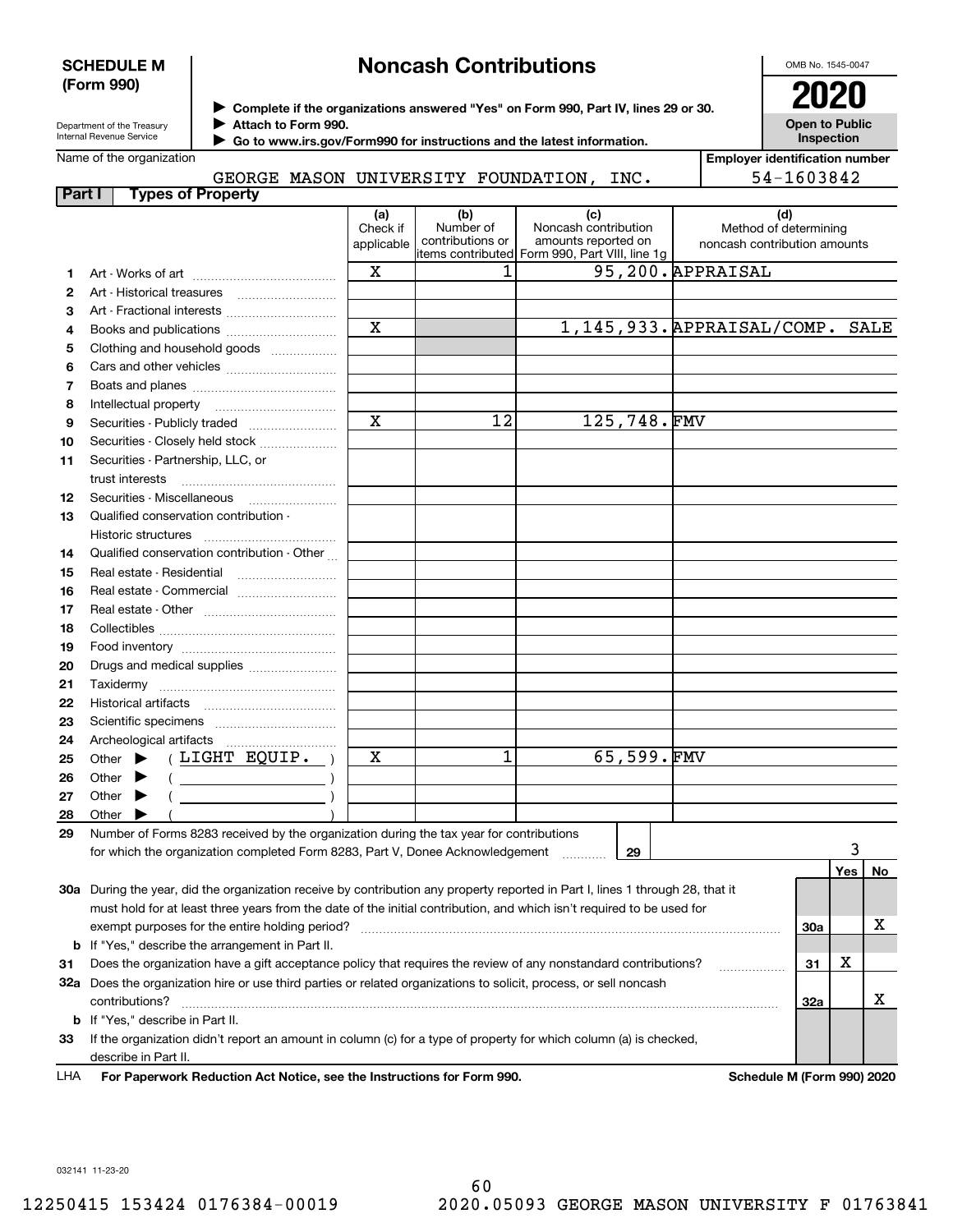**2** Schedule M (Form 990) 2020  $\,$  <code>GEORGE MASON</code> <code>UNIVERSITY FOUNDATION</code> , <code>INC.  $\,$  54-1603842  $\,$  <code>Page</code></code> Part II | Supplemental Information. Provide the information required by Part I, lines 30b, 32b, and 33, and whether the organization is reporting in Part I, column (b), the number of contributions, the number of items received, or a combination of both. Also complete

SCHEDULE M, PART I, COLUMN (B):

this part for any additional information.

THE ORGANIZATION IS REPORTING THE NUMBER OF NONCASH CONTRIBUTIONS

RECEIVED, NOT THE NUMBER OF ITEMS CONTRIBUTED.

**Schedule M (Form 990) 2020**

032142 11-23-20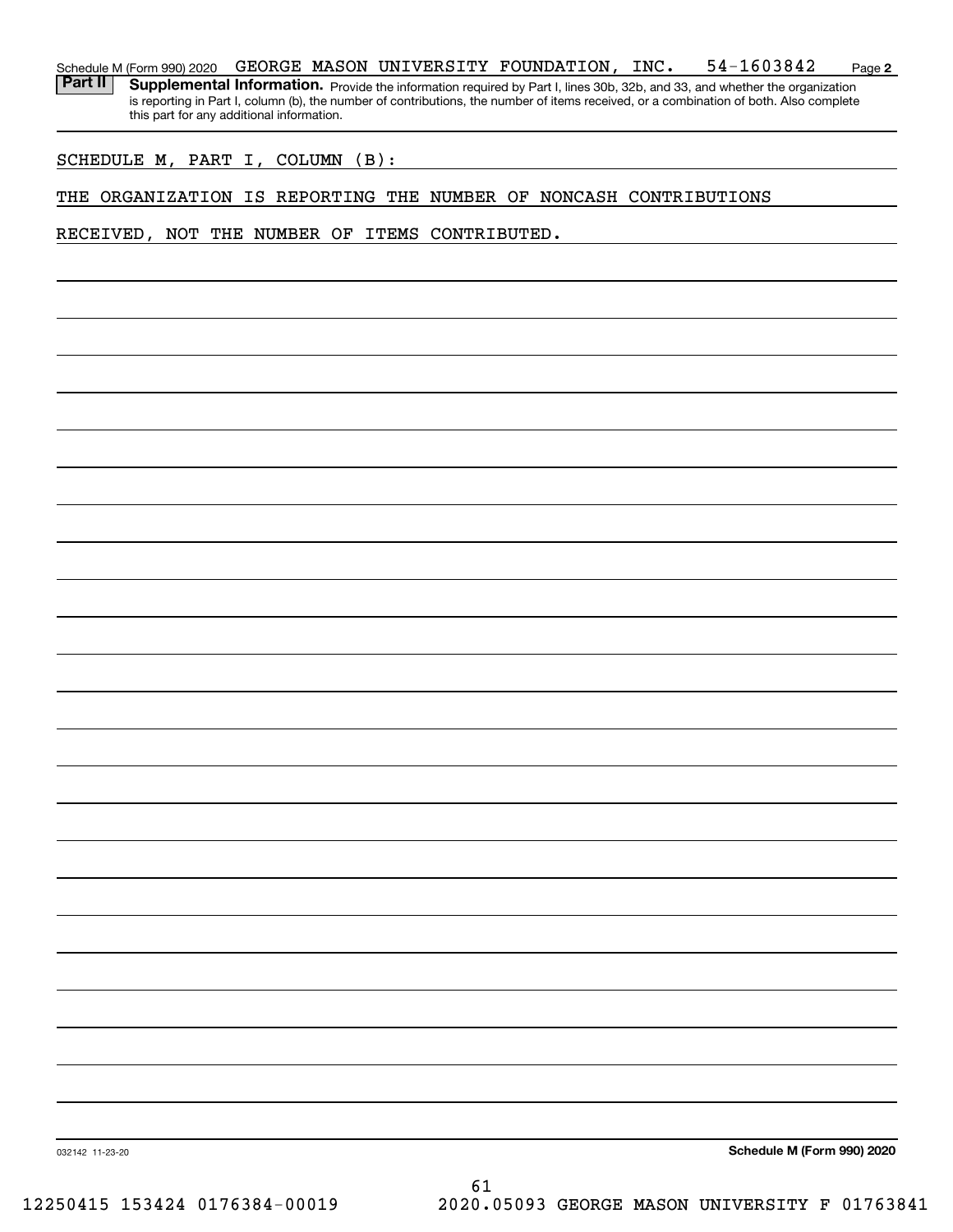**(Form 990 or 990-EZ)**

Department of the Treasury Internal Revenue Service Name of the organization

**Complete to provide information for responses to specific questions on Form 990 or 990-EZ or to provide any additional information. | Attach to Form 990 or 990-EZ. | Go to www.irs.gov/Form990 for the latest information. SCHEDULE O Supplemental Information to Form 990 or 990-EZ**



GEORGE MASON UNIVERSITY FOUNDATION, INC. | 54-1603842

FORM 990, PART I, LINE 1, DESCRIPTION OF ORGANIZATION MISSION:

THE GEORGE MASON UNIVERSITY FOUNDATION, INC. WAS ESTABLISHED IN 1966 TO

RECEIVE, MANAGE, INVEST, AND ADMINISTER PRIVATE GIFTS FOR THE BENEFIT

OF THE UNIVERSITY, INCLUDING ENDOWMENT AND REAL PROPERTY.

FORM 990, PART V, LINE 2A:

THE FOUNDATION DOES NOT ISSUE W-2S. THE FOUNDATION IS A PRIVATE ENTITY,

SEPARATE AND NOT RELATED TO GEORGE MASON UNIVERSITY. HOWEVER, THE

FOUNDATION SUPPLEMENTS COMPENSATION PAID TO INDIVIDUALS REPORTED ON

PART VII, SECTION A, BASED ON PERCENTAGES OF TIME DEDICATED TOWARD THE

FOUNDATION.

FORM 990, PART VI, SECTION B, LINE 11B:

EACH YEAR, A COPY OF GEORGE MASON UNIVERSITY FOUNDATION, INC.'S IRS FORM 990 IS PROVIDED TO ALL OFFICERS, TRUSTEES, AND SENIOR MANAGEMENT OFFICIALS. DURING THE WINTER AUDIT COMMITTEE MEETING, THE 990 IS REVIEWED WITH THE FOUNDATION'S TAX PREPARER. AFTER THE AUDIT COMMITTEE HAS APPROVED THE 990, IT IS FORWARDED TO THE EXECUTIVE COMMITTEE FOR THEIR REVIEW AND APPROVAL. AFTER THE EXECUTIVE COMMITTEE HAS APPROVED THE 990, IT IS PRESENTED TO THE FULL BOARD, AND AFTER ACCEPTANCE, IS FILED WITH THE IRS.

FORM 990, PART VI, SECTION B, LINE 12C:

ALL OFFICERS, TRUSTEES, AND KEY EMPLOYEES OF THE GEORGE MASON UNIVERSITY FOUNDATION, INC., ARE REQUIRED TO ANNUALLY DISCLOSE POTENTIAL CONFLICTS OF

INTERESTS. INDIVIDUALS COMPLETE THE CONFLICT OF INTEREST DISCLOSURE FORMS

032211 11-20-20 LHA For Paperwork Reduction Act Notice, see the Instructions for Form 990 or 990-EZ. Schedule O (Form 990 or 990-EZ) 2020 FOR REVIEW AND THE FOUNDATION INFORMS THE BOARD CHAIR AND COMMITTEE CHAIRS

62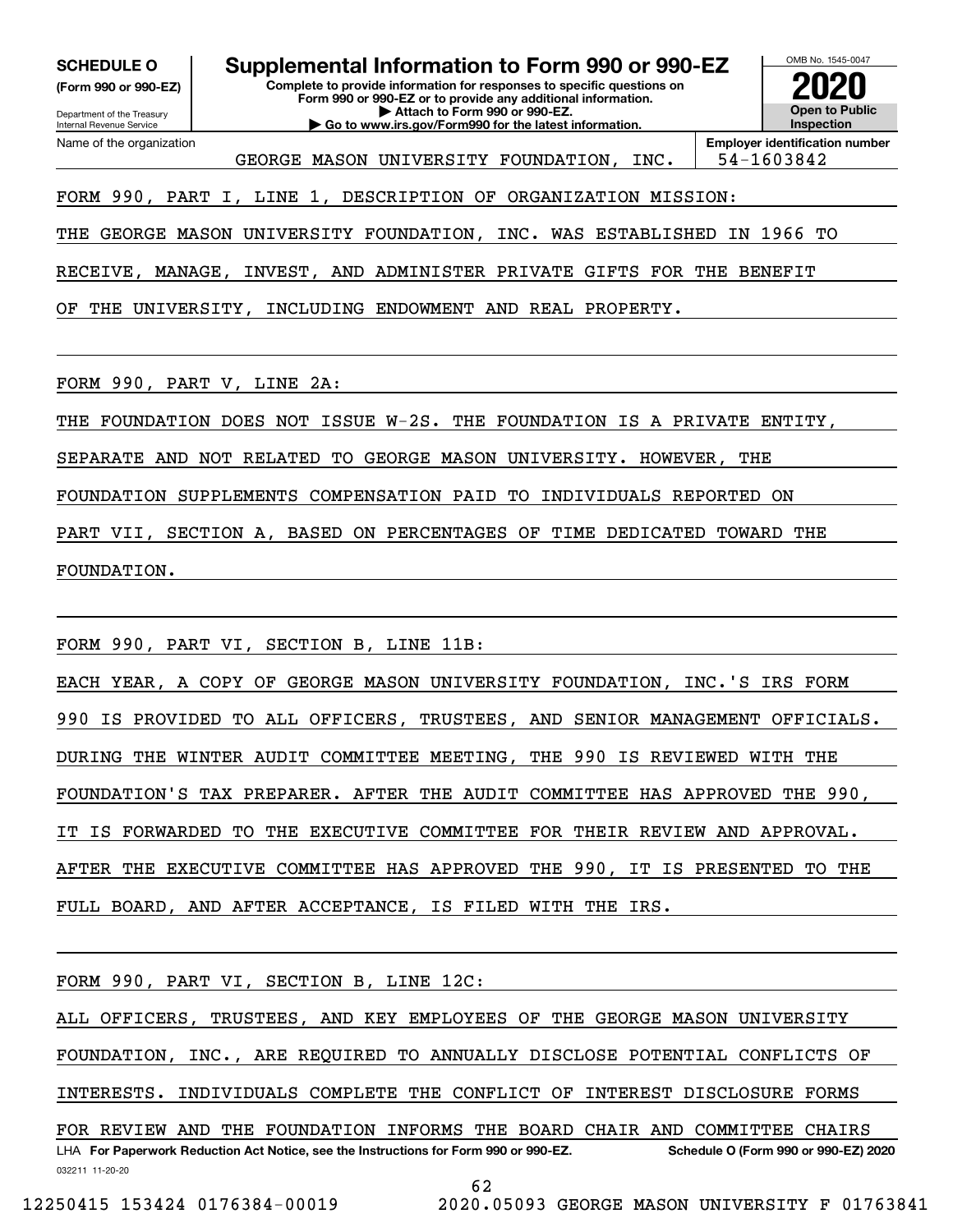| Schedule O (Form 990 or 990-EZ) 2020                                         | Page 2                                              |
|------------------------------------------------------------------------------|-----------------------------------------------------|
| Name of the organization<br>MASON UNIVERSITY FOUNDATION, INC.<br>GEORGE      | <b>Employer identification number</b><br>54-1603842 |
| CONFLICTS. ANY INDIVIDUAL WITH A CONFLICT<br>POTENTIAL<br>OF<br>ANY          | OF<br>INTEREST IS                                   |
| FROM PARTICIPATING IN THE BOARD'S DELIBERATIONS AND<br>PROHIBITED            | DECISIONS                                           |
| THE RELEVANT TRANSACTION. AT EACH COMMITTEE<br>REGARDING<br>AND              | FULL.<br>BOARD                                      |
| IS<br>THE IDENTIFICATION OF ANY<br>MEETING, AN AGENDA<br>ITEM<br>CONFLICTS   | ITEMS<br>WITH                                       |
| CONFLICTS NOTED BY TRUSTEES<br>ARE DOCUMENTED<br>ON<br>THE<br>AGENDA.<br>ANY | THE<br>ΙN                                           |
| MEETING.<br>EACH<br>MINUTES<br>FOR                                           |                                                     |

FORM 990, PART VI, SECTION B, LINE 15:

THE COMPENSATION OF THE PRESIDENT OF THE FOUNDATION WAS REVIEWED AND APPROVED BY A COMMITTEE PER THE POLICIES OF THE DEPARTMENT OF HUMAN RESOURCES OF GEORGE MASON UNIVERSITY. INDIVIDUALS ON THE COMMITTEE INCLUDE THE UNIVERSITY PRESIDENT, SENIOR VICE PRESIDENT OF ADMINISTRATION AND FINANCE, CHIEF OF STAFF, AND VICE PRESIDENT OF HUMAN RESOURCES AND PAYROLL. SALARY INFORMATION INCLUDING THE PREVIOUS INCUMBENT'S COMPENSATION, COMPENSATION OF THE SAME POSITION AT THE OTHER VIRGINIA DOCTORAL INSTITUTIONS, AS WELL AS SALARY SURVEY DATA OF GEORGE MASON UNIVERSITY'S PEER INSTITUTIONS AND COMPARABLE DC AREA UNIVERSITIES WAS REVIEWED TO DETERMINE REASONABLENESS OF SALARY. OTHER KEY EMPLOYEES' COMPENSATION IS REVIEWED AND APPROVED BY THE UNIVERSITY'S EQUITY OFFICE AND HUMAN RESOURCES COMPENSATION TEAM TO DETERMINE EQUITY THROUGHOUT THE UNIVERSITY, OTHER STATE AGENCIES, AND THE MARKETPLACE.

FORM 990, PART VI, LINE 17, LIST OF STATES RECEIVING COPY OF FORM 990: AR,CA,KY,LA,MA,MD,MI,MN,NH,NJ,NY,OK,OR,SC,WI,WV

FORM 990, PART VI, SECTION C, LINE 19:

THE FOUNDATION PUBLISHES THE ARTICLES OF INCORPORATION, BYLAWS, CODE OF

63

ETHICS STATEMENT, CONFLICT OF INTEREST POLICIES, AUDITED FINANCIAL

**Schedule O (Form 990 or 990-EZ) 2020**

032212 11-20-20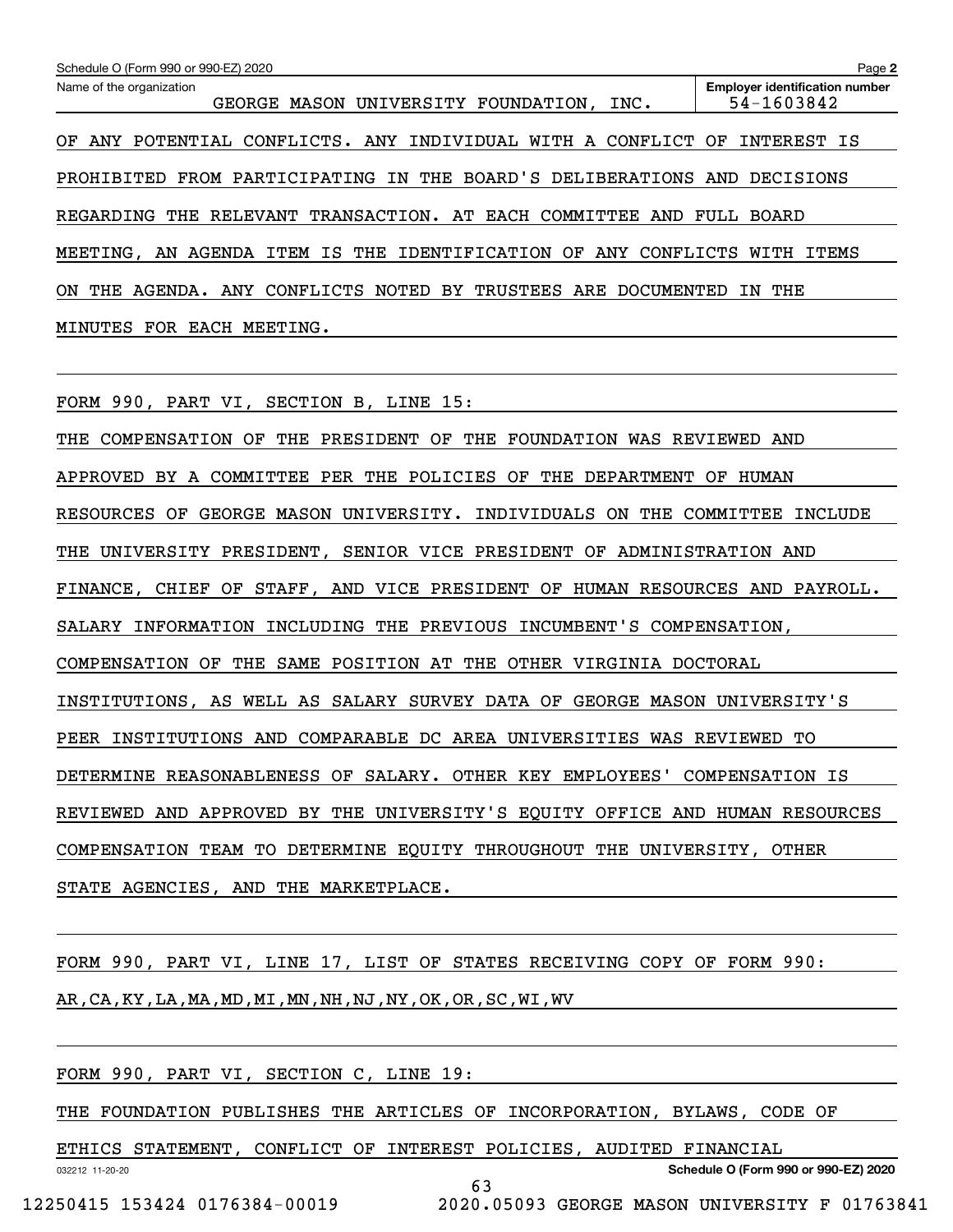| Name of the organization<br>GEORGE MASON UNIVERSITY FOUNDATION, INC.       | <b>Employer identification number</b><br>54-1603842 |
|----------------------------------------------------------------------------|-----------------------------------------------------|
|                                                                            |                                                     |
| STATEMENTS, IRS FORMS 990 AND 990-T AND IRS DETERMINATION LETTER AT        |                                                     |
| HTTPS://GMUF.ORG. INDIVIDUALS CAN REQUEST COPIES OF ANY OF THE ABOVE       |                                                     |
| DOCUMENTS AS WELL AS GEORGE MASON UNIVERSITY FOUNDATION, INC.'S FORM 1023. |                                                     |
| FORM 990, PART XI, LINE 9, CHANGES IN NET ASSETS:                          |                                                     |
| CHANGE IN VALUE OF SPLIT-INTEREST AGREEMENTS                               | 2,381,441.                                          |
| LOSS ON UNCOLLECTIBLE PLEDGES                                              | $-193,643.$                                         |
| TOTAL TO FORM 990, PART XI, LINE 9                                         | 2,187,798.                                          |
|                                                                            |                                                     |
|                                                                            |                                                     |
|                                                                            |                                                     |
|                                                                            |                                                     |
|                                                                            |                                                     |
|                                                                            |                                                     |
|                                                                            |                                                     |
|                                                                            |                                                     |
|                                                                            |                                                     |
|                                                                            |                                                     |
|                                                                            |                                                     |
|                                                                            |                                                     |
|                                                                            |                                                     |
|                                                                            |                                                     |
|                                                                            |                                                     |
|                                                                            |                                                     |
|                                                                            |                                                     |
|                                                                            |                                                     |
|                                                                            |                                                     |
|                                                                            |                                                     |
|                                                                            |                                                     |
|                                                                            |                                                     |
| 032212 11-20-20<br>64                                                      | Schedule O (Form 990 or 990-EZ) 2020                |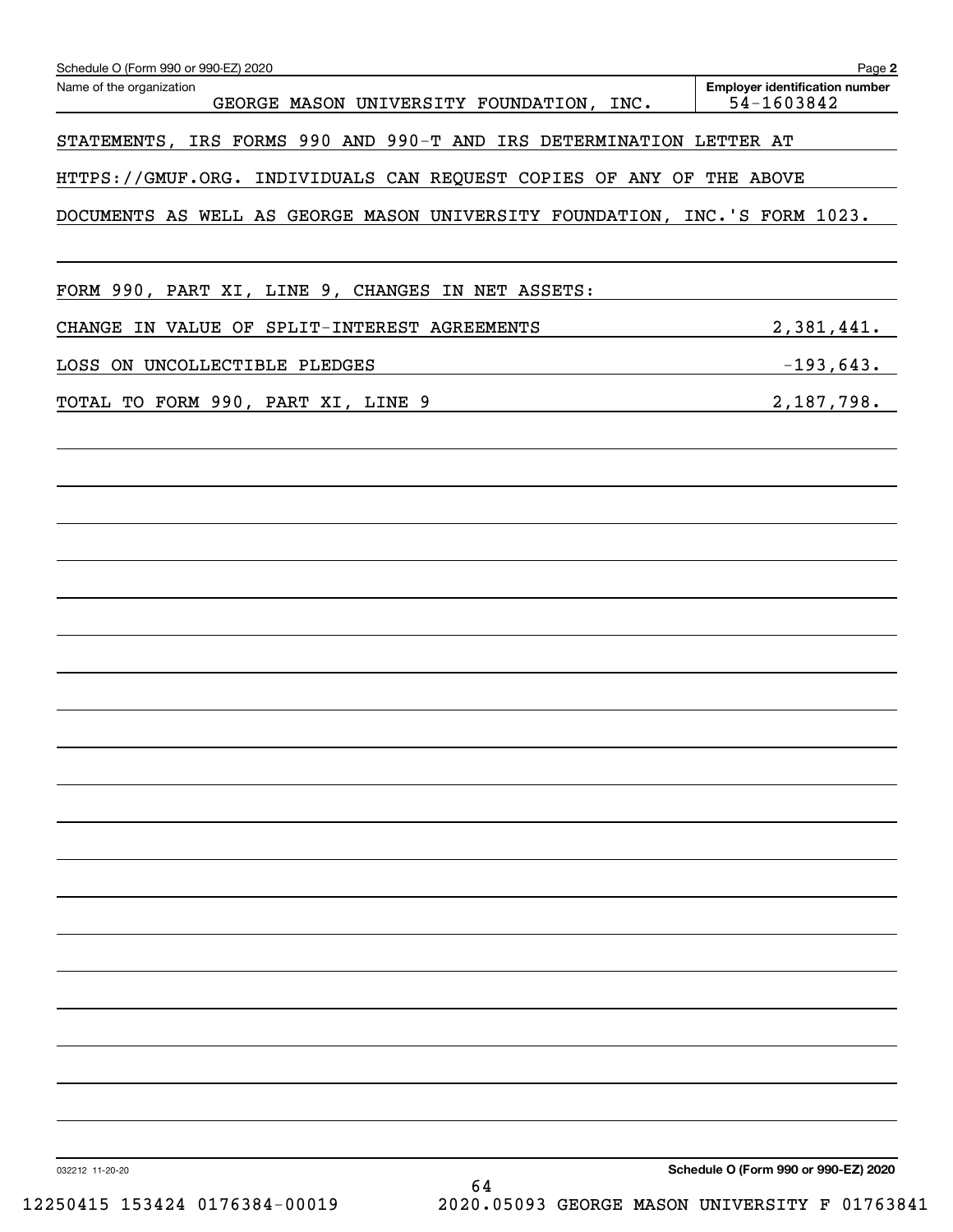| <b>SCHEDULE R</b>                          |  |
|--------------------------------------------|--|
| $\mathbf{r}$ , $\mathbf{r}$ , $\mathbf{r}$ |  |

**(Form 990)**

# **Related Organizations and Unrelated Partnerships**

**Complete if the organization answered "Yes" on Form 990, Part IV, line 33, 34, 35b, 36, or 37.** |

**Attach to Form 990.**  |

OMB No. 1545-0047

**Open to Public 2020**

**Employer identification number**

54-1603842

Department of the Treasury Internal Revenue Service

# **| Go to www.irs.gov/Form990 for instructions and the latest information. Inspection**

Name of the organization

#### GEORGE MASON UNIVERSITY FOUNDATION, INC.

**Part I Identification of Disregarded Entities.**  Complete if the organization answered "Yes" on Form 990, Part IV, line 33.

| (a)<br>Name, address, and EIN (if applicable) | (b)<br>Primary activity | (c)<br>Legal domicile (state or | (d)<br>Total income | (e)<br>End-of-year assets | (f)<br>Direct controlling |
|-----------------------------------------------|-------------------------|---------------------------------|---------------------|---------------------------|---------------------------|
| of disregarded entity                         |                         | foreign country)                |                     |                           | entity                    |
| GMUF ARLINGTON CAMPUS, LLC - 54-2010573       |                         |                                 |                     |                           |                           |
| 4400 UNIVERSITY DRIVE                         |                         |                                 |                     |                           |                           |
| FAIRFAX, VA 22030                             | REAL ESTATE             | VIRGINIA                        | 10,619,843.         | 61,891,817.GMUF           |                           |
| GMUF MASON ADMINISTRATION, LLC - 27-0937708   |                         |                                 |                     |                           |                           |
| 4400 UNIVERSITY DRIVE                         |                         |                                 |                     |                           |                           |
| FAIRFAX, VA 22030                             | REAL ESTATE             | VIRGINIA                        | 1,316,346.          | 27, 141, 924. GMUF        |                           |
| GMUF PRINCE WILLIAM HOUSING LLC - 45-2918081  |                         |                                 |                     |                           |                           |
| 4400 UNIVERSITY DRIVE                         |                         |                                 |                     |                           |                           |
| FAIRFAX, VA 22030                             | REAL ESTATE             | VIRGINIA                        | 767, 487.           | 14,633,014.GMUF           |                           |
| GMUF PRINCE WILLIAM LIFE SCIENCES LAB -       |                         |                                 |                     |                           |                           |
| 45-2918190, 4400 UNIVERSITY DRIVE, FAIRFAX,   |                         |                                 |                     |                           |                           |
| VA 22030                                      | REAL ESTATE             | VIRGINIA                        | 1,806,582.          | 29,929,363.GMUF           |                           |

**Identification of Related Tax-Exempt Organizations.** Complete if the organization answered "Yes" on Form 990, Part IV, line 34, because it had one or more related tax-exempt **Part II** organizations during the tax year.

| (a)<br>Name, address, and EIN<br>of related organization | (b)<br>Primary activity | (c)<br>Legal domicile (state or<br>foreign country) | (d)<br><b>Exempt Code</b><br>section | (e)<br>Public charity<br>status (if section | (f)<br>Direct controlling<br>entity |     | $(g)$<br>Section 512(b)(13)<br>controlled<br>entity? |
|----------------------------------------------------------|-------------------------|-----------------------------------------------------|--------------------------------------|---------------------------------------------|-------------------------------------|-----|------------------------------------------------------|
|                                                          |                         |                                                     |                                      | 501(c)(3)                                   |                                     | Yes | No                                                   |
|                                                          |                         |                                                     |                                      |                                             |                                     |     |                                                      |
|                                                          |                         |                                                     |                                      |                                             |                                     |     |                                                      |
|                                                          |                         |                                                     |                                      |                                             |                                     |     |                                                      |
|                                                          |                         |                                                     |                                      |                                             |                                     |     |                                                      |

**For Paperwork Reduction Act Notice, see the Instructions for Form 990. Schedule R (Form 990) 2020**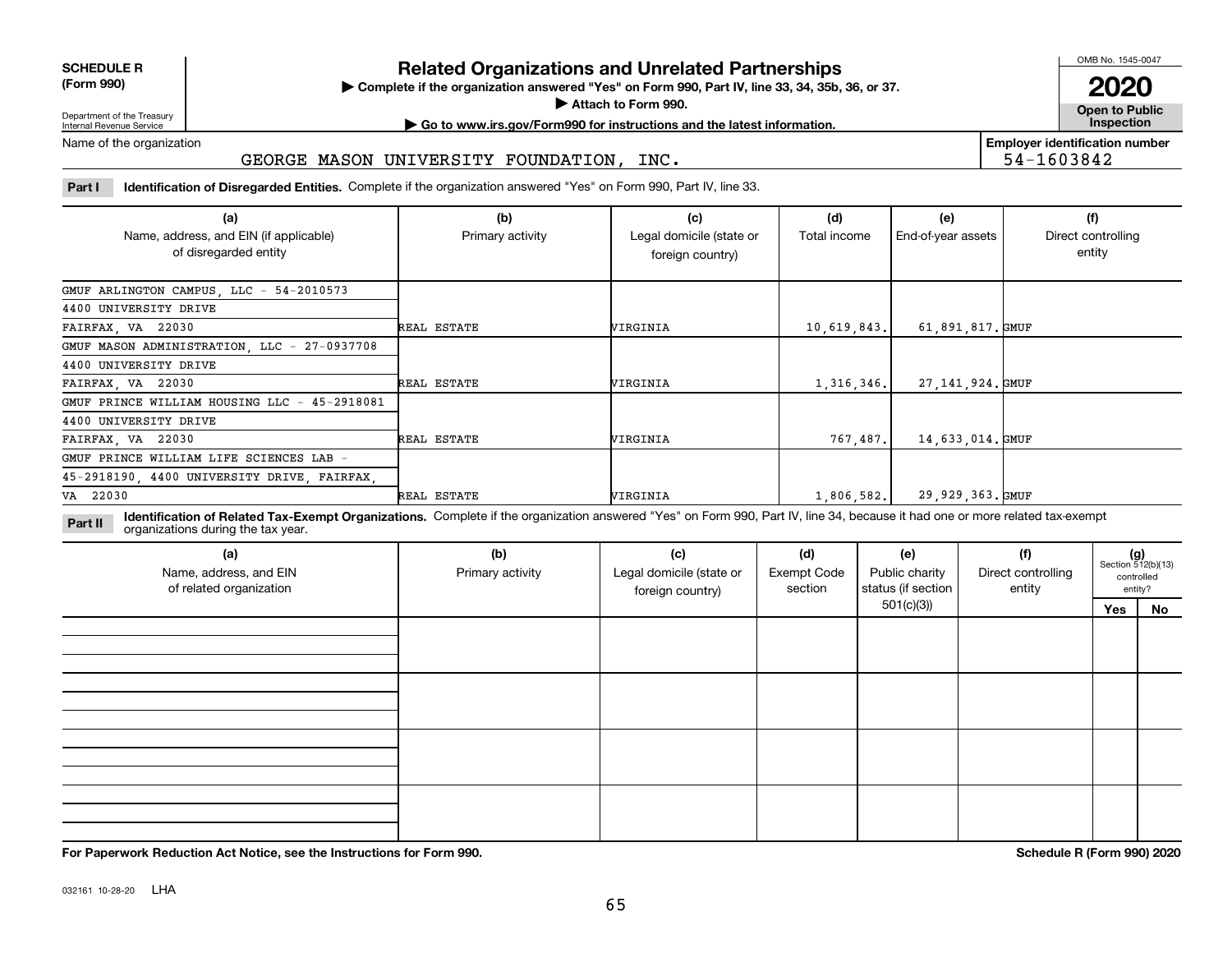#### Schedule R (Form 990) GEORGE MASON UNIVERSITY FOUNDATION, INC.

**Part I Continuation of Identification of Disregarded Entities**

| (a)<br>Name, address, and EIN<br>of disregarded entity                                  | (b)<br>Primary activity | (c)<br>Legal domicile (state or<br>foreign country) | (d)<br>Total income | (e)<br>End-of-year assets | (f)<br>Direct controlling<br>entity |
|-----------------------------------------------------------------------------------------|-------------------------|-----------------------------------------------------|---------------------|---------------------------|-------------------------------------|
| GMUF COMMERCE BUILDINGS, LLC - 46-2592279<br>4400 UNIVERSITY DRIVE<br>FAIRFAX, VA 22030 | REAL ESTATE             | VIRGINIA                                            | 434, 543.           | 3,977,201. GMUF           |                                     |
| GMUF POTOMAC HEIGHTS LLC - 82-3534994<br>4400 UNIVERSITY DRIVE                          |                         |                                                     |                     |                           |                                     |
| FAIRFAX, VA 22030                                                                       | REAL ESTATE             | VIRGINIA                                            | 1,048,572.          | 11,630,932.GMUF           |                                     |
|                                                                                         |                         |                                                     |                     |                           |                                     |
|                                                                                         |                         |                                                     |                     |                           |                                     |
|                                                                                         |                         |                                                     |                     |                           |                                     |
|                                                                                         |                         |                                                     |                     |                           |                                     |
|                                                                                         |                         |                                                     |                     |                           |                                     |
|                                                                                         |                         |                                                     |                     |                           |                                     |
|                                                                                         |                         |                                                     |                     |                           |                                     |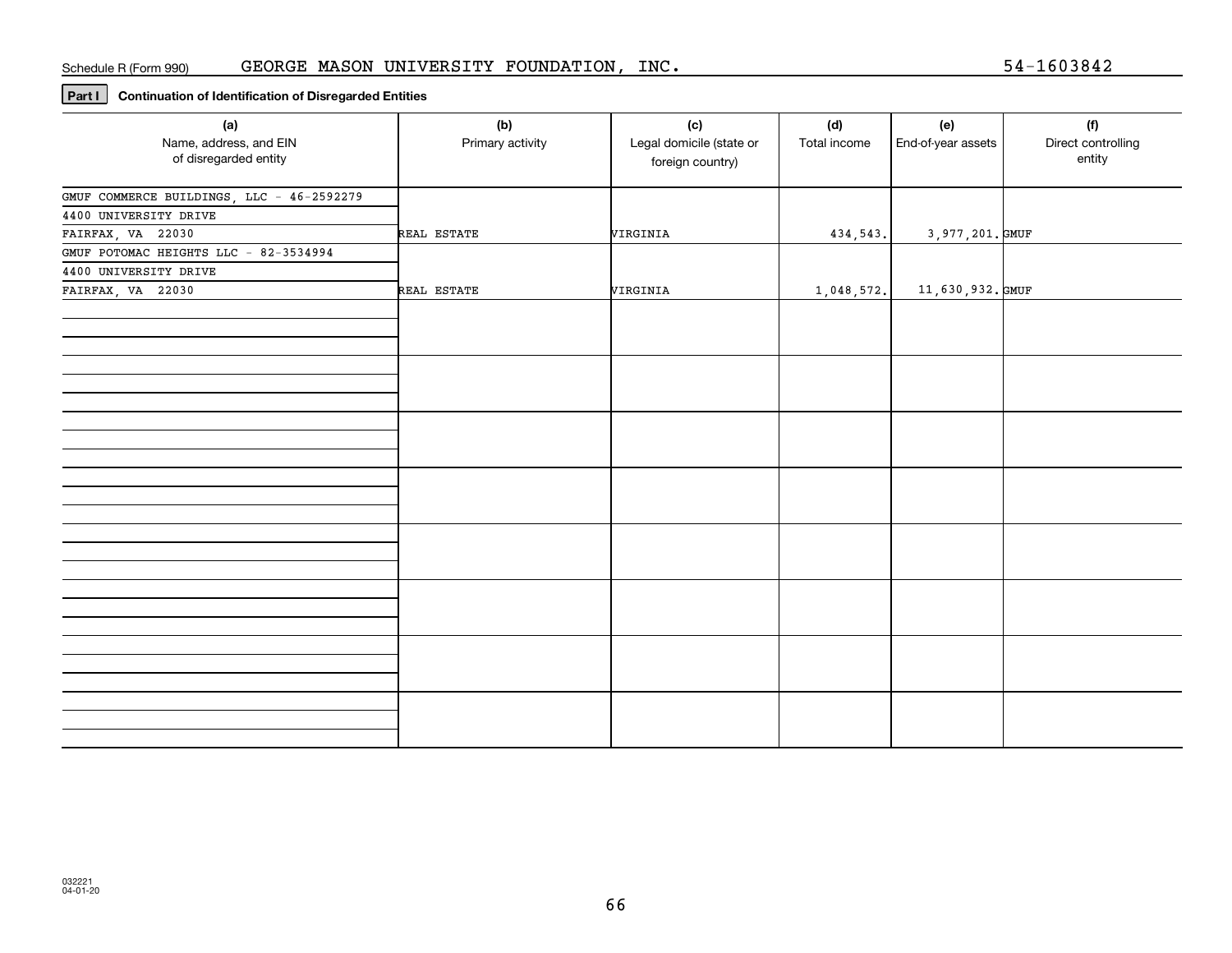#### Schedule R (Form 990) 2020 Page GEORGE MASON UNIVERSITY FOUNDATION, INC. 54-1603842

**2**

**Identification of Related Organizations Taxable as a Partnership.** Complete if the organization answered "Yes" on Form 990, Part IV, line 34, because it had one or more related **Part III** organizations treated as a partnership during the tax year.

| (a)                                               | (b)              | (c)                  | (d)                          | (e)                                                                 | (f)                      | (g)                     |         | (h)              | (i)                                      | (j)                                                       | (k) |
|---------------------------------------------------|------------------|----------------------|------------------------------|---------------------------------------------------------------------|--------------------------|-------------------------|---------|------------------|------------------------------------------|-----------------------------------------------------------|-----|
| Name, address, and EIN<br>of related organization | Primary activity | Legal<br>domicile    | Direct controlling<br>entity | Predominant income                                                  | Share of total<br>income | Share of<br>end-of-year |         | Disproportionate | Code V-UBI<br>amount in box              | General or Percentage<br>managing<br>partner?<br>partner? |     |
|                                                   |                  | (state or<br>foreign |                              |                                                                     |                          | assets                  |         | allocations?     |                                          |                                                           |     |
|                                                   |                  | country)             |                              | related, unrelated,<br>excluded from tax under<br>sections 512-514) |                          |                         | Yes $ $ | No               | 20 of Schedule<br>K-1 (Form 1065) Yes No |                                                           |     |
|                                                   |                  |                      |                              |                                                                     |                          |                         |         |                  |                                          |                                                           |     |
|                                                   |                  |                      |                              |                                                                     |                          |                         |         |                  |                                          |                                                           |     |
|                                                   |                  |                      |                              |                                                                     |                          |                         |         |                  |                                          |                                                           |     |
|                                                   |                  |                      |                              |                                                                     |                          |                         |         |                  |                                          |                                                           |     |
|                                                   |                  |                      |                              |                                                                     |                          |                         |         |                  |                                          |                                                           |     |
|                                                   |                  |                      |                              |                                                                     |                          |                         |         |                  |                                          |                                                           |     |
|                                                   |                  |                      |                              |                                                                     |                          |                         |         |                  |                                          |                                                           |     |
|                                                   |                  |                      |                              |                                                                     |                          |                         |         |                  |                                          |                                                           |     |
|                                                   |                  |                      |                              |                                                                     |                          |                         |         |                  |                                          |                                                           |     |
|                                                   |                  |                      |                              |                                                                     |                          |                         |         |                  |                                          |                                                           |     |
|                                                   |                  |                      |                              |                                                                     |                          |                         |         |                  |                                          |                                                           |     |
|                                                   |                  |                      |                              |                                                                     |                          |                         |         |                  |                                          |                                                           |     |
|                                                   |                  |                      |                              |                                                                     |                          |                         |         |                  |                                          |                                                           |     |
|                                                   |                  |                      |                              |                                                                     |                          |                         |         |                  |                                          |                                                           |     |
|                                                   |                  |                      |                              |                                                                     |                          |                         |         |                  |                                          |                                                           |     |
|                                                   |                  |                      |                              |                                                                     |                          |                         |         |                  |                                          |                                                           |     |
|                                                   |                  |                      |                              |                                                                     |                          |                         |         |                  |                                          |                                                           |     |

**Identification of Related Organizations Taxable as a Corporation or Trust.** Complete if the organization answered "Yes" on Form 990, Part IV, line 34, because it had one or more related **Part IV** organizations treated as a corporation or trust during the tax year.

| (a)<br>Name, address, and EIN<br>of related organization | (b)<br>Primary activity | (c)<br>Legal domicile<br>(state or<br>foreign<br>country) | (d)<br>Direct controlling<br>entity | (e)<br>Type of entity<br>(C corp, S corp,<br>or trust) | (f)<br>Share of total<br>income | (g)<br>Share of<br>end-of-year<br>assets | (h)<br> Percentage <br>ownership | $\begin{array}{c} \textbf{(i)}\\ \text{Section}\\ 512 \text{(b)} \text{(13)}\\ \text{controlled}\end{array}$ | entity?<br>Yes No |
|----------------------------------------------------------|-------------------------|-----------------------------------------------------------|-------------------------------------|--------------------------------------------------------|---------------------------------|------------------------------------------|----------------------------------|--------------------------------------------------------------------------------------------------------------|-------------------|
| CHARITABLE REMAINDER TRUSTS (3)                          | ANNUITY TRUST           | VA                                                        | GMUF                                |                                                        |                                 |                                          |                                  | X                                                                                                            |                   |
|                                                          |                         |                                                           |                                     |                                                        |                                 |                                          |                                  |                                                                                                              |                   |
|                                                          |                         |                                                           |                                     |                                                        |                                 |                                          |                                  |                                                                                                              |                   |
|                                                          |                         |                                                           |                                     |                                                        |                                 |                                          |                                  |                                                                                                              |                   |
|                                                          |                         |                                                           |                                     |                                                        |                                 |                                          |                                  |                                                                                                              |                   |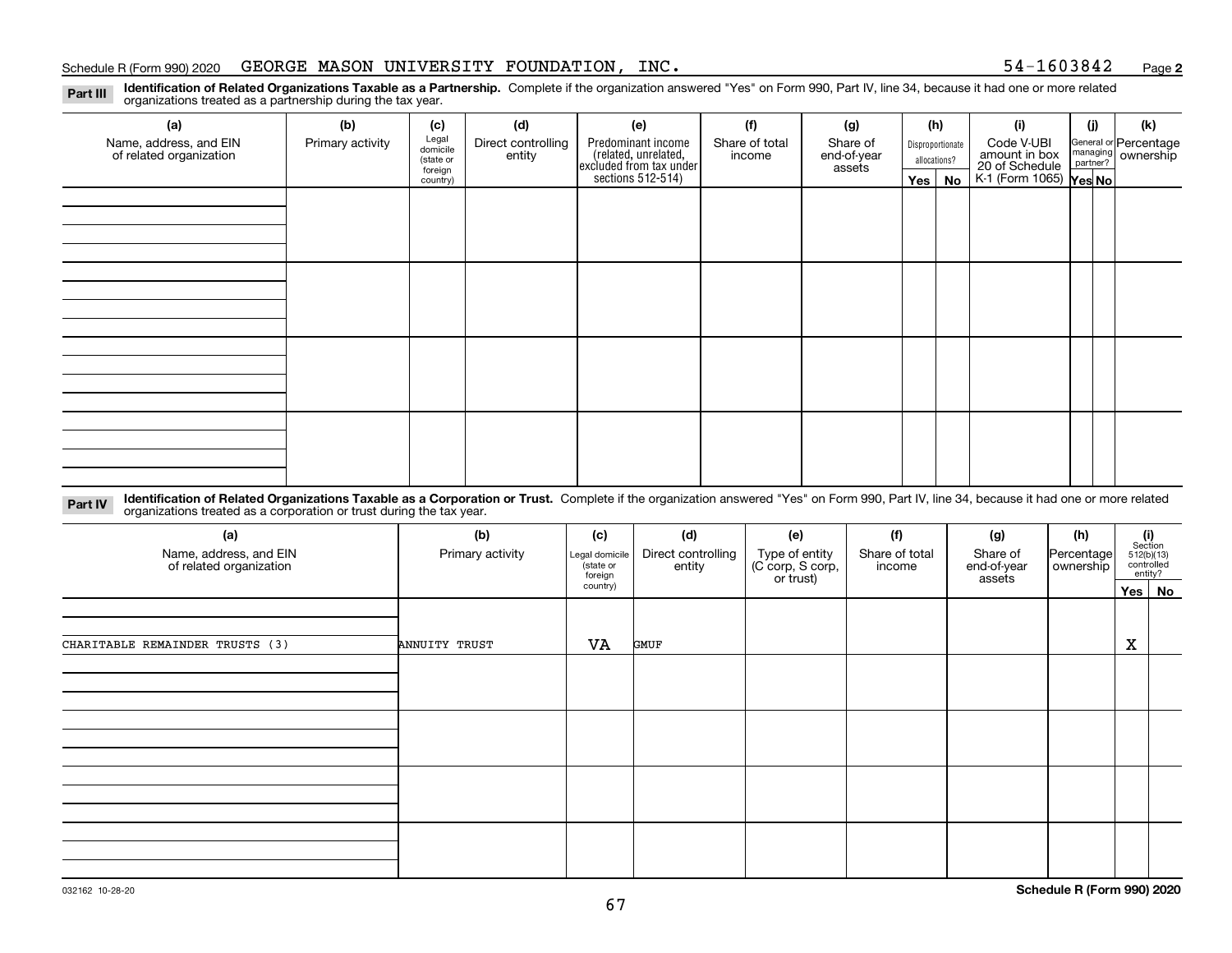#### Schedule R (Form 990) 2020 Page GEORGE MASON UNIVERSITY FOUNDATION, INC. 54-1603842

**Part V** T**ransactions With Related Organizations.** Complete if the organization answered "Yes" on Form 990, Part IV, line 34, 35b, or 36.

| Note: Complete line 1 if any entity is listed in Parts II, III, or IV of this schedule. |                                                                                                                                                                                                                                |                |   |             |  |  |  |
|-----------------------------------------------------------------------------------------|--------------------------------------------------------------------------------------------------------------------------------------------------------------------------------------------------------------------------------|----------------|---|-------------|--|--|--|
|                                                                                         | 1 During the tax year, did the organization engage in any of the following transactions with one or more related organizations listed in Parts II-IV?                                                                          |                |   |             |  |  |  |
|                                                                                         |                                                                                                                                                                                                                                | 1a             | х |             |  |  |  |
|                                                                                         |                                                                                                                                                                                                                                | 1b             |   | х           |  |  |  |
|                                                                                         | c Gift, grant, or capital contribution from related organization(s) material contents and contribution from related organization(s) material contents and content of the content of the content of content of content of conte | 1c             |   | X           |  |  |  |
|                                                                                         | d Loans or loan guarantees to or for related organization(s) committion contracts are constructed as a control or contract or contract or contract or contract or contract or contract or contract or contract or contract or  | 1d             |   | $\mathbf X$ |  |  |  |
|                                                                                         | e Loans or loan guarantees by related organization(s) www.communically.communically.communically and a loans or loan guarantees by related organization(s) www.communically.communically was a loan of loans or loan guarantee | 1e             |   | $\mathbf x$ |  |  |  |
|                                                                                         |                                                                                                                                                                                                                                |                |   |             |  |  |  |
|                                                                                         | f Dividends from related organization(s) manufactured contains and contained and contained contained and contained and contained and contained and contained and contained and contained and contained and contained and conta | 1f             |   | х           |  |  |  |
|                                                                                         | g Sale of assets to related organization(s) www.assettion.com/www.assettion.com/www.assettion.com/www.assettion.com/www.assettion.com/www.assettion.com/www.assettion.com/www.assettion.com/www.assettion.com/www.assettion.co | 1g             |   | $\mathbf X$ |  |  |  |
|                                                                                         | h Purchase of assets from related organization(s) www.assettion.com/www.assettion.com/www.assettion.com/www.assettion.com/www.assettion.com/www.assettion.com/www.assettion.com/www.assettion.com/www.assettion.com/www.assett | 1 <sub>h</sub> |   | X           |  |  |  |
|                                                                                         | Exchange of assets with related organization(s) www.assettion.com/www.assettion.com/www.assettion.com/www.assettion.com/www.assettion.com/www.assettion.com/www.assettion.com/www.assettion.com/www.assettion.com/www.assettio | 1i.            |   | $\mathbf X$ |  |  |  |
|                                                                                         | Lease of facilities, equipment, or other assets to related organization(s) contain an according to the content of the state of facilities, equipment, or other assets to related organization(s) contained and according to th | 1i.            |   | $\mathbf x$ |  |  |  |
|                                                                                         |                                                                                                                                                                                                                                |                |   |             |  |  |  |
|                                                                                         |                                                                                                                                                                                                                                | 1k             |   | х           |  |  |  |
|                                                                                         |                                                                                                                                                                                                                                |                |   | X           |  |  |  |
|                                                                                         | m Performance of services or membership or fundraising solicitations by related organization(s)                                                                                                                                | 1m             |   | X           |  |  |  |
|                                                                                         |                                                                                                                                                                                                                                | 1n             |   | $\mathbf X$ |  |  |  |
|                                                                                         | <b>o</b> Sharing of paid employees with related organization(s)                                                                                                                                                                | 1о             |   | X           |  |  |  |
|                                                                                         |                                                                                                                                                                                                                                |                |   |             |  |  |  |
|                                                                                         | p Reimbursement paid to related organization(s) for expenses [1111] and the content of the content of the content of the content of the content of the content of the content of the content of the content of the content of  | 1p.            |   | х           |  |  |  |
|                                                                                         |                                                                                                                                                                                                                                | 1q             |   | х           |  |  |  |
|                                                                                         |                                                                                                                                                                                                                                |                |   |             |  |  |  |
|                                                                                         | r Other transfer of cash or property to related organization(s)                                                                                                                                                                | 1r             |   | х           |  |  |  |
|                                                                                         | r Other transfer of cash or property to related organization(s) encourance contains an example of cash or property from related organization(s) encourance contained and a substitution of the transfer of cash or property fr | 1s             |   | X           |  |  |  |
|                                                                                         | 2 If the answer to any of the above is "Yes," see the instructions for information on who must complete this line, including covered relationships and transaction thresholds.                                                 |                |   |             |  |  |  |

| (a)<br>Name of related organization | (b)<br>Transaction<br>type (a-s) | (c)<br>Amount involved | (d)<br>Method of determining amount involved |
|-------------------------------------|----------------------------------|------------------------|----------------------------------------------|
| (1)                                 |                                  |                        |                                              |
| (2)                                 |                                  |                        |                                              |
| (3)                                 |                                  |                        |                                              |
| (4)                                 |                                  |                        |                                              |
| (5)                                 |                                  |                        |                                              |
| (6)                                 |                                  |                        |                                              |

 $\overline{\phantom{a}}$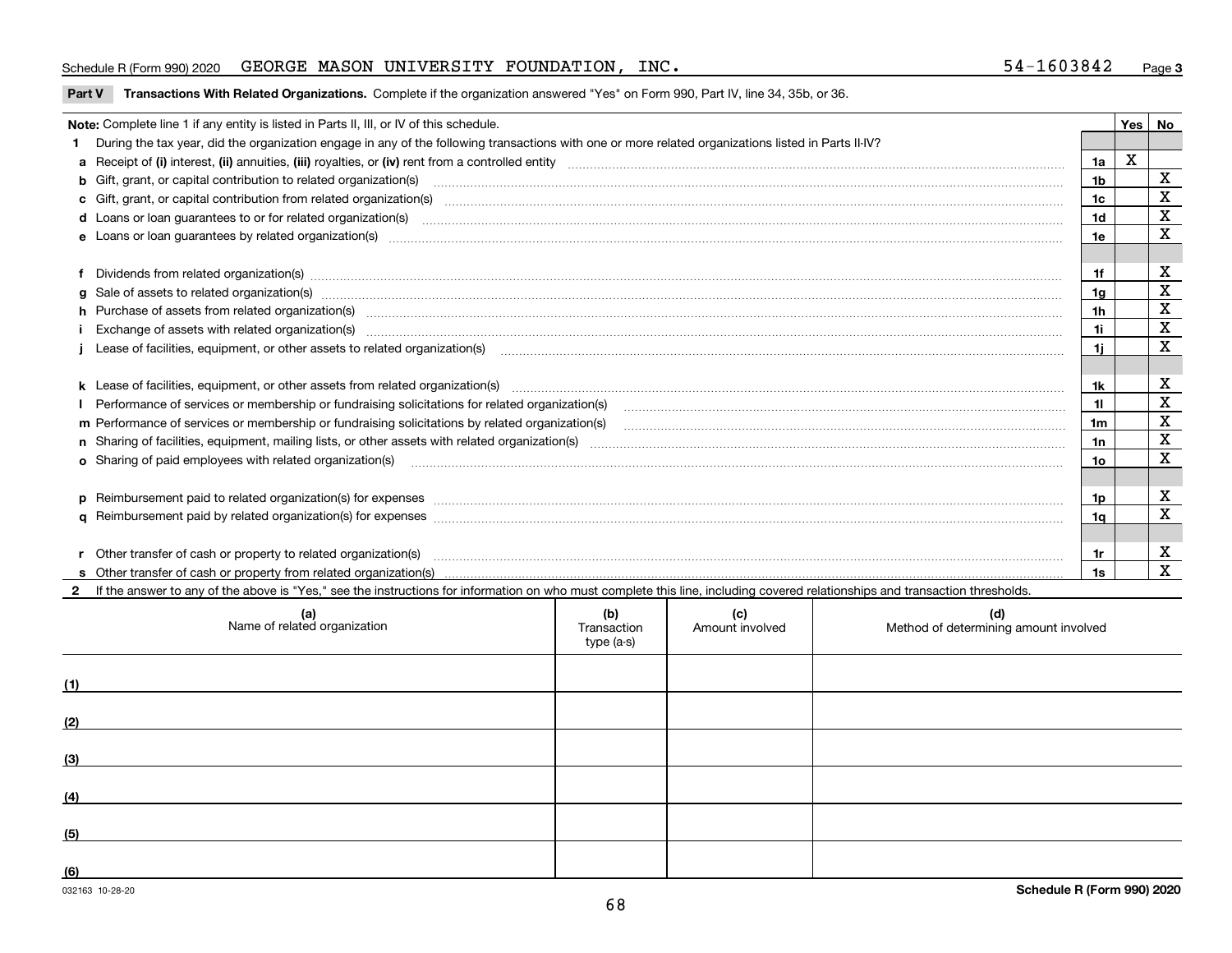#### Schedule R (Form 990) 2020 Page GEORGE MASON UNIVERSITY FOUNDATION, INC. 54-1603842

#### **Part VI Unrelated Organizations Taxable as a Partnership. Complete if the organization answered "Yes" on Form 990, Part IV, line 37.**

Provide the following information for each entity taxed as a partnership through which the organization conducted more than five percent of its activities (measured by total assets or gross revenue) that was not a related organization. See instructions regarding exclusion for certain investment partnerships.

| ັ<br>(a)               | ັ<br>ັ<br>(b)    | (c)                           | (d)                                                                                        |                                                                                              | (e)<br>Are all | (f)      | (g)         | (h)                              |  | (i)                                                                                                    | (i)    | (k) |
|------------------------|------------------|-------------------------------|--------------------------------------------------------------------------------------------|----------------------------------------------------------------------------------------------|----------------|----------|-------------|----------------------------------|--|--------------------------------------------------------------------------------------------------------|--------|-----|
| Name, address, and EIN | Primary activity | Legal domicile                |                                                                                            | $\begin{array}{c}\n\text{partners} & \text{sec.} \\ 501(c)(3) & \text{orgs.?} \n\end{array}$ |                | Share of | Share of    | Disproportionate<br>allocations? |  | Code V-UBI<br>amount in box 20 managing<br>of Schedule K-1 partner? ownership<br>(Form 1065)<br>ves No |        |     |
| of entity              |                  | (state or foreign<br>country) | Predominant income<br>(related, unrelated,<br>excluded from tax under<br>sections 512-514) |                                                                                              |                | total    | end-of-year |                                  |  |                                                                                                        |        |     |
|                        |                  |                               |                                                                                            | Yes No                                                                                       |                | income   | assets      | Yes No                           |  |                                                                                                        | Yes No |     |
|                        |                  |                               |                                                                                            |                                                                                              |                |          |             |                                  |  |                                                                                                        |        |     |
|                        |                  |                               |                                                                                            |                                                                                              |                |          |             |                                  |  |                                                                                                        |        |     |
|                        |                  |                               |                                                                                            |                                                                                              |                |          |             |                                  |  |                                                                                                        |        |     |
|                        |                  |                               |                                                                                            |                                                                                              |                |          |             |                                  |  |                                                                                                        |        |     |
|                        |                  |                               |                                                                                            |                                                                                              |                |          |             |                                  |  |                                                                                                        |        |     |
|                        |                  |                               |                                                                                            |                                                                                              |                |          |             |                                  |  |                                                                                                        |        |     |
|                        |                  |                               |                                                                                            |                                                                                              |                |          |             |                                  |  |                                                                                                        |        |     |
|                        |                  |                               |                                                                                            |                                                                                              |                |          |             |                                  |  |                                                                                                        |        |     |
|                        |                  |                               |                                                                                            |                                                                                              |                |          |             |                                  |  |                                                                                                        |        |     |
|                        |                  |                               |                                                                                            |                                                                                              |                |          |             |                                  |  |                                                                                                        |        |     |
|                        |                  |                               |                                                                                            |                                                                                              |                |          |             |                                  |  |                                                                                                        |        |     |
|                        |                  |                               |                                                                                            |                                                                                              |                |          |             |                                  |  |                                                                                                        |        |     |
|                        |                  |                               |                                                                                            |                                                                                              |                |          |             |                                  |  |                                                                                                        |        |     |
|                        |                  |                               |                                                                                            |                                                                                              |                |          |             |                                  |  |                                                                                                        |        |     |
|                        |                  |                               |                                                                                            |                                                                                              |                |          |             |                                  |  |                                                                                                        |        |     |
|                        |                  |                               |                                                                                            |                                                                                              |                |          |             |                                  |  |                                                                                                        |        |     |
|                        |                  |                               |                                                                                            |                                                                                              |                |          |             |                                  |  |                                                                                                        |        |     |
|                        |                  |                               |                                                                                            |                                                                                              |                |          |             |                                  |  |                                                                                                        |        |     |
|                        |                  |                               |                                                                                            |                                                                                              |                |          |             |                                  |  |                                                                                                        |        |     |
|                        |                  |                               |                                                                                            |                                                                                              |                |          |             |                                  |  |                                                                                                        |        |     |
|                        |                  |                               |                                                                                            |                                                                                              |                |          |             |                                  |  |                                                                                                        |        |     |
|                        |                  |                               |                                                                                            |                                                                                              |                |          |             |                                  |  |                                                                                                        |        |     |
|                        |                  |                               |                                                                                            |                                                                                              |                |          |             |                                  |  |                                                                                                        |        |     |
|                        |                  |                               |                                                                                            |                                                                                              |                |          |             |                                  |  |                                                                                                        |        |     |
|                        |                  |                               |                                                                                            |                                                                                              |                |          |             |                                  |  |                                                                                                        |        |     |
|                        |                  |                               |                                                                                            |                                                                                              |                |          |             |                                  |  |                                                                                                        |        |     |
|                        |                  |                               |                                                                                            |                                                                                              |                |          |             |                                  |  |                                                                                                        |        |     |
|                        |                  |                               |                                                                                            |                                                                                              |                |          |             |                                  |  |                                                                                                        |        |     |
|                        |                  |                               |                                                                                            |                                                                                              |                |          |             |                                  |  |                                                                                                        |        |     |

**Schedule R (Form 990) 2020**